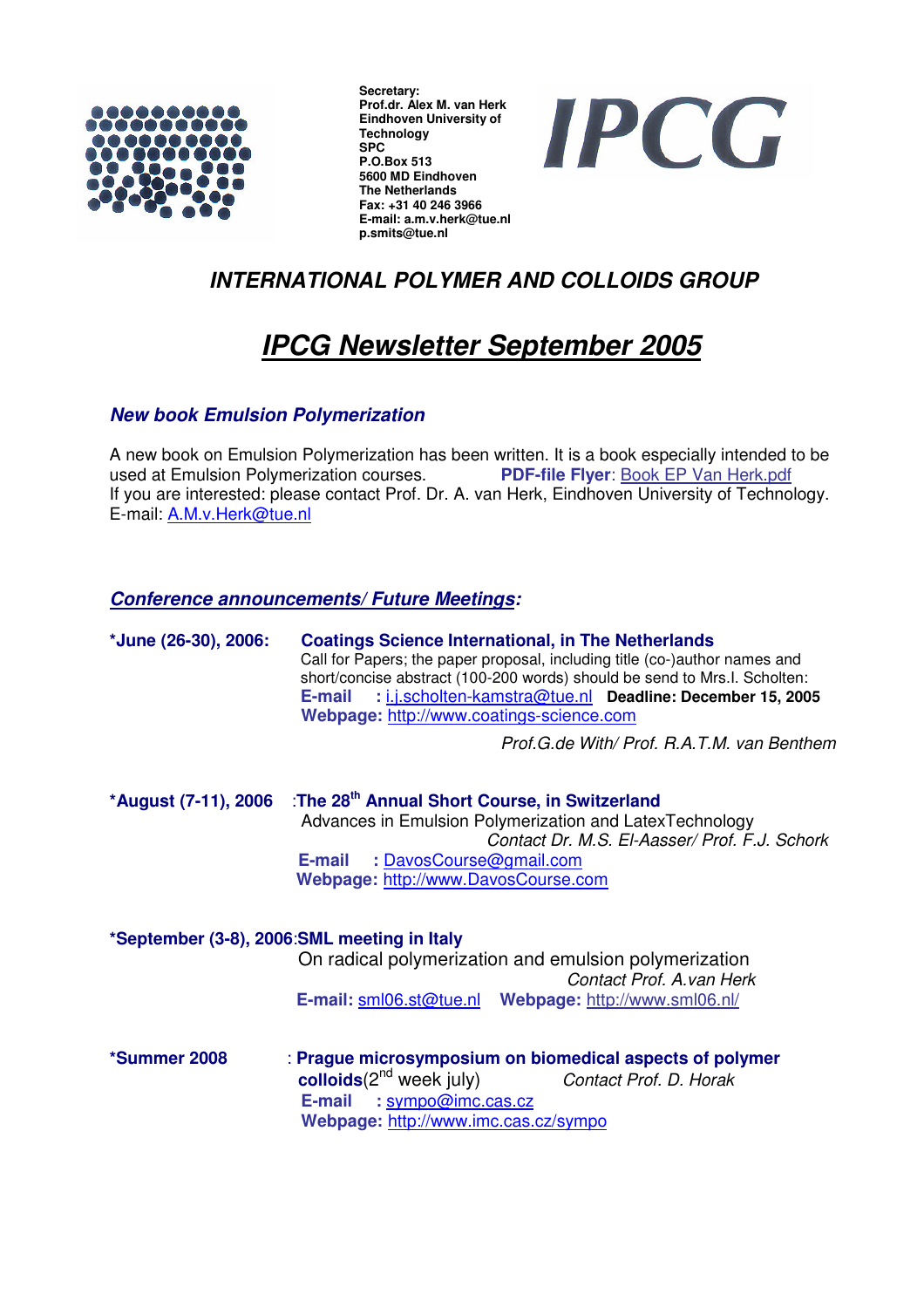| Dr. M. do Amaral<br><b>NEW MEMBER!</b>              | Dr. T.R. Aslamazova                                     |  |
|-----------------------------------------------------|---------------------------------------------------------|--|
| Manager IQT                                         | Russian Academy of Science                              |  |
| Rua Irmaos Albernaz 300                             | Leninsky Prospect 31                                    |  |
| Apto 1072                                           | 117915 Moscow                                           |  |
| Taubate, Sao Paulo                                  | <b>RUSSIA</b>                                           |  |
| 12030-050 BRAZIL                                    | Fax: +7 095 952 53 08                                   |  |
| Fax: +55-12-36 344 545                              | sovet@serv1.phyche.ac.ru                                |  |
| marcelo.amaral@iqt.com.br                           |                                                         |  |
| Prof.Dr. J.M. Asua                                  | Dr. K. Avramidis                                        |  |
| The University of the Basque Country                | The Dow Chemical Company                                |  |
| Institute for Polymer Materials (POLYMAT)           | <b>Ucar Emulsion Systems</b>                            |  |
| Apto 1072                                           | 410 Gregson Drive                                       |  |
| 20080 San Sebastian SPAIN                           | Carcy NC 27511 USA                                      |  |
| Fax: +34-943-015 270                                | Fax: +1-919-469-6797                                    |  |
| jmasua@sq.ehu.es<br><b>NEW MAILADDRESS!</b>         | avramiks@dow.com                                        |  |
| Dr. J. Barton                                       | Prof. Dr. E. Bartsch                                    |  |
| Polymer Inst, Slovak Acad. of Sciences              | Institut für Physikalische Chemie                       |  |
| Dubravska Cesta                                     | Universität Freiburg                                    |  |
| 842 36 Bratislava                                   | Albertstrasse 21                                        |  |
| <b>SLOVAK REPUBLIC</b>                              | D-79104, Mainz GERMANY                                  |  |
| Fax: +421 7 5477 5923                               | Fax: +49 761 203 6222                                   |  |
| upolbart@savba.sk                                   | eckhard.bartsch@physchem.uni-freiburg.de                |  |
| Dr. D.R. Bassett                                    | Dr. Ir. S.A.F. Bon                                      |  |
| <b>UCar Emulsion Systems</b>                        | University of Warwick                                   |  |
| 410 Gregson Drive                                   | Department of Chemistry                                 |  |
| Cary NC 27511                                       | Coventry, West-Midlands                                 |  |
| <b>USA</b>                                          | CV4 7AL UNITED KINGDOM                                  |  |
| Fax: $+1-919-469-6797$                              | Fax: +44 24 7652 4112                                   |  |
| bassettdaver@aol.com                                | s.bon@warwick.ac.uk                                     |  |
| Dr. F. Candau                                       | Dr. P. Chan<br><b>NEW MEMBER!</b>                       |  |
|                                                     |                                                         |  |
| (CRM-EAHP) Institute Charles Sadron                 | PCTS Specialty Chemicals PTE, Nippon Paint Ltd.         |  |
| 6 Rue Boussingault                                  | 16 Joo Koon Crescent                                    |  |
| Strasbourg Cedex 67083                              | Signapore 629018                                        |  |
| <b>FRANCE</b>                                       | <b>SIGNAPORE</b>                                        |  |
| Fax: +33-388-41-4099                                | Fax:                                                    |  |
| $candau@ics.u-strasbg.fr$                           | peterchan@pcts.com.sg                                   |  |
| Dr. B. Charleux                                     | Prof.Dr. S.Choe<br><b>NEW MEMBER!</b>                   |  |
| Laboratoire de Chimie Macromoleculaire              | R&D Center, Okong Corporation                           |  |
| Universite Pierre et Marie Curie                    | 426-1 Yonghyun 3 dong                                   |  |
| Tour 44, Couloir 44-54, ler Etage, 4 place Jussieu, | Namgu, Incheon 402-023, Republic of Korea<br><b>AND</b> |  |
| F-75252 Paris Cedex 05                              | Inha University, Dep. of Chemical Engineering           |  |
| <b>FRANCE</b>                                       | 253 Yonghyundong, Namgu Incheon                         |  |
| Fax: +33 (1) 44 27 70 89                            | 402-751 REPUBLIC OF KOREA                               |  |
| charleux@ccr.jussieu.fr                             | Fax: +82-32-876-7467                                    |  |
|                                                     | sjchoe@inha.ac.kr                                       |  |
| Prof M. Cunningham                                  | Abdel hamid Elaissari                                   |  |
| Department of Chemical Engineering                  | <b>Unite Mixte CNRS</b>                                 |  |
| Queen's University                                  | Ecole Normale Superieure de Lyon                        |  |
| Kingston                                            | 46, Allee D'Italie                                      |  |
| Ontario K7L 3N6 CANADA                              | Lyon, Cedex 769364 FRANCE                               |  |
| Fax: $+1$ 613 533-6637                              | Fax: +33-47-2728-533                                    |  |
| cunning@chee.queensu.ca                             | hamid.elaissari@ens-lyon.fr                             |  |
| Dr. M.S. El-Aasser                                  | Dr. S. van Es                                           |  |
| EPI, Lehigh University                              | Vondellaan 10<br><b>NEW ADDRESS!</b>                    |  |
| 111 Research Drive,                                 | 6165 EC Geleen                                          |  |
| Bethlehem PA 18015-4732<br><b>USA</b>               | THE NETHERLANDS                                         |  |
| Fax: $+1-610-758-5880$<br>mse0@lehigh.edu           | Fax:<br>stevenvanes@hetnet.nl                           |  |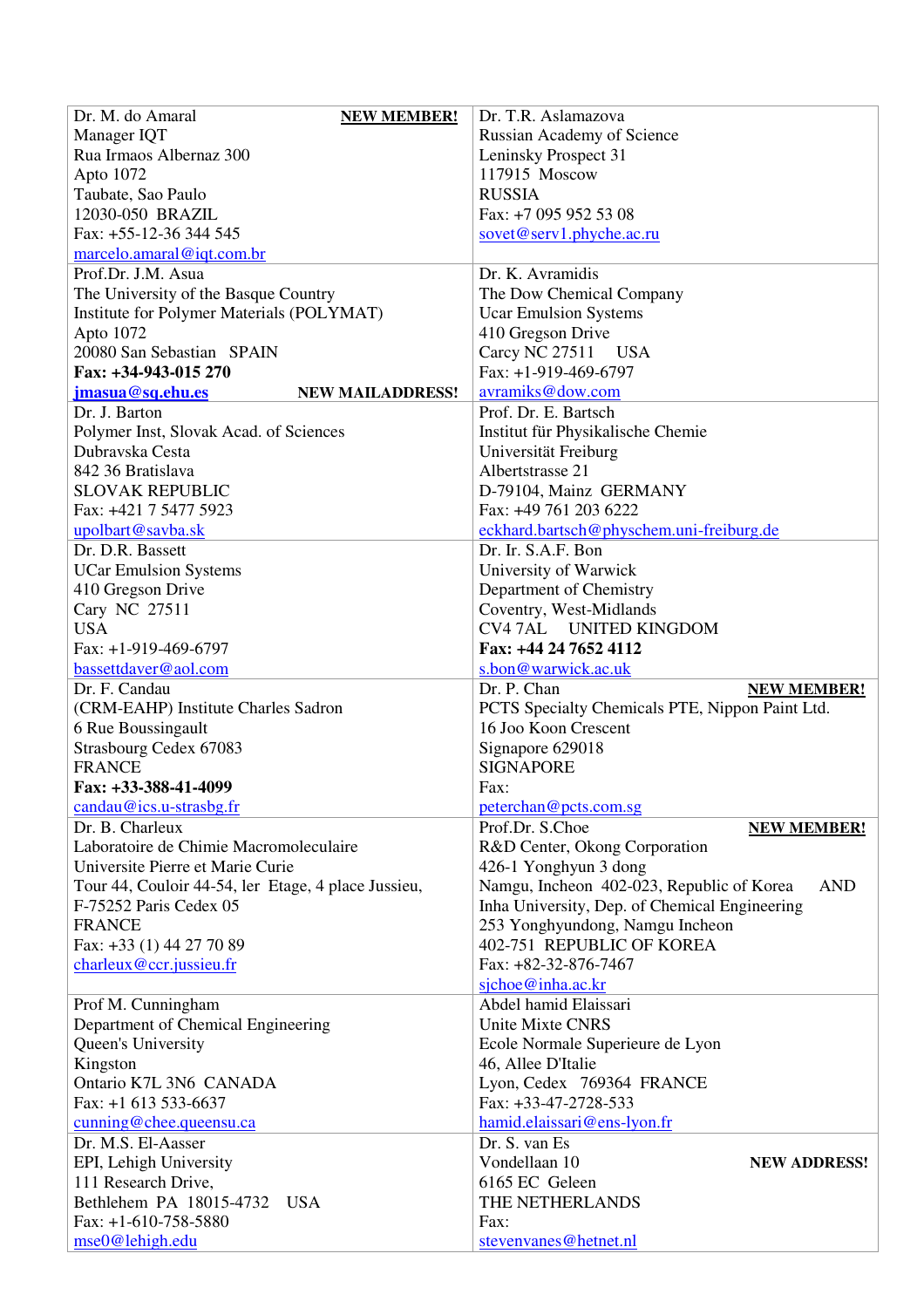| R. Esser<br><b>NEW MEMBER!</b>                    | Prof.Dr. R.M. Fitch                                 |
|---------------------------------------------------|-----------------------------------------------------|
| <b>Cytec Suraface Specialties</b>                 | <b>Fitch and Associates</b>                         |
| Anderlechtstraat 33                               | <b>HCR 74 Box 24808</b>                             |
| Drogenbos                                         | 12 Codorniz Road                                    |
| B1620 BELGIUM                                     | El Prado NM 87529                                   |
| Fax: +32-2-378 3944                               | <b>USA</b>                                          |
| richard.esser@cytec.com                           | Fax: $+1-505-776-5930$                              |
|                                                   | bobfitch@newmex.com                                 |
| Prof.Dr. W.T. Ford                                | Dr. Ganachaud<br><b>NEW MEMBER!</b>                 |
| Oklahoma State University                         | Laboratoire de Chimie Macromoléculaire              |
| Department of Chemistry PS107                     | UMR 5076 CNRS/ENSCM                                 |
| Stillwater, Oklahoma 74078-3071                   | Ecole Nationale Supérieure de Chimie de Montpellier |
| <b>USA</b>                                        | 8 rue de l'école normale 34296 Montpellier cedex 5  |
| Fax +1-405 744 6007                               | <b>FRANCE</b>                                       |
| wtford@okstate.edu                                | Fax: +33 -4-67 1472 96/20                           |
|                                                   | ganachau@enscm.fr fganachaud@yahoo.fr               |
| Dr. A.P. Gast                                     | Prof.Dr. A.L. German                                |
| Office of the Provost                             | Eindhoven University of Technology                  |
| Massachusetts Institute of Technology (MIT)       | Dept of Polymer Chemistry and Coatings Technology   |
| Cambridge, MA 02139                               | PO Box 513                                          |
| 02139-4307 USA                                    | 5600 MB Eindhoven THE NETHERLANDS                   |
| Fax: $+1$ -617-253-8388                           | Fax: +31 40 246-3966                                |
| gast@mit.edu                                      | a.l.german@tue.nl                                   |
| Prof.Dr. R.G. Gilbert                             | Dr. J.W. Goodwin                                    |
| Key Centre for Polymer Colloids - F11             | Interfacial Dynamics Corp.                          |
| University of Sydney                              | PO Box 3284                                         |
| Sydney NSW 2006                                   | Tualatin OR 97062                                   |
| <b>AUSTRALIA</b>                                  | <b>USA</b>                                          |
| Fax: +61-29-351-3329                              | Fax: $+1-503-684-4559$                              |
| gilbert@chem.usyd.edu.au                          | jimgoodwin@compuserve.com                           |
| Dr. W.D.Hergeth<br><b>NEW MEMBER!</b>             | Dr. F.K. Hansen                                     |
| Wacker Polymer Systems                            | University of Oslo                                  |
| LEP, PK 14                                        | Department of Chemistry                             |
| Johannes Hess Strasse 24                          | PO Box 1033 Blindern                                |
| Burghausen, D-84489                               | 0315 OSLO NORWAY                                    |
| <b>GERMANY</b>                                    | Fax: +47-228-55542                                  |
| Fax: +49-8677-866 1148                            | f.k.hansen@kjemi.uio.no                             |
| dieter.hergeth@wacker.com                         |                                                     |
| Prof.Dr. A.M. van Herk                            | Dr. C. Ho                                           |
| Eindhoven University of Technology                | 5 Jalan SS4/8                                       |
| Dept of Polymer Chemistry and Coatings Technology | 47301 Petaling Jaya                                 |
| PO Box 513                                        | Selangor,                                           |
| 5600 MB Eindhoven THE NETHERLANDS                 | <b>MALAYSIA</b>                                     |
| Fax: +31 40 246-3966                              | Fax: +60-3-787-6625                                 |
| a.m.v.herk@tue.nl                                 | cchoho2001@yahoo.com                                |
| Prof. Dr. D. Horak                                | Dr.N. Ise                                           |
| Institute of Macromolecular Chemistry             | 23 Nakanosaka                                       |
| Academy of Sciences the Czech Republic            | Kamigamo, Kita-ku,                                  |
| <b>Heyrovsky Sq. 2</b>                            | Kyoto 603-8024.                                     |
| 162 06 Prague                                     | <b>JAPAN</b>                                        |
| <b>CZECH REPUBLIC</b>                             | Fax: +81-75-701-3833                                |
| Fax: 420-296-809 410                              | norioise@sea.plala.or.jp<br><b>NEW MAILADDRESS!</b> |
| horak@imc.cas.cz                                  |                                                     |
| Dr. S. Jayasuriya                                 | Dr. J.G.H. Joosten                                  |
| S.C. Johnson Polymer                              | <b>DSM Research, PAC</b>                            |
| 831-16th Street, PO Box 902                       | PO Box MD Geleen                                    |
| Sturtevant, WI. 53177-0902 USA                    | THE NETHERLANDS                                     |
| Fax: +1-262-631-4529                              | Fax: +31 46 4461-200                                |
| Sunil.Jayasuriya@JWP.Com                          | jacques.joosten@DSM.com                             |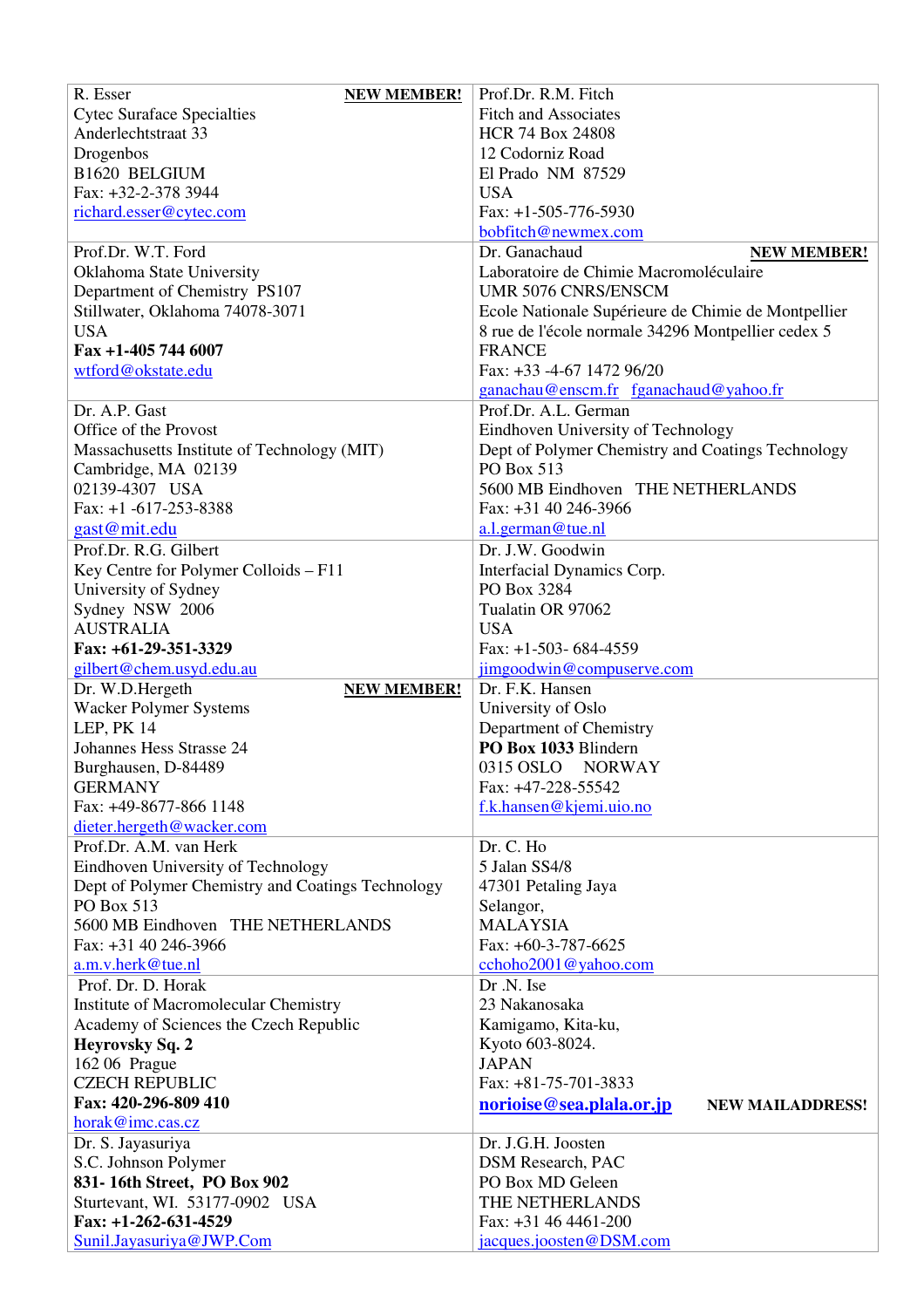| Dr. O. Karlsson                                             | Dr. H. Kawaguchi                                                                                             |  |
|-------------------------------------------------------------|--------------------------------------------------------------------------------------------------------------|--|
| <b>Department of Physical Chemistry 1</b>                   | <b>Keio University</b>                                                                                       |  |
| P.O. Box 124                                                | 3-14-1 Hiyoshi, Kohoku-ku                                                                                    |  |
| Lund SE-221 00 SWEDEN                                       | Yokohama 223-8522                                                                                            |  |
| Fax: +46-4622-24-115                                        | <b>JAPAN</b>                                                                                                 |  |
| ola.karlsson@fkem1.lu.se<br><b>NEW MAILADDRESS!</b>         | Fax: $+81-45-564-5095$                                                                                       |  |
|                                                             | haruma@applc.keio.ac.jp                                                                                      |  |
| Dr. J. Keddie                                               | Dr. M. Keefe<br><b>NEW MEMBER!</b>                                                                           |  |
| Department of Physics                                       | DOW Chemical research corporate R&D                                                                          |  |
| University of Surrey                                        | Dow Chemical, 1604 Building                                                                                  |  |
| Guildford, Surrey GU2 7XH                                   | Midland MI 48674                                                                                             |  |
| <b>UNITED KINGDOM</b>                                       | <b>USA</b>                                                                                                   |  |
| Fax: +44 1483 686781                                        | Fax: $+1-989-638-6356$                                                                                       |  |
| j.keddie@surrey.ac.uk                                       | mhkeefe@dow.com                                                                                              |  |
| Prof. J. Kim                                                | Dr. G. Koper                                                                                                 |  |
| Department of Chemical Engineering                          | Laboratory of Physical Chemistry                                                                             |  |
| Yonsei University                                           | Delft University of Technology                                                                               |  |
| 134 Sinchon-dong                                            | Julianalaan 136, 2628 BL Delft                                                                               |  |
| Seodaemoon-Ku Seoul 120-749 KOREA                           | THE NETHERLANDS                                                                                              |  |
| Fax: +82-2-312-0305                                         | Fax: +31 71 527 4397/4537                                                                                    |  |
| jayhkim@yonsei.ac.kr                                        | g.j.m.koper@tnw.tudelft.nl                                                                                   |  |
| Dr. Ed. Kostansek                                           | Dr. I.M. Kreiger                                                                                             |  |
| Rohm and Haas Co.                                           | 3460 S Green Rd # 101                                                                                        |  |
| <b>Research Labs</b>                                        | Beachwood OH 44122                                                                                           |  |
| 727 Norristown Rd.                                          | <b>USA</b>                                                                                                   |  |
| P.O. Box 904                                                | Fax: $+1-216-921-6145$                                                                                       |  |
| Spring House, PA 19477-0904                                 | imk@po.cwru.edu                                                                                              |  |
|                                                             |                                                                                                              |  |
|                                                             |                                                                                                              |  |
| <b>USA</b>                                                  |                                                                                                              |  |
| Fax: $+1-215-619-1629$                                      |                                                                                                              |  |
| ekostansek@rohmhaas.com<br><b>NEW MAILADDRESS!</b>          |                                                                                                              |  |
| Dr. D. I. Lee<br><b>NEW ADDRESS!</b>                        | Prof. Dr. P.A. Lovell                                                                                        |  |
| Western Michigan University                                 | The University of Manchester                                                                                 |  |
| Department of Paper Engineering                             | <b>School of Materials</b>                                                                                   |  |
| A-217 Parkview Campus                                       | <b>Grosvenor Street</b>                                                                                      |  |
| Kalamazoo MI 49008                                          | Manchester M1 7HS UNITED KINGDOM                                                                             |  |
| <b>USA</b>                                                  | Fax: +44 161 306-3586                                                                                        |  |
| Fax: $+1-269-276-3501$                                      | pete.lovell@manchester.ac.uk                                                                                 |  |
| doiklee@aol.com                                             | Prof.dr. G. Ma                                                                                               |  |
| Dr. J. Lyklema                                              | <b>NEW MEMBER!</b>                                                                                           |  |
| Depart of Physical & Colloid Chemistry                      | <b>Chinese Academy of Sciences</b>                                                                           |  |
| Wageningen Agricultural University                          | Institute of Process Engineering                                                                             |  |
| PO Box 8038                                                 | Zhong-Guan-Cun                                                                                               |  |
| 6700 EK Wageningen. THE NETHERLANDS<br>Fax: +31 317 483-777 | P.O. Box 353                                                                                                 |  |
|                                                             | Beijing 100080 CHINA<br>Fax: +86-10-826 27 072                                                               |  |
| Hans.Lyklema@wur.nl                                         | ghma@home.ipe.ac.cn                                                                                          |  |
|                                                             | Dr. C.J. McDonald                                                                                            |  |
| Prof. Dr.Timothy F. McKenna                                 | Consultant                                                                                                   |  |
| LCPP-CNRS/ESCPE-Lyon<br>43 Blvd du 11 Novembre 1918         | 45 Rattle Hill Road                                                                                          |  |
| B.P. 2077                                                   |                                                                                                              |  |
| 69616 Villeurbanne Cedex                                    | Southhampton, MA 01073<br><b>USA</b>                                                                         |  |
| <b>FRANCE</b>                                               | Fax:                                                                                                         |  |
| Fax: +33- 4 72 43 17 68                                     | $\frac{\text{c} \cdot \text{im@c} \cdot \text{imedonald.com}}{\text{c} \cdot \text{im@c} \cdot \text{im@c}}$ |  |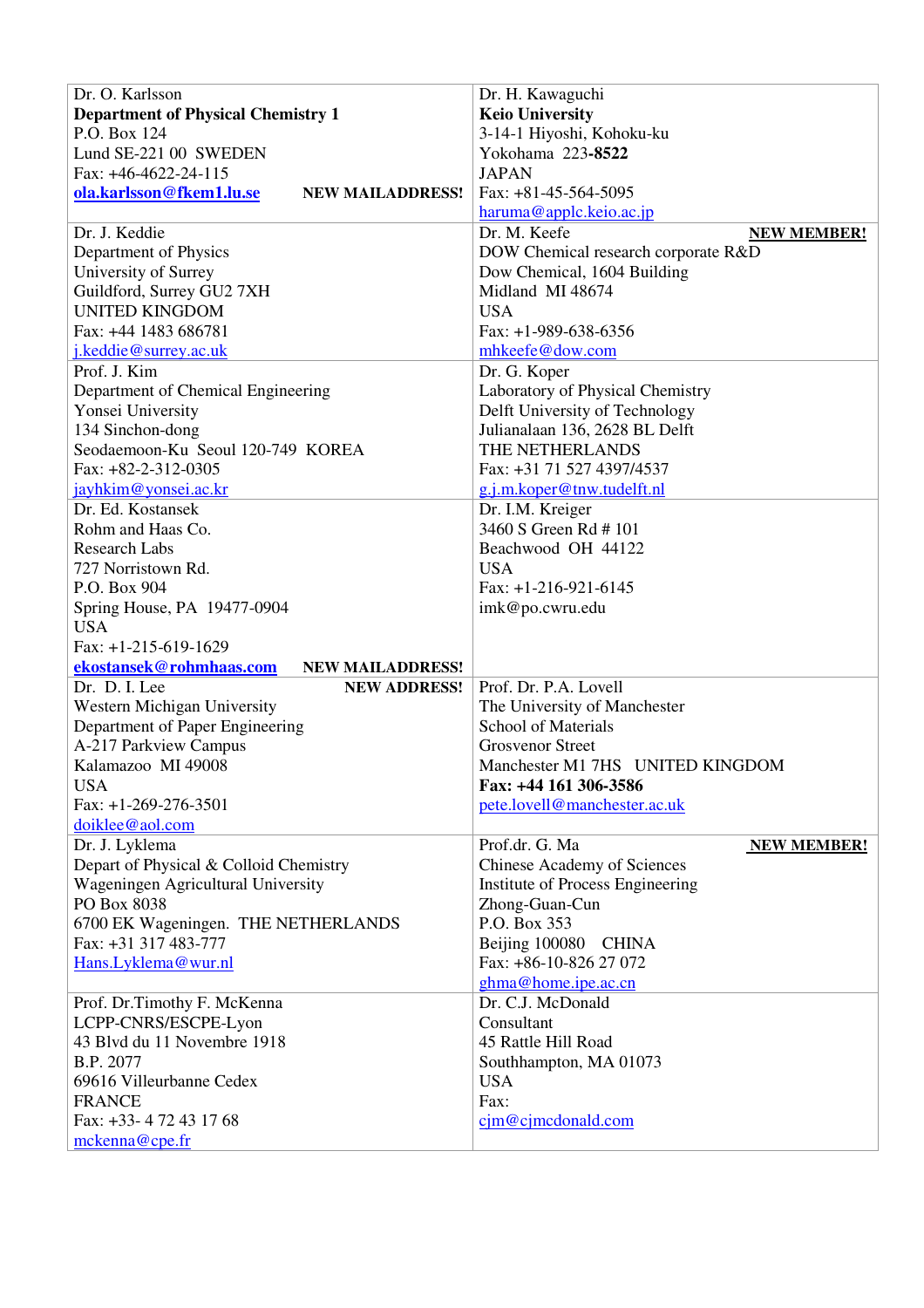| Dr. M. Nomura                                      | Prof. M. Okubo                                 |  |
|----------------------------------------------------|------------------------------------------------|--|
| Fukui University Fukui                             | Kobe University                                |  |
| Department of Materials Science & Eng.             | Dept. of Chemical Science & Technology         |  |
| Bunkyo 3-9-1, Fukui                                | Rokko, Nada Hyogo                              |  |
| 910-8107 JAPAN                                     | Kobe 657-8501 JAPAN                            |  |
| Fax/Tel:+81-776-27-8626                            | Fax: +81 78 803-6161                           |  |
| nomura-m@mx2.fctv.ne.jp<br><b>NEW MAILADDRESS!</b> | $okubo@cx.kobe-u.ac.jp$                        |  |
| Dr. T. Okubo                                       | Dr. R.H. Ottewill                              |  |
| Gifu University                                    | School of Chemistry                            |  |
| Institute of Colloidal Organization                | University of Bristol                          |  |
| Hatoyama 3-1-112 Uji,                              | <b>Cantock's Close</b>                         |  |
| Kyoto 611-0012                                     | <b>BRISTOL BS67HU</b>                          |  |
| <b>JAPAN</b>                                       | <b>ENGLAND</b>                                 |  |
| Fax: +81-774-32-8270                               | Fax: +44-1329-834 745                          |  |
| okuboico@mv.0038.net okubotsu@apchem.gifu-u.ac.jp  | ron.ottewill@bris.ac.uk                        |  |
| Prof. Dr. R. Pelton                                | Prof. Dr. C. Pichot                            |  |
| Dept of Chem. Engineering                          | Ecole Normale Superieure de Lyon               |  |
| <b>McMaster University</b>                         | <b>CNRS-bioMerieux</b>                         |  |
| <b>1280 Main Street West</b>                       | 46, allée d'Italie                             |  |
| Hamilton, Ontario                                  | 69364 Lyon Cédex 07. FRANCE                    |  |
| CANADA L8S 4L7                                     | Fax: +33 4 7272-8533                           |  |
| Fax: +1 905 528-5114                               | christian.pichot@ens-bma.cnrs.fr               |  |
| peltonrh@mcmaster.ca                               |                                                |  |
| Dr. I. Piirma                                      | Dr. G.W. Poehlein                              |  |
| The University of Akron                            | 407 South Henry Street                         |  |
| Dept. of Polymer Science                           | Alexandria, VA 22314-5901                      |  |
| Akron OH 44325-3909                                | <b>USA</b>                                     |  |
| <b>USA</b>                                         | Fax: +1 703 837-1109                           |  |
| Fax: +1 303 972-5290                               | gspoehlein@aol.com                             |  |
| irjapiirma@cs.com<br><b>NEW MAILADDRESS!</b>       |                                                |  |
|                                                    |                                                |  |
|                                                    |                                                |  |
| Dr. G. Riess                                       | Dr. S. Rimmer                                  |  |
| <b>Ecole National Superierie</b>                   | Department of Chemistry                        |  |
| de Chimie de Mulhouse                              | University of Sheffield                        |  |
| 3 rue a Werner                                     | Sheffield S3 7HF                               |  |
| 68093 Mulhouse Cedex FRANCE                        | <b>UNITED KINGDOM</b>                          |  |
| Fax: +33 3 89 33 68 54                             | Fax: +44 114 273 8673                          |  |
| g.riess@univ-mulhouse.fr                           | s.rimmer@sheffield.ac.uk                       |  |
| Dr. W.B. Russel                                    | Dr. C. Schellenberg                            |  |
| Dept of Chem. Engineering                          | Ciba Specialty chemicals inc                   |  |
| Princeton University                               | R&D Coating effects                            |  |
| Olden Street                                       | R-1038.3.17                                    |  |
| Princeton, NJ 08544 USA                            | Basel, 4002 SWITSERLAND                        |  |
| Fax: $+1$ 609 258-0211                             | Fax: +41-616-36-8978                           |  |
| wbrussel@princeton.edu                             | carsten.schellenberg@cibasc.com                |  |
|                                                    |                                                |  |
| Prof. J. Schork                                    | Prof. S. Slomkowski                            |  |
| School of Chemical Engineering                     | Polish Academy of Science                      |  |
| Georgia Tech                                       | Centre for Mol. & Macromol Studies             |  |
| Atlanta, GA 30332-0100                             | Sienkiewicza 112                               |  |
| <b>USA</b>                                         | PL-90363 Lodz POLAND                           |  |
| Fax: $+1$ 404 894-2866                             | Fax: +48 42 6847 126                           |  |
| joseph.schork@che.gatech.edu                       | staslomk@bilbo.cbmm.lodz.pl                    |  |
| Prof. J. Snuparek                                  | Dr. P.R. Sperry                                |  |
| Department of Polymeric Materials                  | 49 Woodview Drive                              |  |
| University of Pardubice                            | Doylestown                                     |  |
| 532 10 Pardubice<br><b>CZECH REPUBLIC</b>          | PA 18901<br><b>USA</b><br>Fax: +1 215 348-0654 |  |
| Fax: +420-46-603-7068                              | sperry@fast.net                                |  |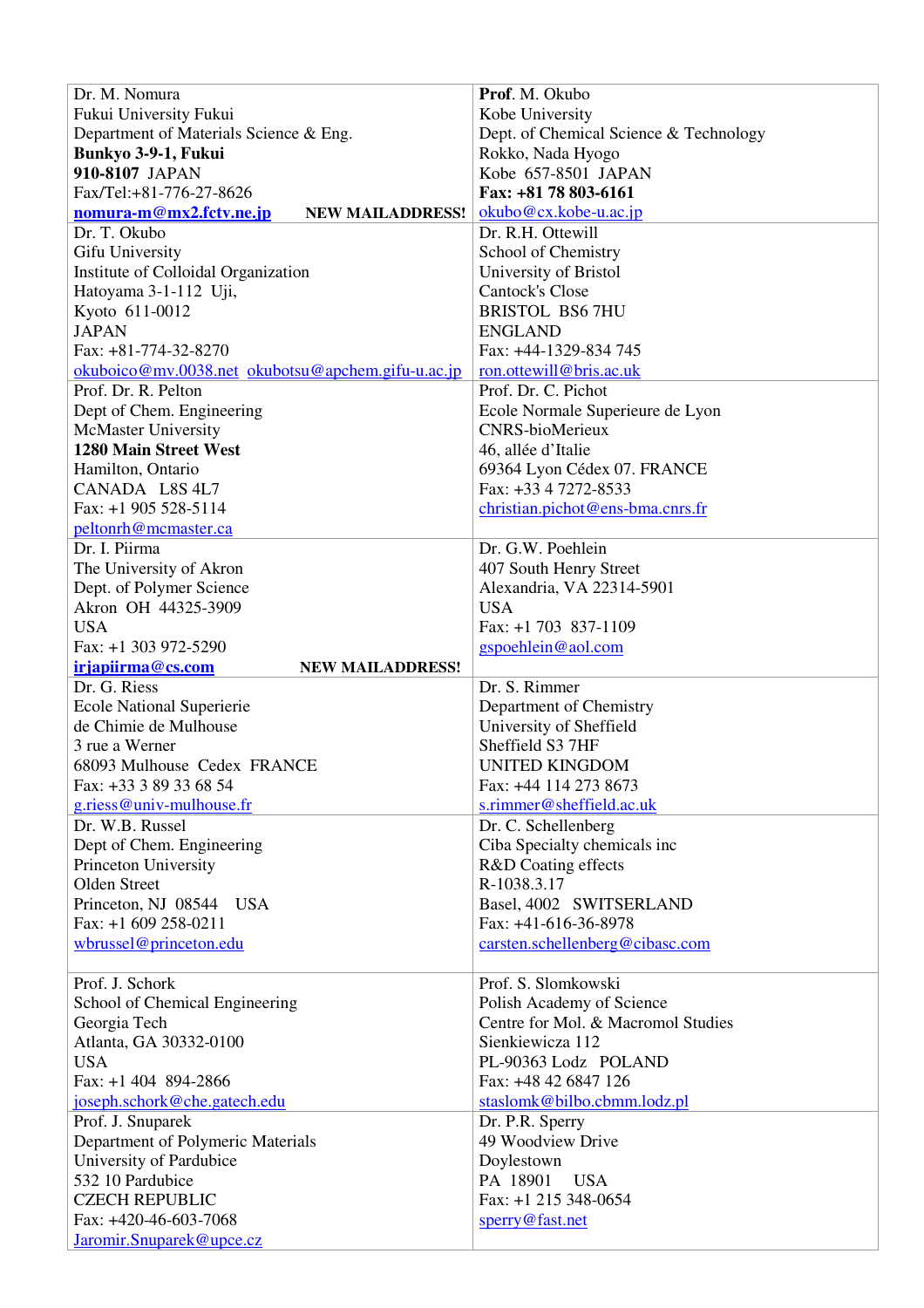| Dr. D.C. Sundberg                                   | Dr. K. Takamura                       |  |
|-----------------------------------------------------|---------------------------------------|--|
| Univ. of New Hampshire                              | <b>BASF</b> Corporation               |  |
| <b>Materials Science Program, Room 137</b>          | <b>Industrial Products</b>            |  |
| Persons Hall                                        | 11501 Steel Creek Road                |  |
| Durham, NH. 03824-3547 USA                          | Charlotte NC 28273-3730<br><b>USA</b> |  |
| Fax: +1 603 862-4892                                | Fax: +1 704 587-8294                  |  |
| don.sundberg@unh.edu<br><b>NEW MAILADDRESS!</b>     | takamuk@basf.com                      |  |
| Dr. K. Tauer                                        | Dr. J.W. Taylor                       |  |
| Max Planck Institut fuer Kolloid                    | Johnson Polymer                       |  |
| und Grenzflaechenforschung                          | PO Box 902, MS 760                    |  |
| 14424 Potsdam                                       | Sturtevant, WI 53177-0902             |  |
| <b>GERMANY</b>                                      | <b>USA</b>                            |  |
| Fax: +49 331 567 9512                               | Fax: +1 262 631-4054                  |  |
| klaus.tauer@mpikg-golm.mpg.de                       | james.taylor@jwp.com                  |  |
| Dr. T.G.M. van de Ven                               | Dr. A. Vrij                           |  |
| McGill University, Dept.Chemistry                   | Rijksuniversiteit te Utrecht          |  |
| Pulp & Paper Research Centre                        | van't Hoff Laboratorim                |  |
| 3420 University Street                              | Padualaan 8                           |  |
| Montreal PQ H3A 2A7                                 | 3584 CH Utrecht                       |  |
| <b>CANADA</b>                                       | <b>NETHERLANDS</b>                    |  |
| Fax: +1 514 398-6256/8254                           | Fax: +31 30 533-870                   |  |
| theo.vandeven@mcgill.ca<br><b>NEW MAILADDRESS!</b>  | a.vrij@chem.uu.nl                     |  |
| Dr. N. Wagner                                       | Dr. J. Waters                         |  |
| Center for Molecular and Engineering Thermodynamics | Oak House                             |  |
| University of Delaware                              | 1 Lumley Close                        |  |
| Newark, DE 19716                                    | Kenton, Exeter                        |  |
| <b>USA</b>                                          | UNITED KINGDOM EX6 8HT                |  |
| Fax: +1 302 831-1048                                | Fax:                                  |  |
| wagner@che.udel.edu                                 | waters@firdale.fsbusiness.co.uk       |  |
| Dr. N.S.J. Williams                                 | Dr. M. Winnik                         |  |
| <b>ICI</b> Paints                                   | University of Toronto                 |  |
| R&D Services Department                             | Dept of Chemistry                     |  |
| Wexham Road                                         | 80 St. George Street                  |  |
| Slough, Berkshire                                   | Toronto, ON M5S 3H6                   |  |
| <b>SL2 5DS UNITED KINGDOM</b>                       | <b>CANADA</b>                         |  |
| Fax: +44-1753-539-855                               | Fax: +1 416 978-0541                  |  |
| neal_williams@ici.com                               | mwinnik@chem.utoronto.ca              |  |
| Dr. H. Zecha                                        | Dr. C.F. Zukoski                      |  |
| <b>Air Procucts Polymers</b>                        | Dept of Chemical Engineering          |  |
| <b>Technology, R&amp;D</b>                          | 107 Roger Adams Lab, Box C-3          |  |
| Johannes Hess Strasse 24                            | 1209 W. California Street             |  |
| Burghausen, D-084489                                | Urbana, IL 61801                      |  |
| <b>GERMANY</b>                                      | <b>USA</b>                            |  |
| Fax: +49 8677 83 1889                               | Fax: +1 217 244-8068                  |  |
| zechah@airproducts.com<br><b>NEW MAILADDRESS!</b>   | czukoski@uiuc.edu                     |  |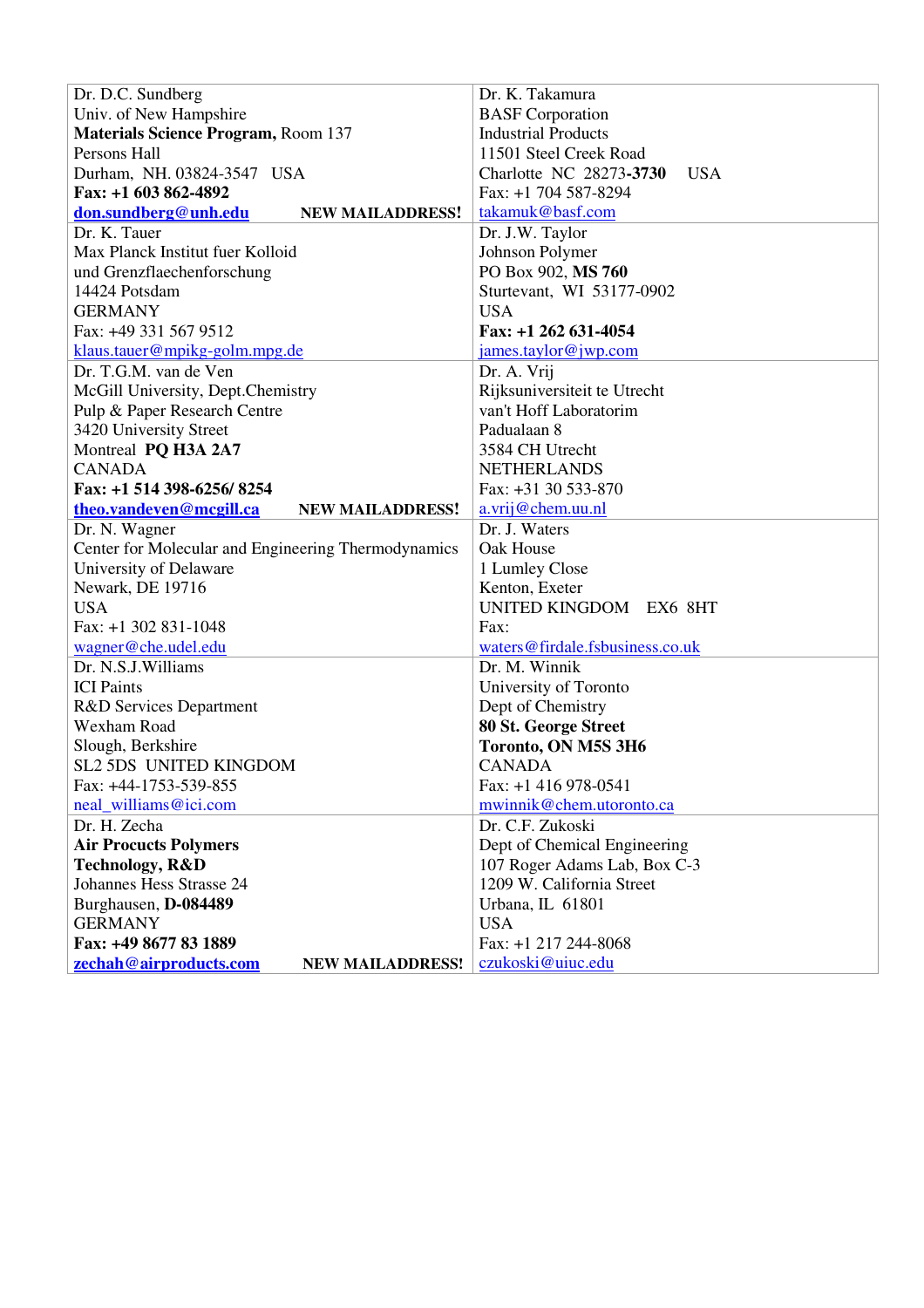## **INTERNATIONAL POLYMER COLLOIDS GROUP NEWSLETTER**

Contribution from the Institute for Polymers Materials "**POLYMAT**" and Grupo de Ingeniería Química, Facultad de Ciencias Químicas, Universidad del País Vasco, Apdo. 1072, E-20080 Donostia-San Sebastián, Spain.

**Reported by José M. Asua** September 2005

### **Recently published articles**

**COMBINING PROCESS AND PROPERTY MODELS: DEVELOPMENT OF NOVEL REACTION STRATEGIES FOR HIGH SOLIDS-LOW VISCOSITY LATEXES**

*M. do Amaral, S. Van Es, J.M. Asua* J. Appl. Polym. Sci. 97 (3), 733 (2005). (Abstract in the previous IPCGN).

### **SAFETY IN EMULSION POLYMERIZATION REACTORS: AN EXPERIMENTAL STUDY**

*M. Azpeitia, J.R. Leiza, J.M. Asua* Macromol. Mat. Eng. 290 (4), 242 (2005). (Abstract in the previous IPCGN).

#### **MODEL REDUCTION IN EMULSION POLYMERIZATION USING HYBRID FIRST PRINCIPLES/ARTIFICIAL NEURAL NETWORKS MODELS: II.- LONG CHAIN BRANCHING KINETICS**

*G. Arzamendi, A. D'Anjou, M. Graña, J.R. Leiza, J.M. Asua* Macromol. Theory Simul. 14 (2), 125 (2005). (Abstract in the previous IPCGN).

### **EFFECT OF THE DIACRYLATE ESTER SIZE ON THE SEMICONTINUOUS CROSSLINKING EMULSION COPOLYMERIZATION OF BA**

*L. Bouvier-Fontes, R. Pirri, S. Magnet, J.M. Asua, J.R. Leiza* Macromolecules 38 (7), 2722 (2005). (Abstract in the previous IPCGN).

### **MORPHOLOGY OF HIGH IMPACT POLYPROPYLENE PARTICLES** *I.*

*Urdampilleta, A. Gonzalez, J.M. Iruin, J.C. de la Cal, J.M. Asua*. Macromolecules 38 (7), 2795 (2005). (Abstract in the previous IPCGN).

### **NOVEL INDUSTRIAL APPLICATION OF MINIEMULSION POLYMERIZATION-USE OF ALKALI SOLUBLE RESIN AS SURFACTANT IN MINIEMULSION POLYMERIZATION**

*M. do Amaral, H. de Brouwer, S. Van Es, J.M. Asua* Macromol. Symposia, 226, 167 (2005). (Abstract in the previous IPCGN).

### **FUNCTIONALITED POLYMER COLLOIDS: SYNTHESIS AND COLLOIDAL STABILITY**

*J. Forcada, R. Hidalgo-Alvarez* Current Organic Chemistry, 9, 1067 (2005). (Abstract in the previous IPCGN).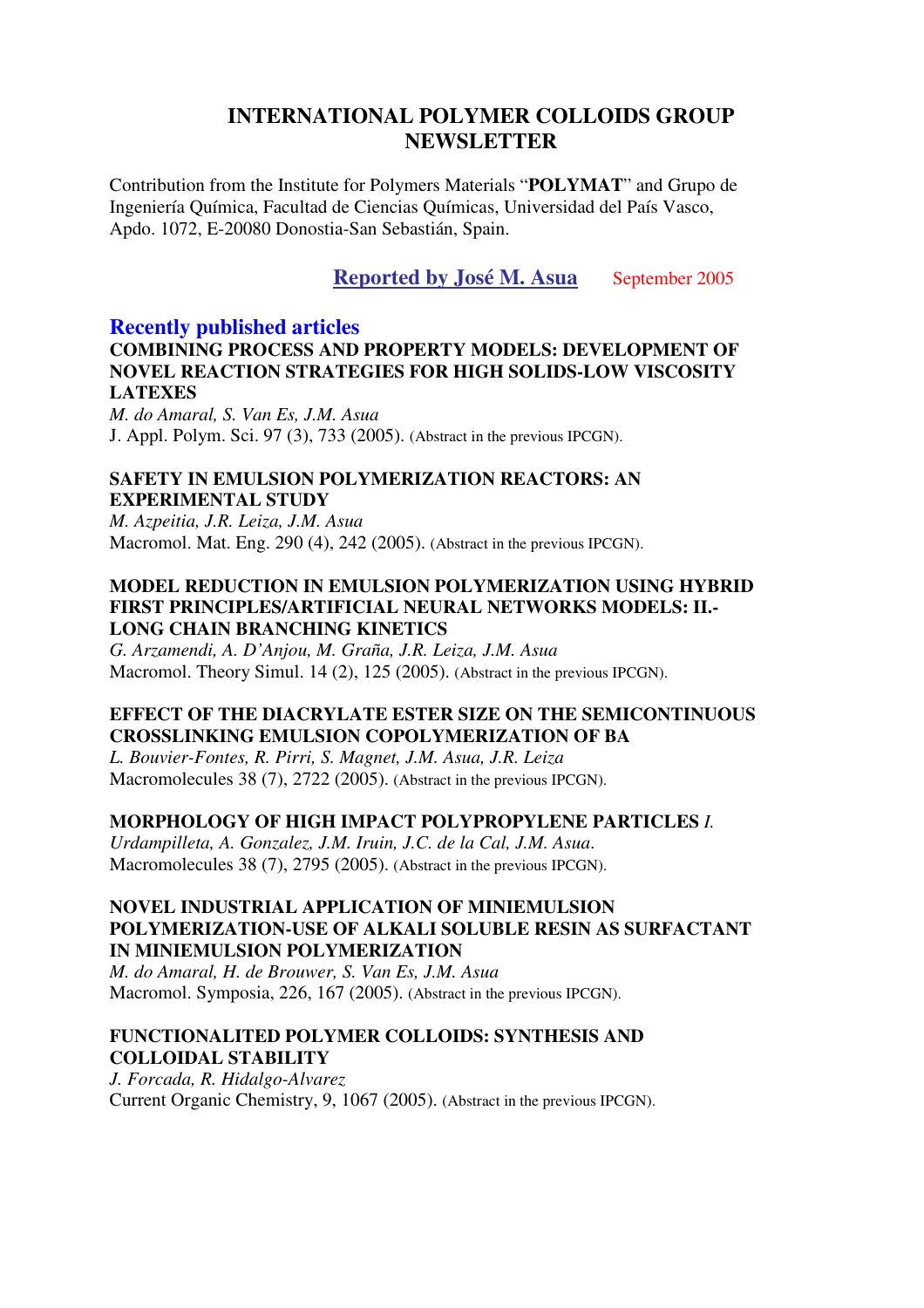### **REDUCTION OF THE RESIDUAL MONOMER AND VOLATILE ORGANIC COMPOUNDS BY DEVOLATILIZATION**

*R. Salazar, P. Ilundain, D. Alvarez, L. da Cunha, M.J. Barandiaran, J.M. Asua*

#### Ind. Eng. Chem. Res., 44, 4042 (2005).

The performance of devolatilization for cleaning industrial latexes was investigated. It was found that both steam and air saturated with water were very efficient in volatile organic compound (VOC) removal, as well as in controlling the solids content. No dependence of the VOC removed fraction on the initial VOC concentration was observed. An increase in the stripping gas flow rate improved the devolatilization efficiency because the mass transfer from the aqueous phase to the gas phase, which is the controlling step of the elimination process, was enhanced. At constant pressure, an increase in the temperature led to a higher devolatilization rate because of the increase of the Henry's law constant. No effect of the temperature when the system worked under boiling conditions was observed, likely because of the negligible change of the ratio of the Henry's law constant over the water vapor pressure under the studied range of experimental conditions. On the other hand, it was observed that the devolatilization was not efficient enough to remove highly hydrophilic and low volatile compounds.

### **MONITORING EMULSION POLYMERIZATION REACTORS: CALORIMETRY VS RAMAN SPECTROSCOPY**

*O. Elizalde, M. Azpeitia, M.M. Reis, J.M. Asua, J.R. Leiza*

### Ind. Eng. Chem. Res., 44, 7200 (2005)

Reaction calorimetry and Raman spectroscopy were simultaneously implemented to monitor high solids content (50 wt%) semibatch emulsion polymerization reactions for two comonomer systems: vinyl acetate/butyl acrylate, VAc/BA, and methyl methacrylate/butyl acrylate, MMA/BA. Overall and instantaneous conversions and free concentration of monomer were measured by means of each technique. It was found that both techniques provided comparable results for the overall conversion no matter whether the reactions were carried under starved (MMA/BA) or under non-starved conditions (VAc/BA). However, instantaneous conversion and free monomer concentrations were better estimated by Raman spectroscopy (in comparison with gravimetry and gas chromatography used as references techniques) when the polymerization was carried out under starved conditions (for the BA/MMA system). Under non-starved conditions (higher free monomer concentration and lower instantaneous conversions) both are comparable, but Raman is slightly better.

### **POLYMERIC AND COLLOIDAL FEATURES OF LATEX PARTICLES WITH SURFACE AMINO GROUPS OBTAINED BY SEMICONTINUOUS SEEDED CATIONIC EMULSION POLYMERIZATION**

#### *J. Ramos, J. Forcada*

#### J. Polym. Sci., Part A: Polym. Chem. 43(17), 3878 (2005)

Monodisperse latex particles with different amounts of surface amino and amidine groups were synthesized by means of a semicontinuous seeded cationic emulsion polymerization of styrene and a cationic monomer. High partial overall conversions for styrene and limited ones for the cationic monomer were achieved. A reliable method for the quantification of surface amidine and amino groups was developed. It was found that the amount of surface amidine groups provided by the cationic initiator was higher when the amount of cationic monomer added increased. The value for the partition coefficient of the cationic monomer indicated that this polymerizes with the same probability in the water phase as in the particle. The colloidal stability, in terms of CCC, shows that the latexes would be useful as polymeric supports in immunoassays.

### **Coming articles**

### **MONITORING OF EMULSION POLYMERIZATION REACTORS BY RAMAN SPECTROSCOPY: CALIBRATION MODEL MAINTENANCE**

#### *O. Elizalde, J.M. Asua, J.R. Leiza*

#### Applied Spectroscopy 59 (in press).

FT-Raman combined with Partial Least Squares regression (PLS-R) calibration models allows the accurate monitoring of solids content, copolymer composition and free amounts of monomers in starved semibatch emulsion copolymerizations. The calibration models remain valid as far as the spectrometer and the measuring conditions are unchanged. Unfortunately, maintenance and/or repairing of the spectrometer result in changes in the relative intensities of the peaks of the Raman spectrum, reducing the performance of the calibration models. Therefore, a strategy for the up-date of the PLS-R calibration models is needed. Strategies for calibration model maintenance were assessed, finding that the best was to build a new model composed by the old PLS-R model plus a PLS-R model able to account for the model mismatch of the old model.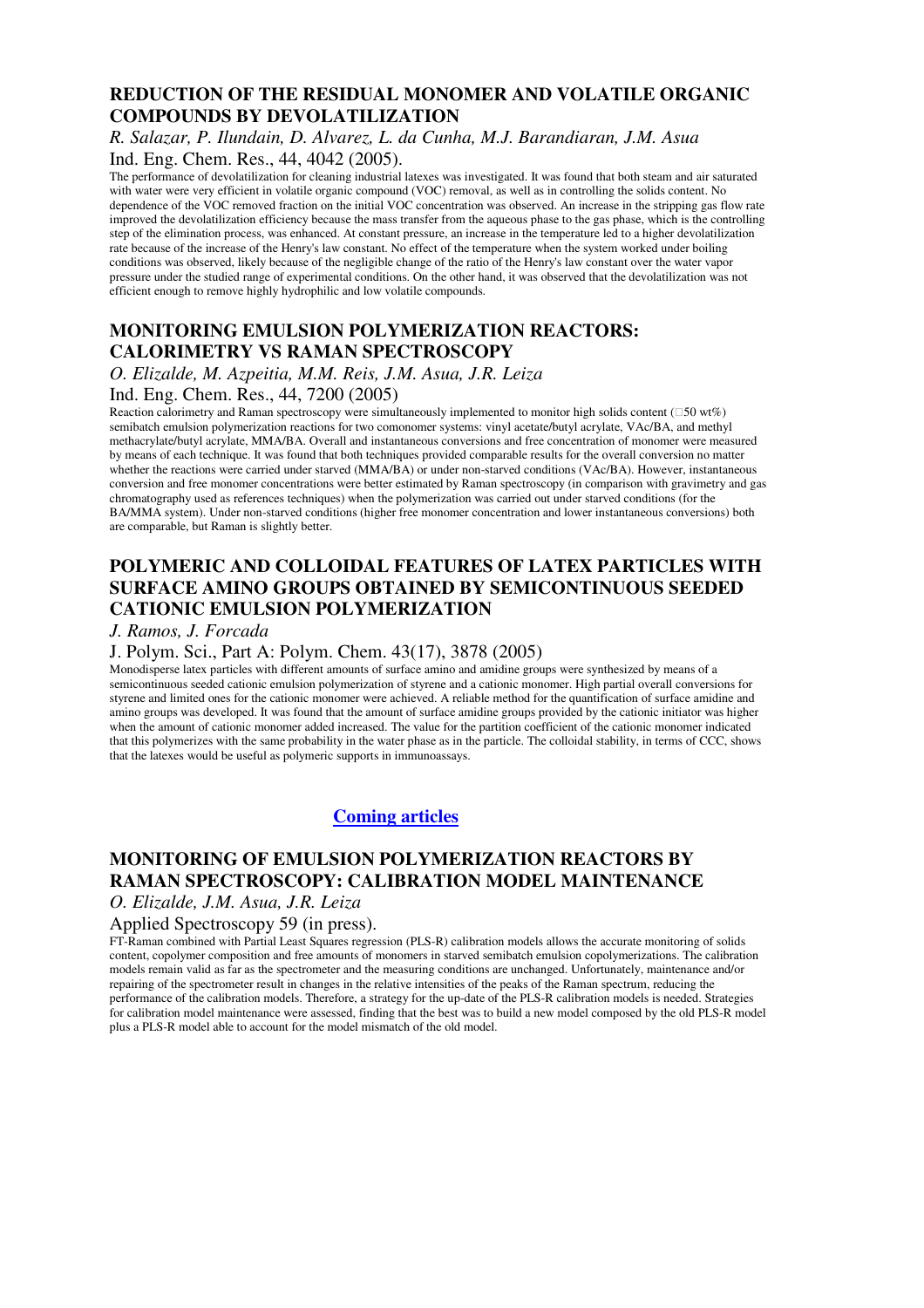### **MONITORING OF HIGH SOLIDS CONTENT STARVED SEMIBATCH EMULSION COPOLYMERIZATION REACTIONS BY FT-RAMAN SPECTROSCOPY**

### *O. Elizalde, J.M. Asua, J.R. Leiza*

Applied Spectroscopy 59 (in press).

A high solids content n-butyl acrylate/methyl methacrylate emulsion copolymerization process carried out under starved semibatch conditions was for the first time monitored on-line by means of FT-Raman spectroscopy. Partial Least Squares regression was employed to build calibration models that allowed relating the spectra with solids content (overall conversion), free amounts of both n-butyl acrylate and methyl methacrylate, and cumulative copolymer composition. In spite of the heterogeneous nature of the polymerization, the similarities of the spectra for MMA, n-BA and for the copolymer, and the low monomer concentrations in the reactor, the FT-Raman spectroscopy has shown to be a suitable non-invasive sensor to accurately monitor the process. Therefore, it is well suited for on-line control of all-acrylic polymerization systems.

### **CROSS-LINKING EMULSION COPOLYMERIZATION OF BA WITH DIALLYL MALEATE**

### *L. Bouvier-Fontes, R. Pirri, J.M. Asua, J.R. Leiza*

#### J. Polym. Sci. Part A: Polym. Chem. (in press).

The emulsion copolymerization of butyl acrylate (BA) with a trifunctional cross-linker, the diallyl maleate (DAM), was investigated. The effect of the monomer feeding time and the amount of cross-linker on the microstructural properties (branching, cross-linking, gel formation and sol MWD) of the seeded semicontinuous emulsion copolymerization of BA with DAM was investigated. It was found that the gel content was not significantly affected by increasing feeding time, but the level of quaternary carbons (an indication of the branching density) increased. On the other hand increasing the amount of DAM in the feed composition caused gel content, level of quaternary carbons, and the cross-linking density to increase. Interestingly, the level of quaternary carbons and the cross-linking density sharply increased during the cooking period. The molecular weight of the sol decreased as DAM increased in the feed. In addition, the effect of process type, batch versus semibatch, was also considered and important differences in the level of quaternary carbons, cross-linking and gel content were found.

### **INDEPENDENT CONTROL OF SOL MOLECULAR WEIGHT AND GEL FRACTION IN ACRYLATE POLYMER/LATEXES.**

#### *J. Chauvet, J.M. Asua, J.R. Leiza*

#### J. Polym. Sci. Part A: Polym. Chem. (in press)

Polybutylacrylate latexes are commonly used as the base ingredient in the formulation of pressure sensitive adhesives, PSA. In the typical starved semibatch process carried out to produce this latex and due to the nonlinear nature of the kinetics, chain transfer to polymer plus bimolecular termination by combination, polymer networks are produced. The molecular weight distribution of these polymer latexes is characterized by a soluble and an insoluble fraction, so-called gel. Both fractions strongly affect the adhesion properties, but unfortunately the independent control of these properties is a difficult task, that it has not been solved yet. In this work the concentration of chain transfer agent and cross-linker were used in an attempt to exercise control over the molecular weight of the soluble part and the amount of gel polymer. It was found that by simultaneously manipulating both variables it was possible to modify the gel content of the polymer without completely sacrificing the sol molecular weight. The adhesion properties, tack and resistance to shear, measured to the latex demonstrated that a good PSA can be obtained by properly balancing the amount of CTA and cross-linker in the formulation.

### **HIGH TEMPERATURE FREE RADICAL COPOLYMERIZATION WITH DEPROPAGATION AND PENULTIMATE KINETIC EFFECTS**

#### *D. Li,, J.R. Leiza, R.A. Hutchinson*

#### Macromol. Theory Simul. (accepted)

Methacrylate copolymers produced under higher temperature starved-feed conditions are affected by depropagation, and some binary systems also experience a penultimate effect. In this work a generalized set of equations has been developed to describe the combined effect of depropagation and penultimate copolymerization kinetics on instantaneous copolymer composition and average copolymerization rate coefficients. Limiting cases applicable to the methacrylate/styrene system are examined. When combined with depropagation, penultimate kinetics not only decrease the effective propagation rate coefficient but also deviate from terminal model predictions of polymer composition.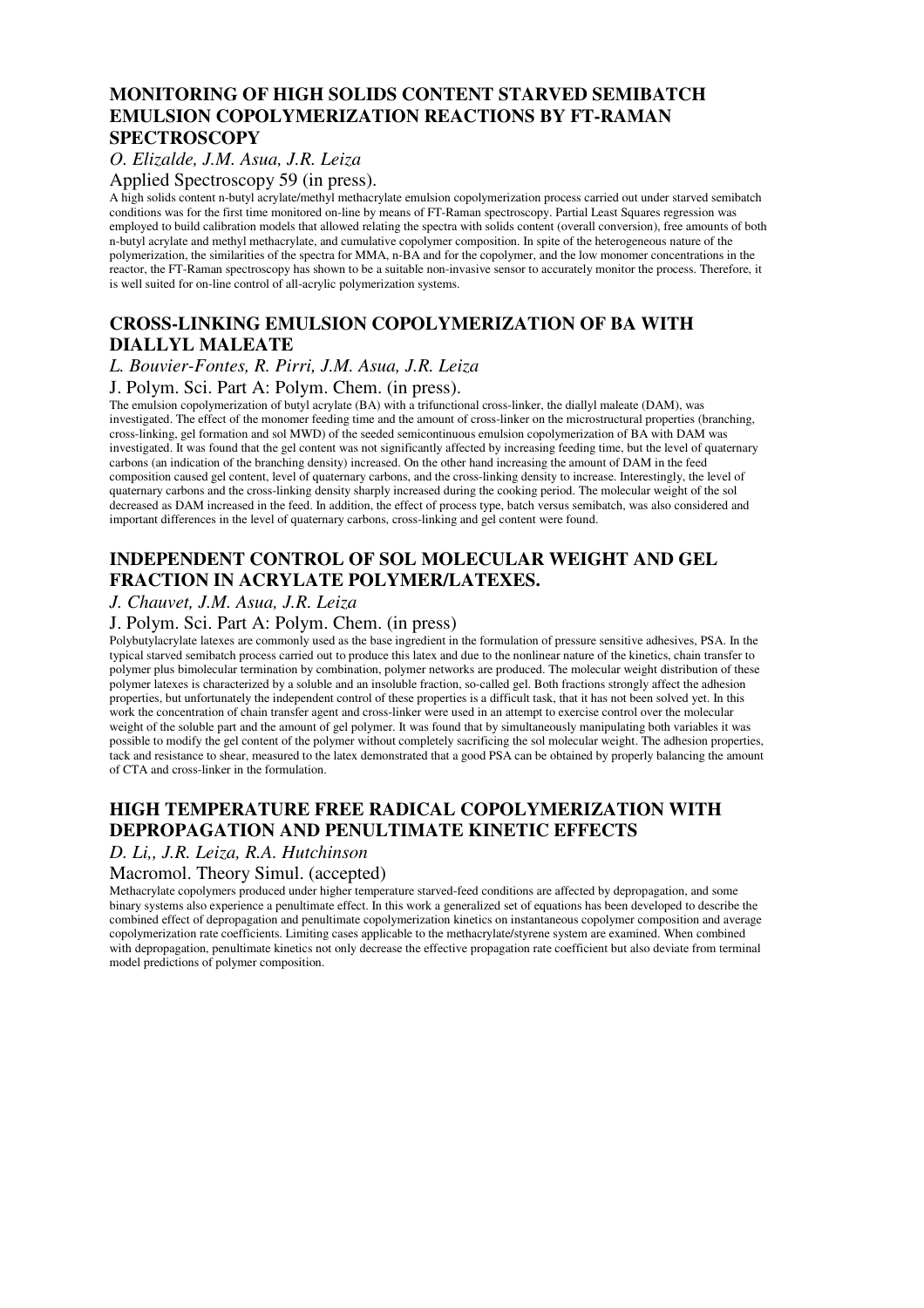### **Recently published book chapters**

*M.J. BARANDIARAN, J.M. ASUA.* "Removal of Monomers and VOCs from Polymers" in Handbook of Polymer Reaction Engineering.*T. Meyer; J. Keurentjes (Eds.).* Wiley-VCH Weinheim, Germany, 2005. ISBN 3-527-31014-2.

*J.C. DE LA CAL, J.R. LEIZA, J.M. ASUA, A. BUTTE, G. STORTI, M. MORBIDELLI.* "Emulsion Polymerization" in Handbook of Polymer Reaction Engineering.*T. Meyer; J. Keurentjes (Eds.).* Wiley-VCH Weinheim, Germany, 2005. ISBN 3-527-31014-2.

*M. DO AMARAL.* "Emulsion Polymerization: Progresses on Synthesis of High Solids-Low Viscosity Latexes" in Leading-Edge Polymer Research. Robert K. Bregg (Ed). 2005. ISBN 1-59454-435-2.

### **Coming book chapters**

*J. MEULDIJK, J.R. LEIZA.* "Emulsion Copolymerization. Process Strategies and Morphology" in Chemistry and Technology of Emulsion Polymers, Chapter 4, *Alex van Herk (Ed.)*, Blackwell Publishing .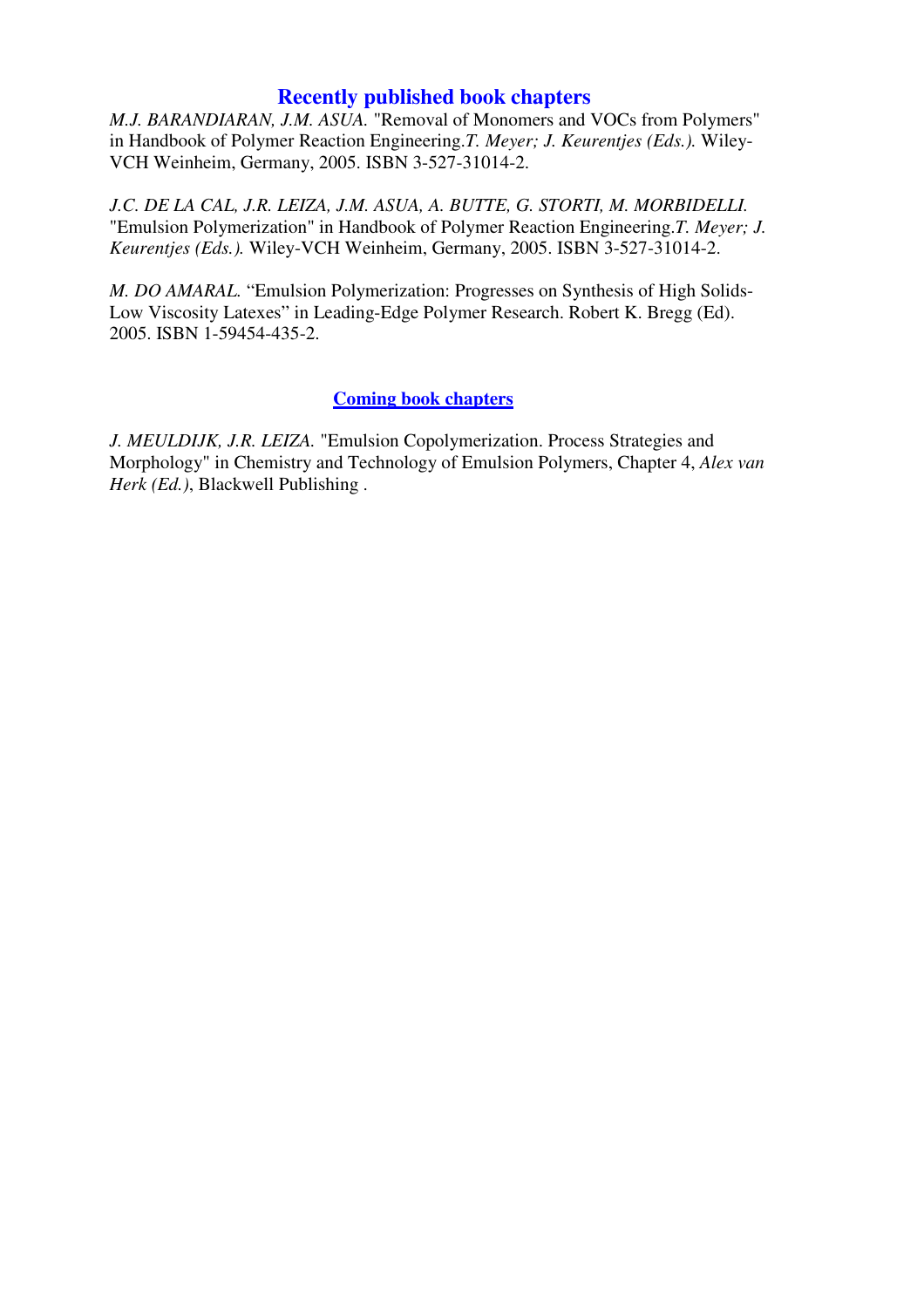## **Contribution to IPCG newsletter 2005/1**

From

### **Prof. Dr. Eckhard Bartsch**

Institut für Physikalische Chemie Universität Freiburg Albertstraße 21 D-79104 Mainz, Germany phone: +49 761 203 6209 fax: +49 761 203 6222 email: eckhard.bartsch@physchem@uni-freiburg.de

and

Institut für Makromolekulare Chemie Universität Freiburg Stefan-Meier-Straße 31 D-79104 Freiburg, Germany

### **Titles and Abstracts of unpublished papers Ph.D. Thesis**

Glass Transition Dynamics of Colloidal Dispersions with extremely short-ranged attractive interactions T. Eckert, Ph.D. thesis, Mainz, July 2004.

### **Work in progress**

- On the crosslink density distribution in polystyrene microgel particles A SANS study (Ph.D. thesis)
- Particle coalescence in film forming colloidal dispersions studied by forced Rayleigh scattering
- Small molecule and polymer diffusion in holographic optical storage polymer materials

### **Recent publications**

A. Veniaminov, T. Jahr, H. Sillescu, E. Bartsch

"**Monitoring the Drying of Nascent Poly(n-butylmeth-acrylate-co-acrylic acid) Latex Films by Length Scale Dependent Probe Diffusion**"

Macromolecules **35,** 808 (2002)

E. Bartsch, T. Eckert, C. Pies, H. Sillescu

"**The effect of free polymer on interactions and glass transition dynamics of microgel colloids**"

J. Non-Cryst. Solids, **307-310**, 802 (2002)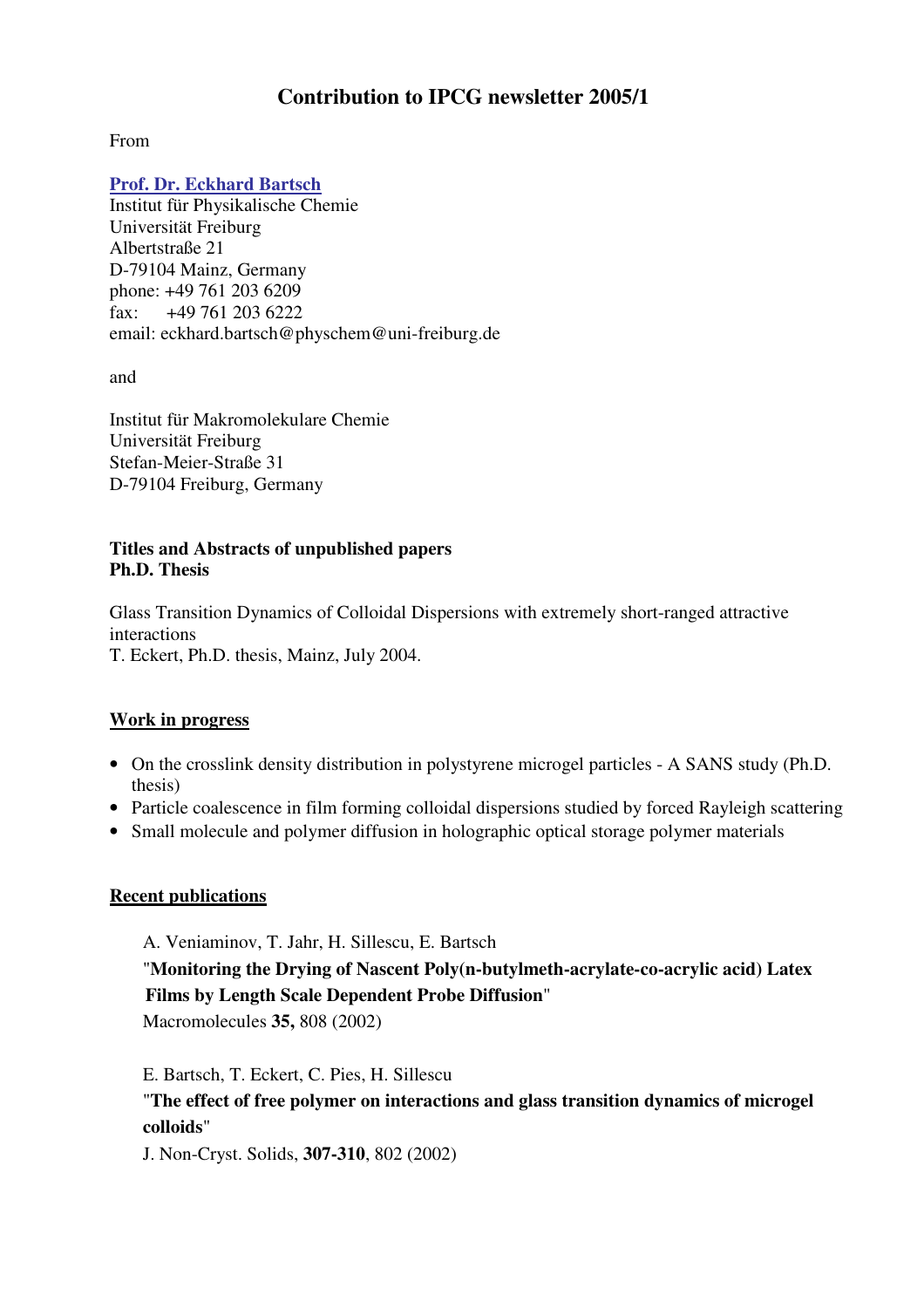A. Veniaminov, E. Bartsch

"**Diffusional enhancement of holograms: phenanthrenquinone in polycarbonate**" J. Opt. A: Pure and Appl. Opt. **4**, 387 (2002)

T. Eckert, E. Bartsch

"**Reentrant glass transition in a colloid-polymer mixture with depletion attractions**" Phys. Rev. Lett. **89**, 125701 (2002)

T. Eckert, E. Bartsch "**The effect of free polymer on interactions and glass transition dynamics of microgel colloids**" Faraday Discussions **123**, 51 (2003)

E. Bartsch, T. Jahr, T. Eckert, H. Sillescu, A. Veniaminov "**Scale Dependent Diffusion in Latex Films Studied by Photoinduced Grating Relaxation Technique**" Macromolecular Symposia 191, 151 (2003)

A. Veniaminov, T. Eckert, H. Sillescu, E,. Bartsch "**Probing poly(n-butyl-methacrylate) latex film via diffusion of hydrophilic and hydrophobic dye molecules**" **Macromolecules 36, 4944 (2003)**

Semenova, I.V., Popov, A., Bartsch, E., Veniaminov, A. (2003) "**Rigid polymer material with hologram enhancement by molecular diffusion**", in SPIE Proceedings Vol. 5005 [5005-718] (Practical Holography XVII and Holographic Materials IX, eds. Tung H. Jeong and Sylvia H. Stevenson),p.1-7

Veniaminov, A., Bartsch, E., Semenova, I., Popov, A. (2003) "**Hologram development by diffusion in a polymer glass**", in SPIE Proceedings, Vol. 5216 [5216-16] (Organic Holographic Materials and Applications, Ed Klaus Meerholz), p.156-164

K.I. Suresh, J. Othegraven, K.V.S.N. Raju, E. Bartsch "**Mechanistic studies on particle nucleation in the batch emulsion polymerization of n-butyl acrylate containing multifunctional monomers**" Colloid and Polymer Science 283, 49 (2004) DOI: 10.1007/s00396-004-1088-1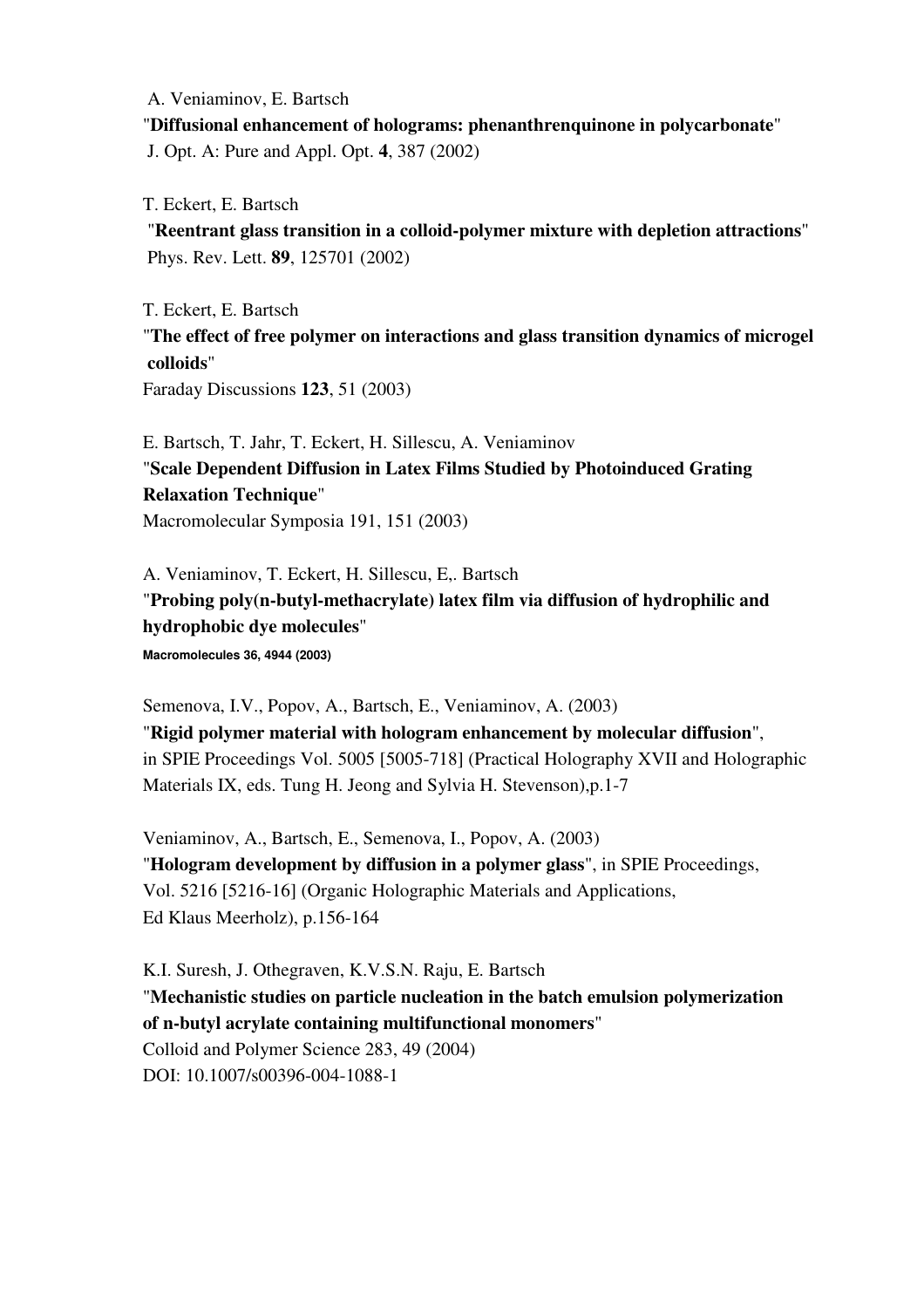T. Eckert, E. Bartsch

**"Glass transition dynamics of hard sphere like microgel colloids with short-ranged attractions"**

J. Phys.: Condens. Matter 16, S4937–S4950 (2004) Online at stacks.iop.org/JPhysCM/16/S4937 DOI:10.1088/0953-8984/16/42/011

T. Palberg, M. Medebach, N. Garbow, M. Evers, A.B. Fontecha, H. Reiber, E. Bartsch **"Electrophoresis of model colloidal spheres in low salt aqueous suspension"**

J. Phys.: Condens. Matter 16, S4039 (2004) doi:10.1088/0953-8984/16/38/019 URL: http://stacks.iop.org/0953-8984/16/S4039

A. Veniaminov, H. Sillescu and E. Bartsch,

**"Spatial scale-dependent tracer diffusion in bulk polycarbonate studied by holographic relaxation",**

J. Chem. Phys. 122, 174902 (2005) doi:10.1063/1.1884517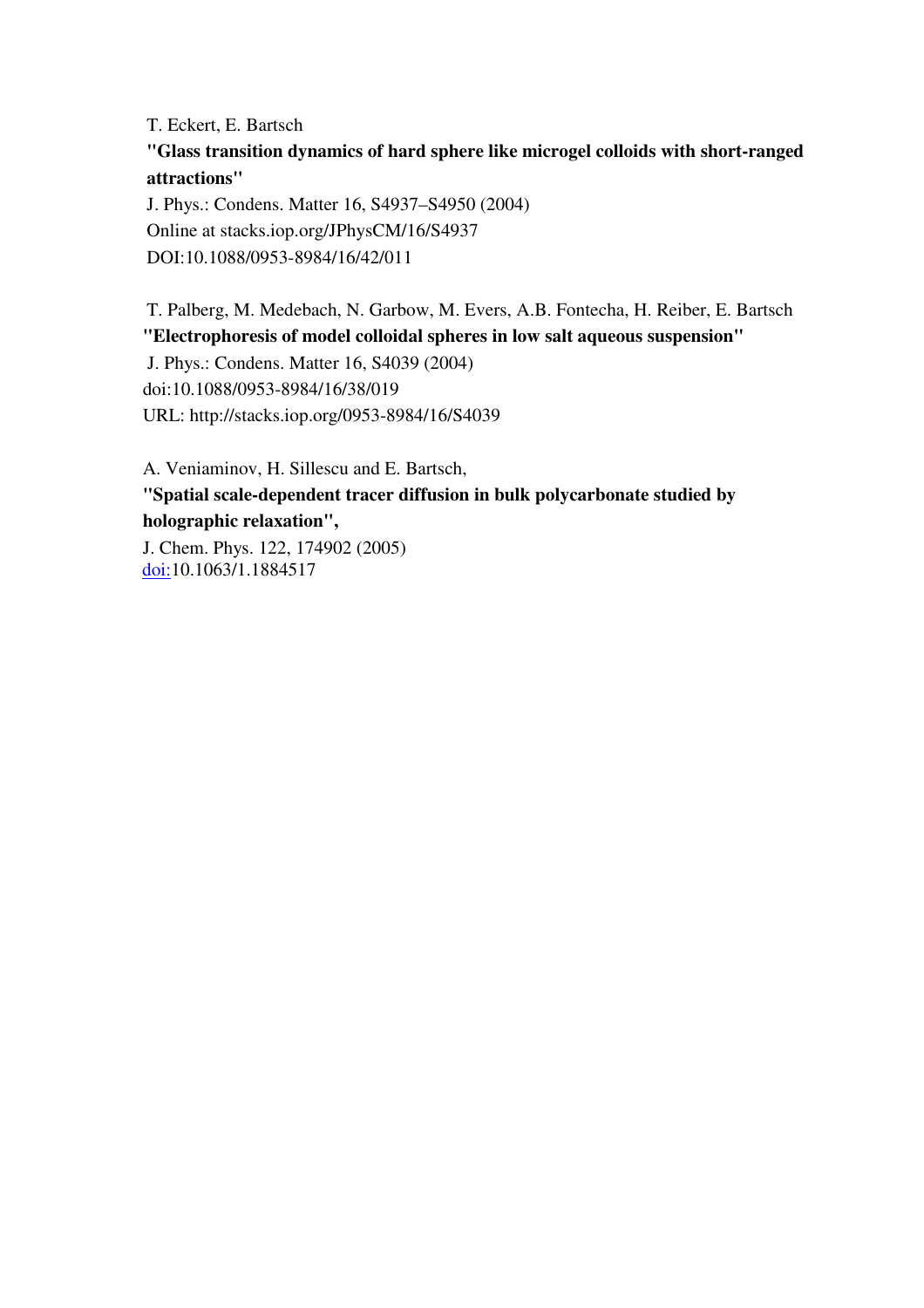## **Laboratoire de Chimie des Polymères Université Pierre et Marie Curie, Paris**

| September, 2005 |                                                                                                                                      |
|-----------------|--------------------------------------------------------------------------------------------------------------------------------------|
| Contribution of | Chimie des Polymères<br>University Pierre and Marie Curie<br>Tour 44, 1er étage<br>4, Place Jussieu<br>75252 Paris cedex 05 - FRANCE |
| Reported by:    | <b>Bernadette Charleux (charleux @ccr.jussieu.fr)</b><br>Maud Save (save@ccr.jussieu.fr)                                             |

## **Submitted papers**

Nitroxide-Mediated Controlled-Free Radical Emulsion Polymerization Using a Difunctional Water-Soluble Alkoxyamine Initiator. Toward the Control of Particle Size, Particle Size Distribution and the Synthesis of Triblock Copolymers *J. Nicolas, B. Charleux, O. Guerret, S. Magnet*

A novel SG1-based water-soluble dialkoxyamine was synthesized by the addition of a high dissociation rate constant alkoxyamine onto tri(ethylene glycol) diacrylate. This dialkoxyamine was first successfully used for the bulk polymerizations of *n*-butyl acrylate and styrene. Then the sodium salt counterpart was used as a water-soluble initiator in the emulsion polymerizations of *n*-butyl acrylate and styrene *via* a multistep process. Owing to its unique structure with two carboxylate salts remaining covalently bound to the chain and hence locked at the particle surface, very stable latexes were recovered with, for the first time, small particles and narrow particle size distributions. The emulsion process was successfully applied to the synthesis of well-defined poly(*n*-butyl acrylate), polystyrene and a polystyrene-*b*-poly(*n*-butyl acrylate)-*b*-polystyrene triblock copolymer. This work represents the first successful attempt of the synthesis of a complex architecture together with the control of average diameter and particle size distribution in nitroxide-mediated polymerization in emulsion, which is of high industrial and academic interest.

Amphiphilic gradient poly(styrene-co-acrylic acid) copolymer prepared via nitroxide-mediated solution polymerization.

Synthesis, characterization in aqueous solution and evaluation as emulsion polymerization stabilizer.

C. Lefay, B. Charleux, M. Save, C. Chassenieux, O. Guerret, S. Magnet

A well-defined, amphiphilic poly(styrene-*co*-acrylic acid) copolymer was synthesized in a single step by nitroxide-mediated controlled free-radical copolymerization of styrene and acrylic acid, without protection of the acid groups:  $M_n = 6500$  g.mol<sup>-1</sup>,  $M_w/M_n = 1.5$  and  $F_{AA} = 0.70 \pm 0.03$ . In addition to the good control over molar mass and molar mass distribution, the copolymer exhibited a narrow composition distribution with a slight gradient. Such copolymer was an efficient stabilizer for the emulsion polymerizations of styrene and of mixtures of methyl methacrylate and n-butyl acrylate, until 45 wt% solids. A low amount (typically 3 wt % based on the monomer(s)) was needed for a good stabilization. This is approximately a decade lower than the required amount of random, amphiphilic copolymers prepared via conventional free-radical polymerization. The performances were however below those of analogous diblock copolymers, but the great advantage is the very easy synthetic procedure.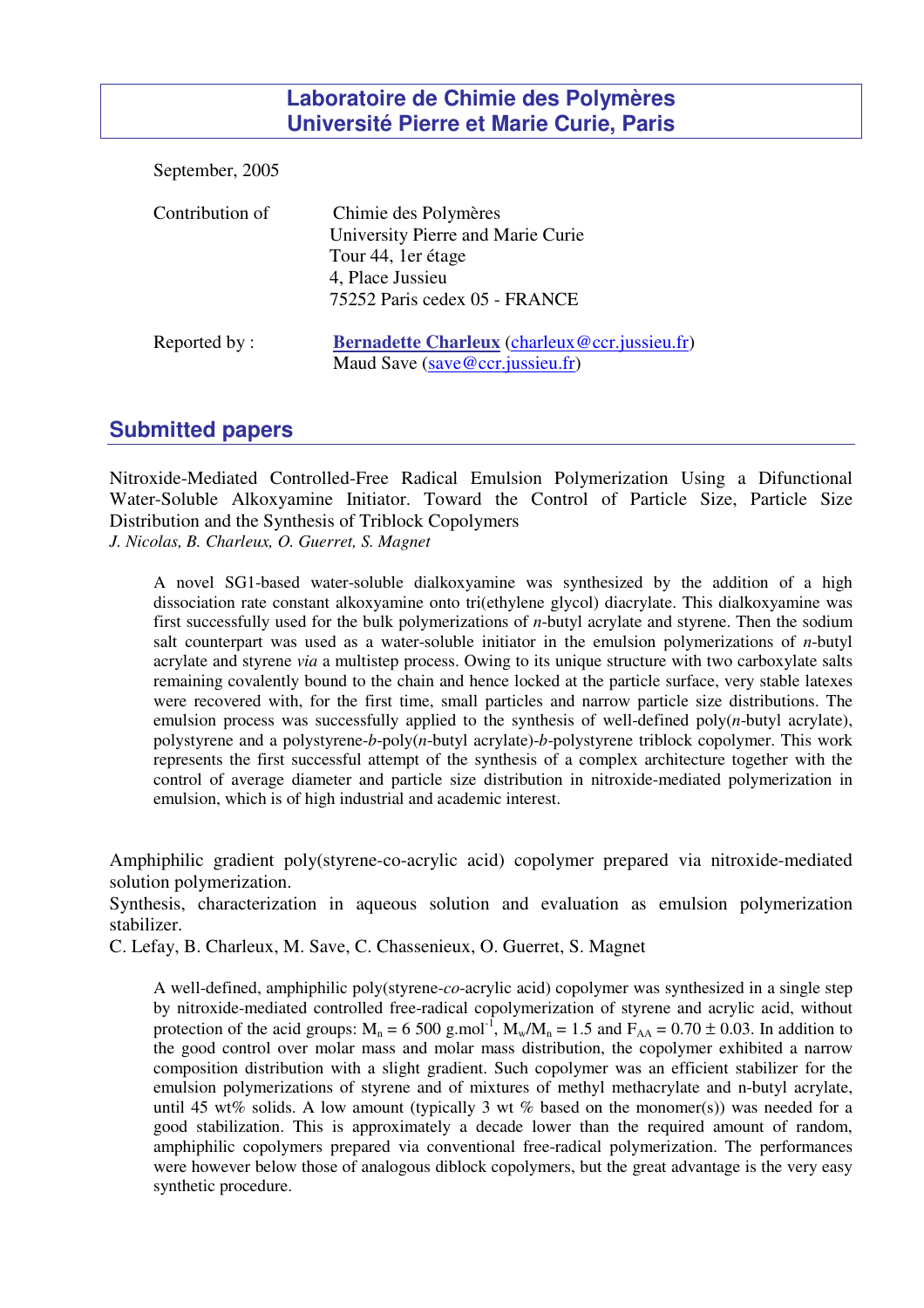A novel approach for metallic surface-initiated Atom Transfer Radical Polymerization (ATRP) using electro-grafted initiators based on aryl diazonium salts. T. Matrab, M. M. Chehimi, C. Perruchot, A. Adenier, A. Guillez, M. Save, B. Charleux, E. Cabet-Deliry, J. Pinson.

*Langmuir* **21**, 4686-4694 (2005)

New experimental procedure to determine the recombination rate constants between nitroxides and macroradicals

Y. Guillaneuf, D. Bertin, P. Castignolles, B. Charleux *Macromolecules* **38**, 4638-4646 (2005)

Theoretical expression of the average activation-deactivation equilibrium constant in controlled/living free-radical copolymerization operating via reversible termination. Application to a strongly improved control in nitroxide-mediated polymerization of methyl methacrylate.

B. Charleux, J. Nicolas, O. Guerret *Macromolecules* **38**, 5485-5492 (2005)

Miniemulsion Polymerization of Styrene using a pH-Responsive Cationic Diblock Macromonomer and its Non-reactive Diblock Copolymer Counterpart as Stabilizers Lisa Houillot, Julien Nicolas, Maud Save, Bernadette Charleux, Yuting Li, Steven P. Armes *Langmuir* **21**, 6726-6733 (2005)

Miniemulsion polymerization of styrene using well-defined cationic amphiphilic comblike copolymers as stabilizers.

M. Manguian, M. Save, C. Chassenieux, B. Charleux *Colloid and Polymer Science - ASAP*

Precise control of structural parameters during the synthesis of amphiphilic copolymers by CRP. Influence on their stabilization properties for polymerizations in aqueous dispersed media. M. Save, M. Manguian, C. Lefay, G. Delaittre, B. Charleux *Am. Chem. Soc., Polym. Prepr*. **46(2)**, 345-346 (2005)

Use of a Novel Class of SG1-Based Water-Soluble Dialkoxyamine in Nitroxide-Mediated Controlled-Free Radical Emulsion Polymerization J. Nicolas, B. Charleux, O. Guerret, S. Magnet *Am. Chem. Soc., Polym. Prepr*. **46(2)**, 484-485 (2005)

Strong improvement of nitroxide-mediated controlled-free radical polymerization of methyl methacrylate via a copolymerization approach J. Nicolas, B. Charleux, O. Guerret *Am. Chem. Soc., Polym. Prepr*. **46(2)**, 403-404 (2005)

Synthesis of Well-Defined Amphiphilic Poly(Styrene-Co-Acrylic Acid) Copolymer via Nitroxide-Mediated Polymerization. Evaluation as Emulsion Polymerization Stabilizer. C. Lefay, B. Charleux, M. Save, O. Guerret, S. Magnet *Am. Chem. Soc., Polym. Prepr*. **46(2)**, 456-457 (2005)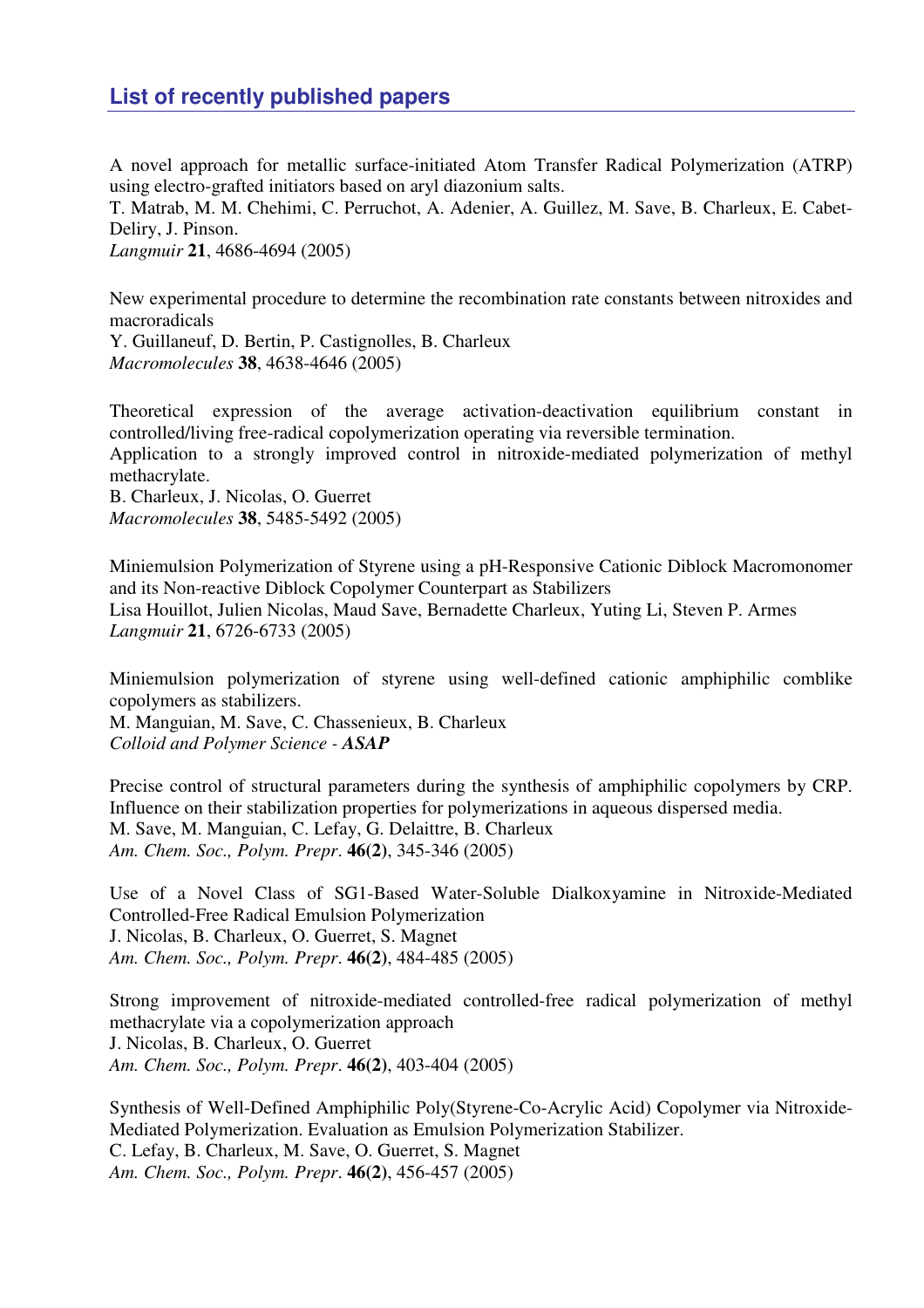Synthesis of high molar mass poly(n-butyl methacrylate)-b-poly(styrene) diblock copolymers by ATRP. Formation of lamellar phase in thin films. S. Douadi, O. Sandre, V. Cabuil, M. Save, B. Charleux

*Am. Chem. Soc., Polym. Prepr*. **46(2)**, 440-441 (2005)

A novel approach for metallic surface-initiated Atom Transfer Radical Polymerization using electro-grafted initiators based on aryl diazonium salts M. Save, A. Guillez, B. Charleux, T. Matrab, M. M. Chehimi, C. Perruchot, A. Adenier, E. Cabet-Deliry, J. Pinson *Am. Chem. Soc., Polym. Prepr*. **46(2)**, 318-319 (2005)

Ab initio, batch surfactant-free emulsion polymerization in the presence of a water insoluble RAFT agent : the dibenzyltrithiocarbonate S. Fréal-Saison, S. Magnet, M. Save, B. Charleux *Am. Chem. Soc., Polym. Prepr*. **46(2)**, 128-129 (2005)

New Method to Determine the Recombination Rate Constants Between Nitroxides and Macroradicals Y. Guillaneuf , P. Castignolles, B. Charleux, D. Bertin *Am. Chem. Soc., Polym. Prepr*. **46(2)**, 307-308 (2005)

## **Current PhD thesis**

| Julien Nicolas         | Nitroxide-mediated controlled radical polymerization in miniemulsion and<br>emulsion.<br>Defense in Nov. 2005                              |
|------------------------|--------------------------------------------------------------------------------------------------------------------------------------------|
| Maggy Manguian         | Application of controlled-radical polymerization to the synthesis of<br>amphiphilic block and gradient copolymers.<br>Defense in Nov. 2005 |
| Catherine Lefay        | Stabilization of latex particles by amphiphilic copolymers.                                                                                |
| Sébastien Fréal-Saison | Controlled radical polymerization in miniemulsion and emulsion.                                                                            |
| Guillaume Delaittre    | One-step synthesis of hairy nanoparticles.                                                                                                 |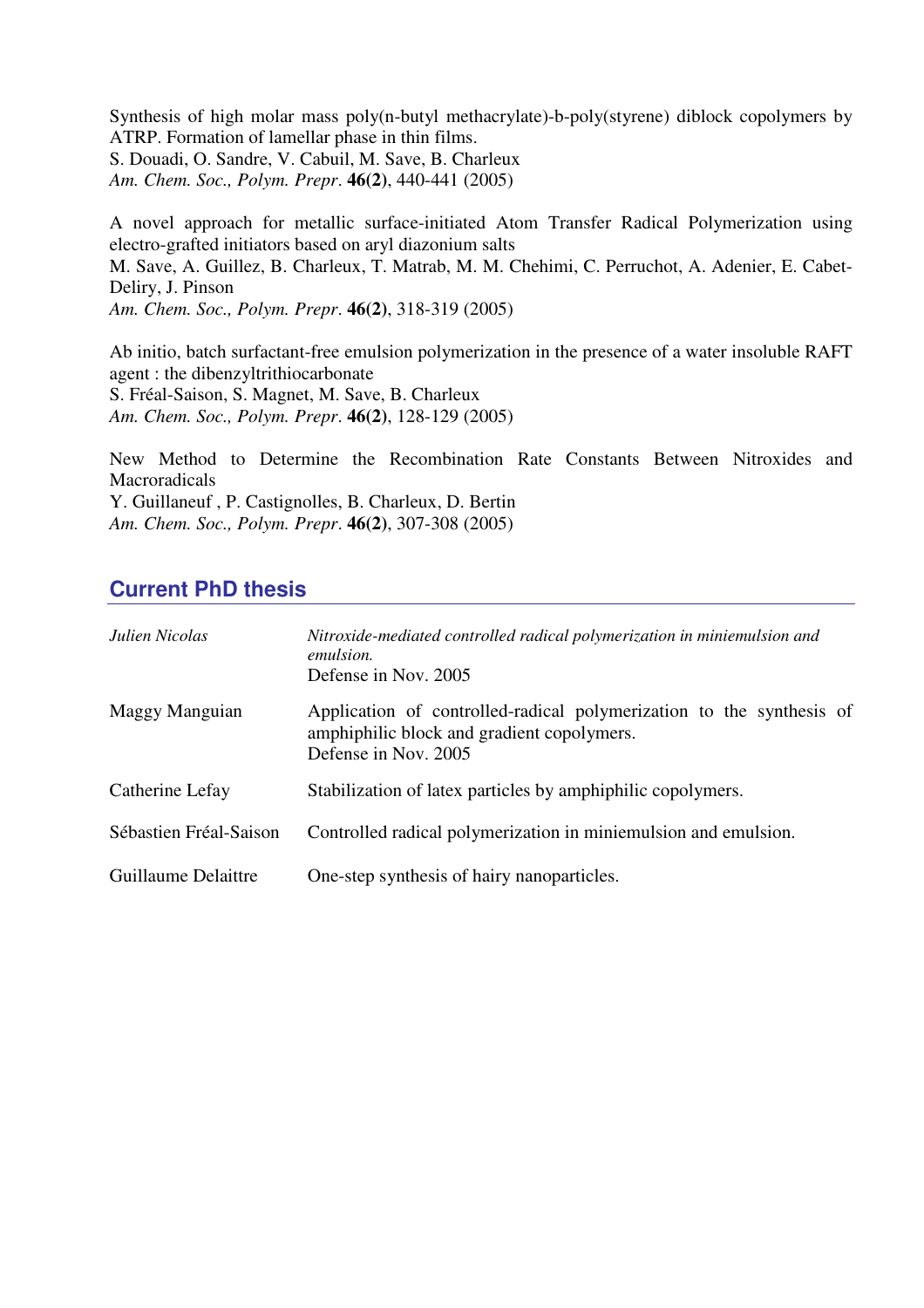

September 2005

Reported by: **Michael F. Cunningham** Department of Chemical Engineering and Department of Chemistry Queen's University Kingston, Ontario, Canada K7L 3N6 **cunning@chee.queensu.ca**

### **Recent Publications**

**Synthesis of polymeric microspheres from a merrifield resin by surface-initiated nitroxidemediated radical polymerization.** Bian, Kejian; Cunningham, Michael F.. Department of Chemical Engineering, Queen's University, Kingston, ON, Can. Journal of Polymer Science, Part A: Polymer Chemistry (2005), 43(10), 2145-2154.

**Modeling of semibatch styrene suspension polymerization processes.** Lenzi, Marcelo Kaminski; Cunningham, Michael F.; Lima, Enrique Luis; Pinto, Jose Carlos. Universidade Federal do Rio de Janeiro, Programa de Engenharia Quimica/COPPE, Cidade Universitaria, Rio de Janeiro, Brazil. Journal of Applied Polymer Science (2005), 96(5), 1950-1967.

**A semi-batch process for nitroxide mediated radical polymerization.** Wang, Yanxiang; Hutchinson, Robin A.; Cunningham, Michael F.. Department of Chemical Engineering, Queen's University, Kingston, ON, Can. Macromolecular Materials and Engineering (2005), 290(4), 230-241.

**Xanthate-mediated living radical polymerization of vinyl acetate in miniemulsion.** Simms, Ryan W.; Davis, Thomas P.; Cunningham, Michael F.. Department of Chemical Engineering, Queen's University, Kingston, ON, Can. Macromolecular Rapid Communications (2005), 26(8), 592-596.

**Nitroxide-mediated polymerization of styrene in a continuous tubular reactor.** Enright, Thomas E.; Cunningham, Michael F.; Keoshkerian, Barkev. Xerox Research Center of Canada, Mississauga, ON, Can. Macromolecular Rapid Communications (2005), 26(4), 221-225.

**Multi-armed, TEMPO-functionalized unimolecular initiators for starburst dendrimer synthesis via stable free radical polymerization. 1. Tri azofunctionalized unimer.** Abdallah, Dalia; Ghani, Mohmad Asri Abd; Cunningham, Michael F.; Kazmaier, Peter M.; Keoshkerian, Barkev; Buncel, Erwin.

Department of Chemistry, Queen's University, Kingston, ON, Can. Canadian Journal of Chemistry (2004), 82(9), 1393-1402.

**Producing Bimodal Molecular Weight Distribution Polymer Resins Using Living and Conventional Free-Radical Polymerization.** Lenzi, Marcelo Kaminski; Cunningham, Michael F.; Lima, Enrique Luis; Pinto, Jose Carlos.

Department of Chemical Engineering, Queen's University, Kingston, ON, Can. Industrial & Engineering Chemistry Research (2005), 44(8), 2568-2578.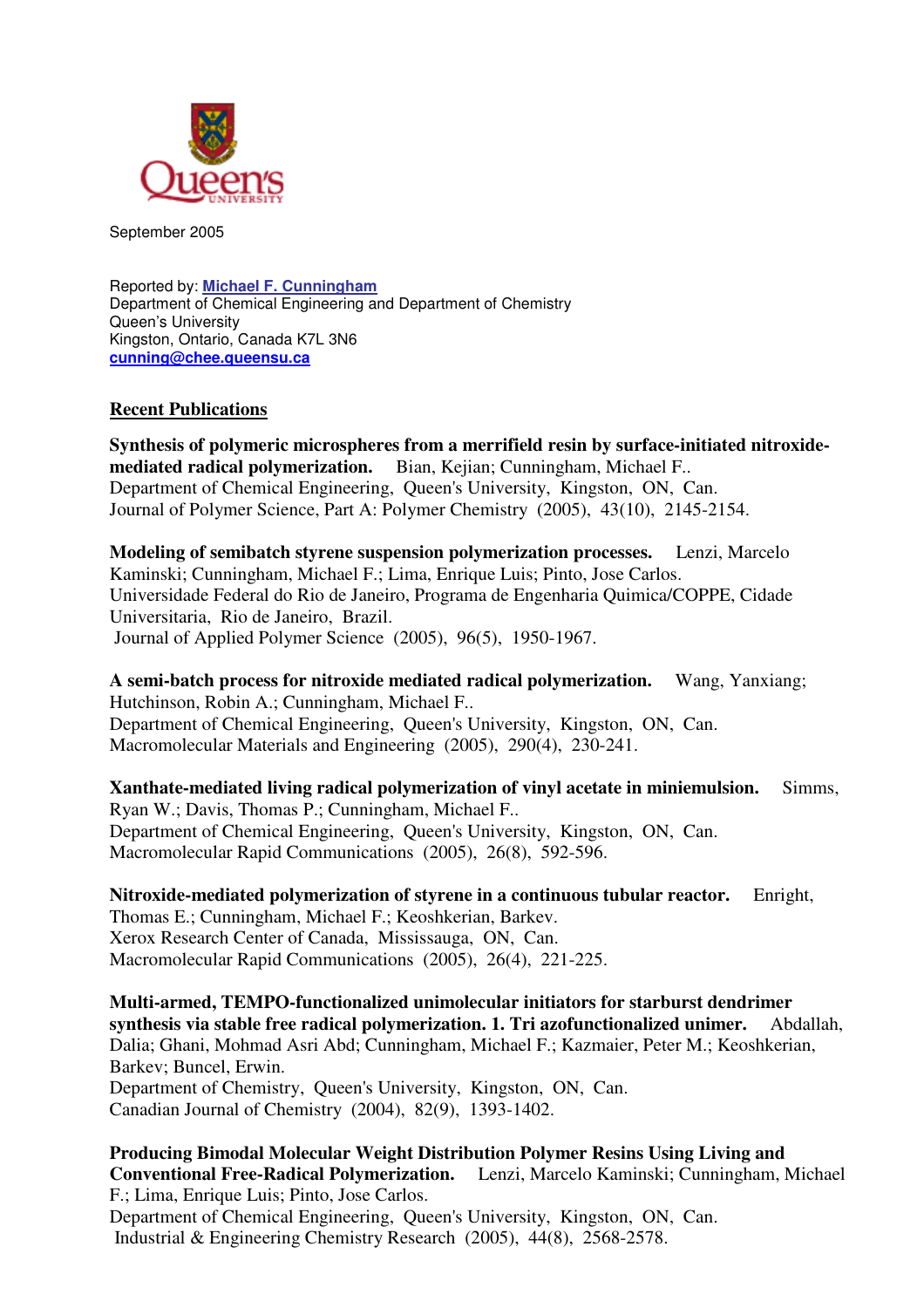**Nitroxide-mediated living radical polymerization of 2-hydroxyethyl acrylate and the synthesis of amphiphilic block copolymers.** Bian, Kejian; Cunningham, Michael F.. Department of Chemical Engineering and Department of Chemistry, Queen's University, Kingston, ON, Can. Macromolecules (2005), 38(3), 695-701.

**Maximizing polymer livingness in nitroxide-mediated miniemulsion polymerizations.** Cunningham, M.; Lin, M.; Buragina, C.; Milton, S.; Ng, D.; Hsu, C. C.; Keoshkerian, B. Department of Chemical Engineering, Queen's University, Kingston, ON, Can. Polymer (2005), 46(4), 1025-1032.

**Nitroxide-mediated living radical polymerization in dispersed systems.** Cunningham, Michael; Lin, Marcus; Smith, Jodi-Anne; Ma, John; McAuley, Kim; Keoshkerian, Barkev; Georges, Michael. Deppartment of Chemical Engineering, Queen's University, Kingston, ON, Can. Progress in Colloid & Polymer Science (2004), 124 88-93.

### **Manuscripts in Press**

### **Thymine - Functionalized Polystyrenes for Applications in Biotechnology. III. Increasing Thymine Loading via a New Synthetic Pathway.**

Michael F. Cunningham, Matthew Chatterton

Department of Chemical Engineering, Queen's University, Kingston, Ontario, Canada K7L 3N6 Judit E. Puskas

Department of Polymer Science, The University of Akron, Akron, OH 44325-3909

### Abstract

In this paper, we report an efficient method for the synthesis of thymine-functionalized polystyrene (PS-TMS) microspheres. First poly(styrene-*co*-4-chloromethylstyrene) (PS-CMS) copolymers slightly crosslinked with divinylbenzene (DVB) were synthesized in batch free radical emulsion copolymerization. Microspheres with  $\sim 40$  - 70 nm particle size were obtained with  $> 99\%$ conversion. The CMS groups were then converted into TMS in a two-phase system with >80% efficiency, achieving up to 45 mol% thymine loading. The functionalized microspheres were characterized by elemental analysis, FTIR and XPS. The analyses revealed partial hydrolysis of the CMS functionalities, yielding hydroxymethyl functional groups (HOMS) in addition to the thymine functionalities. These copolymers have potential applications in biotechnology.

*To appear in Journal of Polymer Science (Polymer Chemistry)*

### **Nitroxide-Mediated Radical Polymerization of 2-(Dimethylamino)ethyl Acrylate and Its Copolymerization with Styrene and n-Butyl Acrylate Kejian Bian, Michael F. Cunningham**

Department of Chemical Engineering, Queen's University, Kingston, Ontario, Canada

### Abstract

Nitroxide-mediated radical polymerization (NMRP) of 2-(dimethylamino)ethyl acrylate (DMAEA) was carried out at 100-120 °C, initiated by an alkoxyamine based on N-tert-butyl-N-(1-diethyl phosphono-2, 2-dimethylpropyl)nitroxide, SG1. Controlled polymerization can be obtained by the addition of free SG1 (the initial molar ratio of SG1 to MONAMS ranged from 0.06 to 0.12), giving a linear kinetic plot up to 55-70% conversion depending on the reaction conditions.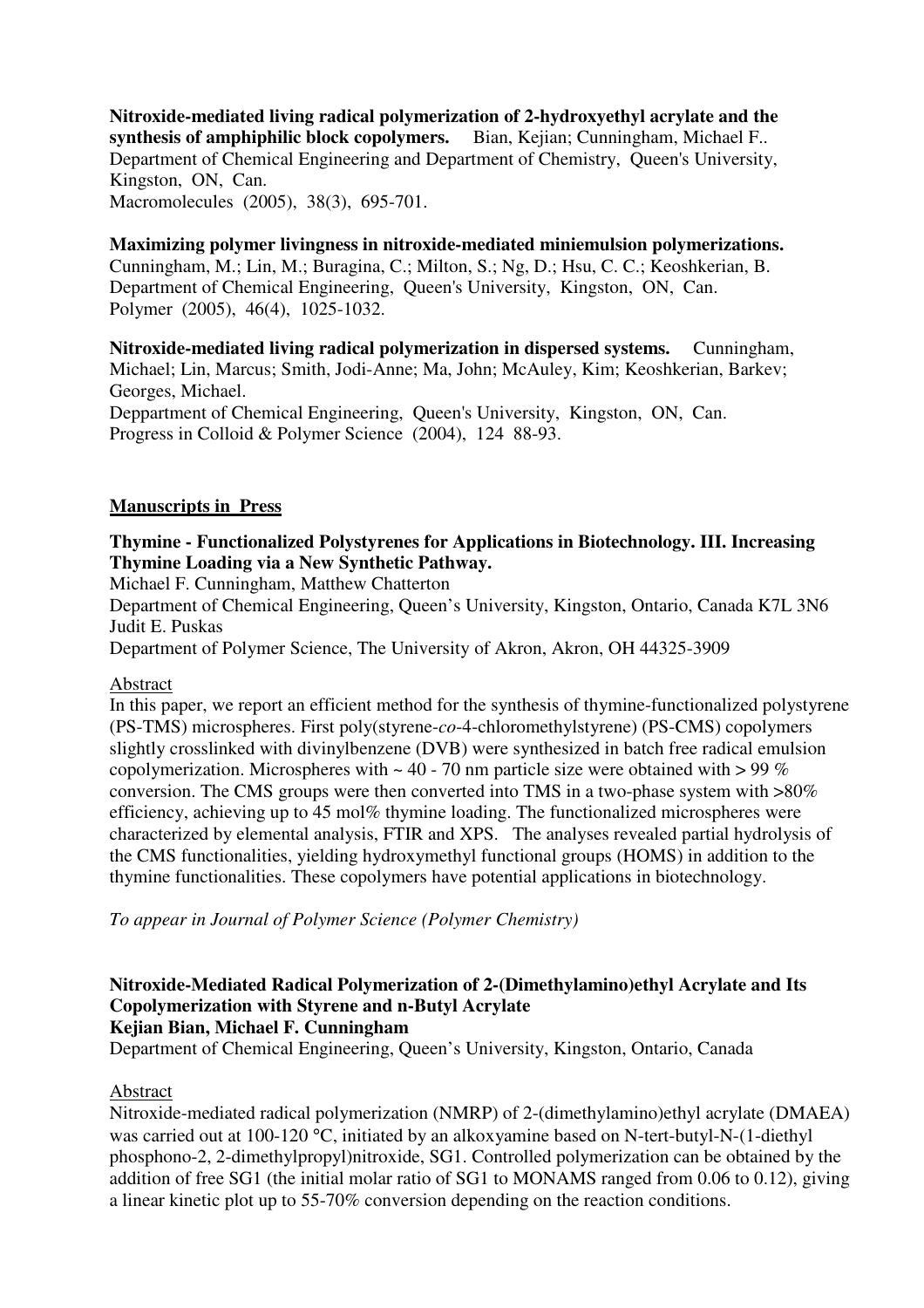The molecular weights show a near linear increase with conversion, however, they deviate to some extent from theoretical values and polydispersities are slightly higher than expected (1.1- 1.55), which may be caused by chain transfer to monomer via the formation of the α-amino radical. SG1-mediated polymerization of DMAEA at 112 °C is also controlled in organic solvents (N, Ndimethylformide, anisole, xylene), with polymerization rate increasing with the solvent polarity. Chain transfer to polymer produces  $\sim$ 1 mol% branches in bulk and 1.2-1.9 mol% in organic solvents, typical of those for acrylates. From poly(styrene) (pS) and poly(n-butyl acrylate) (pBA) macroinitiators, amphiphilic di- and triblock copolymers p(S-b-DMAEA), p(DMAEA-b-S-b-DMAEA), p(BA-b-DMAEA), and p(DMAEA-b-BA-b-DMAEA) can be synthesized via NMRP at 110 °C.

*To appear in Journal of Polymer Science (Polymer Chemistry)*

### **Low Temperature TEMPO-Mediated Styrene Polymerization in Miniemulsion**

Michael F. Cunningham<sup>\*</sup>, David C.T. Ng, Sarah G. Milton Department of Chemical Engineering, Queen's University, Kingston, Ontario, Canada

#### Barkev Keoshkerian

Xerox Research Centre of Canada, 2660 Speakman Drive, Mississauga, Ontario, Canada

#### Abstract

The TEMPO-mediated stable free radical polymerization of styrene in miniemulsion at 100 °C is demonstrated. Although this temperature is  $20-35$  °C lower than typical temperatures used for TEMPO-mediated polymerizations, reasonable reaction rates were achieved by the addition of ascorbic acid or a free radical initiator. More importantly, the living character of the chains was preserved; the degree of polymer "livingness" was comparable to polymerizations conducted at 135 °C. Polydispersities were broader than observed in well-controlled systems, ranging from  $\sim$ 1.4-1.6, and consistent with expectations for systems having a low activation rate. The results are significant for two reasons. They will facilitate TEMPO-mediated minemulsion polymerizations in non-pressurized (or minimally pressurized) reactors, and they reveal the potential to expand the traditional temperature range of TEMPO and possibly other nitroxides in bulk, solution and miniemulsion.

*To appear in Journal of Polymer Science (Polymer Chemistry)*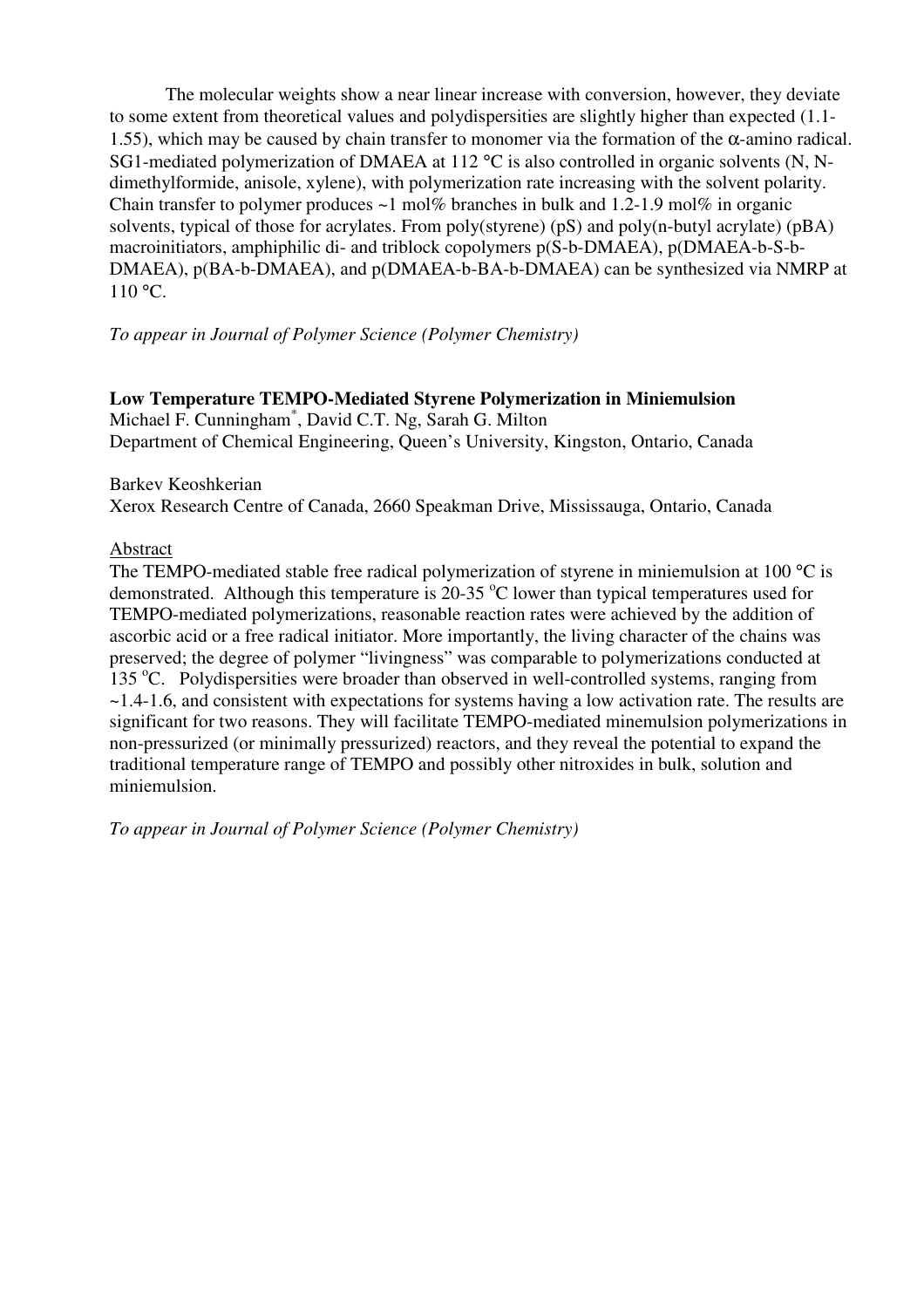### **International Polymer Colloids Group Newsletter**

Eric S. Daniels, Victoria L. Dimonie, **Mohamed S. El-Aasser**, Andrew Klein, Cesar A. Silebi, and E. David Sudol

*Emulsion Polymers Institute Lehigh University, Iacocca Hall, 111 Research Drive Bethlehem, Pennsylvania 18015-4732 USA*

#### **Recent Publications**

**Preparation of Polyurethane/Acrylic Hybrid Nanoparticles via the Miniemulsion Polymerization Process**, M. Li, E. S. Daniels, V. L. Dimonie, E. D. Sudol, and M. S. El-Aasser, *Macromolecules,* **38**(10), 4183 – 4192 (2005).

Nanosized polyurethane/poly(*n*-butyl methacrylate) (PU/PBMA) hybrid latex particles (~50 nm) with various compositions were successfully prepared using a redox-initiated miniemulsion polymerization process. Studies were carried out on the miscibility of PU prepolymer and BMA monomer, PU/BMA droplet formation, and polymerization kinetics. This process provides a new method to synthesize nanosize hybrid latex particles using a relatively small amount of surfactant. A suitable chain extension process was developed, where a hydrophobic chain extender was used to introduce intraparticle crosslinking while maintaining the original small particle size of the nanosize PU/PBMA hybrid latexes. The ratio of PU to BMA, the amount of grafting agent (hydroxyethyl methacrylate; HEMA), and the presence of the hydrophobic chain extender have little influence on the particle size of the final latexes compared to the seeded emulsion polymerization processes. This illustrates the advantage of this process, whereby the final particle size is less sensitive to the composition and amount of crosslinking agent or chain extender.

#### **Synthesis and Characterization of Functionalized Polymer Latex Particles Through a Designed Semicontinuous Emulsion Polymerization Process,** T. Ding, E.S. Daniels, M.S. El-Aasser, A. Klein, *J. Appl. Polym. Sci.* **97**, 248–256 (2005).

Monodispersed noncarboxylated and carboxylated poly(*n*-butyl methacrylate-*co*-*n*-butyl acrylate) latexes were synthesized with a well-defined semicontinuous emulsion polymerization process. A modified theory to correlate the polymerization rate to the instantaneous conversion of the monomer or comonomer mixture was developed. The resulting equation was used to determine the maximum polymerization rate only below or equal to which the polymerization could be operated in the highly monomer-starved regime, which corresponded to an instantaneous conversion of 90% or greater. Experimental data from reaction calorimetry supported that the polymerization was under highly monomer-starved conditions when the model latexes were synthesized with the modified model. The estimation of the average number of free radicals per latex particle  $(\bar{n})$  during the feeding stage revealed that  $\bar{n}$  was as high as 1.4 in the actual polymerization, which showed that the original selection of 0.5 as the  $\bar{n}$  value was not accurate in the developed model. From the conductometric titration experiments, we found that most of the carboxyl groups from the methacrylic acid (MAA) were buried inside the latex particles, and the surface carboxyl group coverage increased as the MAA concentration in the comonomer feed increased. The glass-transition temperatures of the synthesized polymers were close to the designed value from the Pochan equation, and only one glass transition was observed in the polymer samples in the differential scanning calorimetry measurements, indicating a homogeneous copolymer composition in the functionalized shell. Particle size characterization and transmission electron microscopy confirmed the uniformity in the latex particle size.

The abstract of the following paper appeared previously in the February 2005 issue of the IPCG Newsletter and has recently *appeared in print.*

**Determination of the Extent of Incorporation of a Reactive Surfactant in Polystyrene Latex Particles via GPC,** Z. Lai, E. D. Sudol, V. L. Dimonie, M. S. El-Aasser, *J. Polym. Sci. Part A, Polym. Chem.*, **43**(12),  $2675 - 2678(2005)$ .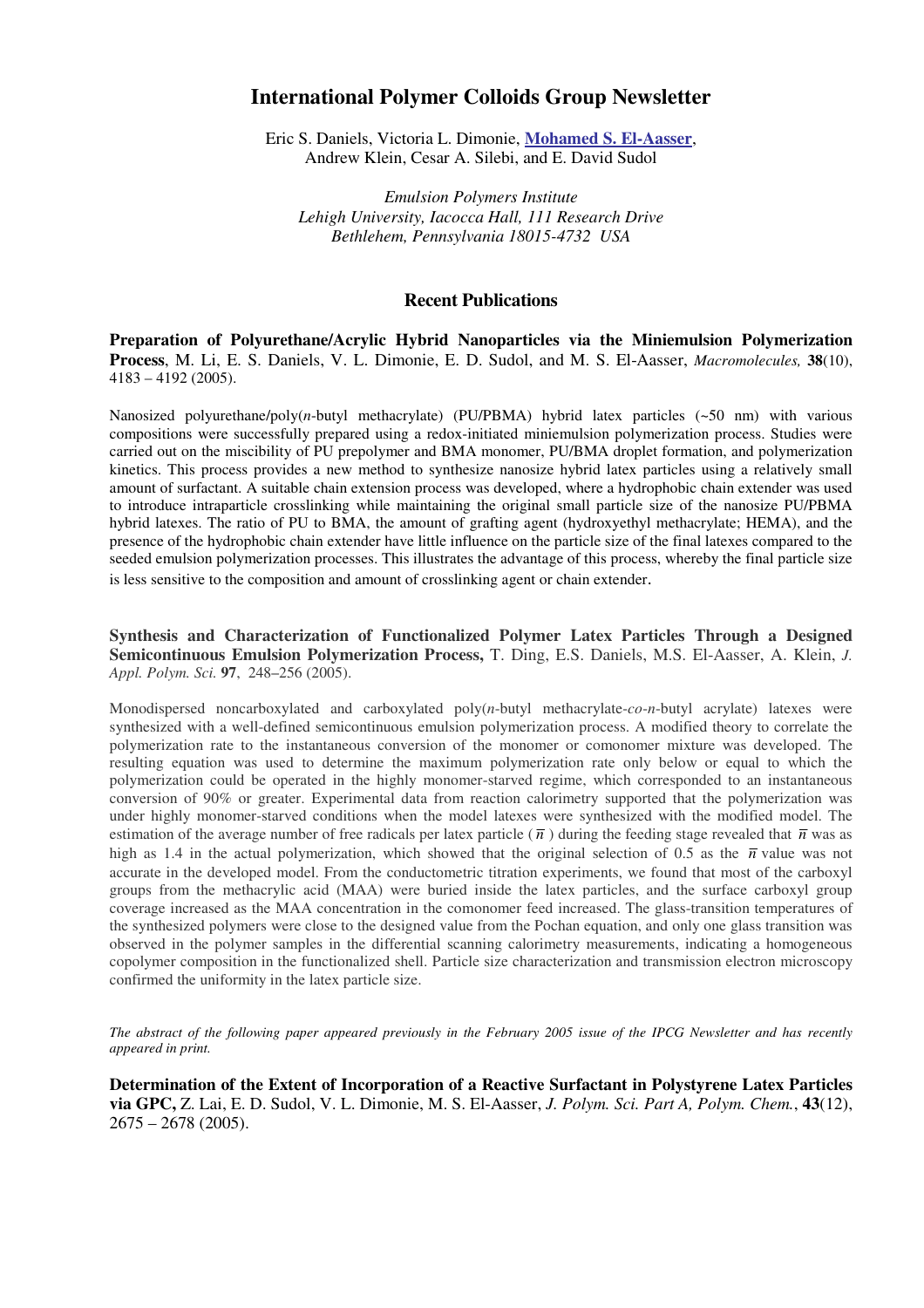#### **Publications Accepted**

**Surface Treatment and Characterization of Functionalized Latex Particles and Inorganic Pigment Particles used in the Study of Film Formation from Pigmented Latex Systems**, T. Ding, E. S. Daniels, M. S. El-Aasser, A. Klein, accepted by *J. Appl. Polym. Sci*.

The adsorption of sodium polyacrylate [NaPA] on non-carboxylated and carboxylated poly(*n*-butyl methacrylate-*co*-*n*butyl acrylate) [P(BMA/BA)] latexes and ground calcium carbonate (GCC) was studied. The adsorption isotherms of NaPA on P(BMA/BA) latex surfaces showed that NaPA tended to adsorb to a greater extent onto the latex particle surfaces when the carboxyl group surface coverage of latex polymer particles is low, which indicates a repulsive interaction between the dissociated carboxyl groups and NaPA macroions. The electrophoretic mobility of cleaned model P(BMA/BA) latexes decreased with the increasing carboxyl group surface coverage at pH 10 due to the alkaliswelling characteristics of carboxylated latexes. For GCC, used as extender pigment particles in the pigmented latex blend systems, the size of the GCC pigment particles stabilized with NaPA decreased during a sonification process and their zeta-potential became increasingly negative with the addition of NaPA to the GCC pigment slurry. Particle size and zeta-potential measurements showed that NaPA can stabilize GCC particles effectively and the optimum concentration of NaPA to stabilize GCC is around 1 wt% based on solid GCC.

#### **Studies of Film Formation from Pigmented Latex Systems: Drying Kinetics and Bulk Morphologies of Ground Calcium Carbonate/Carboxyl Group Functionalized Poly(***n***-Butyl Methacrylate-co-***n***-Butyl Acrylate) Blend Films,** T. Ding, E. S. Daniels, M. S. El-Aasser, A. Klein, accepted by *J. Appl. Polym. Sci*.

In this paper, the drying kinetics and the bulk morphology of pigmented latex films obtained from poly(*n*butyl methacrylate-*co*-*n*-butyl acrylate) [P(BMA/BA)] latex particles functionalized with carboxyl groups and ground calcium carbonate (GCC) blends were studied. It was found that latex/pigment blends with higher carboxyl group coverage on the latex particle surfaces dried faster than did films with low, or no, carboxyl groups present. The latex/pigment dispersions were also observed to dry faster if there was more stabilizer present in the blend system due to the hydrophilic nature of the stabilizer. The net effect of increasing the pigment volume concentration (PVC) in the blend system was to shorten the drying time. The bulk morphologies of the freeze-fractured surfaces of the pigmented latex films were studied using scanning electron microscopy (SEM). SEM analysis showed that an increased surface coverage of carboxyl groups on the latex particles in the latex/pigment blends resulted in the formation of smaller pigment aggregates with a more uniform size distribution in the blend films. In addition, it was found that the use of smaller latex particles in the blends reduced the GCC pigment aggregate size in the resulting films. SEM analysis also showed that when the initial stabilizer coverage on the latex particles was equal to 18%, smaller aggregates of GCC were distributed within the copolymer matrix of the blend films compared with the cases when the initial stabilizer coverage on the latex particles was 8% or 36%.

#### **Study of Film Formation from Pigmented Latex Systems: Mechanical and Surface Properties of Ground Calcium Carbonate/Functionalized Poly(***n***-Butyl Methacrylate-co-***n***-Butyl Acrylate) Latex Blend Films,** T. Ding, E. S. Daniels, M. S. El-Aasser, A. Klein, accepted by *J. Appl. Polym. Sci*.

The mechanical and surface properties of films prepared from model latex/pigment blends were studied using tensile tests, surface gloss measurements, and atomic force microscopy (AFM). Functionalized poly(*n*-butyl methacrylate-*con*-butyl acrylate) [P(BMA/BA)] and ground calcium carbonate (GCC) were used as latex and extender pigment particles, respectively. The critical pigment volume concentration (CPVC) of this pigment/latex blend system was found to be between 50 and 60 vol% as determined by surface gloss measurements and tensile tests of the blend films. As the pigment volume concentration increased in the blends, the Young's modulus of the films increased. Nielsen's equations were found to fit the experimental data very well. When the surface coverage of carboxyl groups present on the latex particles was increased, both yield strength and Young's modulus of the films were increased, which indicates that there is better adhesion at the interfaces between the GCC and latex particles. When the carboxyl groups were neutralized during the film formation process, regions with reduced chain mobility were formed. These regions acted as a filler to improve the modulus of the copolymer matrix and the modulus of the resulting films. The presence of carboxyl groups on the latex particle surfaces increased the surface smoothness of the films as determined by surface gloss measurements. When the initial stabilizer coverage on the latex particles was increased, the mechanical strength of the resulting films increased. At the same time, rougher film surfaces are also observed because of the migration of the stabilizer to the surface during film formation. When latex particle size is smaller, the pigment/latex blends have higher yield strength and Young's modulus. Higher film formation temperatures will strengthen the resulting films and also influence the surface morphology of the resulting films.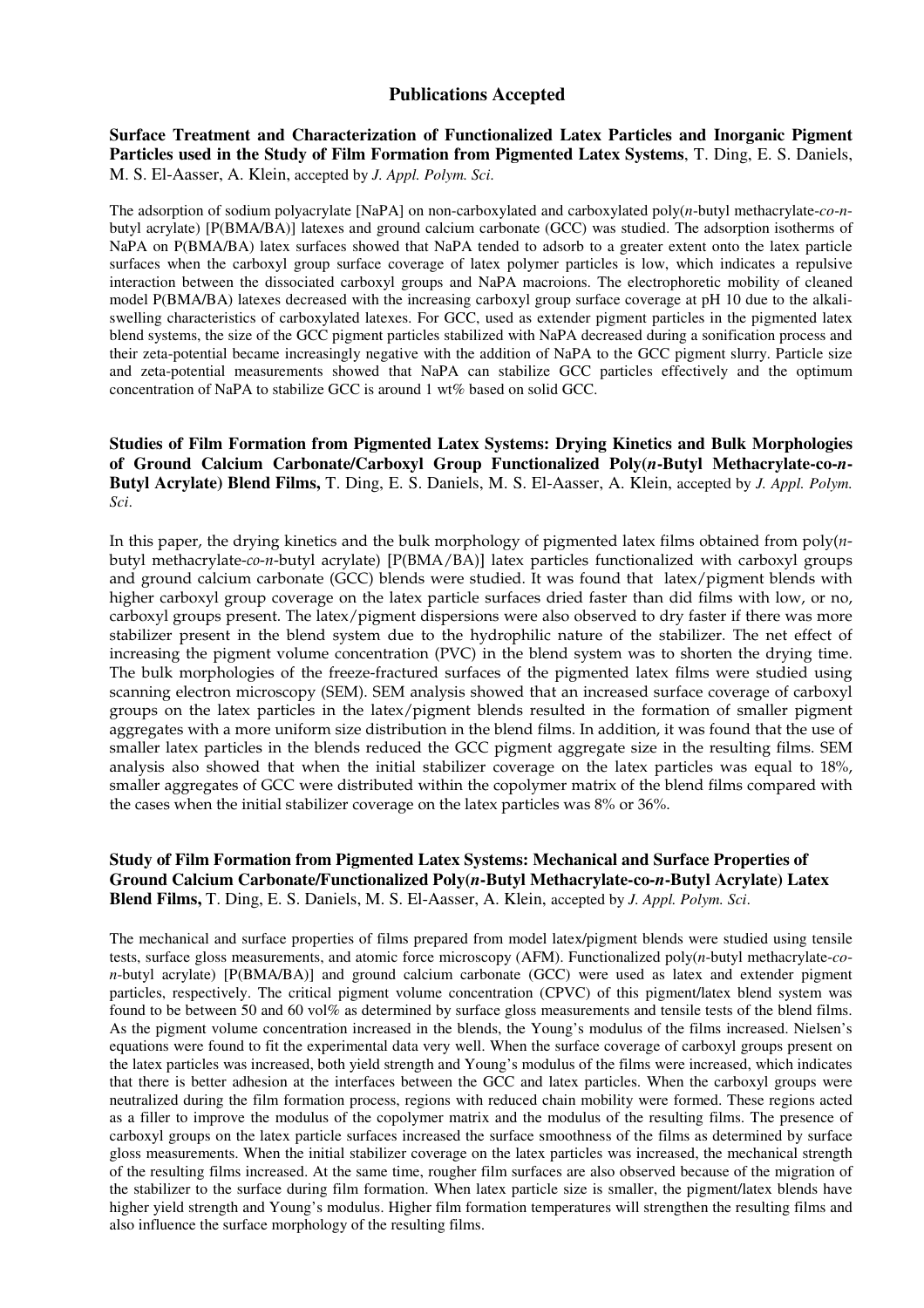#### **Evaluation of the Shrinking-Core Model for Examining the Kinetics of Film Formation in a Reactive Latex Blend**, B. Boyars, E.S. Daniels, and A. Klein, accepted by *J. Appl. Polym. Sci.*

Reactive latex blends were prepared from two copolymer latexes comprised of *n*-butyl methacrylate (*n*-BMA) with acetoacetoxyethyl methacrylate (AAEM) and *n*-BMA/ dimethylaminoethyl methacrylate (DMAEM) to study the kinetics of film formation. Thin films were generated by blending equal weights of the two latexes. The films were then cured at temperatures ranging from 50 to 90 °C. The extent of the crosslinking reaction was calculated from the crosslink density  $(\rho_c)$ , which was determined from swelling measurements of the films in toluene.

The shrinking-core model, a diffusion/reaction model, which was originally derived for combustion reactions of coal particles, was adopted to calculate the diffusion coefficient and reaction rate constants from the extent of reaction with time data. This model system exhibited a diffusion-controlled regime above 70 °C and a reaction-controlled regime at temperatures below 70 °C. In the reaction-controlled regime, the shrinking-core model predicted a diffusion coefficient for the system which was in agreement with literature values for *n*-BMA. In the diffusion-controlled regime, the model predicted a lower apparent value for the diffusion coefficient, but with an activation energy which was close to that obtained for *n*-BMA. The model was also used to examine the kinetics of the crosslinking reaction. The kinetic rate constants for the crosslinking reaction were also determined. The activation energy for the crosslinking reaction was found to be 18.8 kcal/mol which compares reasonably with the activation energy of 22.8 kcal/mol determined for the reaction between the functional monomers as small molecules.

#### **Ph.D. Dissertation**

#### **Kinetics and Mechanism of Dispersion Polymerization** Sheng Jiang

Dispersion polymerization is an attractive method to prepare micron-size polymer particles with narrow size distribution in one single step. The present research systematically studied the kinetics of dispersion polymerization of methyl methacrylate (MMA) and *n*-butyl acrylate (*n*-BuA). Effects of reaction conditions on the kinetics were investigated using a reaction calorimeter (Mettler RC1). Coupled with characterization of produced polymer particles and comparison to other polymerizations (solution and precipitation), important mechanistic features of dispersion polymerization are illustrated.

In dispersion polymerizations leading to narrow particle size distributions, particle nucleation stops at low conversion and the number of particles remains constant afterwards. Nucleation occurs by aggregation of polymer chains longer than critical chain length  $(j_{cr})$  in the continuous phase.  $j_{cr}$  was found to be larger in the MMA system than in the *n*-BuA system. Initial reaction rates  $(R_{p,ini})$  were found to differ from solution polymerization (in toluene) but were similar to the corresponding precipitation polymerizations.

Stabilization occurs simultaneously with aggregation through adsorption of graft or pure stabilizer. Although trace amounts of graft polymer can be detected by gel permeation chromatography (GPC), little difference was found between recycled and fresh stabilizer in the MMA system. The molecular weight distribution of the stabilizer remains virtually unchanged during polymerization of either MMA or *n*-BuA.

After nucleation, polymerization takes place in swollen particles (pseudo-bulk), continuous phase (solution), and unstable nuclei. The formation of unstable nuclei by aggregation during the particle growth period is still of importance by enhancing the termination rate of oligoradicals. In MMA system, nuclei formation reduced the radical concentration and colloidal entry is the main radical adsorption mechanism, while in the *n*-BuA case, termination more likely occurs in polymer particles.

In this research, the kinetics of seeded dispersion polymerization using micron-size or submicron seed latexes was investigated. It was discovered that with addition of submicron seed in dispersion polymerization, excellent control of particle properties (particle size, size distribution, and morphologies) compared to *ab initio* polymerization can be achieved. In addition, with elimination of the nucleation stage, seeded dispersion polymerization is also proven to be a better model system to study dispersion polymerization.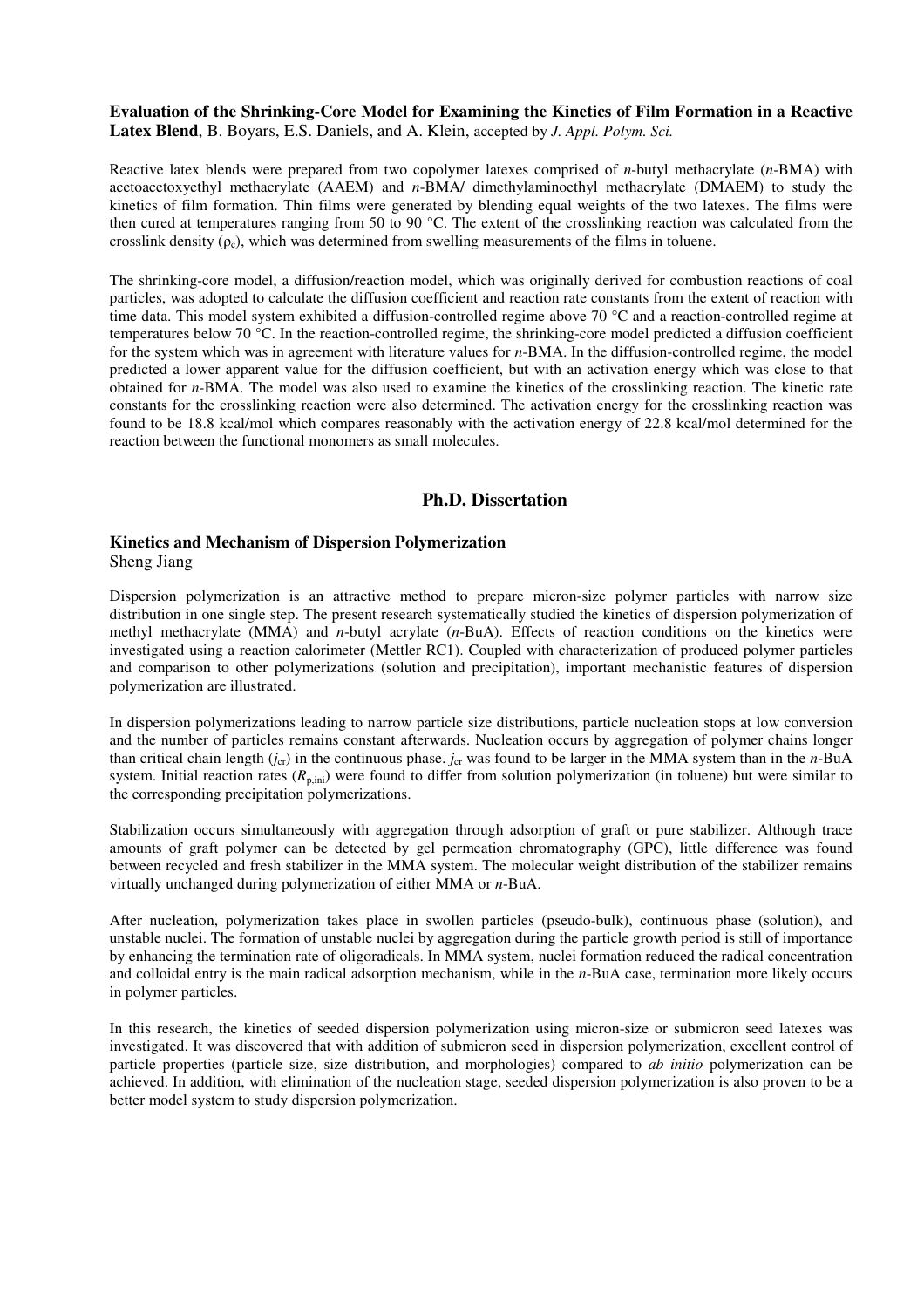

Friday, November 11, 2005

### *Submitted papers:*

**Synthesis of Quantum Dots-tagged Submicronic Polystyrene Particles by Miniemulsion Polymerization**. Nancy Joumaa, Muriel Lansalot\*, Alain Théretz, and Abdelhamid Elaissari Alyona Sukhanova, Mikhail Artemyev, Igor Nabiev, Jacques H.M. Cohen (*Submitted to Langmuir*)

Submicronic fluorescent polystyrene (PS) particles have been synthesized *via* miniemulsion polymerization using CdSe/ZnS core/shell quantum dots (QDs). Influence of QDs concentration, QDs coating (either trioctylphosphine oxide (TOPO)-coated or vinyl-functionalized) and surfactant concentration on the polymerization kinetics and the photoluminescence properties of the prepared particles have been analyzed. Polymerization kinetics was not altered by the presence of QDs, whatever their surface coating. Latexes exhibited particle size ranging from 100 to 350 nm depending on surfactant concentration, and narrow particle size distribution was obtained in all cases. Fluorescence signal of the particles increased with the amount of incorporated TOPO-coated QDs. The slight red shift of the maximum of emission observed was correlated with phase separation between PS and QDs, which occurred during the polymerization, locating QDs towards particle/water interface. QDs-tagged particles displayed higher fluorescence intensity with TOPOcoated QDs than with vinyl-functionalized ones. Obtained fluorescent particles open up perspectives for various applications in biotechnology.

### *Papers in Press*

**New Insights into Self-Organization of a Model Lipid Mixture and Quantification of Its Adsorption on Spherical Polymer Particles.** Anne-Lise Troutier, Laurent Veron, Thierry Delair, Christian Pichot, and Catherine Ladaviere (ASAP Langmuir 2005)

Abstract : The adsorption of lipids onto spherical polymer colloids led to original assemblies presenting structural characteristics adjustable with the lipid formulation. The model system selected for this work involved sulfate-charged poly(styrene) submicrometer particles and zwitterionic/cationic lipid mixtures composed of 1,2-dipalmitoyl-*sn*-glycero-3-phosphocholine (DPPC) and 1,2-dipalmitoyl-3-trimethylammonium-propane (DPTAP). According to the theoretical packing parameter calculations and whatever the DPPC/DPTAP ratio, the two lipids self-assembled in aqueous media to spontaneously form vesicles. A phase transition investigation of these DPPC/DPTAP vesicles using differential scanning calorimetry revealed particular thermotropic behaviors, especially for the equimolar formulation where very strong interactions occurred between DPPC and DPTAP. Furthermore, the coating of the lipids around particles was monitored versus DPPC/DPTAP ratio by means of numerous appropriate techniques. First, a thermogravimetric analysis, providing decomposition profiles of lipid/polymer particle assemblies with temperature, was atypically carried out for such nanostructures. Then, 1H NMR spectroscopy enabled the exact DPPC/DPTAP molar ratios adsorbed on particles to be determined by differentiating both lipids. Subsequently, it also pointed out the major role of electrostatic interactions as driving forces in the assembly elaboration process. In addition to these findings, quantitative information has been collected and correlated with chemical lipid assays and permitted the statement of a lipid bilayer coverage for the assemblies prepared in water, in agreement with quasi-elastic light scattering data.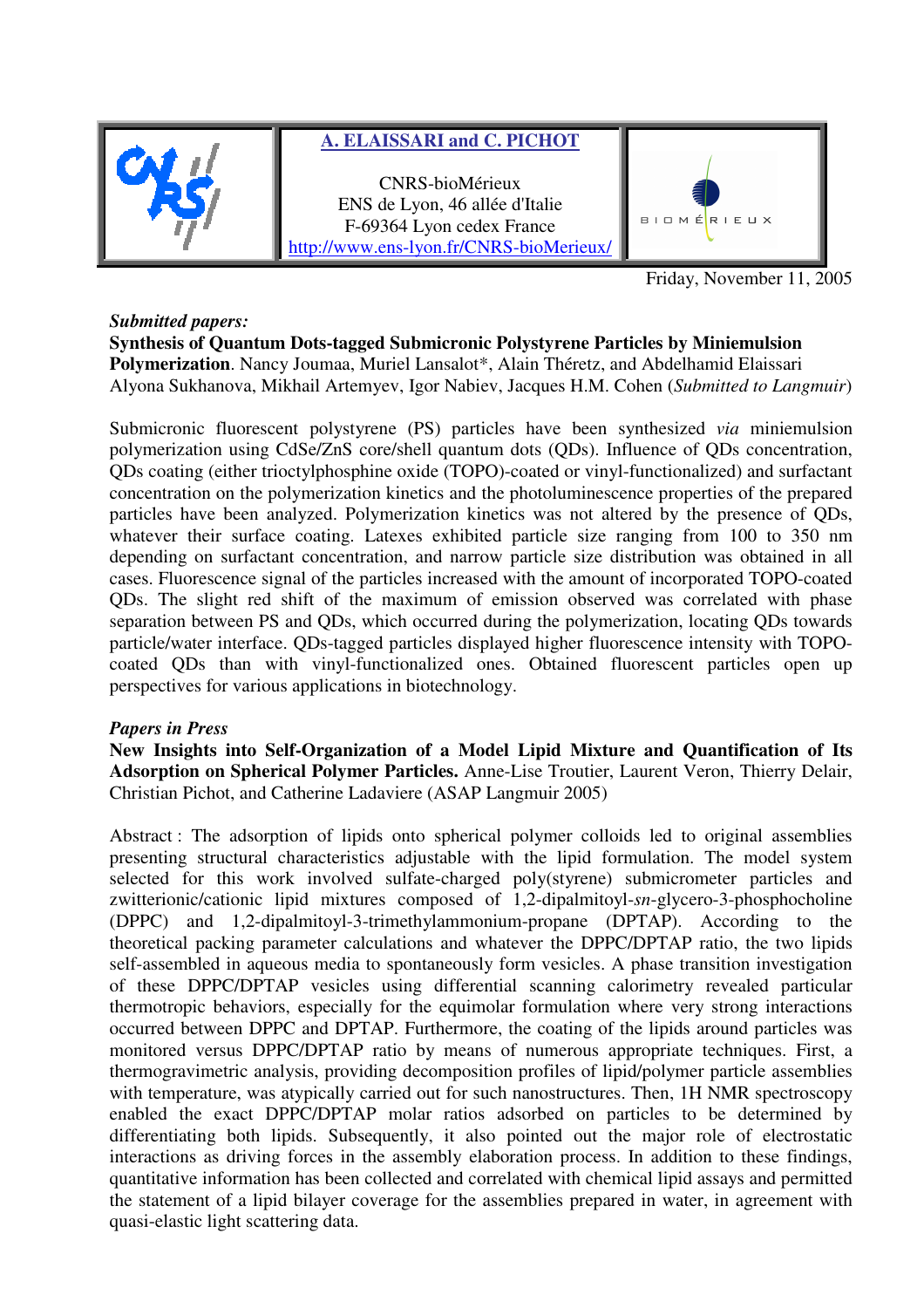### *Books in press*

**Les latex synthétiques : élaboration, propriétés et applications** (Editors Jean-Claude Daniel and Christian Pichot with a preface of Pierre-Gilles De Gennes, to be published by january 2006 by Lavoisier (Tec &Doc)) : A reference book written in french which aims at covering the various aspects of a broad subject starting form the synthesis up to the numerous applications of synthetic latexes. A collective work gathering the contributions of more than 50 industrial and academic experts to be dedicated to the french speaking scientific community (students, teachers, engineers, researchers both in academia and industry) concerned in this topic as well as anyone interested in a general or specific information in the field. The book consists of four parts with 44 chapters :

Part I : Latex -Definitions - Chemical and Physicochemical aspects (6 chapters)

Part II : Preparation technologies - Chemistry and Mechanisms. (11 chapters)

Presentation of the various methods for producing aqueous polymer dispersions either by polymerization or by emulsification – Chemical engineering and modelling aspects – Industrial processes devoted to the preparation of the major families of commercial products, including polyurethannes and silicones.

Part III : Major Applications of latexes (9 chapters): following two general chapters dedicated to the utilization of associative thickeners in latex based formulations and to the properties of latex films, 7 chapters report the major current applications in industries consuming large volumes of latexes and in the biomedical field.

Part IV : Recent Developments (18 chapters) :

- new tools and new approaches in polymerization methodologies. New technologies and and present state of development .
- new families of products and potential applications in nano and biotechnologies

### **Tigger Responsive Nano-and Microspheres: Preparation and biochemical Application.**

Abdelhamid Elaissari and Wuli Yang chapter in (*MML Series, Volume, 7*)

### **Elaboration of fluorescent and highly magnetic submicronic polymer particles via a stepwise heterocoagulation process**

M. Lansalot, M. Sabor, A. Elaissari, C. Pichot (*Colloid and Polymer Science, available on line*).

### **The effect of acrylic acid amount on the colloidal properties of polystyrene latex**

Duangporn Polpanich<sup>2</sup>, Pramuan Tangboriboonrat $^2$  and Abdelhamid Elaïssari In collaboration with <sup>2</sup>Department of Chemistry, Faculty of Science, Mahidol University,,THAILAND, (*Colloid Polymer Science, available on line)*

### *Published papers*

**Surface modification of polystyrene particles for specific antibody adsorption** Emmanuelle Imbert-Laurenceau<sup>a</sup>,\*, Marie-Claire Bergera, Graciela Pavon-Djavid<sup>a</sup>, Alain Jouan b , Véronique Migonney , *Polymer, 46 (2005), 1277-1285*

### **Magnetic Colloids : Preparation and biomedical applications**

Abdelhamid Elaissari, *e-Polymers 2005, no.028 (http://www.e-polymers.org) ISSN 1618-7229.*

**Amino-containing Magnetic Nanoemulsions: Elaboration and Nucleic Acid Extraction.** Raphael Veyret, Thierry Delair, Christian Pichot, Abdelhamid Elaissari, *Journal of Magnetism Magnetic Materials 295 (2005) 155-163.*

**Preparation and biomedical application of layer-by-layer encapsulated oil in water magnetic emulsion***.* Raphael Veyret, Thierry Delair, Abdelhamid Elaissari, *Journal of Magnetism Magnetic Materials 293 (2005) 171-176*.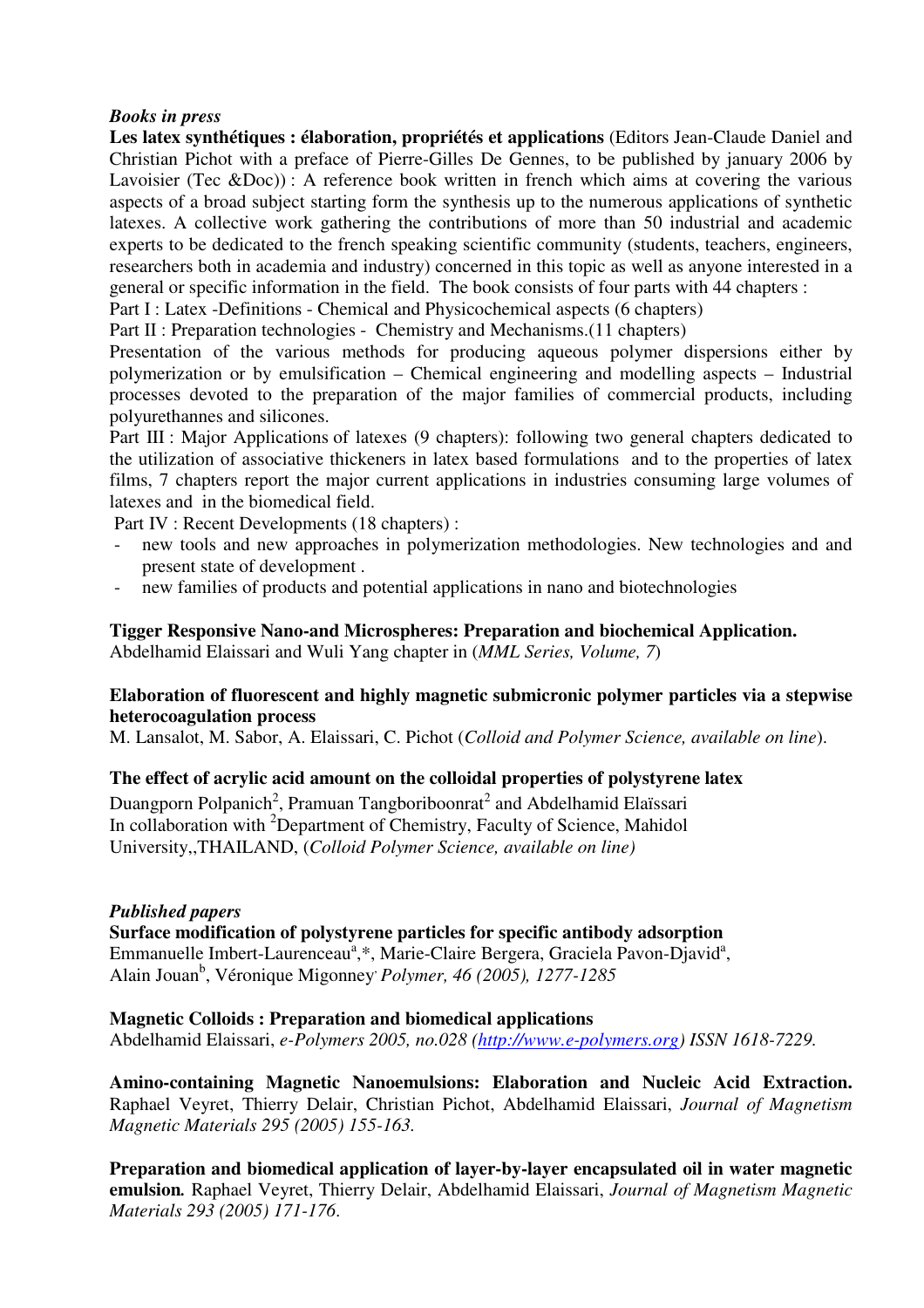### **Synthesis of cationic poly(methyl methacrylate) - poly(N-isopropyl acrylamide) core-shell latexes via two-stage emulsion copolymerization.**

ANDREA M. SANTOS <sup>1</sup>, ABDELHAMID ELAÏSSARI , JOSÉ M. G. MARTINHO<sup>1</sup> AND CHRISTIAN PICHOT. IN COLLABORATION WITH (<sup>1)</sup>Centro de Química-Física Molecular, Instituto Superior Técnico, Av. Rovisco Pais, 1, 1049-001 Lisboa, Portugal. *Polymer 46 (2005) 1181-1188*

**Functionalized Magnetic Emulsion for Genomic Applications.** Veyret, R., Delair, Th., Pichot, C., and Elaissari, A. *Current Organic Chemistry, 2005, 9, 1099-1106*.

**Physicochemical and Interfacial Investigation of Lipid/Polymer Particle Assemblies** Anne-Lise Troutier, Thierry Delair, Christian Pichot, and Catherine Ladavière , *Langmuir, 21, 1305- 1313, (2005*).

**Cationic PLA nanoparticles for DNA delivery: Comparison of three surface polycations for DNA binding, protection and transfection properties.** Séverine Munier , Isabelle Messai , Thierry Delair , Bernard Verrier , Yasemin Ataman- Onal*,*\* *Colloids and Surfaces B: Biointerfaces 43 (2005) 163–173*

**Formation of Polyelectrolyte Complex Particles from Self-Complexation of N-Sulfated Chitosan.** Christophe Schatz,†,‡ Ange´ lique Bionaz,† Jean-Michel Lucas,‡ Christian Pichot,†, Christophe Viton,‡ Alain Domard,‡ and Thierry Delair\*,† *Biomacromolecules 6 1642-1647 2005* In collaboration with (Laboratoire des Materiaux Polymeres et des Biomateriaux, UMR CNRS 5627, Bat. ISTIL, Villeurbanne Cedex, France)

**Adsorption of Chitosan onto Poly(D,L-lactic acid) Particles: A Physico-Chemical Investigation**, Isabelle Messai, Thierry Delair\*, *Macromolecular Chemistry and Physics 206, 1665-1674 2005*

**One-Step Cationic Poly(D,L-lactic acid) Particle Synthesis by Diafiltration and Interactions with Plasmid DNA,** Isabelle Messai, Thierry Delair\* *Macromol. Mater. Eng. 2005, 290, 809–818*

**Film Formation from surfactant-free, slightly crosslinked fluorescent lableded polystyrene particles** Ugur, S., Elaissari, A., and Pekcan, O. *JCT Research, Vol. 1, No.4, October 2004*.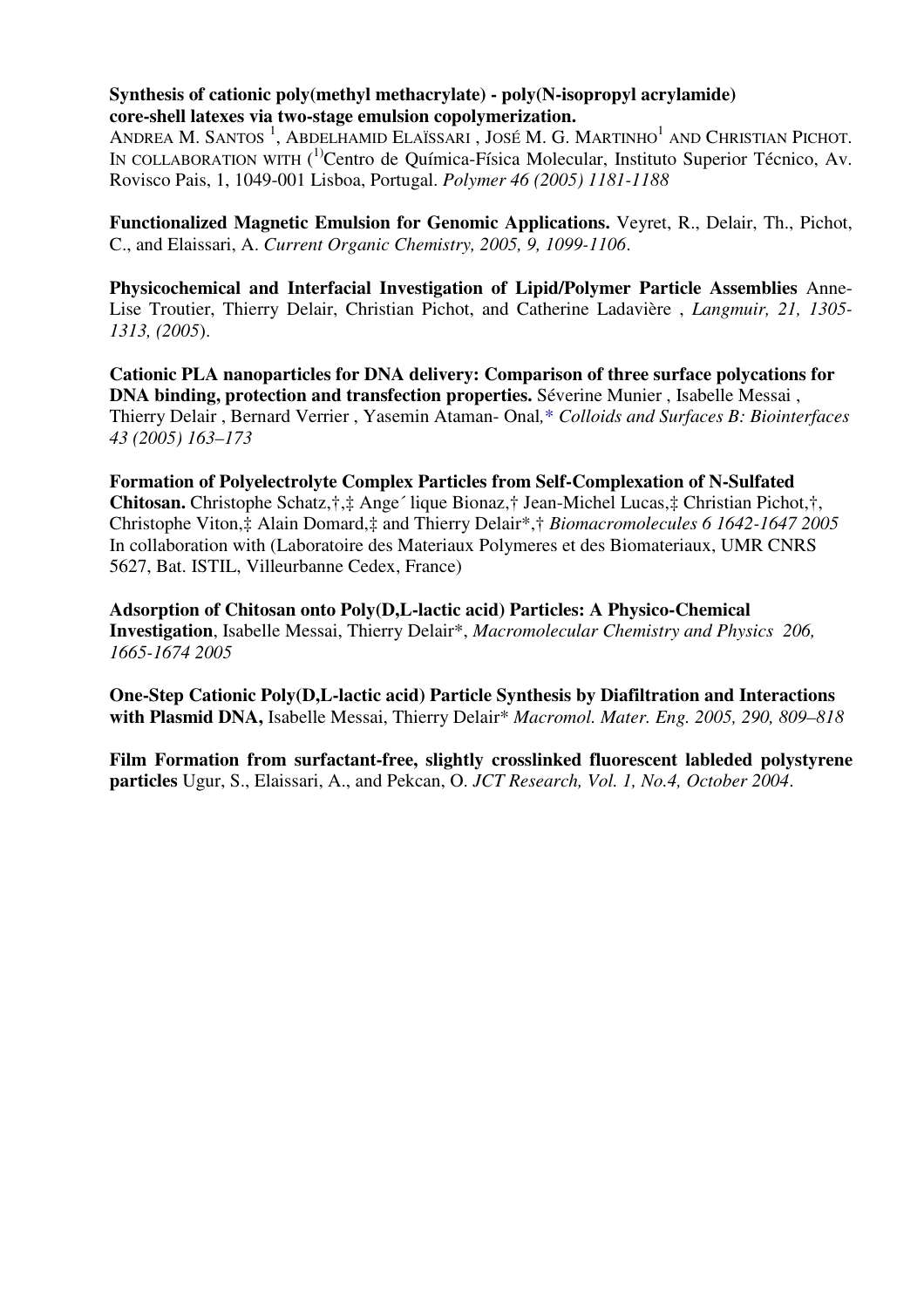## **Contribution to IPCG Letter**

## **September 2005, Reporter: Dr. François Ganachaud**

#### **This IPCG letter is the first occasion for us to present works done in the Laboratoire de Chimie Macromoléculaire of Montpellier, headed by prof. Bernard Boutevin, and mainly devoted to polymer synthesis, among others using emulsion processes.**

We are two people working in the field of emulsion polymerization and emulsification, Dr. François GANACHAUD, recently co-opted by the IPCG board, and Dr. Patrick LACROIX-DESMAZES. Both of us are young scientists working for the French public research institute, CNRS, for about 7 years now.

#### **The topics studied by François GANACHAUD in the field of dispersed media concern:**

- "New" techniques of polymerization in dispersed media: ionic polymerization in emulsion (of silicones, heterocycles or vinyl monomers), polycondensation in emulsion;
- Development of emulsification techniques and their use to prepare controlled nanostructured dispersions: Ouzo effect, solvent evaporation, self-assembly of tailored oligomers in water.

#### **The topics studied by Patrick LACROIX-DESMAZES deal with:**

- Implementation of living free-radical polymerization techniques in dispersed aqueous media;
- Development of heterogeneous processes in supercritical carbon dioxide.

This letter summarizes the activity of both contributors for the last two years, a gap that filled the time since the last IPCG contribution by F. Ganachaud once in Paris, in the same laboratory as Prof. B. Charleux.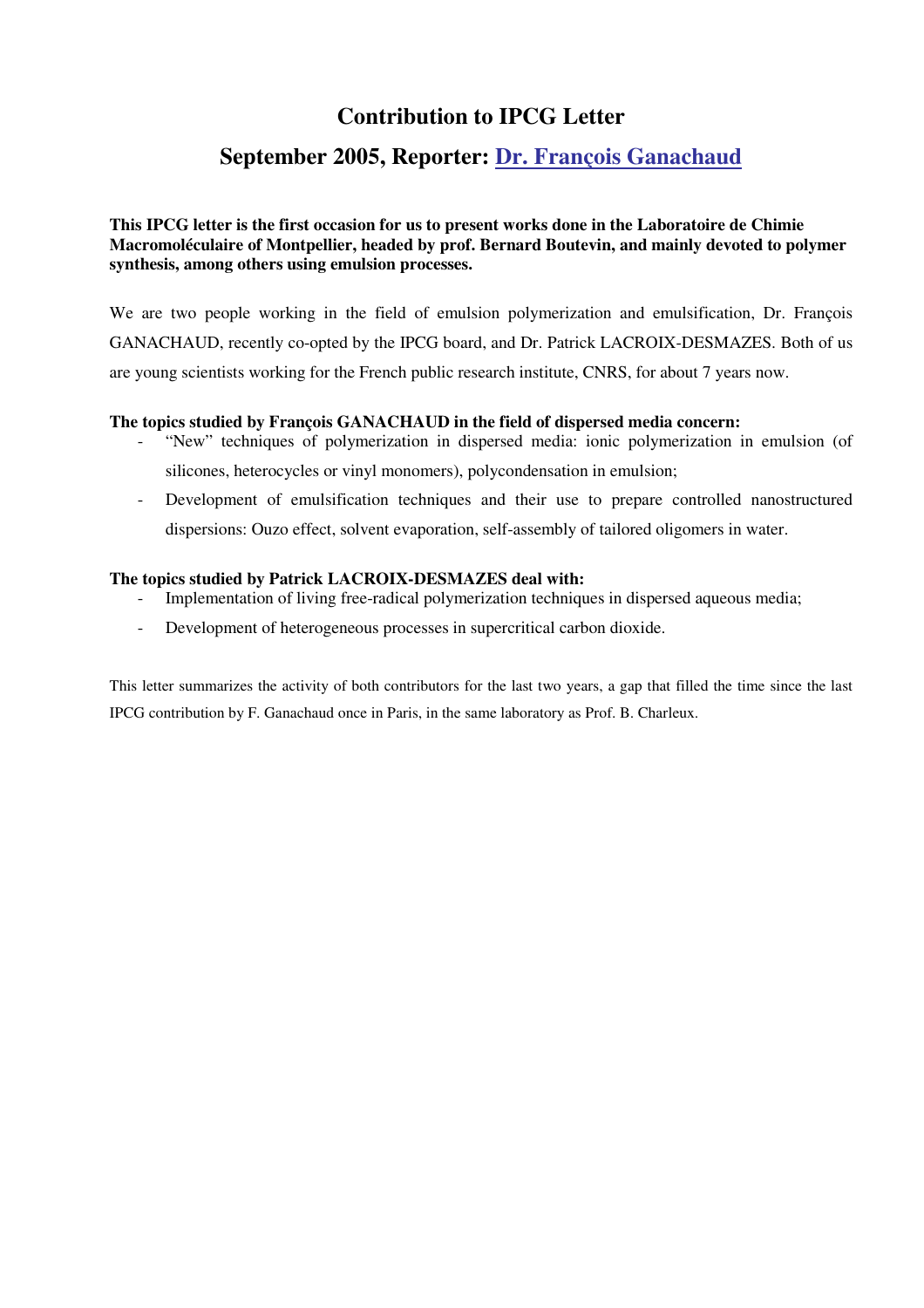#### **DR. F. GANACHAUD**

#### Unpublished papers:

#### **Nanostructured Microcrystals Which Can Be Made Only Via The Ouzo Effect.**

Ganachaud, F; Lavergne, F. M.; Katz, J.L.; Boutevin, B.

#### *Submitted to Advanced Materials*

**Abstract.** The preparation of various nanostructured dispersions of few microns in size were prepared by spontaneous crystallization and emulsification of model bisurea and bisurethane molecules. The shape of the micro-objects formed depends primarily on the chemical structure of the precursor molecule and the nature of the solvent used for Ouzo emulsification.

#### **Polymer Microcapsules with "Foamed" Membranes.**

Lavergne, F.-M.; Ganachaud, F.; Cot, D.; Boutevin, B.

#### *To be submitted to Langmuir*

**Abstract.** The present article describes the preparation of capsules displaying craters at their surface and non-linked voids inside their membranes. These poly(methylmethacrylate) capsules of 20 to 200 µm in diameter are prepared by a solvent evaporation process and are typically made of a dispersant (PVA), a waxy perfume (aurantiol) and a conventional excipient (Miglyol 810). Spectroscopic methods chose that, depending on the Miglyol content, the pores at the surface exhibit sizes set at about 1 to 2  $\mu$ m, whereas the core structure of the membrane changed significantly, typically from white-part-of-bread up to foam-like conformations. Confocal fluorescence microscopy was used to confirm that the capsules retained their active ingredient, aurantiol, even after centrifugation and manipulation, inside the capsules and not in the pores. Hansen solubility parameters for the various components were compiled; from these, the poor compatibility between Miglyol and PMMA, once the solvent is diffusing out of the droplets, is suspected to induce membrane "foaming". A confirmation that (alleged) oily nodules do not form, for instance, when capsules are prepared out of polystyrene or when using a perfume of close solubility parameter as Miglyol.

#### Work in progress:

.

1. Fleur-Marie LAVERGNE (third year PhD student, supervisor: F. GANACHAUD/B. BOUTEVIN):

- Microcapsules made by the solvent evaporation technique;
- Nanocapsules filled with perfurmed using the ouzo effect;
- Nanstructured microcrystals.
- 2. Bassem YACTINE (third year PhD student, supervisor: F. GANACHAUD/B. BOUTEVIN):
	- Synthesis of polymethylhydrogenosiloxane (PMHS) by ROP in miniemulsion ;
	- Gelation of PMHS in the presence of phosphonic acids and water;
	- Oily and Tefal-like silicone surfaces;
- 3. Sergei KOSTJUK (Belarus Post-doctorate, 6 months in 2005):

Towards the control of cationic polymerization in dispersed media using water-tolerant Lewis Acid catalysts.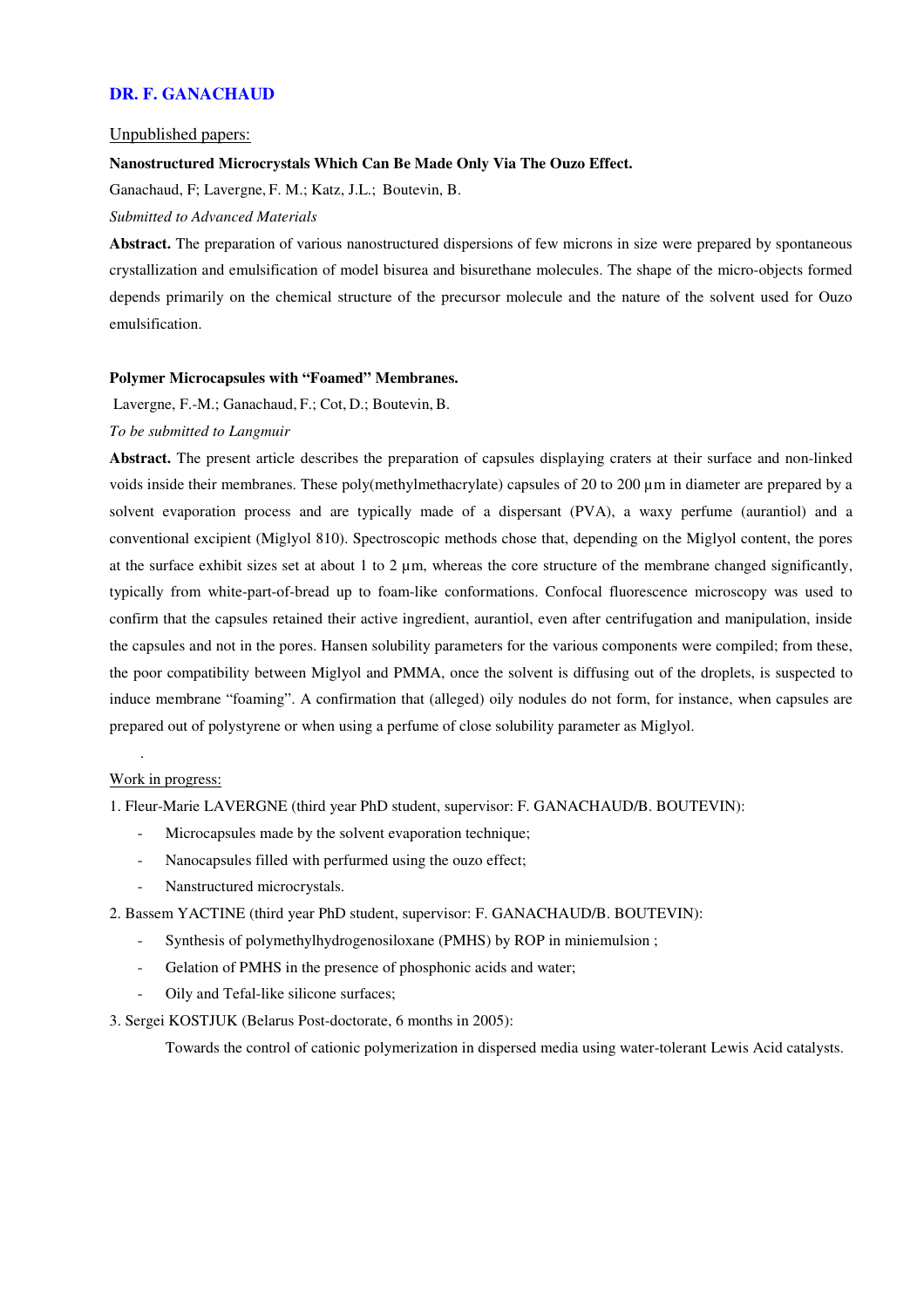#### Recently published papers:

### **High molar mass polymers by cationic polymerization in emulsion and miniemulsion.** Cauvin, S.; Ganachaud, F.; Moreau, M.; Hemery, P.

#### *Chemical Communications (2005), (21), 2713-2715.*

**Abstract.** Prepn. of poly(p-methoxystyrene) with a molar mass of several thousand g mol-1 by cationic polymn. in emulsion was described here for the first time. Such a striking result was achieved by carrying out the polymn. inside monomer droplets, thus preventing fast transfer reactions with water.

### **Nanoparticles and nanocapsules created using the Ouzo effect: spontaneous emulsification as an alternative to ultrasonic and high-shear devices.** Ganachaud, F.; Katz, J. L.

#### *ChemPhysChem (2005), 6(2), 209-216.*

**Abstract.** A review. The prepn. of polymeric particles and capsules by means of spontaneous droplet formation and subsequent polymer pptn. or synthesis is well-known. However, spontaneous emulsification is a phenomenon that has often been erroneously interpreted. This Minireview provides new insights into the prepn. of metastable liq. dispersions by homogeneous liq.-liq. nucleation, and is based primarily on a recent study by Vitale and Katz. This spontaneous emulsification, which they named the Ouzo effect, occurs upon pouring, into water, a mixt. of a totally water-miscible solvent and a hydrophobic oil-and optionally some water-thus generating long-lived small droplets, which are formed even though no surfactant is present. Herein, we review and reinterpret the most relevant publications on the synthesis of a variety of dispersions (pseudolatexes, silicone emulsions, biodegradable polymeric nanocapsules, etc.), which we believe have actually been synthesized using the Ouzo effect. The Ouzo effect may also become a substitute for high-shear techniques, which, to date, have only been of limited utility on industrial scales.

### **Facile Manufacture and Storage of Poly(methylhydrogenosiloxane)s.** Yactine, B.; Ganachaud, F.; Senhaji, O.; Boutevin, B.

#### *Macromolecules (2005), 38(6), 2230-2236.*

Abstract. This paper describes the ring-opening polymn. of 2,4,6,8-tetramethylcyclotetrasiloxane (D4H) in miniemulsion, using mono- and diphosphonic acid surfactants. In the simplest formulation conditions, polymn. proceeds in <15 min to generate linear poly(methylhydrogenosiloxane) (PMHS) of large molar masses (typical no.-av. of 25 kg/mol), of low polydispersities (around 2), and in good yields (up to 94%). For similar conversions with increasing time, Mn varies between 10 and 30 kg/mol. After 4-h reaction, some redistribution reactions start to proceed, responsible for PMHS chains switching into macrocycles. It was shown that rising the pH to stop the polymn. and breaking the emulsion with excess of alun salt induced hydrolysis/condensation reactions, which rapidly convert the polymer chains into an unwished macrogel. Rather, extg. the polymer by simple centrifugation and using the diacid surfactant induce a phys. gelling that very efficiently suppresses side reactions, as shown by minor evolution of the molar mass distribution for 10 mo.

#### **Silicone nanocapsules from catanionic vesicle templates.** Kepczynski, M.; Ganachaud, F.; Hemery, P.

#### *Advanced Materials (2004), 16(20), 1861-1863.*

**Abstract.** The preparation of silicone water-filled nanocapsules of controlled size is described. Catanionic vesicles are used as templates for tetramethylcyclotetrasiloxane (D<sub>4</sub><sup>H</sup>) crosslinking reaction *inside* their bilayers. Quasielastic light scattering, FTIR polymer analysis, surfactant titration and transmission electron microscopy confirmed the synthesis of non-porous, impermeable, highly crosslinked hollow spheres of about 100 nm in diameter.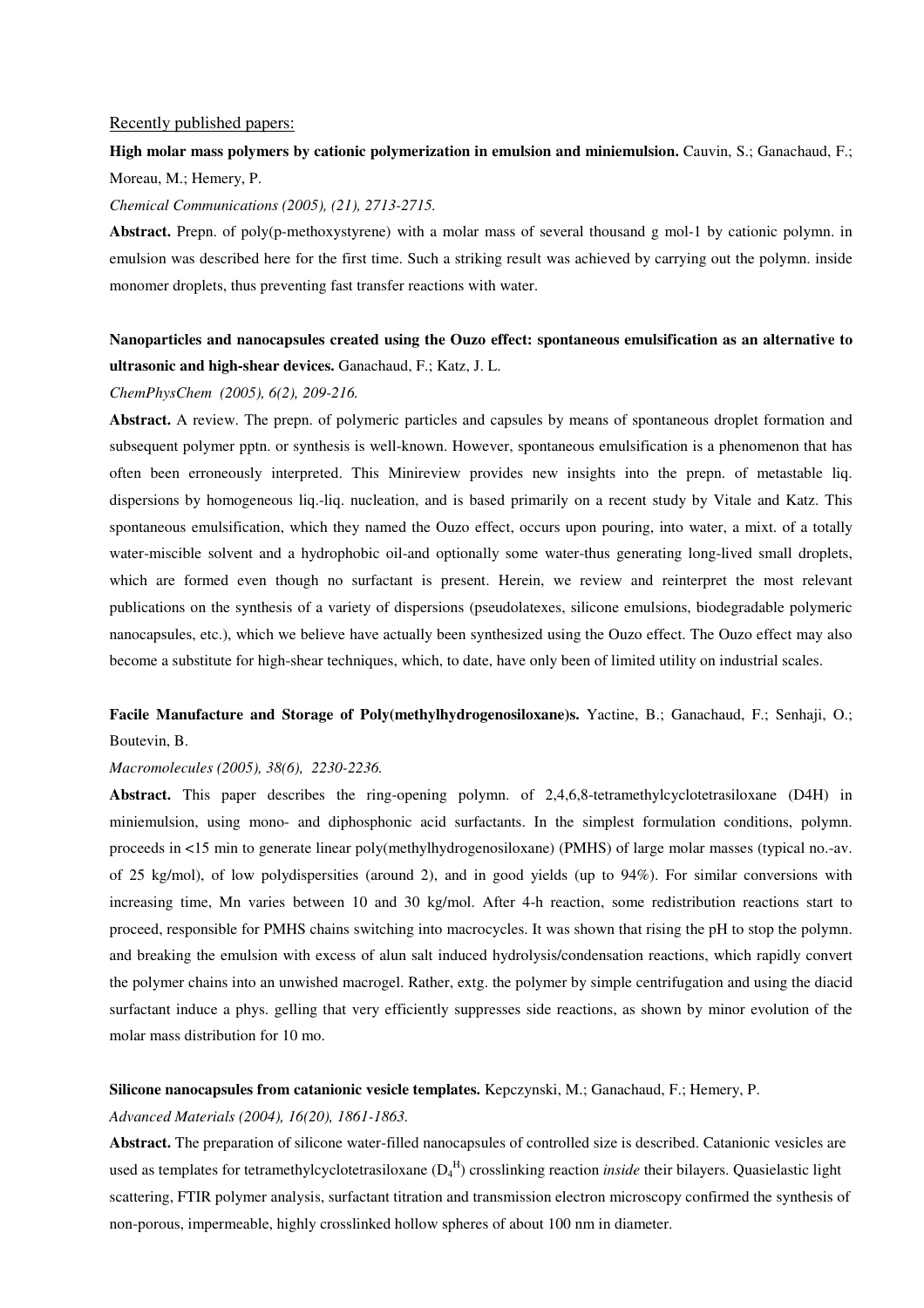### **On the preparation and polymerization of p-methoxystyrene miniemulsions in the presence of excess ytterbium triflate.** Cauvin, S.; Ganachaud, F.

#### *Macromolecular Symposia (2004), 215, 179-189.*

**Abstract.** The cationic polymn. of p-methoxystyrene using an acid initiator and ytterbium triflate as a cocatalyst was studied in miniemulsion. Conductometry measurements revealed that ytterbium triflate dissocs. in water. The high ionic strength implemented by ytterbium cation releasing requires the use of an electrosteric surfactant, i.e. sodium dodecylpolyoxyethylene(8) sulfate, as an efficient stabilizer against particle coalescence. The catalyst increases significantly the polymn. rate but only moderately affects the molar masses. A tentative polymn. scheme is proposed based on these results and several other "blank" expts.

### **Cationic Polymerization of p-Methoxystyrene in Water with Dodecylbenzenesulfonic Acid and Ytterbium Triflate: Evidence for an Inverse Emulsion Process.**

Cauvin, S.; Ganachaud, F.; Touchard, V.; Hemery, P.; Leising, F.

#### *Macromolecules (2004), 37(9), 3214-3221.*

**Abstract.** The cationic polymn. of p-methoxystyrene in water using dodecylbenzenesulfonic acid as a surfactant and ytterbium triflate as a catalyst was studied in terms of kinetics and physicochem. Preliminary stability studies showed that stable inverse (water in monomer) emulsions were obtained using excess catalyst and cocatalyst. Rates of polymn. and molar masses were resp. found slower and larger than for direct emulsion processes, in accordance with previous results published by Sawamoto on similar systems. The presence of the catalyst did not affect the mechanism scheme of ionic polymn. in aq. dispersion; i.e., the polymn. is interfacial, and physicochem. issues govern molar masses.

### **Synthesis of polydimethylsiloxane microemulsions by self-catalyzed hydrolysis/condensation of dichlorodimethylsilane.** Palaprat, G.; Ganachaud, F.

#### *Comptes Rendus Chimie (2003), 6(11-12), 1385-1392.*

**Abstract.** The prepn. of PDMS microemulsions was carried out by adding at controlled rate dichlorodimethylsilane (DCMS) in a soln. of sodium dodecylpolyoxyethylene (8) sulfate. The instantaneous hydrolysis of DCMS and subsequent condensation of the corresponding dihydroxysilane generate dispersions of cyclosiloxanes of small lengths (4 to 6 D units). The high load of chloride ions released during the hydrolysis step requires the presence of the abovementioned electrosteric surfactant to avoid rapid coagulation of the dispersion. In addn., its sulfate end-group captures a proton that catalyzes the ring-opening polymn. of cyclosiloxane as well as the polycondensation of disilanol PDMS chains. Final particles exhibit a diam. of about 50 nm for a polydispersity index of less than 1.1. They are constituted of PDMS chains exclusively linear (Mn,max **=** 60 000 g mol-1; Mw /Mn **=** 2) and of small cycles in low contents (less than 5 wt% in the best conditions).

### **On the key role of the interface in the cationic polymerisation of p-methoxystyrene in miniemulsion.** Cauvin, S.; Dos Santos, R.; Ganachaud, F.

#### *e-Polymers (2003), Paper No. 50. (http://www.e-polymers.org/papers/ganachaud\_031003.pdf).*

Abstract. The latest improvements in reactivity and molar masses of the process of cationic polymn. of pmethoxystyrene in miniemulsion were reported. The formulation was adapted to change dramatically the sp. surface and the polarity of the interface where the polymn. takes place. Adding hexadecane permits to significantly decrease the particle diam. and thus to favor a faster polymn. rate. In addn., droplets generated by sonication are ideally covered by the INISURF (initiator/surfactant) dodecylbenzenesulfonic acid and nucleate quant. (true miniemulsion polymn.).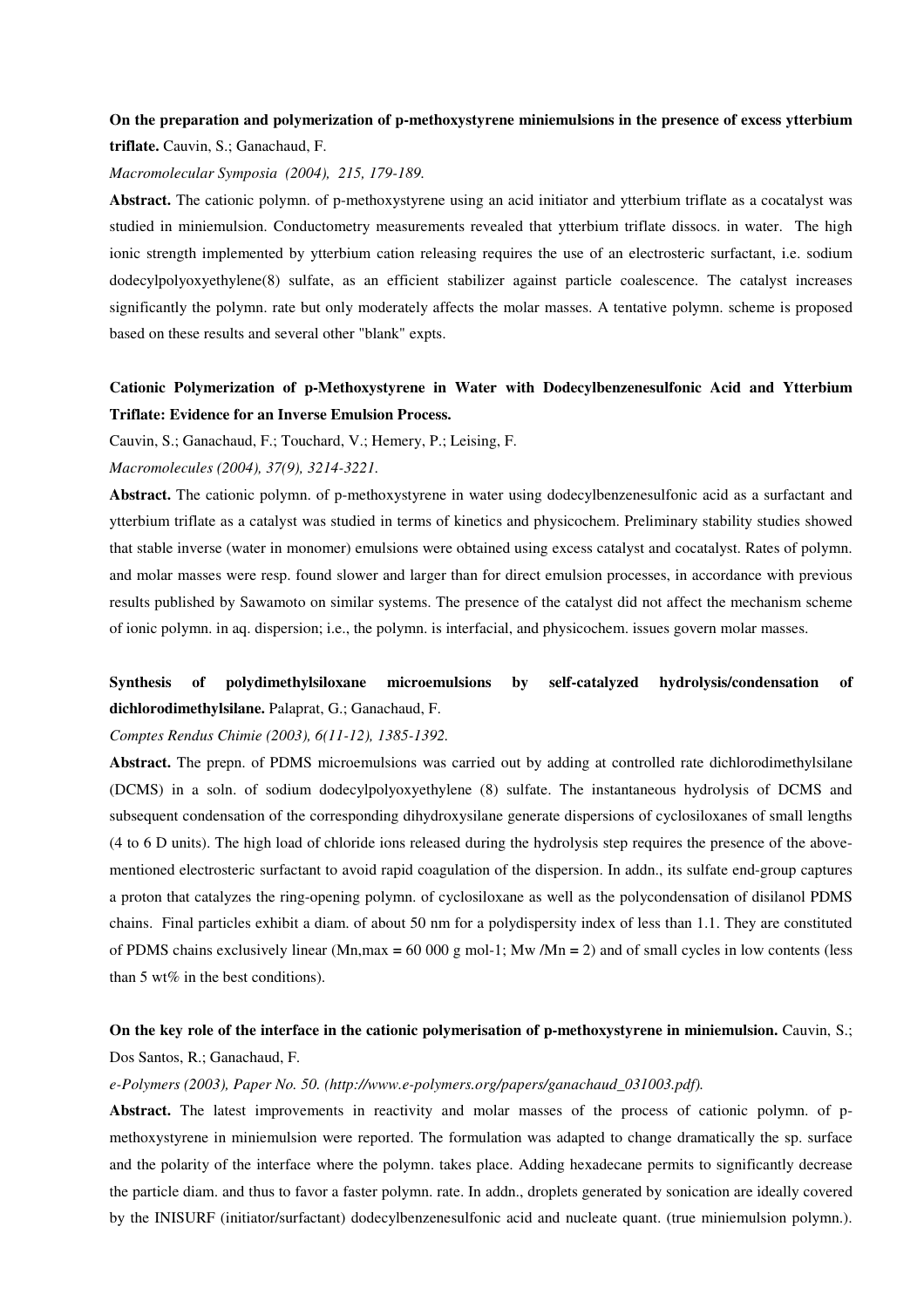Hexadecane addn. finally ensures a better stability of the polymd. dispersion. A more hydrophobic acidic surfactant, though used at much smaller concns., again allowed increasing the polymn. rate. Both systems, however, show no improvements in terms of molar masses compared to those obsd. previously. By sepg. the initiating agent (a super acid such as triflic acid) from the surfactant (a non-ionic one) an increase of molar masses is obtained but accompanied by an important drop of the polymn. rate.

### **Amino-containing latexes as a solid support of single-stranded DNA fragments and their use in biomedical diagnosis.** Ganachaud, F.; Pichot, C.; Elaissari, A..

#### *Surfactant Science Series (2004), 116, 253-285.*

Abstract. A review describes major properties of ideal colloid polymer particles as a solid support of oligodesoxyribonucleotides (ODN) for nucleic acid diagnostic purposes, including the different synthesis processes and characterization performed specifically on amino-contg. polystyrene latexes. It discusses the influence of various parameters on ODN adsorption on latex particles, complete ODN desorption, and covalent grafting of chem. activated oligonucleotides onto latex particles. ODN conformation immobilized onto reactive latex particles using small-angle neutron scattering and some fine application of latex-ODN conjugates in biomedical diagnostic are also included.

### **Biorelevant latexes and microgels for the interaction with nucleic acids.** Elaissari, A.; Ganachaud, F.; Pichot, C. *Topics in Current Chemistry (2003), 227(Colloid Chemistry II), 169-193.*

**Abstract.** A review is given of recent work devoted to polymer colloids with nucleic acids in the domain of biomedical diagnostic, in which latex particles are used as carrier. After a brief introduction concerning the applications of latex particles in the biomedical field, the first part describes the routes leading to the elaboration of reactive latexes using radical-initiated polymn. in heterogeneous media. Second, the adsorption and the chem. grafting of nucleic acids are presented as a function of pH, ionic strength, surface charge d. and cationic and anionic nature of particles surface. The good knowledge of the colloidal properties of latex particles permits control of the immobilization process (adsorption and covalent binding) of functionalized single stranded DNA fragments (oligonucleotides). Finally, the last part briefly describes some fine applications based on latex-oligonucleotides in the specific capture of target DNA or RNA and also on colloidal particles for sepn. and concn. of nucleic acid mols.

#### **Multiblock silicones. 1. Vinyl functionalized polydimethylsiloxane.**

#### Ivanenko, C.; Maitre, C.; Ganachaud, F.; Hemery, P.

#### *e-Polymers (2003), Paper No. 10. (http://www.e-polymers.org/papers/ganachaud\_150303.pdf).*

**Abstract.** This series is devoted to the prepn. of vinyl functionalized multiblock silicones by the process of anionic ring opening polymn. in miniemulsion. The advantage of working in dispersed media is that different scales of reactivities are found between 1-chain reactions, taking place at the interface (propagation, backbiting), and 2-chain reactions, located in the bulk of the particles (polycondensation and intermol. redistribution). First, homopolymns. of octamethylcyclotetrasiloxane  $(D_4)$  and tetramethyltetravinylcyclotetrasiloxane  $(D_4^V)$  were carried out and compared, focusing specifically on the rates of polymn., backbiting, and polycondensation processes. Copolymn. of  $D_4$  with  $D_4^V$ then gave insight into the extent of mixed cycles' formation and particularly how to avoid these. On this basis, recipes were carefully selected so that homopolymn. and scarce co-polycondensation and redistribution progress at the expense of backbiting reactions and, thus multiblock copolymers are formed, the microstructure of which was confirmed with 29Si NMR.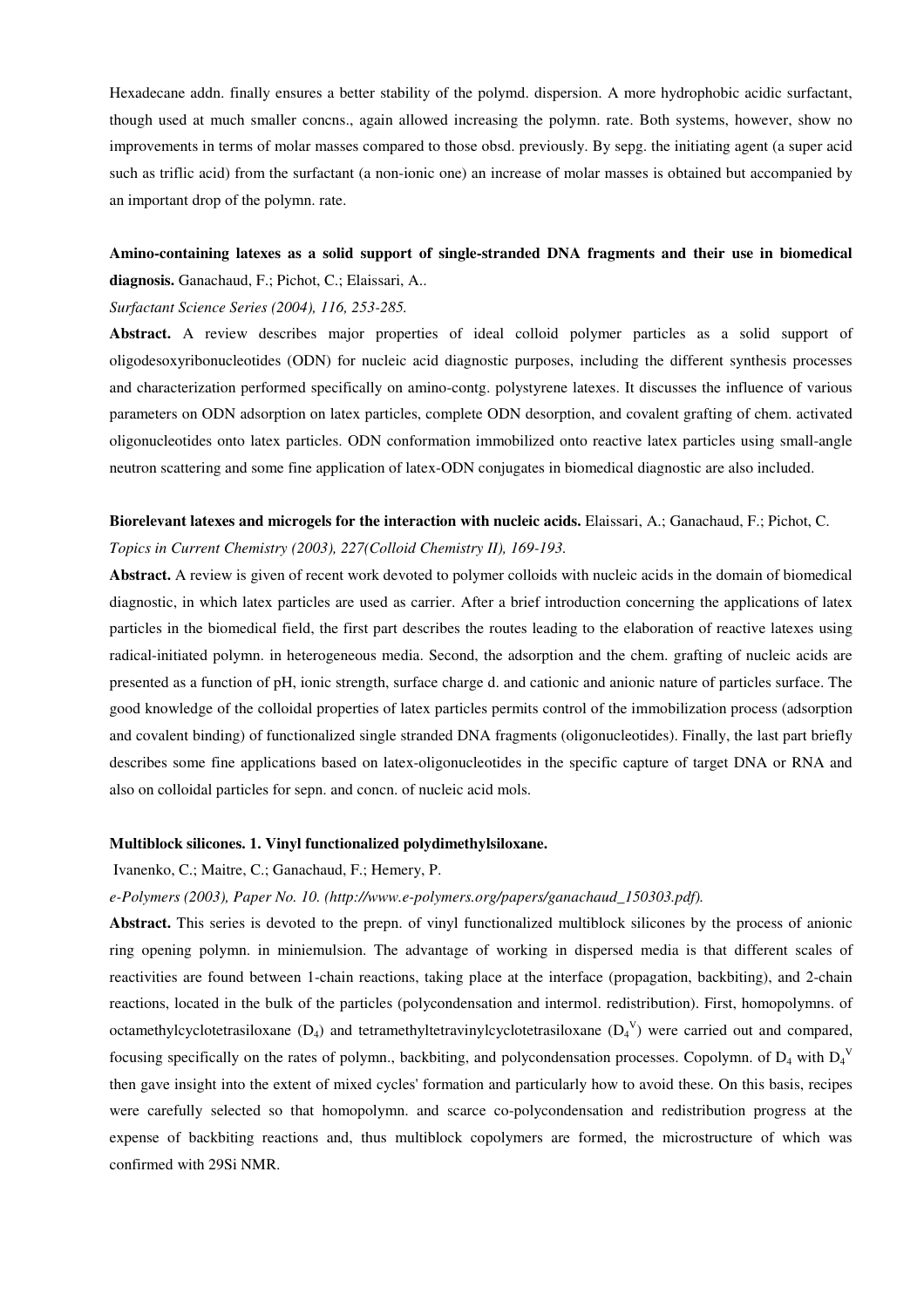#### **Anionic polymerization of n-butyl cyanoacrylate in emulsion and miniemulsion.**

Limouzin, C.; Caviggia, A.; Ganachaud, F.; Hemery, P.

*Macromolecules (2003), 36(3), 667-674.*

**Abstract.** The prepn. and polymn. of stable Bu cyanoacrylate (BCA) miniemulsions were achieved in the presence of dodecylbenzenesulfonic acid (DBSA). This surfactant, by releasing protons at the interface, slows down the interfacial anionic polymn. of BCA through (reversible) termination. Preliminary emulsion expts. showed that adequate DBSA/monomer ratios and stirring rates are required to avoid the generation of long polymer chains through uncontrolled polymn. By sonicating the original mixt. to produce a miniemulsion, a fair control of oligomer generation is exerted. In all expts., however, the final oligomer distribution is mainly composed of three to five units, with the equil. value imposed by interfacial polymn./depolymn. events. As a consequence, particles quickly destabilize by Ostwald ripening of the partly water-sol. hydroxylated oligomers. Decreasing the acid content after sonication by adding NaOH permits the formation of longer chains and thus enhances particle stability. Maximum molar masses of 1200 g/mol are reached even in the latter polymn. conditions, a crit. chain length for which oligomers lose their surface activity and stop propagating.

#### Recent patents:

### **Monodisperse emulsions and microemulsions made from polysiloxanes, preparation method thereof and compositions comprising same.** Ganachaud, F.; Barrere, M.; Capitao da Silva, S.

#### *PCT Int. Appl. (2002), 35 pp. WO2002068505.*

Abstract. Polysiloxane emulsions and microemulsions with particle dispersity ≤1.05 are manufd. by ring-open polymn. of cyclotri-, cyclotetra-, cyclopenta-, or cyclohexasiloxanes in water in the presence of cationic or anionic, and, optionally, nonionic surfactants without pre-emulsifying the monomers. Thus, stirring Brij 78 (polyethylene glycol monostearyl ether) 1.4, hexadecyltrimethylammonium chloride 3.6, water 22.6, and octamethylcyclotetrasiloxane (I) 1 g 10 min at 90°, adding 4 mL 1N NaOH, adding 9 g I in 2.5 h gave an emulsion with particle size 25 nm and particle polydispersity 1.008, compared with 37 nm and 1.14, resp., when the entire 10 g of I was emulsified before the NaOH was added and the reaction mixt. heated.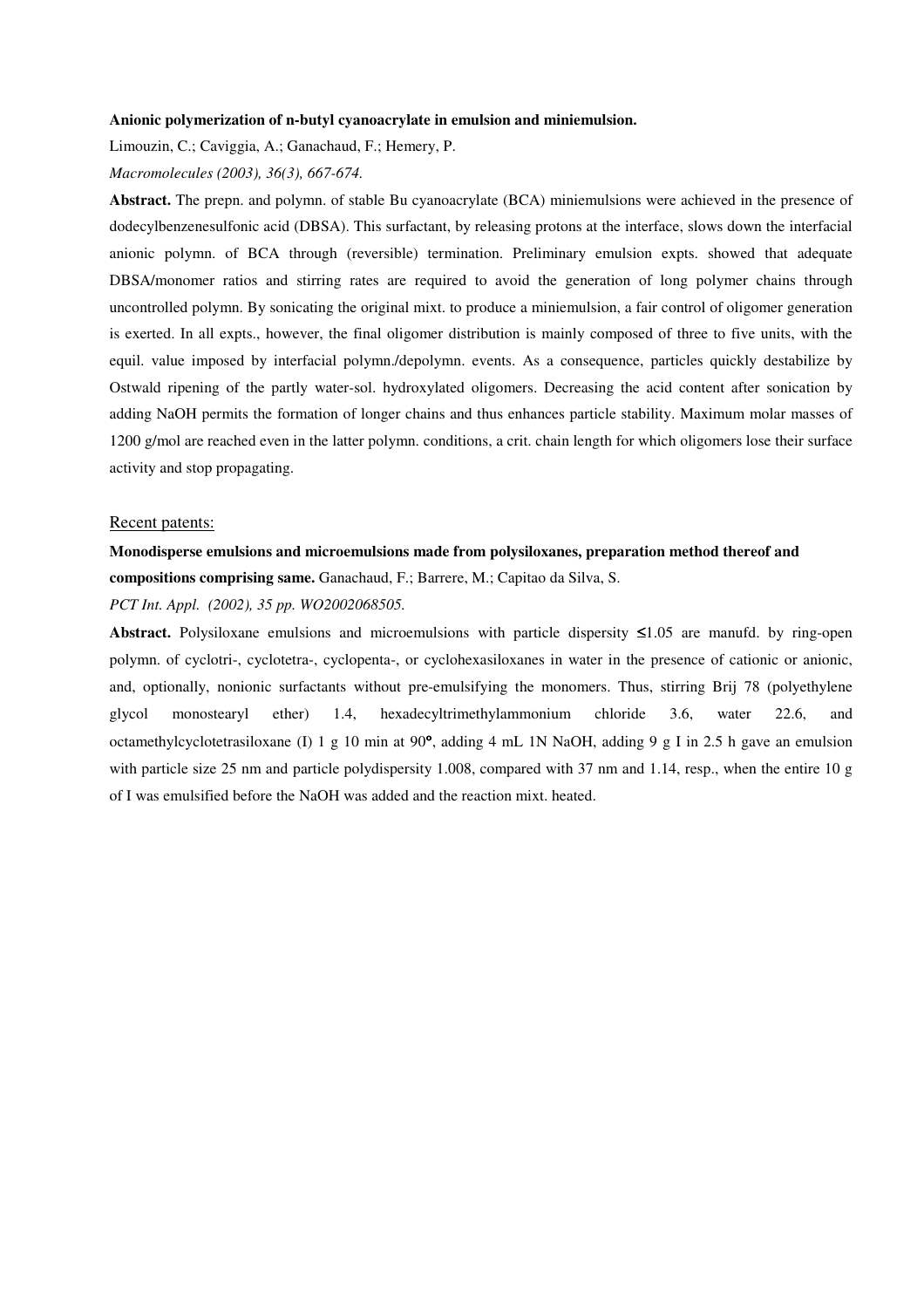#### **DR. P. LACROIX-DESMAZES**

#### Unpublished papers:

#### **Study of reverse iodine transfer polymerization (RITP) in emulsion ab initio.**

Tonnar, J. ; Lacroix-Desmazes, P. et al.

*To be submitted to ACS Symp. Series.*

**Abstract**: The experimental conditions for the ab initio emulsion polymerization of butyl acrylate in the presence of molecular iodine as control agent have been investigated. A mechanism has been proposed to explain the control and living properties of the latex made therefrom.

#### Work in progress:

Jeff TONNAR (second year PhD student, supervisor: Patrick LACROIX-DESMAZES):

- Study of reverse iodine transfer polymerization (RITP) in emulsion;
- Synthesis of multiblock copolymers by living free-radical mini-emulsion polymerization (collaboration with Emmanuel POUGET, second year PhD student).

#### Recently published papers:

**Living radical ab initio emulsion polymerization of n-butyl acrylate by reverse iodine transfer polymerization (RITP).** Tonnar, J.; Lacroix-Desmazes, P.; Boutevin, B.

*Polymer Preprints (2005), 46(2), 280-281.*

**Abstract.** The direct use of elemental iodine I2 in living radical polymn., called reverse iodine transfer polymn. (RITP), represents a new straightforward way to prep. smart macromol. architectures. Herein, ab initio emulsion polymn. of n-Bu acrylate in the presence of mol. iodine has been successfully performed. The polymn. was initiated by 4,4'-azobis(4-cyanopentanoic acid) of which carboxylic groups participate to the electrostatic stabilization of the polymer particles, together with dodecyl sulfate sodium salt surfactant, yielding stable latex. The mol. wt. of the polymer chains could be modulated by the concn. of iodine, and much narrower mol. wt. distributions were obtained in comparison with ref. expts. in the absence of iodine. Lastly, a block copolymer poly(Bu acrylate)-b-poly(styrene-co-Bu acrylate) was synthesized by seeded emulsion polymn., proving the living characteristics of the polymn.

Synthesis and use of a fluorinated block copolymer as steric stabilizer for the formation of ionic liquid in **compressed carbon dioxide emulsions.** Lacroix-Desmazes, P.; Hesemann, P.; Boutevin, B.; Moreau, J. J. E. *Polymer Preprints (2005), 46(2), 655-656.*

**Abstract.** A block copolymer poly(ethylene oxide)-b-poly(1,1,2,2-tetrahydroperfluorodecyl acrylate) PEO-b-PFDA of Mn=22800 g.mol-1 has successfully been synthesized by living radical polymn. from a PEO-based trithiocarbonate RAFT agent of Mn=2300 g.mol-1. As this fluorinated block copolymer was shown to be sol. in mild conditions of pressure and temp. in both liq. and supercrit. CO2, it was investigated as surfactant in bmim-PF6/CO2 systems. In contrast to macroscopic phase sepn. in the absence of surfactant, the copolymer acted as an efficient steric stabilizer and allowed the formation of ionic liq.-in-CO2 emulsions, which are of considerable interest as microreactors in green or sustainable chem.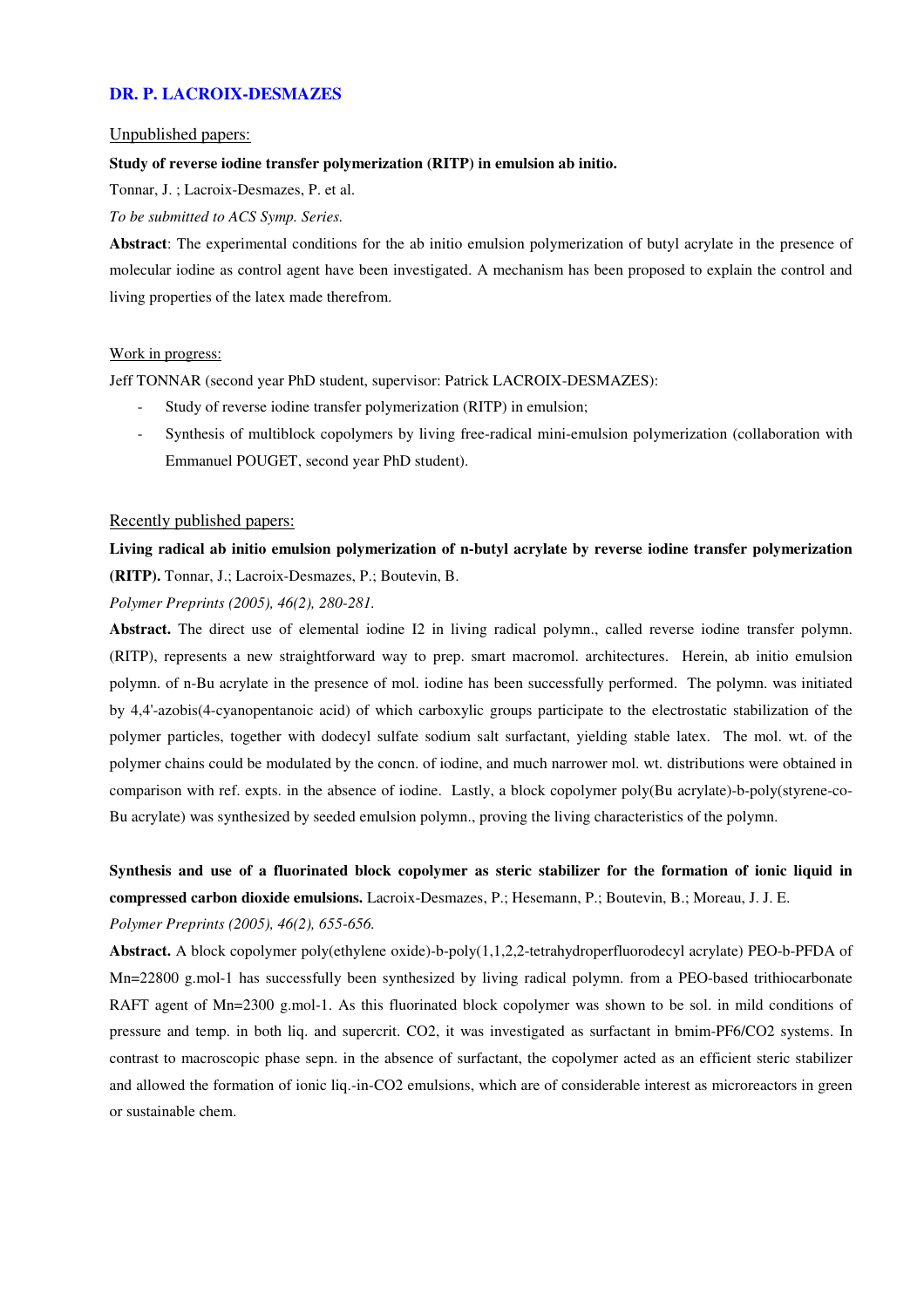## **Dispersion polymerization of 2-hydroxyethyl methacrylate stabilized by a hydrophilic/CO2-philic poly(ethylene oxide)-b-poly(1,1,2,2-tetrahydroperfluorodecyl acrylate) (PEO-b-PFDA) diblock copolymer in supercritical carbon dioxide.** Ma, Z.; Lacroix-Desmazes, P.

*Polymer (2004), 45(20), 6789-6797.*

**Abstract.** Dispersion polymn. of 2-hydroxyethyl methacrylate (HEMA) was successfully performed in supercrit. carbon dioxide at P=370 bar and T=65 **°**C with AIBN as initiator and a hydrophilic/CO2-philic poly(ethylene oxide)-bpoly(1,1,2,2-tetrahydroperfluorodecyl acrylate) (PEO-b-PFDA) block copolymer as steric stabilizer. The PEO-b-PFDA (2K/21K) block copolymer was synthesized by reversible addn.-fragmentation chain transfer (RAFT) polymn. Spherical particles of poly(HEMA) were obtained in the range of 200-400 nm diam. size with a narrow particle size distribution (Dw/Dn<1.1). The effect of the stabilizer concn. on the dispersion polymn. was investigated from 20 wt./wt.% down to 3.5 wt./wt.% vs. HEMA. Pptn. polymn. in the absence of stabilizer lead to the formation of large aggregates of partially coalesced particles whereas discrete spherical particles of poly(HEMA) were obtained by dispersion polymn. even at low concn. of PEO-b-PFDA (3.5 wt./wt.% vs. HEMA).

### **Macromolecular surfactants for supercritical carbon dioxide applications: Synthesis and characterization of fluorinated block copolymers prepared by nitroxide-mediated radical polymerization.** Lacroix-Desmazes, P.; Andre, P.; Desimone, J. M.; Ruzette, A.-V.; Boutevin, B.

*Journal of Polymer Science, Part A: Polymer Chemistry (2004), 42(14), 3537-3552.*

**Abstract.** Poly(perfluorooctyl-ethylenoxymethylstyrene) (PFDS) and poly(1,1,2,2-tetrahydroperfluorodecyl acrylate) (PFDA) homopolymers as well as poly(styrene)-b-poly(perfluorooctyl-ethylenoxymethylstyrene) (PS-b-PFDS) and poly(styrene)-b-poly(1,1,2,2-tetrahydroperfluorodecyl acrylate) (PS-b-PFDA) block copolymers of various chain lengths were synthesized by nitroxide-mediated radical polymn. in the presence of either 2,2,6,6-tetramethyl-1 piperidinyloxy free radical (TEMPO) in the case of FDS monomer or N-tert-butyl-N-(1-diethylphosphono-2,2 dimethylpropyl)-N-oxyl (DEPN) in the case of the FDA monomer. The molar compn. of the block copolymers was detd. by elemental anal. and proton NMR while the blocky structure was checked by SEC anal. in trifluorotoluene. Block copolymers PS-b-PFDS (3.6K/60K) and PS-b-PFDA (3.7K/43K) were sol. in neat CO2 at moderate pressure and temp., indicating the formation of micelles. Similar block copolymers with a longer PS block such as PS-b-PFDA (9.5K/49K), corresponding to a lower CO2-philic/CO2-phobic balance, were insol. in neat CO2 but could be solubilized in the presence of styrene as a cosolvent. Surface and bulk properties of PS-b-PFDA were investigated, indicating the same surface tension as for the PFDA homopolymer (LV = 10.3 mN/m) and a bulk nanostructured morphol.

**Synthesis of hydrophilic/CO2-philic poly(ethylene oxide)-b-poly(1,1,2,2-tetrahydroperfluorodecyl acrylate) block copolymers via controlled/living radical polymerizations and their properties in liquid and supercritical CO2.** Ma, Z.; Lacroix-Desmazes, P.

#### *Journal of Polymer Science, Part A: Polymer Chemistry (2004), 42(10), 2405-2415.*

**Abstract.** Hydrophilic/CO2-philic poly(ethylene oxide)-b-poly(1,1,2,2-tetrahydroperfluorodecyl acrylate) block copolymers were synthesized via reversible addn.-fragmentation chain transfer (RAFT) polymn., iodine transfer polymn. (ITP), and atom transfer radical polymn. (ATRP) in the presence of either degenerative transfer agents or a macroinitiator based on poly(ethylene oxide). In this work, both RAFT and ATRP showed higher efficiency than ITP for the prepn. of the expected copolymers. More detailed research was carried out on RAFT, and the living character of the polymn. was confirmed by an UV anal. of the -SC(S)Ph or -SC(S)S-C12H25 end groups in the polymer chains.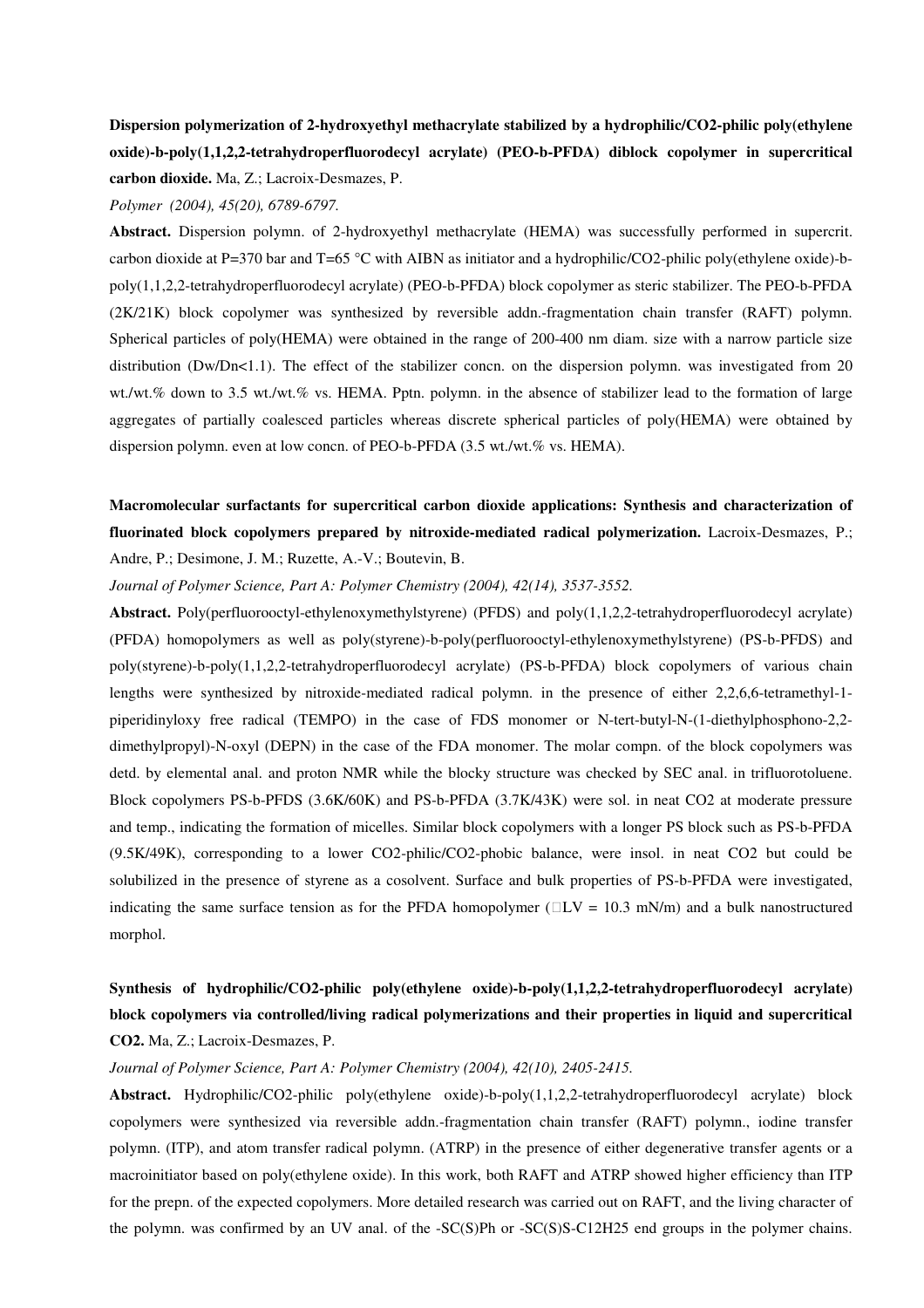The quant. UV anal. of the copolymers indicated a no.-av. mol. wt. in good agreement with the value detd. by <sup>1</sup>H NMR anal. The properties of the macromol. surfactants were investigated through the detn. of the cloud points in neat liq. and supercrit. CO2 and through the formation of water-in-CO2 emulsions.

**Synthesis of mono functional carboxylic acid poly(methyl methacrylate) in aqueous medium using sur-iniferter. Application to the synthesis of graft copolymers polyethylene-g-poly(methyl methacrylate) and the compatibilization of LDPE/PVDF blends.** Kwak, J.; Lacroix-Desmazes, P.; Robin, J. J.; Boutevin, B.; Torres, N. *Polymer (2003), 44(18), 5119-5130.*

**Abstract.** Carboxylic acid mono functional poly(Me methacrylate) was prepd. by emulsion photopolymn. using 4 diethylthiocarbamoylsulfanylmethyl benzoic acid (DTBA) as sur-iniferter agent. DTBA is efficient to obtain mono functional polymers with a linear evolution of Mn vs. monomer conversion up to 60%. Beyond 60% monomer conversion, Mn decreases drastically and addn. of a supplementary surfactant seems to disturb the effect of suriniferter. Secondly, an -functional polymer presenting a Mn =  $43500$  g/mol, a polydispersity index Ip = 2.67 and a functionality fCOOH = 98% was grafted in the molten state onto a statistical copolymer of ethylene and glycidyl methacrylate and the amt. of PMMA grafts was about 10 wt%. In a final step, the graft copolymer was used as emulsifier in LDPE/PVDF blends. Blends including the graft copolymer present a better interfacial adhesion and a redn. of the size of the dispersed phase in comparison with blends without additive.

#### Recent patents:

**Process for dispersion of water-soluble or hydrophilic substances in a supercritical-pressure fluid.** Richard, J.; Deschamps, F.; Lacroix, Desmazes P.; Boutevin, B.

*(Ethypharm, Fr.; Centre National de la Recherche Scientifique CNRS). Fr. Demande (2004), FR2854071A1. Application: FR 2003-5108 20030425. WO2004096173*

**Abstract.** Process of dispersion of water-sol. or hydrophilic substances in a fluid with supercrit. pressure by addn. of surfactant, such as a copolymer comprising a CO2-philic block and a nonionic hydrophilic block, is disclosed. Polyethylene oxide-polyperfluorododecyl acrylate block copolymer was prepd. (prepn. given) and dispersed in a supercrit. CO2.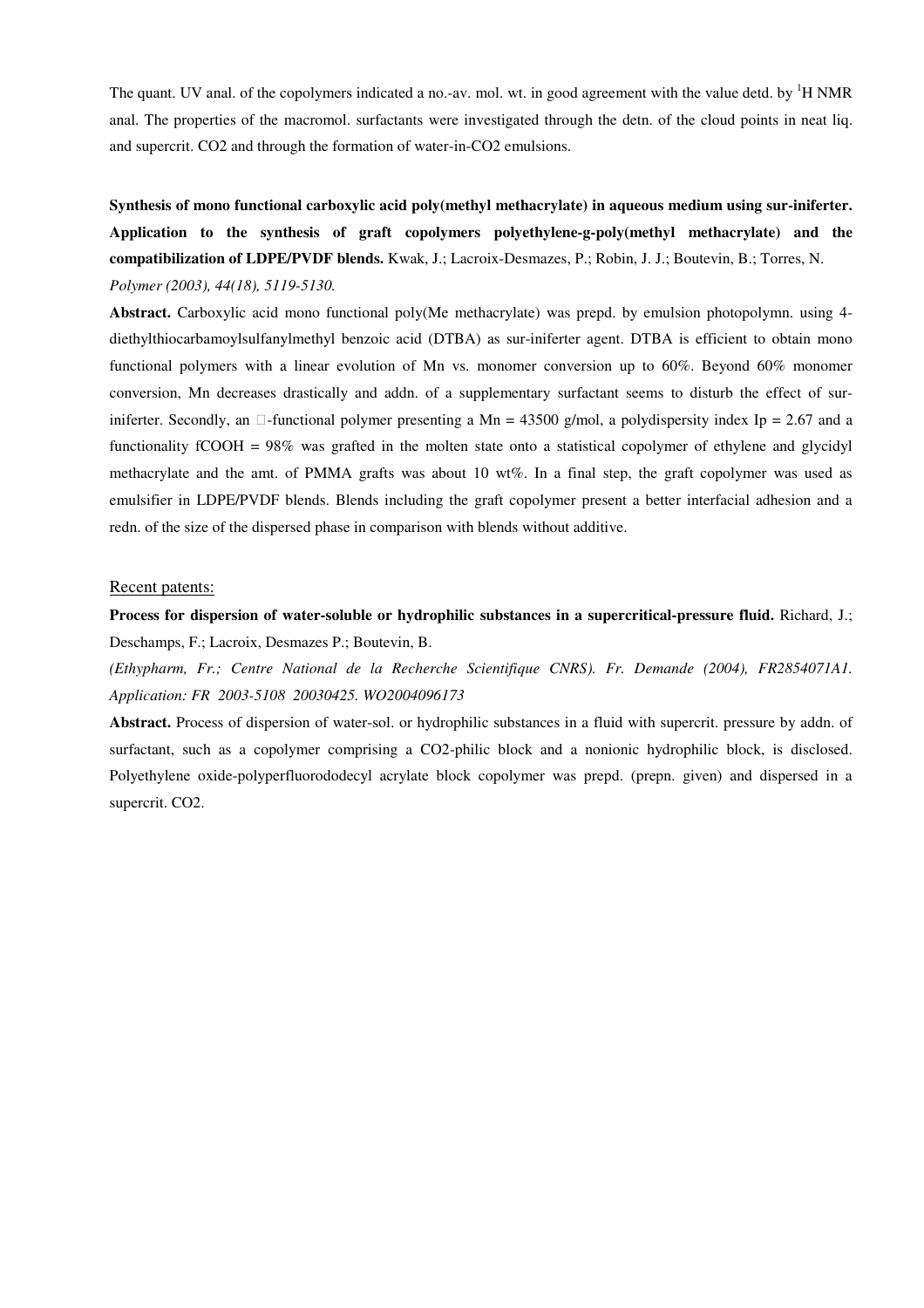The Key Centre for Polymer Colloids comprises about 35 researchers. The Director is Professor Robert G Gilbert, Dr Brian S Hawkett is Development Manager, plus a team of technical officers, graduate students, researchers and visiting scholars from around the world. More information about the Centre can be found on the website given above.

To be able to access pdf versions of our papers (all from about 1994, and some before that) and inpress articles from the KCPC website:

http://www.kcpc.usyd.edu.au/resources/restricted/preprints/

username: kcpc password: 32coastavenue

you can see the total list from http://www.chem.usyd.edu.au/~gilbert/RGG\_publns.pdf

#### **Papers submitted or in press**

High-resolution separation of oligo(acrylic acid) by capillary zone electrophoresis. P Castignolles, M Gaborieau, EF Hilder, E Sprong, CJ Ferguson, RG Gilbert, submitted.

Oligo(acrylic acid)s, produced by RAFT polymerization, have been separated and analyzed for the first time by capillary zone electrophoresis. The resolution obtained by capillary electrophoresis in borate buffers is far higher than that currently achieved using size exclusion chromatography. This work demonstrates that capillary electrophoresis is the technique of choice for the characterization of oligomers of acrylic acid and of other water-soluble monomers involved in emulsion polymerization processes.

Improved methods for the structural analysis of the amylose-rich fraction from rice flour. RM Ward, Q Gao, H de Bruyn, DJ Lamb, RG Gilbert, MA Fitzgerald, submitted.

The structure of starch, and in particular amylose, makes a significant contribution to the cooking and sensory properties of rice and other grains. A method is developed to obtain a hot water soluble fraction (HWSF), rich in undamaged amylose molecules, directly from rice flour, avoiding the structural degradation of previous techniques. With appropriate sample handling, the formation of associations between starch chains is minimized. Calibrating size exclusion chromatography (SEC) columns, using Mark-Houwink parameters for linear starch and pullulan standards, gives the true molecular weight distribution of linear starch. When the molecular weight distribution is reported relative to pullulan, rather than the actual molecular weight which is readily obtained from universal calibration, it is seen that the molecular weights of longer amylose chains are greatly underestimated. We validate the SEC method to enable the measurement of the hydrodynamic volume distribution of the starch by examining reproducibility and recovery. Analysis of the starch in the sample pre- and post- SEC shows that 20% of the carbohydrate is not recovered.

Comparison of the weight-average degree of polymerization,  $\bar{x}$ <sub>W</sub>, of (undebranched) starch of preand post-SEC is made from Berry plots of data from multi-angle laser light scattering (MALLS) and iodine binding. This shows that current SEC techniques for starch analysis lead to significant loss of high molecular weight material. Indeed, for the systems studied here, the values for  $\overline{x_w}$  after SEC are about three times less than those before SEC. Iodine-starch complexes of pre- and post-SEC samples reveals that the SEC techniques give reliable data for the amylose fraction but not for amylopectin. There have been reports in the literature suggesting that the conventional isoamylase method for debranching starch would lead to incomplete debranching and thus incorrect molecular weight distributions. However, it is shown using <sup>1</sup>H NMR that isoamylase can completely debranch the amylose (to within the detection limit of  $0.5\%$ ), and by SEC that successive incubation with isoamylase,  $\alpha$ -amylase and  $\beta$ -amylase can degrade the amylose-rich fraction completely to maltose.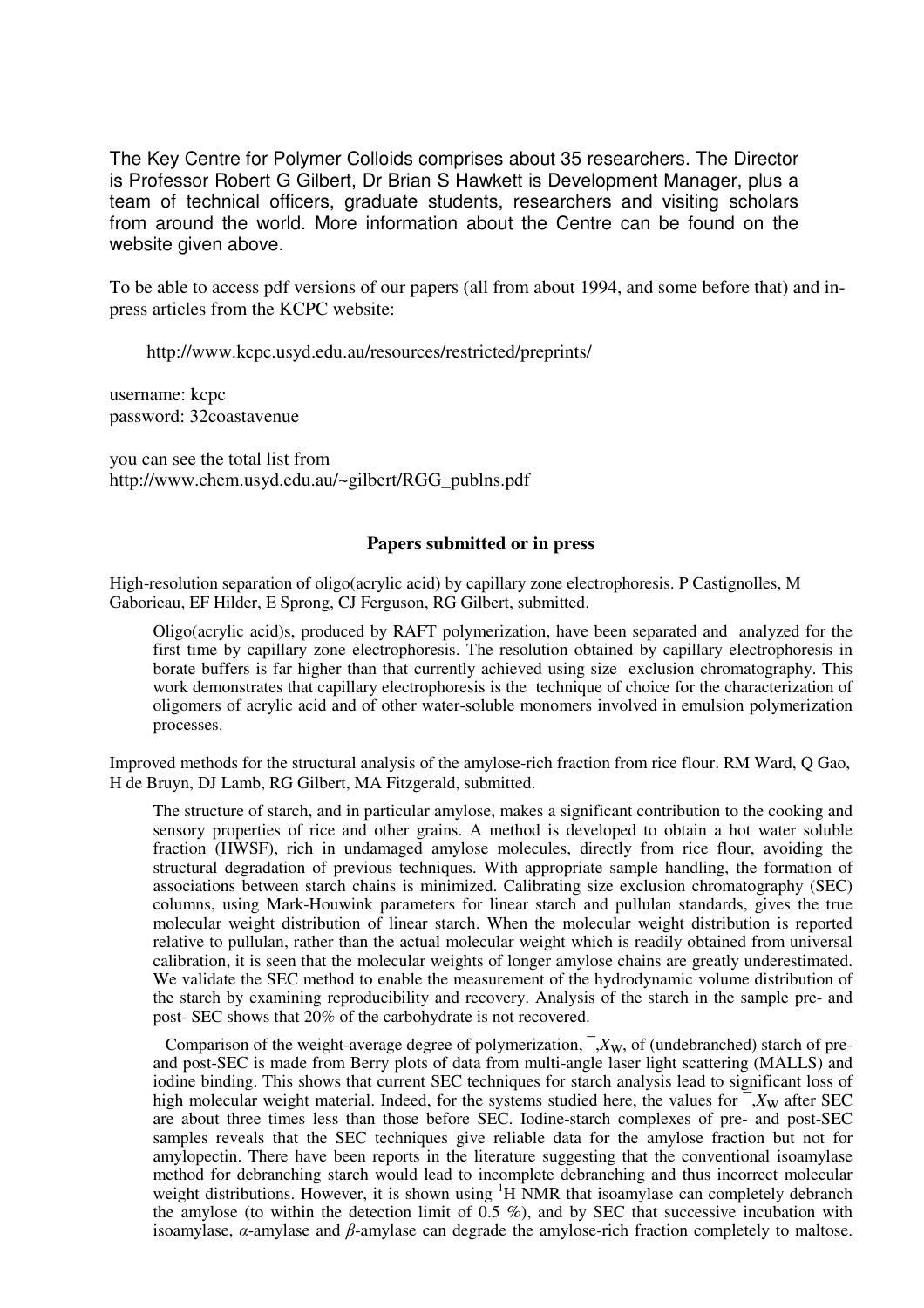With the combination of improved extraction of amylose from rice, and of calibrated and validated SEC methods, the  $\bar{x}_{w}$  for both HWSF and debranched HSWF are found to be much larger than has previously been reported.

Rate optimization in controlled radical emulsion polymerization. SW Prescott, MJ Ballard, E Rizzardo, RG Gilbert, submitted

Means of improving rates in RAFT-mediated radical emulsion polymerizations are developed, by setting out strategies to minimize the inhibition and retardation that always are present in these systems. These effects arise from the RAFT-induced exit of radicals, the desorption of the RAFTreinitiating radical from the particles, and the specificity of the reinitiating radical to the RAFT agent. Methods for reducing the inhibition period such as using a more hydrophobic reinitiating radical are predicted to show a significant improvement in the inhibition periods. The time-dependent behavior of the RAFT adduct to the entering radical and the RAFT-induced exit (loss) of radicals from particles are studied using a previously described Monte Carlo model of RAFT/emulsion particles. It is shown that an effective way of reducing the rate coefficient for the exit of radicals from the particles is to use a less active RAFT agent. Techniques for improving the rate of polymerization of RAFT/emulsion systems are suggested based upon the coherent understanding contained in these models: the use of an oligomeric adduct to the RAFT agent, a less water-soluble RAFT re-initiating group, and a less active RAFT agent.

Mid-chain transfer to polymer in poly(butyl acrylate): direct evidence of retardative effects. SC Thickett, RG Gilbert. *Macromolecules*, in press.

Branching in butyl acrylate (BA) free-radical polymerization occurs both by transfer to form a midchain radical and backbiting, to form long and short chain branches respectively. It is very hard to distinguish the amounts of each. Here the kinetics of the seeded emulsion polymerization of styrene using a polyBA seed were studied; in such a system there are no growing polyBA ends and so backbiting reactions (short-chain branching) cannot occur. The rates with chemical initiation and with gradiolytic initiation after removal from the radical source yield the rate coefficients for radical entry (r) into a particle and the radical loss (k) process. A substantial decrease in the steady-state polymerization rate, and increase in the loss rate, were seen compared to an equivalent system with a polystyrene rather than polyBA seed. An explanation for this effect is that significant chain transfer to polyBA results in mid-chain radicals which may be terminated before propagating: retardative transfer. Fitting the gamma data shows that this is the fate of one out of 20 such mid-chain radicals. This idea is supported by the observation that the formed poly(styrene) is shifted to significantly lower molecular weights than in an equivalent system in the absence of added polyBA.

Termination rate coefficients for acrylamide in the aqueous phase at low conversion. SA Seabrook, P Pascal, MP Tonge, RG Gilbert. *Polymer*, in press (doi:10.1016/j.polymer.2005.08.062).

The kinetics of acrylamide (AAm) free radical polymerization at low conversion of monomer to polymer in the aqueous phase was investigated at  $50^{\circ}$ C using  $\gamma$ -radiolysis relaxation, which is sensitive to radical-loss processes. The values of the termination rate coefficients for AAm ranged from  $2 \times 10^7$  to  $1 \times 10^7$  M<sup>-1</sup> s<sup>-1</sup> as the weight fraction of polymer ranged from 0.002 to 0.0035, which is significantly lower than the low-conversion values for monomers such as styrene  $(2\times10^8$  M<sup>-1</sup>  $1 s<sup>-1</sup>$ ) and methyl methacrylate  $(4 \times 10<sup>7</sup> M<sup>-1</sup> s<sup>-1</sup>)$  in organic media. These can be quantitatively explained by applying a chain-length-dependent model of free-radical polymerization kinetics (Russell et al., Macromolecules 1992; 25: 2459) in which termination kinetics are expressed in terms of a diffusion-controlled encounter of radicals which ultimately yields an expression for the chainlength-averaged termination rate coefficient,  $\langle k_1 \rangle$ . The lower  $\langle k_1 \rangle$  for AAm arises due to a combination of the high *k*p value, promoting rapid formation of slower terminating long chains, and

the slow diffusion of short propagating chains, relative to other common monomers. The chain transfer to monomer constant for AAm in water at 50˚C, *C*M, was estimated using the chain-lengthdistribution method with correction for band-broadening (Castro et al., Aust. J. Chem. 2005; 58: 178) and found to be  $1.2 \times 10^{-4}$  ( $\pm 10\%$ ). The diffusion characteristics for AAm were adapted from those obtained for a similar aqueous system (hydroxyethyl methacrylate) together with a 0.5 exponent for the power law dependence on penetrant degree of polymerization at zero weight fraction polymer. This provides an adequate fit to the  $\langle k_t \rangle$  data. This is the first application of the chain-lengthdependent model to describe experimental termination rate coefficients for an aqueous system at low conversion to polymer, and the result that the experimental termination rate coefficients can be reproduced with an *a priori* model with physically reasonable parameters supports the physical assumptions underlying that model.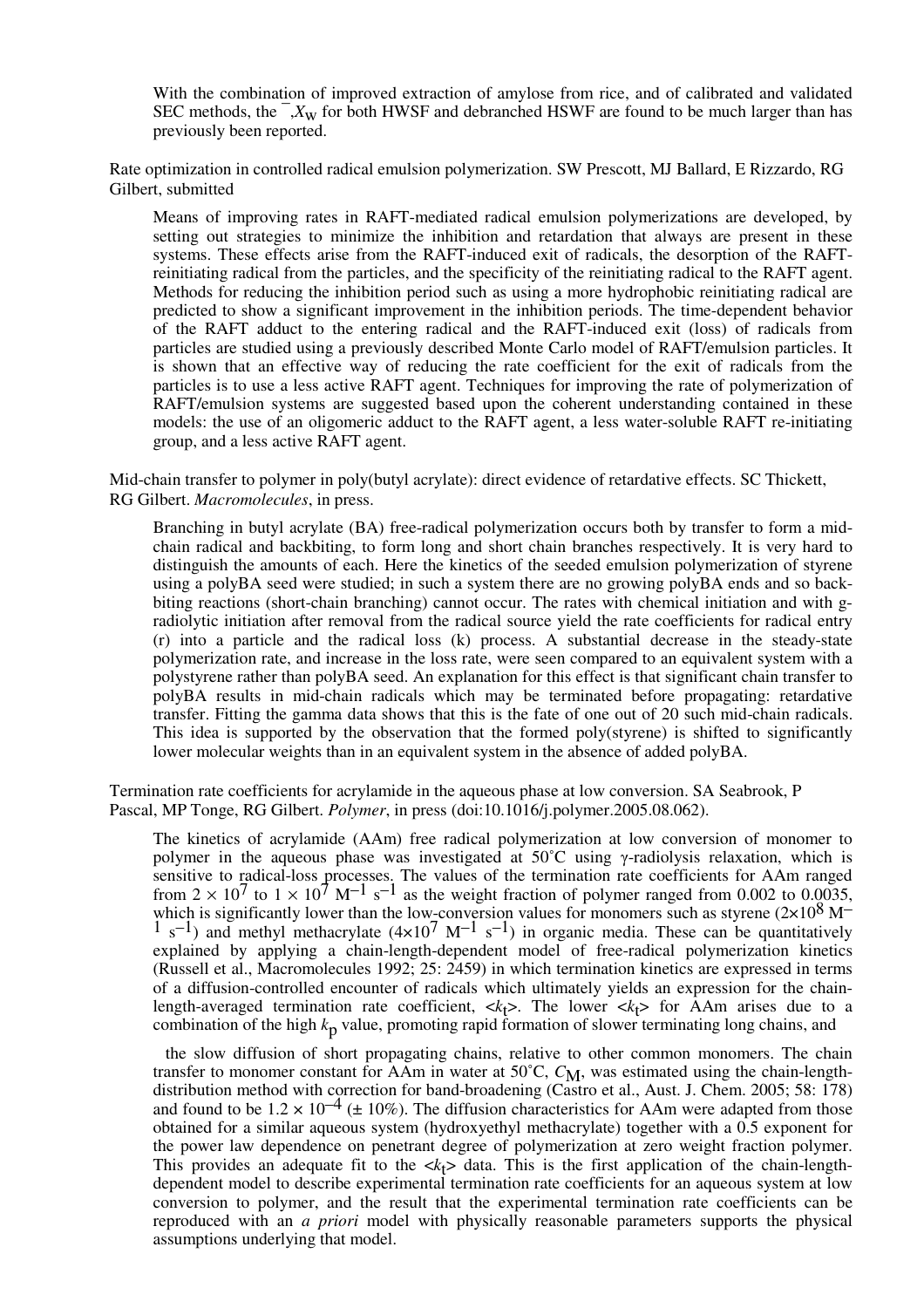#### **The following publications have appeared since the previous Newsletter**

Catalytic insertion polymerization of norbornene in miniemulsion. A Chemtob, RG Gilbert. *Macromolecules*, **38,** 6796-805, 2005.

Radical entry mechanisms in redox-initiated emulsion polymerizations. DJ Lamb, CM Fellows, RG Gilbert. *Polymer,* **46**, 7874-95 (2005).

A novel method for preparing low-allergen natural rubber latex. K Vivaygananthan, P-F Lai, S-N Gan, CM Fellows, RG Gilbert. *Aust. J. Chem*., *58*, 461-7 (2005).

General solution to the band-broadening problem in polymer molecular weight distributions. JV Castro, KY van Berkel, GT Russell RG Gilbert, *Aust. J. Chem.*, 58, 178-81 (2005).

Synthesis and properties of composites of starch and chemically modified natural rubber. A Rouilly, L Rigal, RG Gilbert. *Polymer*, **45**, 7813-20 (2004).

A critical evaluation of reaction calorimetry for the study of emulsion polymerization systems: thermodynamic and kinetic aspects. DJ Lamb, CM Fellows, BR Morrison, RG Gilbert. *Polymer*, **46** 285-294 (2005).

Radical loss in RAFT-mediated emulsion polymerizations. SW Prescott, MJ Ballard, E Rizzardo, RG Gilbert. *Macromolecules*, **38,** 4901-12 (2005).

*Emulsion Polymerisation* (ed. A van Herk); Chapter 3. A van Herk, RG Gilbert. Blackwell Scientific, pps 46-78 (2005).

Mechanistic information from analysis of molecular weight distributions of starch. JV Castro, C Dumas, H Chiou, MA Fitzgerald, RG Gilbert, *Biomacromolecules*, **6**, 2248-59, 2005.

Effect of surfactants used for binder synthesis on the properties of latex paints. LN Butler, CM Fellows, RG Gilbert. *Progress in Organic Coatings,* **53**, 112-8 (2005).

Molecular weight distributions and chain-stopping events in the free-radical polymerization of methyl methacrylate. KY van Berkel, GT Russell, RG Gilbert, *Macromolecules*, **38**, 3214-24 (2005).

Measurement of absolute molecular weight distributions of starches. JV Castro, RM Ward, RG Gilbert, MA Fitzgerald. *Biomacromolecules*, **6**, 2260-70, 2005.

Pulsed laser polymerization study of the propagation kinetics of acrylamide in water. SA Seabrook, MP Tonge, RG Gilbert. *J. Polym. Sci. A Polymer Chem. Ed.,* **43**, 1357-68 (2005).

Ab initio emulsion polymerization by RAFT-controlled self assembly. CJ Ferguson, RJ Hughes, D Nguyen, BTT Pham, RG Gilbert, AK Serelis, CH Such, BS Hawkett. *Macromolecules*, **38,** 2191-204 (2005).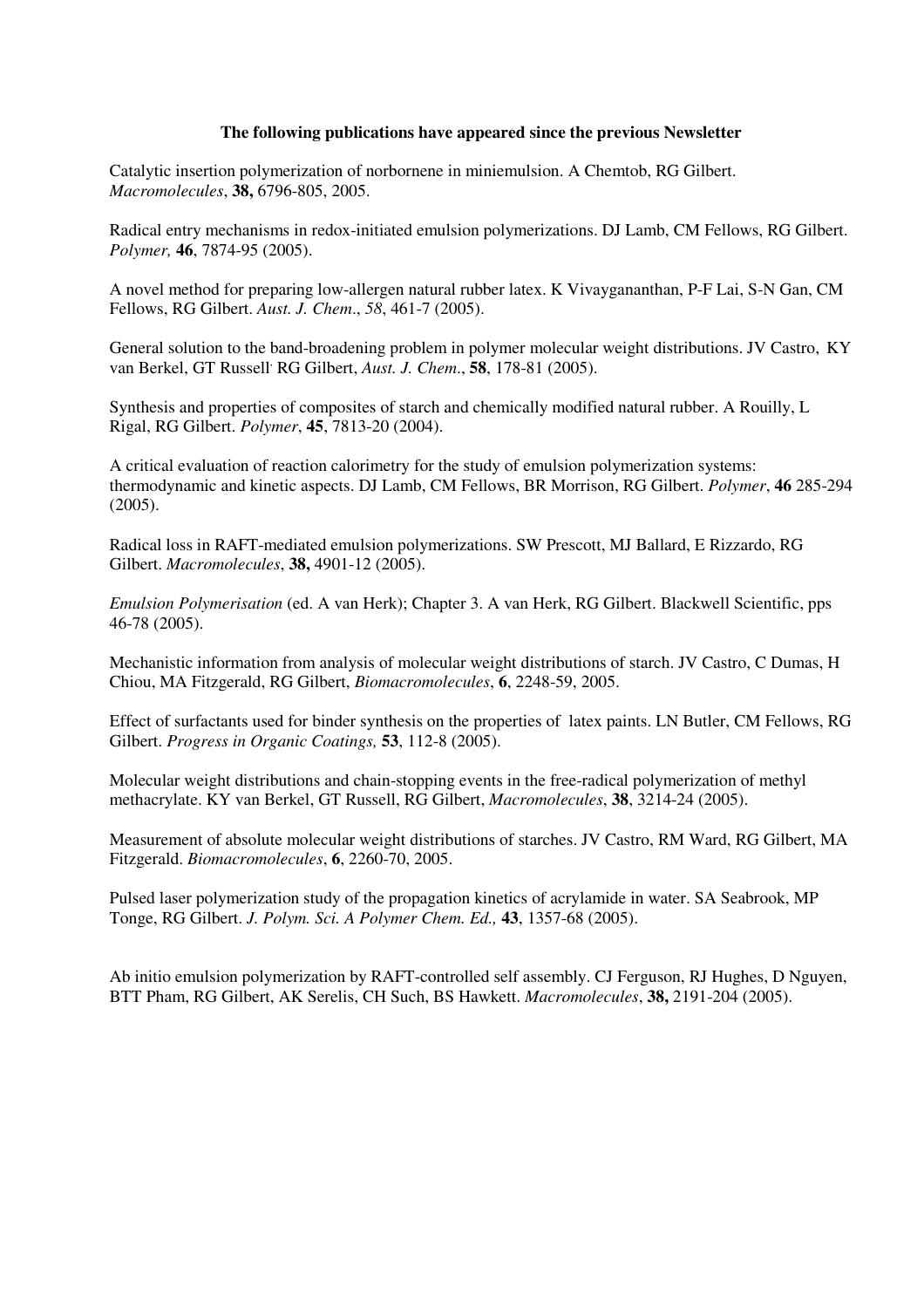## **Contribution to the IPCG Newsletter**

## **September 2005 :**

#### **Prof. dr. Alex van Herk**

Eindhoven University of Technology, Laboratory of Polymer Chemistry Helix, STW 2.35 P.O. Box 513, 5600 MB Eindhoven, The Netherlands Tel.+ 31 40 247 2330 / Fax.+31 40 246 3966 E-mail:A.M.v.Herk@tue.nl Web:http://www.chem.tue.nl/spc

#### **Research group van Herk**

The group consists of Dr. Jan Hein van Steenis, Dr. Hans Heuts (as of 1-11-2005), Dr. Jan Meuldijk, two technicians and six PhD students:

Joost Leswin, Roxana Albu, Niels Smeets, Nadia Grossiord, Dirk-Jan Voorn and Syed Imran Ali (as of 1-11- 2005).

### **(Controlled) radical/emulsion polymerization**

Within this theme, two main research lines are explored, i.e. Living Radical Polymerization (LRP), and Emulsion Polymerization. LRP is performed both in solution and in emulsion. In order to be able to generate polymeric materials with added value, like e.g. responsive compartments for controlled drug release and self-healing of polymers, well-organized structures for optical data storage, performance coatings with enhanced properties etc. etc., absolute control of the molar mass and molar mass distribution and the architecture of the synthesized (block) copolymers is required.

After an initial focus on Atom Transfer Radical Polymerization (ATRP), the current activities in the field of LRP are largely based on Reversible Addition-Fragmentation chain Transfer (RAFT)-mediated polymerization. Projects in this part of the group are generally aimed at the development of a specific polymer structure, e.g. telechelic polymers, block copolymers, incorporation of uncommon monomers, etc. Since LRP in general and RAFT-mediated polymerization in particular are new polymerization techniques, significant effort is put in the elucidation of mechanistic details. For practical reasons, these mechanistic studies are usually embedded in the synthetic projects. On the basis of an increased understanding of the polymerization mechanism, for which the available SEC-DV, GPEC and MALDI-TOF MS characterization techniques are indispensable, the future goal within this theme is to design and synthesize increasingly advanced polymer architectures. For this purpose, new synthetic techniques such as the highly efficient Cu(I) catalyzed cyclo-addition between azides and alkynes (commonly referred to as 'click chemistry') will be employed in conjunction with LRP techniques.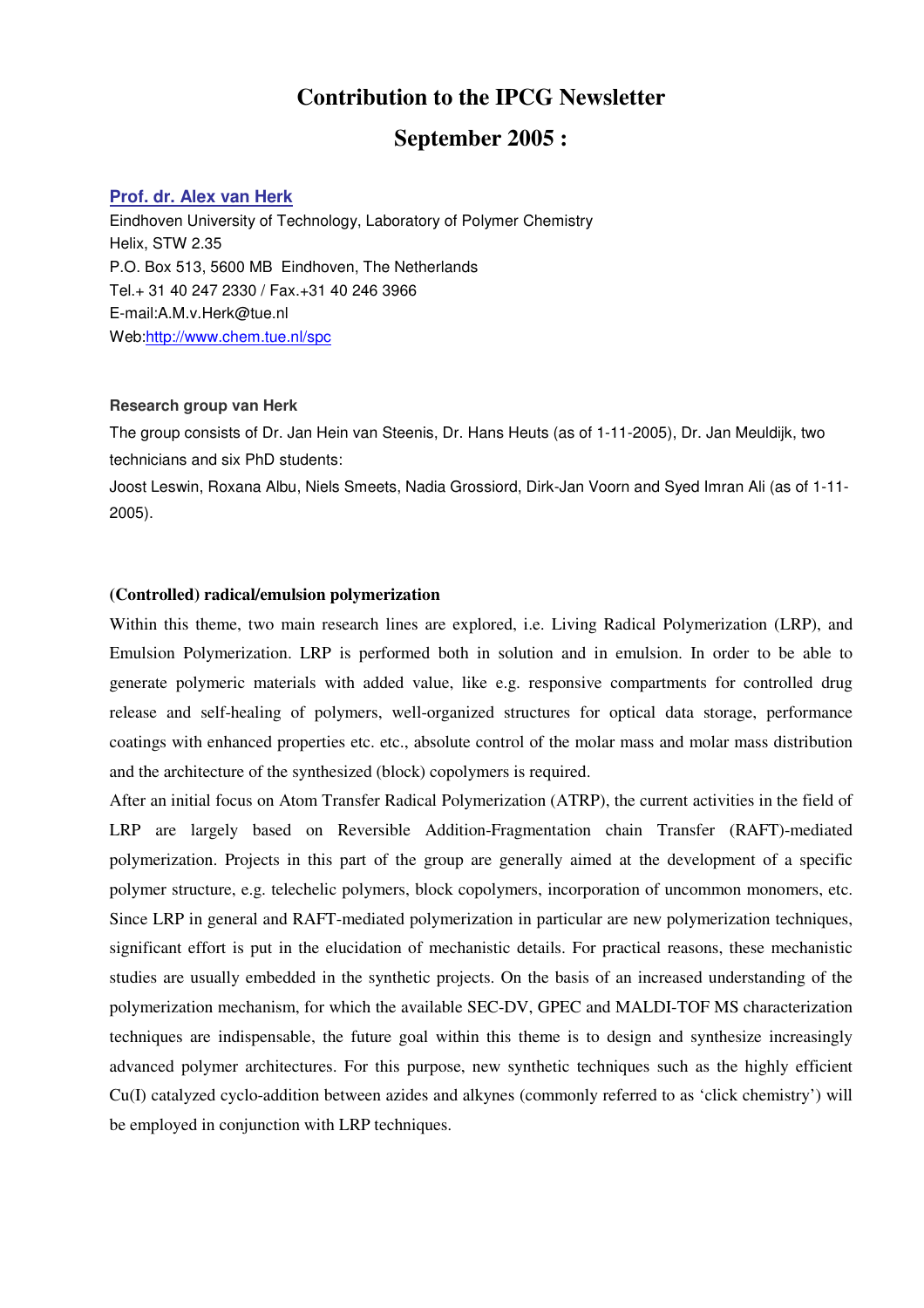In the field of emulsion polymerization four areas are covered. First of all the kinetics and mechanisms of the basic steps in emulsion polymerizations are studied, this includes the determination of the basic kinetic parameters in radical (co)polymerization (the general polymerization mechanism in emulsion polymerization). A second area is the use of alternative initiation methods like electron beam and ultrasound initiation, the third area is on-line monitoring and control of emulsion (co)polymerizations through for example on-line Raman spectroscopy and the largest theme comprises 'Control of internal morphology and particle size distribution of (reactive) polymer latex particles and vesicles', (which may contain inorganic submicron particles). Based on the knowledge of the relation between kinetic parameters and chemical composition distribution along the molecular weight distribution, we want to control the internal morphology of the generated polymer particles, and therewith the physical properties of the end products.. The possibility to apply the environmentally friendly latex technology, one of the key expertises of the Polymer Chemistry Group, for developing added value products and materials, e.g. in the field of functional materials, is explored.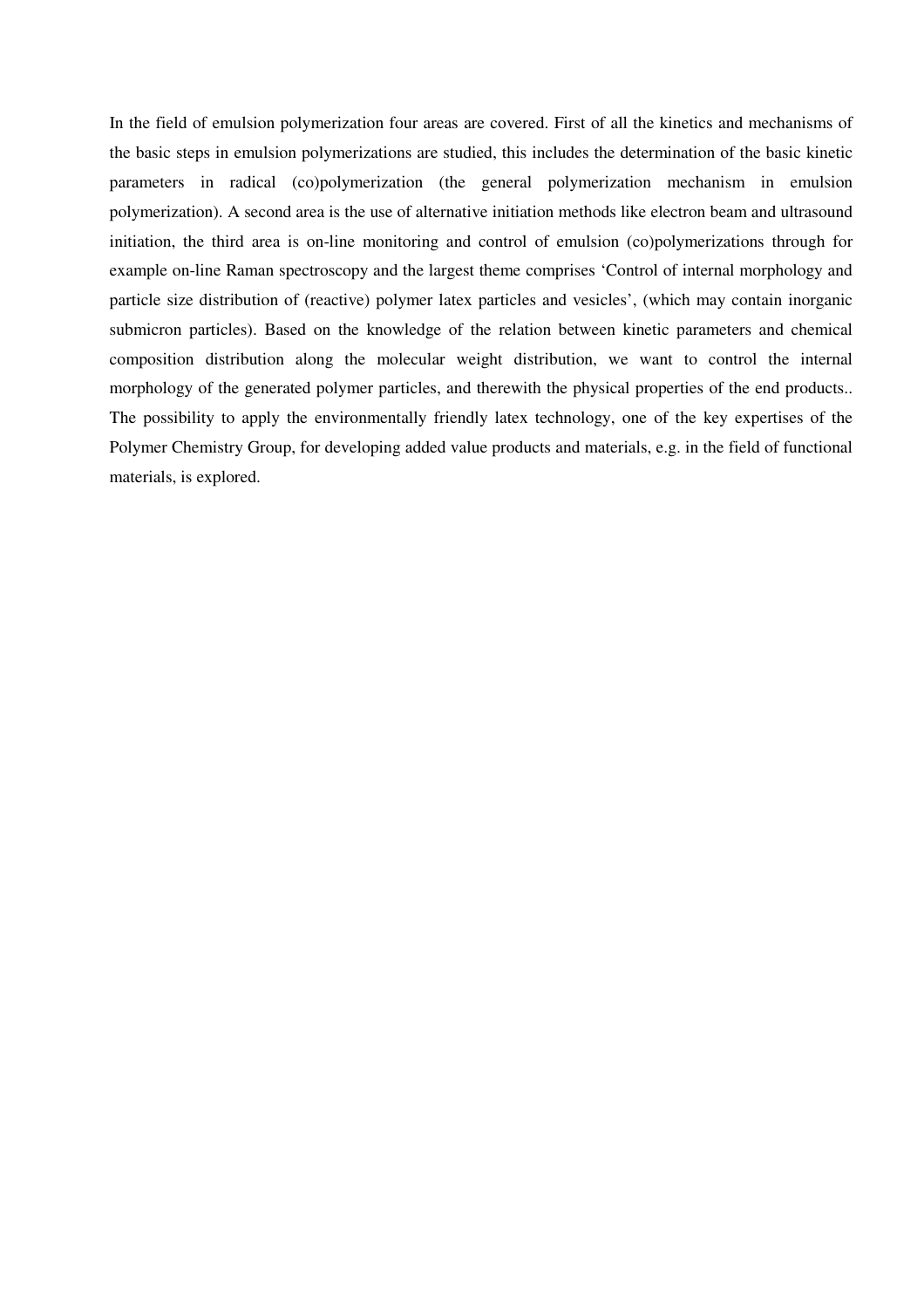### **Publications in the past 6 months**

R. X. E. Willemse, W. Ming, A. M. van Herk Solventless Liquid Oligoesters analyzed by MALDI-ToF-MS *Macromolecules, 38(16), 6876-6881, (2005)*

M. J. Monteiro, M. M. Adamy, B. J. Leeuwen, A. M. van Herk, and M. Destarac A "Living" Radical ab Initio Emulsion Polymerization of Styrene Using a Fluorinated Xanthate Agent *Macromolecules, 2005, 38, 1538*

D.-J. Voorn, W. Ming, and A. M. van Herk Control of Charge Densities for Cationic Latex Particles *Macromolecules 2005, 38, 3653-3662*

S.C.J. Pierik, A.M. van Herk, C. Plessis , J.H. van Steenis, T. Loonen, A. Bombeeck A pulsed light reactor for molecular weight control in free-radical polymerization *European Polymer Journal 2005 41(6 1212-1218,*

D-J. Voorn, W. Ming, A.M. van Herk,P.H.H. Bomans, P.M. Frederik , and D. Johanssmann Controlled heterocoagulation of platelets and spheres *Langmuir, 2005, 21, 6950-6956*

R. X.E. Willemse, A. M. van Herk, E. Panchenko, T. Junkers, M. Buback PLP-ESR monitoring of mid-chain radicals in *n*-butyl acrylate polymerization *Macromolecules (2005), 38(12), 5098-5103.*

D. L. Tillier, J. Meuldijk, P. C. M. M. Magusin, A. M. van Herk, C. E. Koning About Crosslinking of Low Molecular Weight Ethylene-Propylene(-Diene) Copolymers-Based Artificial Latexes J. Polym. Sci, Part A Polymer Chem. 2005, **43**, 3600-3615

J. Pusch, A.M. van Herk Pulsed electron beam initiation in emulsion polymerization ISSN:0024-9297. AN 2005:1028861 Macromolecules

J. Pusch, A.M. van Herk Emulsion polymerization of transparent core-shell latices with a polydivinylbenzene styrene and vinyl acetate Macromolecules, 2005, **38**, 6909-6914

J. Pusch, A.M. van Herk Emulsion polymerization of novel transparent latices with pulsed electron beam initiation Macromolecules 2005, **38**, 6939-6945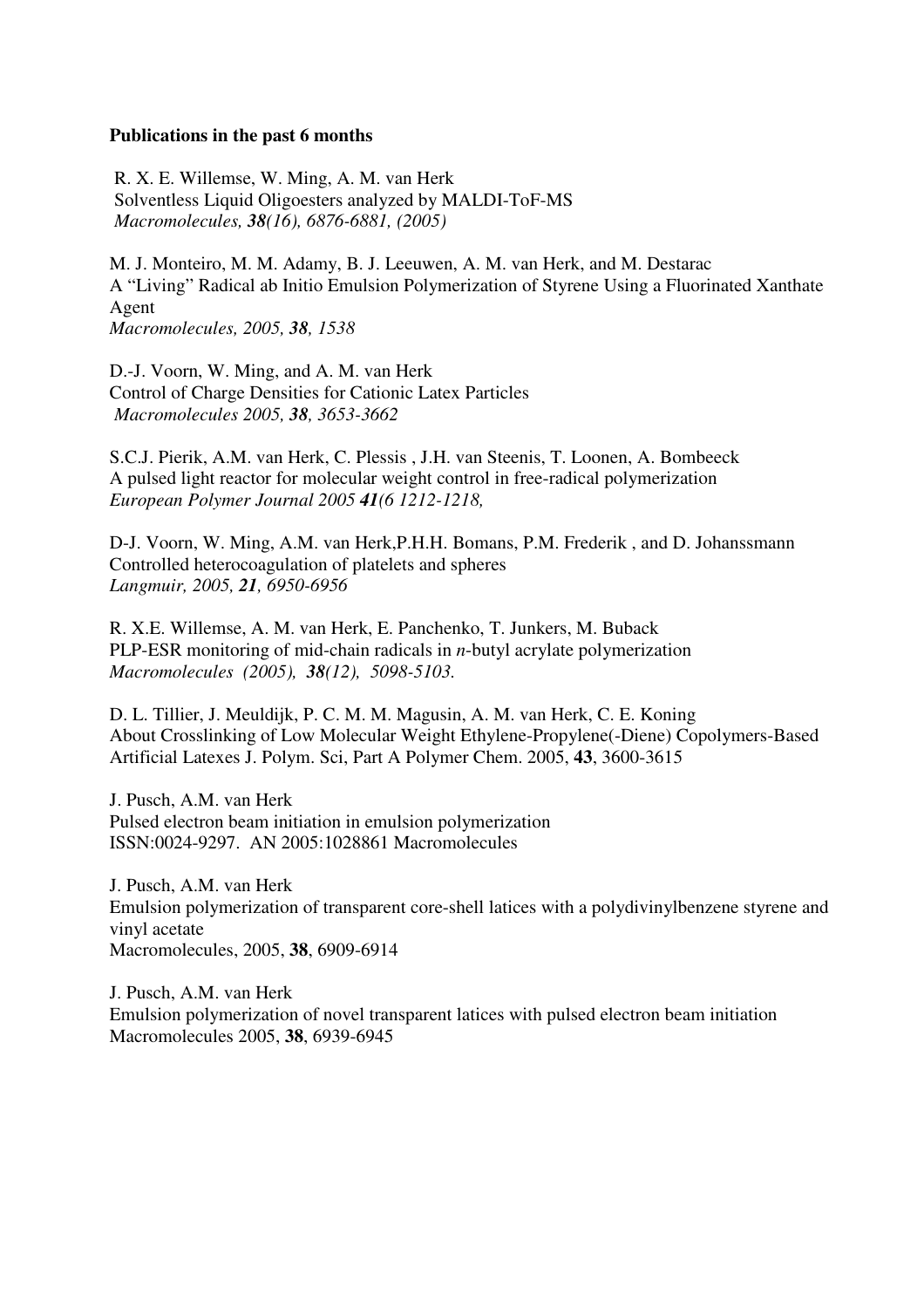## **Contribution to IPCG Newsletter from the Group of Polymer Particles**

Institute of Macromolecular Chemistry Academy of Sciences of the Czech Republic Heyrovskeho Sq. 2 162 06 Prague 6 Czech Republic

**Reporter Daniel Horak**

horak@imc.cas.cz

### **Submitted papers**

### **Magnetic poly(glycidyl methacrylate) microspheres for ELISA** *Campylobacter jejuni* **detection in food**. Horák D., Hochel I., *e-Polymers, accepted.*

**Abstract.** Sandwich enzyme immunoassay has been developed for detection of *Campylobacter jejuni* in food using magnetic poly(glycidyl methacrylate) (PGMA) microspheres as an alternative solid phase. The microspheres (*ca*. 2.5 m in diameter) were prepared by dispersion polymerization in the presence of (carboxymethyl)cellulose-coated  $Fe_3O_4$  (obtained by precipitation of Fe(II) and Fe(III) salts with aqueous ammonia) finely dispersed in ethanol/water solution using poly(vinylpyrrolidone) and 2,2'-azobisisobutyronitrile as a stabilizer and initiator. PGMA microspheres were ammonolyzed and the antibody against *Campylobacter jejuni* was immobilized via the 2,4,6-trichloro-1,3,5-triazine method. The optimal concentration of the second hen IgY was 50  $\mu$ g/ml and the optimal concentration of the labeled antibody (rabbit anti-hen IgY immunoglobulin-horseradish peroxidase complex) reached  $4 \mu$ g/ml. The detection limit of the assay was 4.8⋅10<sup>6</sup> cfu/ml. A limited number of artificially contaminated and uncontaminated food samples have been tested. Only one false-negative and one false-positive results (out of 18) were observed.

**Keywords:** Magnetic; ELISA; glycidyl methacrylate; *Campylobacter jejuni*

### **Magnetic poly(glycidyl methacrylate) microspheres by emulsion polymerization in the presence of sterically stabilized magnetite nanoparticles.** Horák D., Chekina N. *J. Appl. Polym. Sci., submitted.*

**Abstract.** With the aim to synthesize water-dispersible superparamagnetic nanoparticles, magnetite was precipitated in aqueous solution of dextran, (carboxymethyl)dextran (CM-dextran), [2-(diethylamino)ethyl]dextran (DEAE-dextran) or D-mannose. Glycidyl methacrylate (GMA) was emulsion-polymerized in the presence of the nanoparticles and the effect of  $Fe<sub>3</sub>O<sub>4</sub>$  modification on the product properties was investigated. The main factors affecting the morphology, size and size distribution of the latex particles are the type and concentration of emulsifier (Disponil AES 60, Tween 20, Triton X-100) and initiator (APS and ACVA). Disponil AES 60 and ACVA are the preferred emulsifier and initiator, respectively, because oxirane groups hydrolyzed during the APS-initiated polymerization. Up to some 5 wt % of iron was found in PGMA microspheres obtained by emulsion polymerization in the presence of dextran-coated magnetite and emulsified with Disponil AES 60. The size of magnetic PGMA microspheres could be controlled in the range *ca.* 70−400 nm.

**Keywords:** Magnetite; emulsion polymerization; glycidyl methacrylate; Disponil AES 60

**Functional polymer hydrogels for embryonic stem cell support.** Kroupová J., Horák D., Šlouf M., Pacherník J., Dvoák P., *J. Biomed. Mater. Res., Appl. Biomater., published online*: 3 Aug 2005. http://www3.interscience.wiley.com/cgi-bin/jissue/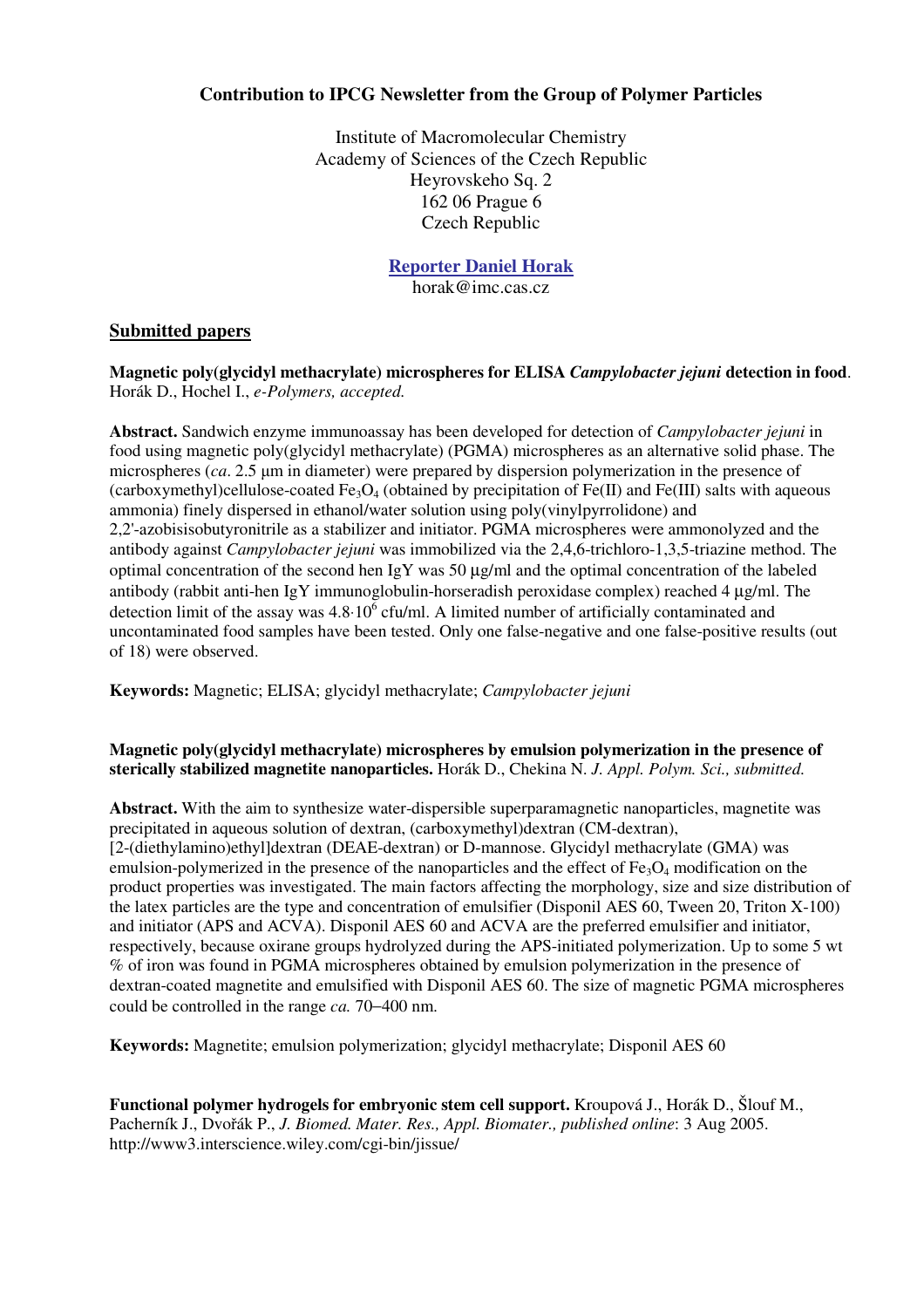**Abstract.** Embryonic stem (ES) cells are pluripotent cells with capacity to give raise a wide variety of differentiated cells of the body. Derivation of human ES cells opened up way for treating many serious disorders by stem cell-based transplantation therapy. One of the most exciting applications of human ES cells in transplantation therapies is to repair damaged parts of organ or tissue by transplantation of ES cells grown in three-dimensional polymer scaffold. This way allows both renewal of structure and restoration of function of the organ. To address this issue, new polymer hydrogels were synthesized and tested. Cationic hydrogel slabs were synthesized by bulk radical copolymerization of 2-hydroxyethyl methacrylate (HEMA) and 2-(dimethylamino)ethyl methacrylate (DMAEMA) with ethylene dimethacrylate (EDMA) or 1-vinyl-2 pyrrolidone (VP) with *N, N'*-divinylethyleneurea (DVEU) or EDMA in the presence of saccharose (NaCl) as a porogen. Swelling studies of synthesized copolymers showed a high water content in the swollen state. Biocompatibility was studied using feeder-independent mouse ES cells line D3. Cells grown either on the surface or inside synthesized polymer slabs suggest that the tested slabs are not toxic. Moreover, ES cells kept their undifferentiated state independently on properties of the hydrogel slabs, presence or absence of surface charges, type of crosslinking agent and matrix (PHEMA or PVP). Compared with unmodified PHEMA, number of ES cells was still lower in the presence of cationic polymers.

**Keywords:** Hydrogel; cationic; embryonic stem cells; 2-hydroxyethyl methacrylate; 1-vinyl-2-pyrrolidone

**Poly(2-hydroxyethyl methacrylate) microspheres/liquid poly(dimethylsiloxane) composition for correction of small defects in face: histological evaluation in animal experiment.** Horák D., Adamyan A., Golubeva O., Skuba N., Vinokurova T., *J. Mater. Sci., Mater. Med., accepted*.

**Abstract.** Two kinds of composition based on commercial liquid poly(dimethylsiloxane) and laboratorymade poly(2-hydroxyethyl methacrylate) (PHEMA) microspheres of different size fractions (30-40 or 125- 180 µm) were prepared. Tissue reaction on injection of the compositions, optimum microsphere size and morphology were investigated in the experiments on rats. The microspheres induced foreign body reaction characterized by an increased content of fibroblasts and mild infiltration of injection field by inflammatory cells. The 125-180 µm microspheres seemed to be well covered with poly(dimethylsiloxane) and more uniformly distributed in the tissue than the 30-40 µm ones. As a result, the extent of foreign body reaction induced by the former microspheres was somewhat lower than that induced by the latter. Moreover, timedependent degradation of 30-40 µm PHEMA microspheres was more pronounced than that of 125-180 µm ones, which can affect duration of the aesthetic effect after prospective facioplasty. Results of histological investigations demonstrate a good prospect of the proposed composition for contour and bulk facioplasty of small soft tissue defects and skin wrinkles.

**Keywords:** Poly(2-hydroxeyethyl methacrylater); poly(dimethylsiloxane); animal experiment; facioplasty

### **Recent publications**

**Magnetic enzyme reactors for isolation and study of heterogeneous glycoproteins**. Korecká L., Ježová J., Bílková Z., Beneš M., Horák D., Hradcová O., Slováková M., Viovy J.-L. *J. Magn. Magn. Mater. 293, 349-357 (2005).*

**Abstract.** The newly developed magnetic micro- and nanoparticles with defined hydrophobicity and porosity were used for the preparation of magnetic enzyme reactors. Magnetic particles with immobilized proteolytic enzymes trypsin, chymotrypsin and papain and with enzyme neuraminidase were used to study the structure of heterogeneous glycoproteins. Factors such as the type of carrier, immobilization procedure, operational and storage stability, and experimental conditions were optimized.

**Keywords:** Magnetic enzyme reactor (IMER); trypsin; chymotrypsin; papain; enzymes; neuraminidase; glycoproteins; magnetic separation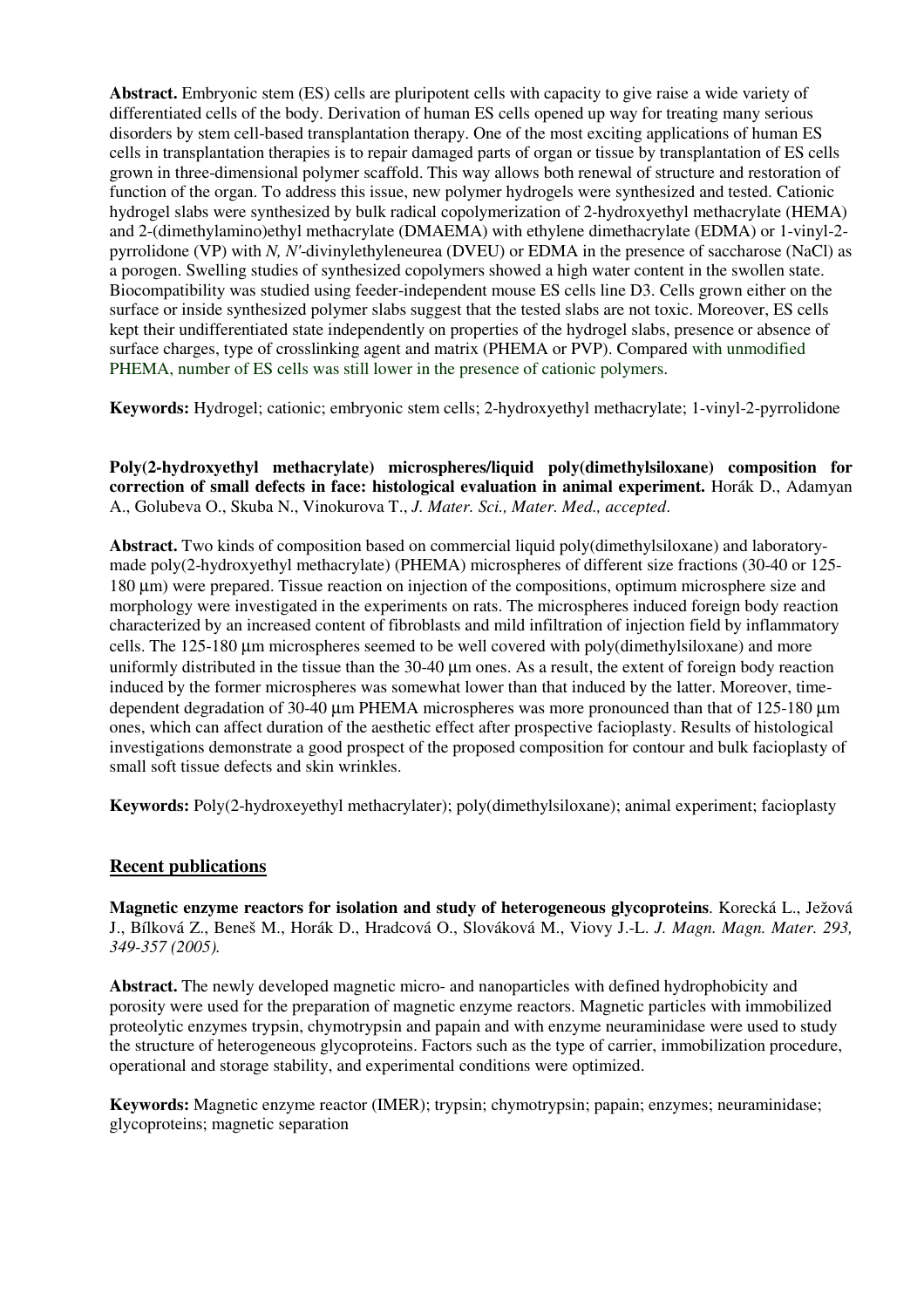#### **Magnetic hydrophilic methacrylate-based polymer microspheres for PCR-ready DNA isolation.** Kížová J., Španová A., Rittich B., Horák D. *J. Chromatogr. A 1064, 247-253 (2005).*

**Abstract.** Carboxyl groups containing magnetic and non-magnetic microspheres were used in solid-phase reversible immobilization (SPRI) of genomic DNA. Magnetic non-porous poly(2-hydroxyethyl methacrylate-*co*-ethylene dimethacrylate) - P(HEMA-*co*-EDMA), poly(glycidyl methacrylate) - PGMA and P(HEMA-*co*-GMA) microspheres with hydrophilic properties were prepared by dispersion copolymerization of the respective monomers in the presence of colloidal iron oxides. DNA from chicken erythrocytes and DNA isolated from bacterial cells of *Bifidobacterium longum* was used for testing of adsorption/desorption properties of magnetic microspheres. The occurrence of false negative results in polymerase chain reaction (PCR) caused by the presence of extracellular inhibitors in DNA samples has been solved using SPRI. The P(HEMA-*co*-EDMA) and P(HEMA-*co*-GMA) microspheres were used for isolation of DNA from different dairy products followed by PCR identification of *Bifidobacterium* strains.

**Keywords:** Magnetic and non-magnetic microspheres; carboxyl groups; 2-hydroxyethyl methacrylate; ethylene dimethacrylate; glycidyl methacrylate; DNA adsorption

### **Magnetic microparticulate carriers with immobilized selective ligands in DNA diagnostics**. Horák D., Rittich B., Španová A., Beneš M. J., *Polymer 46, 1245-1255 (2005).*

**Abstract.** Magnetic poly(2-hydroxyethyl methacrylate)- and poly(glycidyl methacrylate)-based microparticles were prepared by dispersion polymerization in the presence of iron oxide nanoparticles, both commercial and laboratory-made. The polymerization was highly sensitive to even subtle changes in the various reaction parameters involved in the process. The size of the final microparticles was determined by the composition of the dispersion medium (e.g., water/ethanol ratio, monomer concentration at the moment of phase separation, stabilizer concentration, initiator type and concentration, polymerization temperature). Several DNA applications of developed microparticles were described, among others RNA and DNA degradation and *Salmonella* cell magnetic separation by RNase A and DNase I and anti-*Salmonella* or proteinase K immobilized on developed magnetic carriers. The sensitivity of polymerase chain reaction (PCR) in cell detection was negatively affected by some magnetic carriers and compounds used in their preparation. Carboxyl group-containing magnetic microparticles were prepared for isolation of genomic DNA from cell lysate in the presence of poly(ethylene glycol) and sodium chloride.

**Keywords:** Magnetic; DNA; microparticles

### **Characterization of pore structure of PHEMA-based slabs**. Hradil J., Horák D., *React. Funct. Polym. 62, 1-9 (2005)*.

**Abstract.** The texture of highly porous poly(2-hydroxyethyl methacrylate) (PHEMA) slabs prepared by bulk radical copolymerization of 2-hydroxyethyl methacrylate (HEMA) and ethylene dimethacrylate (EDMA) in the presence of porogens (cyclohexanol, dodecan-1-ol or saccharose) was studied by mercury porosimetry and solvent (water, cyclohexane) regain. Mercury porosimetry gave information on both the macroporosity (50 nm - 1  $\mu$ m) and superporosity (> 1  $\mu$ m). The main part of pores in the prepared slabs was in the macroporous range. Low values of the apparent density of investigated polymers indicated the presence of closed pore structures. The effect of both the type of porogen and crosslinking degree on porous properties was discussed.

**Keywords**: Poly(2-hydroxyethyl methacrylate); ethylene dimethacrylate; slabs; pore structure; mercury porosimetry; tissue engineering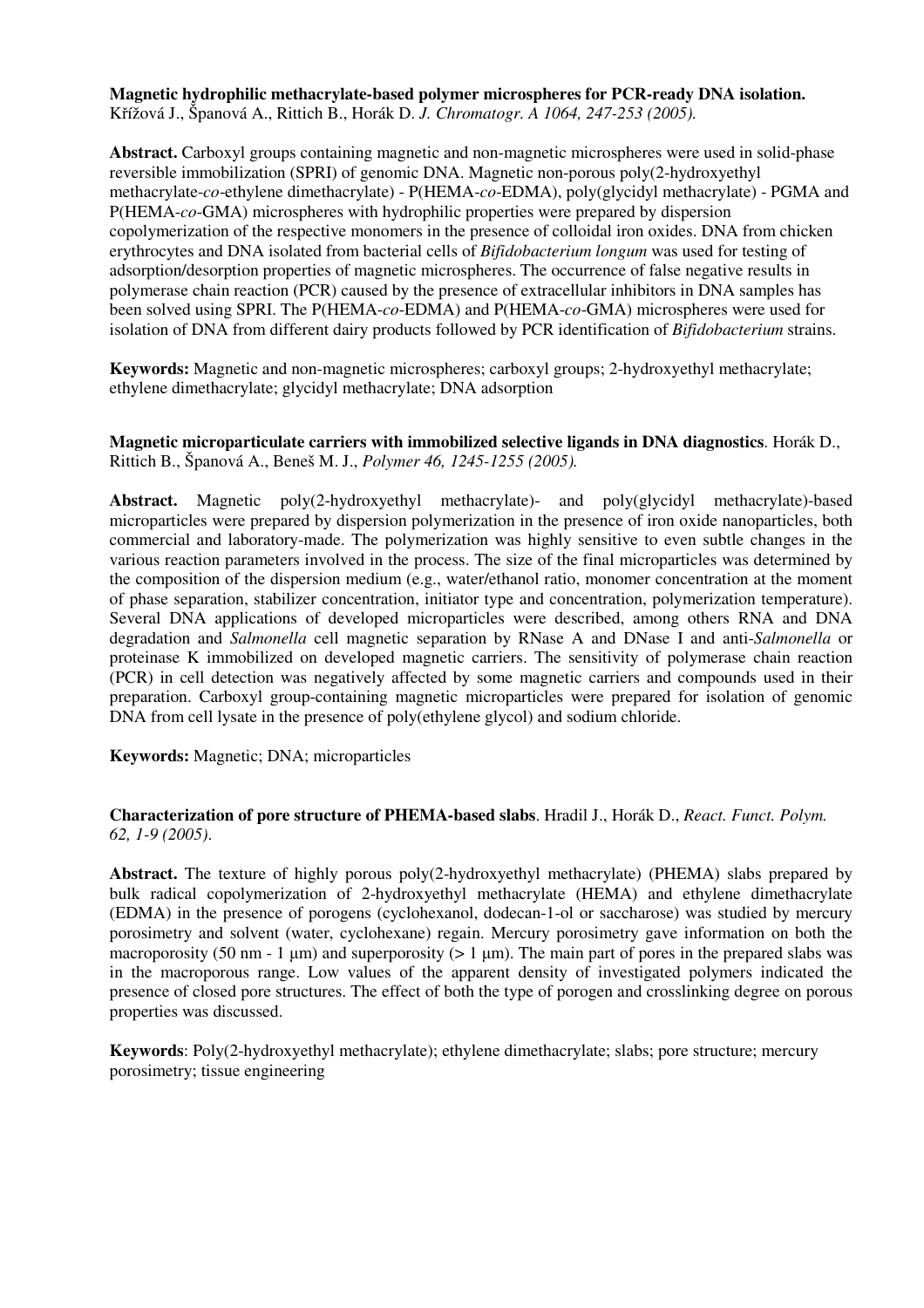## Contribution to IPCG Newsletter September 2005 **Reporter: Norio Ise**

### **Publication**

N. Ise & I. S. Sogami,

## **Structure Formation in Solution-Ionic Polymers and Colloidal Particles**

Springer Verlag, August, 2005, ISBN 3-540-25271-1

This book is designed to critically review experimental findings on ionic polymers and colloidal particles and to prove a theoretical framework based on the Poisson-Boltzmann approach. Structure formation in ionic polymer solutions has attracted attention since the days of H. Staudinger and J. D. Bernal. An independent study on ionic colloidal dispersions with microscopy provided a compelling evidence of structure formation. Recent technical developments have made it possible to accumulate relevant information for both ionic polymers and colloidal particles in dilute systems. The outstanding phenomenon experimentally found is microscopic inhomogeneity in the solute distribution in macroscopically homogeneous systems. To account for the observation, the present authors have invoked the existence of the counterion-mediated attraction between similarly charged solute species, in addition to the widely accepted electrostatic repulsion.

## **Contents**

## Preface

## **Chapter 1 Introduction**

1.1 Macroionic Solutions and the Scope of the Book

- 1.2 Principles for Structural Analysis on Macroionic Systems
	- 1.2.1 Electromagnetic Waves Emitted by Accelerated Electrons
	- 1.2.2 The Modified Thomson Model
	- 1.2.3 Electromagnetic Radiation in the Modified Thomson Model
	- 1.2.4 Scattering of Electromagnetic Wave by Macromolecules
	- 1.2.5 Scattering of Electromagnetic Wave by Macroionic Dispersions
- 1.3 Forces between Molecules
	- 1.3.1 Cohesive Forces of Solids
	- 1.3.2 Properties of Ionic Solutions

1.3.3 Effective Interaction between Macroions in Solutions

### References

## **Chapter 2 Effective Interaction between Macroions 1**

- 2.1 Introductory Remark
- 2.2 Mean Field Description
- 2.3 Debye-Hückel Theory of Strong Electrolytes
	- 2.3.1 Osmotic Pressure and van't Hoff's Law
	- 2.3.2 Debye-Hückel Theory: Point Ions
	- 2.3.3 Debye-Hűckel Thoery: Ions with a Finite Radius
- 2.4 DLVO Theory
	- 2.4.1 Screened Coulomb Potential
	- 2.4.2 London's Derivation of the van der Waals Attraction
	- 2.4.3 DLVO Potential and Schulze-Hardy's Rule
	- 2.4.4 Shortcoming of the DLVO Theory
- 2.5 Summary

### References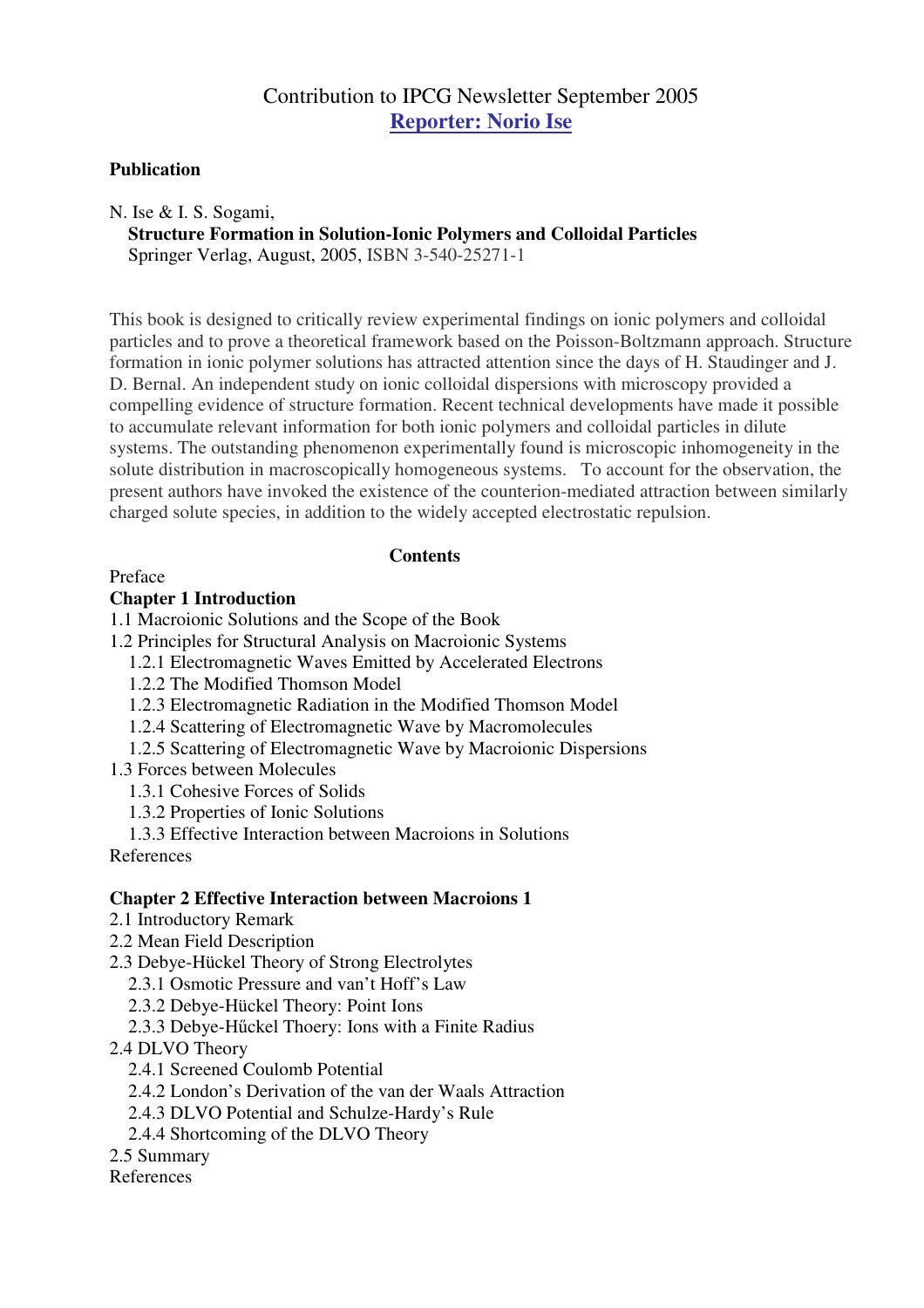## **Chapter 3 Dilute Solutions of Flexible and Spherical Ionic Polymers**

3.1 Introductory Remark

- 3.1.1 Dissociation State of Ionic Polymers (Charge Number)
- 3.1.2 Conformation and Extension of Flexible Ionic Polymers

3.2 Scattering Study of Dilute Solutions of Ionic Polymers

- 3.2.1 Static Light Scattering
- 3.2.2 Dynamic Light Scattering
- 3.2.3 Small-Angle X-ray Scattering
- 3.2.4 Small-Angle Neutron Scattering
- 3.3 Recent Progress and Summary

References

## **Chapter 4 Colloidal Dispersions**

- 4.1 Introductory Remark
	- 4.1.1 Charge Number of Ionic Particles
	- 4.1.2 Purification of Colloidal Dispersions

4.2.Investigation by Optical Methods

- 4.2.1 Sedimentation Equilibrium of Free Particles
- 4.2.2 Brownian Motion of Free Particles
- 4.2.3 Colloidal Crystals
- 4.2.4 Inner Structure of Colloidal Dispersions and Crystals by Confocal Laser Scanning Microscope
- 4.3 Investigation by Ultra-Small-Angle X-ray Scattering
	- 4.3.1 Determination of Lattice Structure, Lattice Constant, and Direction of Colloidal Crystals
	- 4.3.2 Rupture and Regeneration of Colloidal Crystals
	- 4.3.3 Determination of Particle Radius and Its Distribution
	- 4.3.4 Structural Analysis of Colloidal Crystals by 2D-USAXS
	- 4.3.5 Interparticle Distance as Determined by the USAXS Technique
- 4.4 Static and Dynamic Light Scattering, Neutron Scattering, and Dynamic X-ray Scattering
	- 4.4.1 Static Light Scattering
	- 4.4.2 Dynamic Light Scattering
	- 4.4.3 Neutron Scattering
	- 4.4.4 Dynamic X-ray Scattering

4.5 Summary

References

## **Chapter 5 Kikuchi-Kossel Line Analysis on Colloidal Crystals**

- 5.1 Introductory Remark
- 5.2 Kikuchi-Kossel Diffraction Images
- 5.3 Growth of Colloidal Crystals
	- 5.3.1 Era of Layer Structures
	- 5.3.2 Transitive Stage from Layer Structures to Cubic Structures
	- 5.3.3 Era of Cubic Structures
- 5.4 Colloidal Alloy Crystals
- 5.5 Fine Structure of Kossel Lines
- 5.6 Summary
- References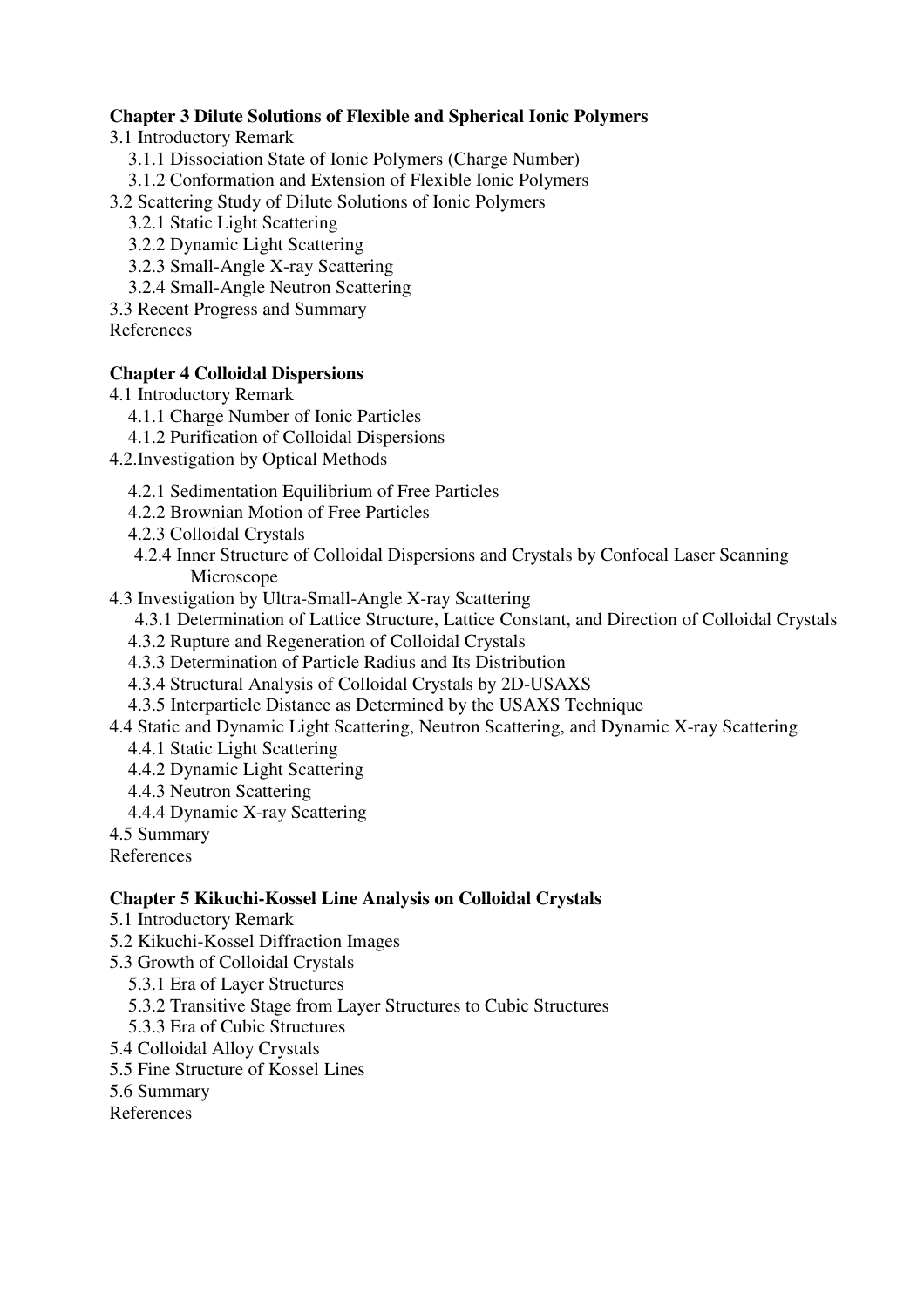## **Chapter 6 Effective Interactions between Macroions 2**

6.1 Introductory Remark

- 6.2 Reconstruction of a Linearized Mean Field Theory
	- 6.2.1 Gibbs (Macroionic) Systems
	- 6.2.2 Model of the Gibbs (Macroionic) Systems
	- 6.2.3 Mean Electric Potential in the Effective Regions V
	- 6.2.4 Adiabatic Pair Potentials for Effective Particles
	- 6.2.5 Adiabatic Potential for Spherical Effective Particles
	- 6.2.6 Adiabatic Potentials for Non-Spherical Macroions
	- 6.2.7 New Effective Pair Potential
	- 6.2.8 Commentary on the New Linearized Mean Field Theory
- 6.3 Integral Representations for Free Energy of Macroionic Dispersions
	- 6.3.1 Model of Macroionic Dispersions
	- 6.3.2 Generating Functional of the PB Equation with Boundary Conditions
	- 6.3.3 Integral Representation for the Helmholz Free Energy
	- 6.3.4 Integral Representation for the Gibbs Free Energy
	- 6.3.5 Debye's Charging-up Formula
- 6.4 Highly Charged Plates Immersed in an Electrolyte
	- 6.4.1 Models of One-Dimensional Systems
	- 6.4.2 Solution of the Poissson-Boltzmann Equation
	- 6.4.3 Thermodynamic Energies of the System
	- 6.4.4 Adiabatic Potential
	- 6.4. 5 Numerical Results
	- 6.4.6 Carlson's Theory of Elliptic Integrals
- 6.5 Summary and Discussion

References

## **Chapter 7 Viscometric Properties of Dilute Ionic Polymer Solutions and Colloidal Dispersions**

7.1 Introductory Remark

- 7.2 Viscosity of Dilute Solutions of Flexible Ionic Polymers
- 7.3 Viscosity of Dilute Dispersions of Ionic Colloidal Particles
	- 7.3.1 The Einstein Law of Viscosity of Dispersions of Spherical Particles
	- 7.3.2 Experimental Results of Dispersions of Latex Particles and Microgels
	- 7.3.3 Ionic Atmosphere and Its Distortion (The Primary Electroviscous Effect)
- 7.4 Summary

References

### **Chapter 8 Phase Transition by Computer Simulation**

- 8.1 Introductory Remark
- 8.2 Phase Transition of Hard-Sphere Model (Alder Transition)
- 8.3 Phase Transition by Yukawa Potential and DLVO Potential
- 8.4 Phase Transition by Pair G-Potential
	- 8.4.1 fcc-bcc Transition, Solid-Liquid Equilibrium, Homogeneous-Inhomogeneous Transition, and Voids
	- 8.4.2 MC Simulation at Very Low Volume Fractions
- 8.5 Summary

References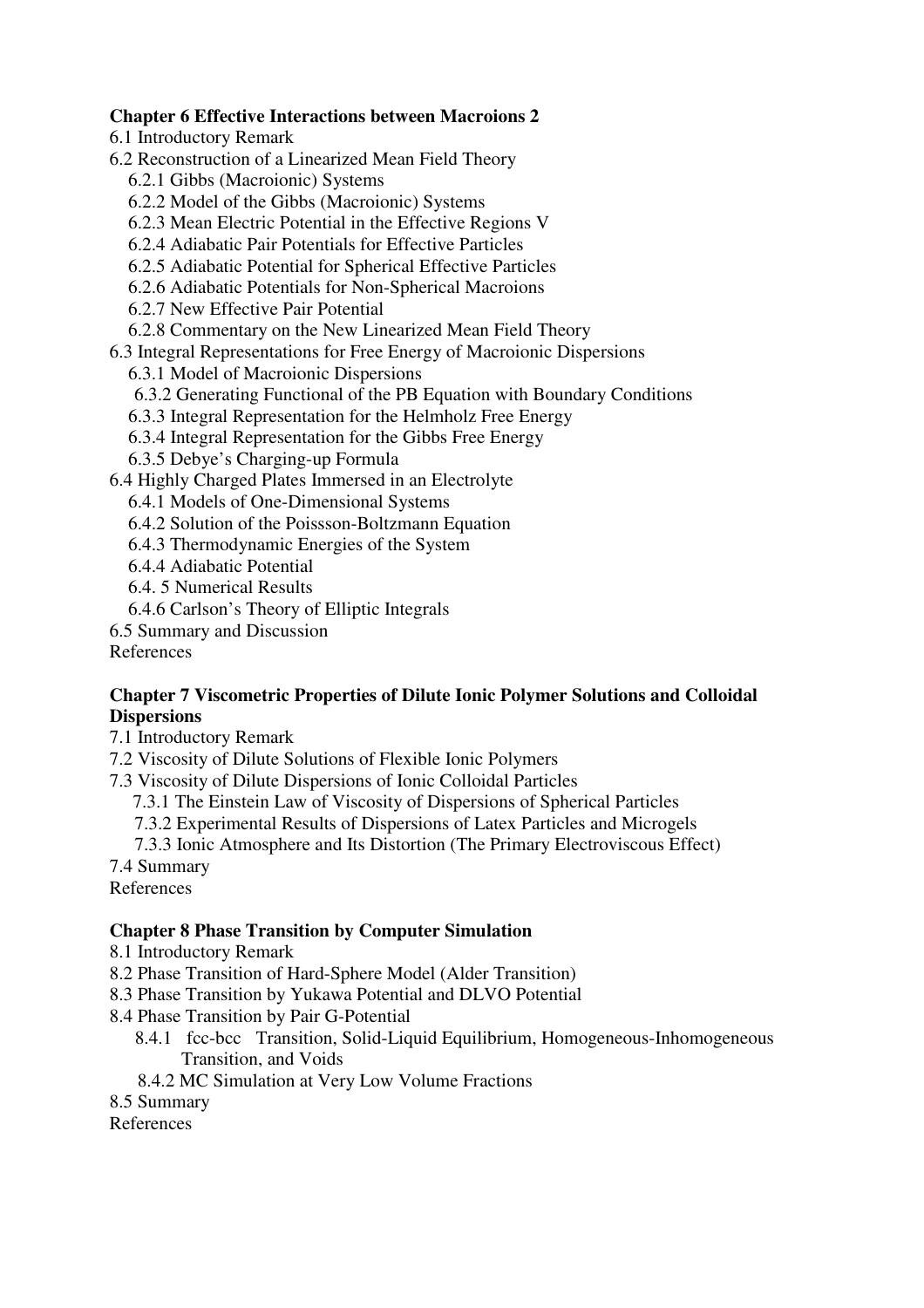## **Chapter 9 Further Problems of Interparticle Interaction**

- 9.1 Introductory remark
- 9.2 Charge Density of Particles and DLVO Potential
- 9.3 DLVO Potential or Pair G-Potential?
	- 9.3.1 Structure Factor
	- 9.3.2 Shear Modulus of Colloidal Crystals
	- 9.3.3 Thermal Contraction of Colloidal Crystals
	- 9.3.4 Schulze-Hardy Rule
- 9.4 Direct Measurements of Interparticle Potential
	- 9.4.1 Measurements by Grier, Fraden, Tinoco, and Versmold
	- 9.4.2 Measurements by Sugimoto
	- 9.4.3 Surface Force Measurements and Atomic Force Microscopy
- 9.5 Comparison of Recent Computer Simulations with Experiments
- 9.6 Other Related Problems

References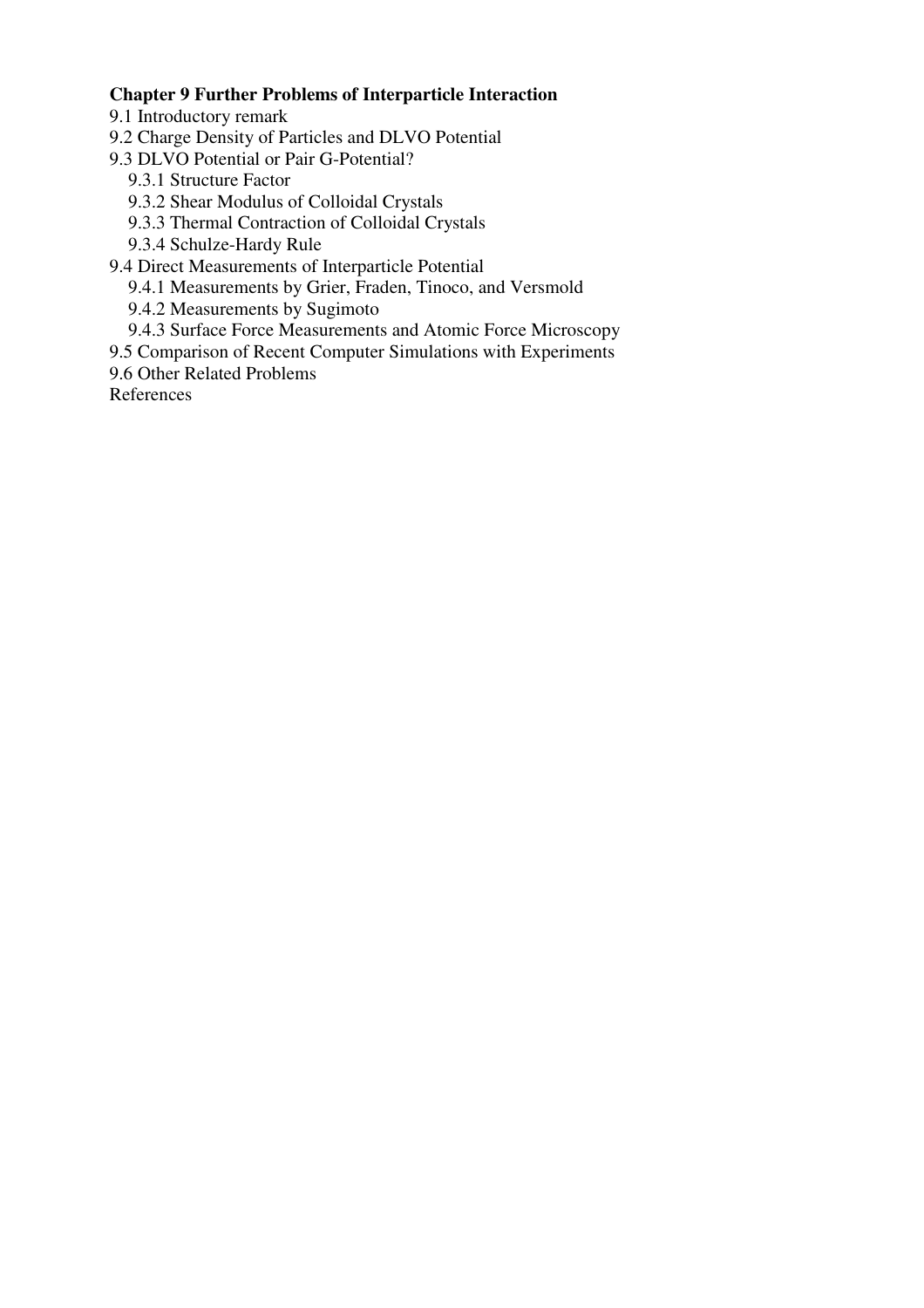# International Polymer Colloids Group Newsletter

## **Haruma Kawaguchi**

Faculty of Science & Technology, Keio University Hiyoshi, Yokohama 223-8522 JAPAN

September 2005

### **Submitted Papers**

### 1. **Colored Thin Films Prepared from Hydrogel Microspheres**

Sakiko Tsuji, Haruma Kawaguchi, Langmuir, accepted.

Ordered 2-D structures composed of poly(N-isopropylacrylamide) (PNIPAM) microgel particles that had regularly on a sub-micrometer length scale were prepared. By using sterically stabilized PNIPAM microgel particles as components, the ordered array was formed by a self-assembly process. The particle array was prepared by depositing a drolet of the microgel dispersion on a substrate.

## 2. **Modification of gold nanoparticle composite nanostructures using thermosensitive core-shell particles as a template**

Daisuke Suzuki, Haruma Kawaguchi, Langmuir, accepted.

Thermosensitive hybrid core-shell particles were prepared via in-situ synthesis of gild nanoparticles using thermosensitive core-shell particles, as a template, whose core and shell were composed of solid polymer and poly(N-isopropylacrylamide), respectively. The color of dispersion caused by surface plasmon of gold nanoparticles distributed in the shell was controlled with temperature.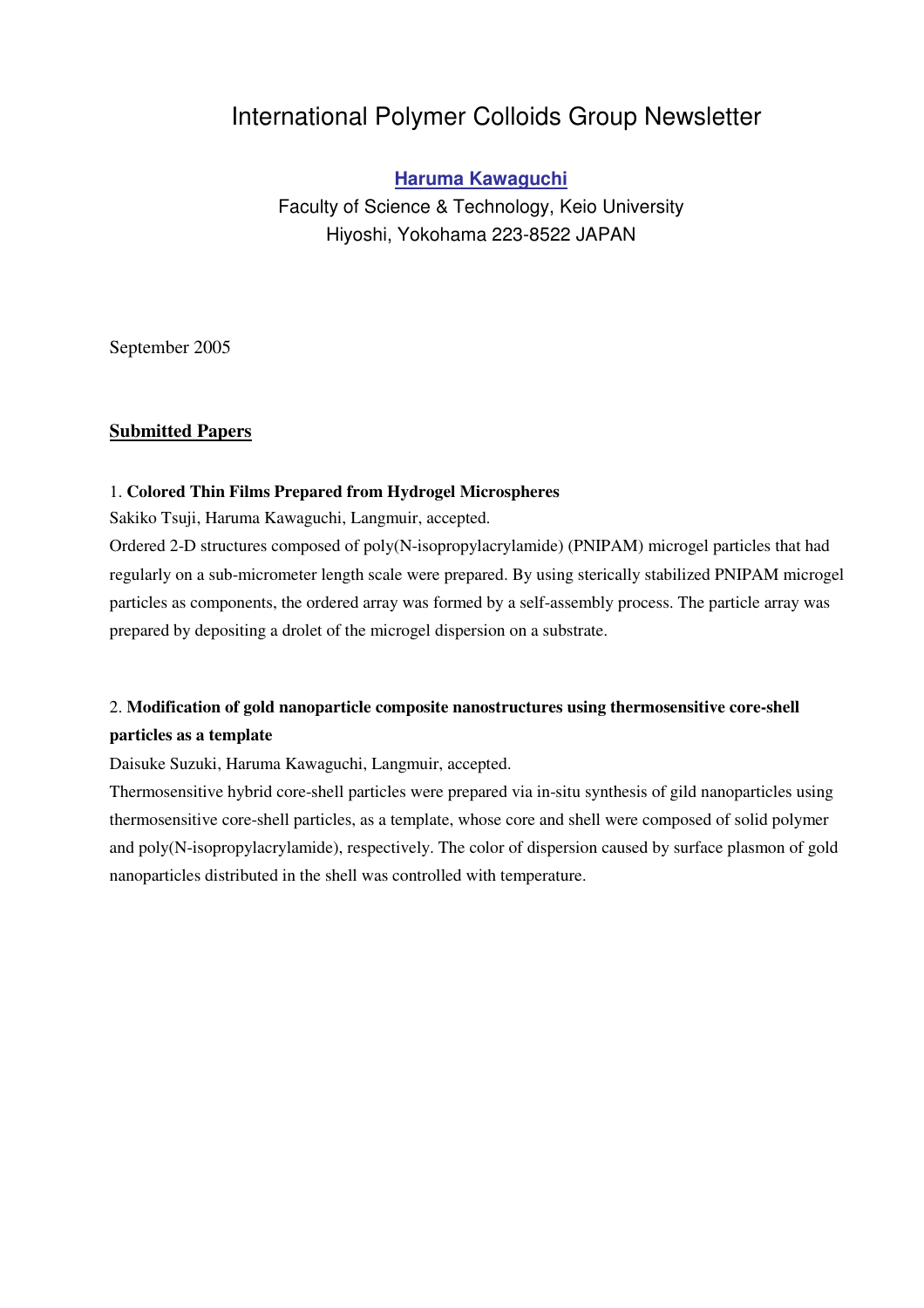### **Recent Publications**

1. Haruma Lawaguchi, Yasunobu Sato, Aya Okumura, Motoki Kyo,

**Enhancement of sensitivity and selectivity in surface plasmon resonance detection of a DNA point mutation by polymeric microspheres**.

E-Polymer, 2005, no. 050

2. S. Oba, M. Hatakeyama, H. Hand, and H. Kawaguchi,

**Development of Polymer Latex Particles for Selective Cleavage of Mismatched DNA and Their Application for DNA Diagnosis**,

Bioconjugate Chemistry, 16, 551-558 (2005)

3. A. Okumura, Y. Sato, M. Kyo and H. Kawaguchi,

**Point mutation detection with the sandwich method employinghydrogel nanospheres by the surface plasmon resonance imaging technique**,

Analytical Biochemistry, 339, 328-337(2005)

4. M. Takasu and H. Kawaguchi,

**Preparation of colored latex with polyurea shell by miniemulsion polymerization,** Colloid and Polymer Science, 283, 805-811(2005)

4. K. Ando and H. Kawaguchi,

**High-performance fluorescent particles prepared via miniemulsion polymerization**,

Journal of Colloid and Interface Science, 285, 619-626(2005)

5. S. Tsuji and H. Kawaguchi,

**Self-Assembly of Poly(N-isopropylacrylamide)-Carrying Microspheres into**

## **Two-Dimensional Colloidal Arrays**,

Langmuir, 21, 2434-2437 (2005)

6. D. Suzuki, S. Tsuji and H. Kawaguchi,

## **Development of Anisotropic Thermo-sensitive Hairy Particles Using Living Radical Graft Polymerization**,

Chem. Lett., 34, 242-243 (2005)

7. Y. Ohtsu, R. Ohba, Y. Imamura, M. Kobayashi, H. Hatori, T. Zenkoh, M. Hatakeyama, T. Manabe, M. Hino, Y. Yamaguchi, K. Kataoka, H. Kawaguchi, H. Watanabe and H. Handa,

## **Selective Ligand purification using high-performance affibity beads**,

Analytical Biochemistry, 338, 245-252(2005)

8. Y. Imamura, Y. Ohtsu, H. Tanaka, M. Hatakeyama, T. Manabe, H. Kawaguchi, H. Handa, T. Takahashi.

### **Synthesis of affinity nanoparticles coupled to FR901464 derivatives**

Heterocycles, 64, 51-56 (2004)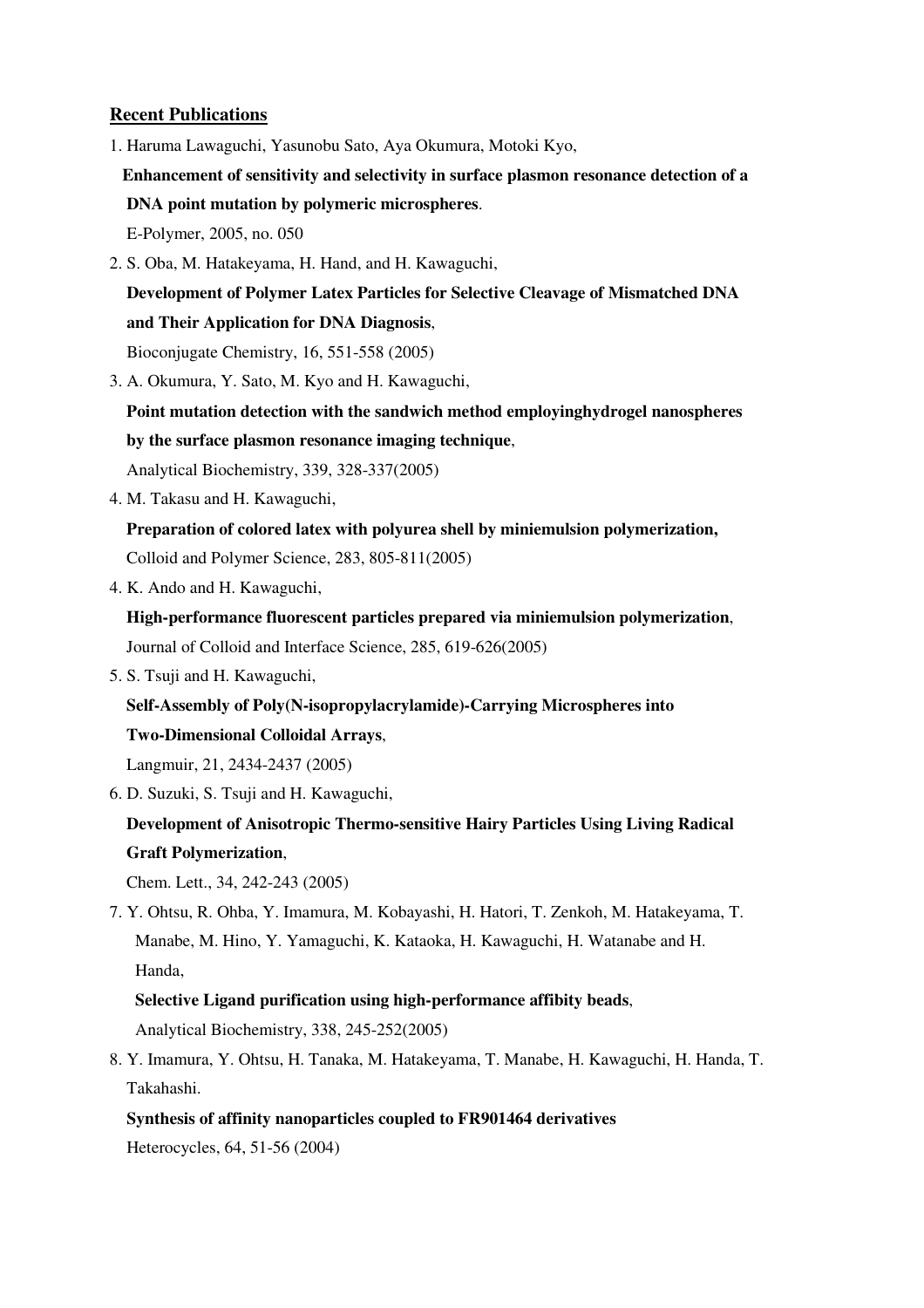## Contribution from Dr. Joseph Keddie

#### Abstracts of Recently-Submitted Manuscripts

### **The Fine Dispersion of Functionalized Carbon Nanotubes in Acrylic Latex Coatings**

*P. Vandervorst,\* C. Lei,\* Y. Lin, ‡ O. Dupont, # A.B. Dalton,\* Y.-P. Sun, ‡ and J.L. Keddie\**

\* Department of Physics, Univ. of Surrey, Guildford, Surrey GU2 7XH, UK

#Cytec Surface Specialties, Anderlecht Str. 33, B-1620 Drogenbos, Belgium

‡ Department of Chemistry and Centre for Advanced Engineering Fibers and Films, Clemson

University, Clemson, SC 29634-0973 USA

**Abstract.** Nanocomposites of a polymer and carbon nanotubes generally exhibit higher electrical and thermal conductivity and enhanced mechanical properties in comparison to the polymer alone. Film formation from latex dispersions is an ideal way to create nanocomposite coatings with the advantages of solvent-free processing and a high uniformity of dispersion. It is shown here that carbon nanotubes functionalised with poly(vinyl alcohol) (PVA) can be blended with two types of acrylic latex to create stable colloidal dispersions without the need for added surfactant or emulsifier. Waterborne nanocomposite films with optical transparency can be formed. Microscopic analysis shows that the PVA-functionalized nanotubes are finely and uniformly dispersed in the polymer matrix.

#### **Skin Development during the Film Formation of Waterborne Acrylic**

### **Pressure-Sensitive Adhesives containing Tackifying Resin**

- *J. Mallégol, <sup>1</sup> G. Bennett, <sup>1</sup> O. Dupont, <sup>2</sup> P. J. McDonald 1 and J. L. Keddie 1*
- 1. Department of Physics, Univ. of Surrey, Guildford, Surrey GU2 7XH, UK
- 2. Cytec Surface Specialities, 33 Anderlechtstraat, Drogenbos B1620, Belgium

**Abstract.** Tackifying resins (TR) are often used to improve the adhesive properties of waterborne pressuresensitive adhesives (PSAs) derived from latex dispersions. There is a large gap in the understanding of how and to what extent the film formation mechanisms of PSAs are altered by the addition of TR. Herein, magnetic resonance profiling experiments show that the addition of TR to an acylic latex creates a coalesced surface layer or "skin" that traps water beneath it. Atomic force microscopy of the PSA surfaces supports this conclusion. In the absence of the TR, particles at the surface do not coalesce but are separated by a second phase composed of surfactant and other species with low molecular weight. The function of the TR is thus paradoxical. TR increases the glass transition temperature of the polymer and decreases its molecular mobility, but it also promotes the coalescence of latex particles in a skin layer, which, in turn, prevents the exudation of surfactant. The TR probably enhances the coalescence of the latex particles by increasing the compatibility between the acrylic copolymer and the serum phase.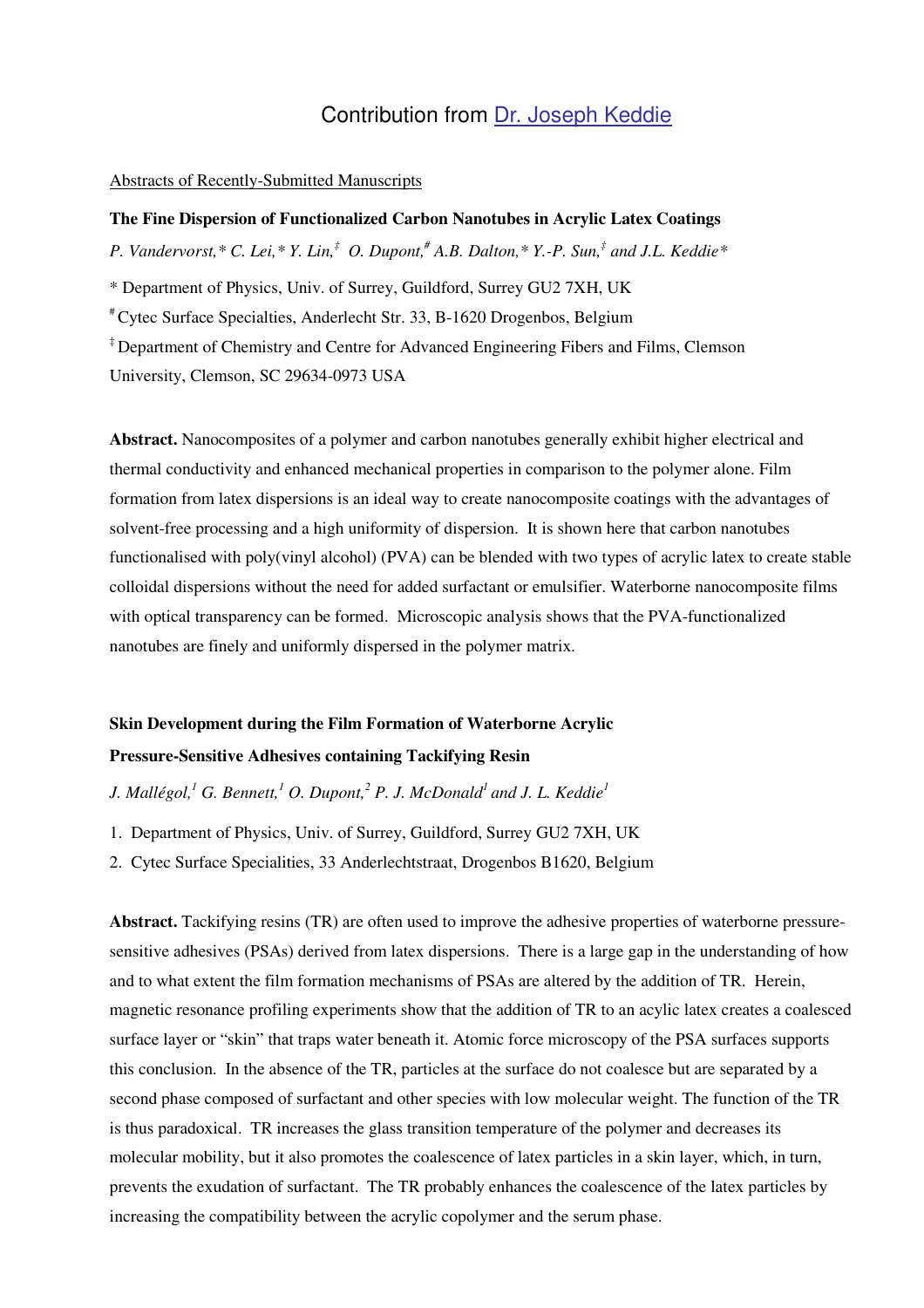#### **Infrared Ellipsometry of Interdiffusion in Thin Films of Miscible Polymers**

*P. Duckworth, H. Richardson, C. Carelli and J.L. Keddie*

Department of Physics, University of Surrey, Guildford, Surrey GU2 7XH, UK

**Abstract**. A new application of infrared ellipsometry is reported. Specifically, the interdiffusion between thin films of miscible polymers (poly(methyl methacrylate) and poly(vinylidene fluoride)) is detected in a non-invasive measurement. A novel technique of data analysis for interdiffusion was developed and is described. The validity of the approach is supported by simulations of diffusion in a bilayer. The onset of extensive interdiffusion over a time period of 15 min. occurs at a temperature of 160 ºC. At a temperature of 190 °C, the data show that complete mixing of a bilayer (850 nm thick) occurs within 30 s, which is consistent with previously reported values of the mutual diffusion coefficient. IR ellipsometry is noninvasive, applicable at elevated temperatures, and relatively fast and sensitive. Although in these measurements, it was unable to determine a concentration profile at the interface, IR ellipsometry was successfully used to detect when interdiffusion had occurred. Hence, it is a useful means for screening polymer pairs for miscibility.

Appeared in *Surface and Interface Analysis* (2005), **37**, 33.

#### **Thickness dependence of the structural relaxation in spin-cast, glassy polymer thin films**

*H. Richardson, 1 Í. López-García, <sup>1</sup> M. Sferrazza 1,2 and J.L. Keddie 1*

<sup>1</sup>Department of Physics, University of Surrey, Guildford, Surrey GU2 7XH, UK

 $2D$ épartement de Physique, Université Libre de Bruxelles, Boulevard du Triomphe,

CP 223, 1050 Bruxelles, Belgium

**Abstract.** The isothermal structural relaxation of glassy, spin-cast polymer thin films has been investigated. Specifically, the thickness, *h*, of freshly-cast poly(methyl methacrylate) thin films was measured over time using spectroscopic ellipsometry. The spin-cast films exhibit a gradual decrease in thickness, which is attributed to structural relaxation of the glass combined with simultaneous solvent loss. In all cases, *h* was found to be greater than the equilibrium thickness, *h*∞, which is obtained by cooling slowly from the melt. It is observed that both the rate of the volume relaxation and the fractional departure from *h*∞, referred to as

<sub>o,</sub> increase with increasing film thickness. In the limit of very thin films, the initial *h* is close to *h*<sub>∞</sub>, and <sub>o</sub> is small, whereas in thick films ( $> 500$  nm), a value of  $\epsilon_0$  of 0.16 is observed, which is close to the volume fraction of the solvent at the vitrification point. This dependence of  $\alpha$  on thickness is observed regardless of the substrate, polymer molecular weight, or angular velocity during spin-casting. Enhanced mobility near film surfaces could be leading to greater relaxation in thinner films prior to, and immediately after, the vitrification of the polymer during the deposition process.

Appeared in *Physical Review E* (2004) **70**, 051805.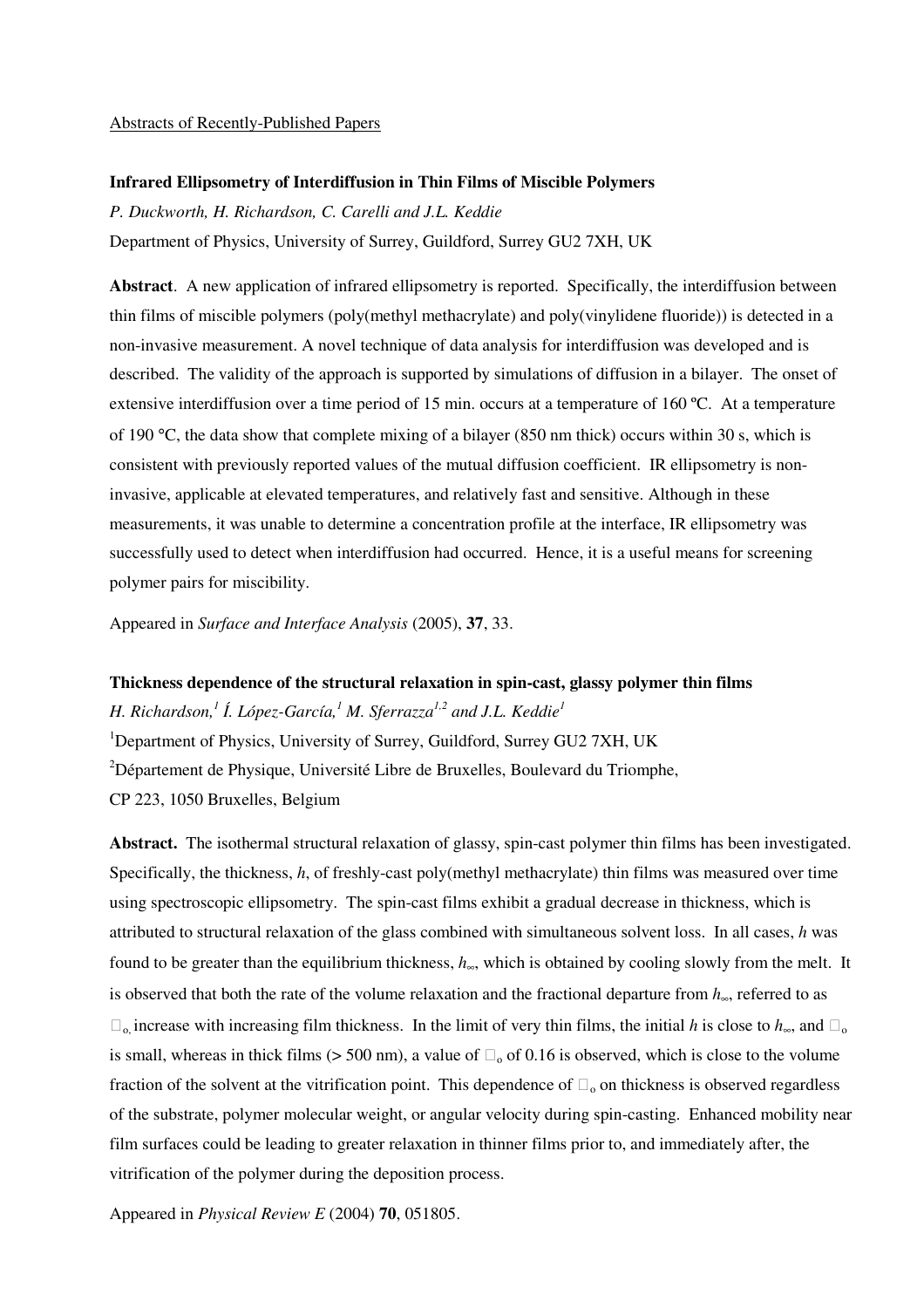## **Professor Jung-Hyun Kim**

Nanosphere Process and Technology Laboratory, Department of Chemical Engineering, Yonsei University, 134 Shinchon-dong, Sudaemoon-ku, Seoul 120-749, Korea Tel : 82-2-2123-4162 Fax : 82-2-312-0305 E-mail : jayhkim@yonsei.ac.kr

### Recently Published Papers

### **Organic dye adsorption on mesoporous hybrid gels**

Zhijian Wu, Hyeonwoo Joo, Ik-Sung Ahn, Seungjoo Haam, Jung-Hyun Kim, Kangtaek Lee Chemical Engineering Journal 102 (2004) 277–282

Abstract : Adsorption of two organic dyes (alizarin red S and phenol red) on mesoporous silica and hybrid gels is investigated. The mesoporous gels are derived from tetraethoxysilane (TEOS), methyltriethoxysilane (MTES), vinyltriethoxysilane (VTES), propyltriethoxysilane (PTES), and phenyltriethoxysilane (PhTES). The experimental results demonstrate that the adsorption capacity of the hybrid gels is much higher than that of the pure silica gel and increases as the gel surface becomes more hydrophobic. This suggests that the organic dye adsorption is governed mainly by the hydrophobic interaction between the organic dyes and the gel surface. Langmuir and Toth isotherm models are also tested against the experimental isotherm data.

### **Design of doped hybrid xerogels for a controlled release of brilliant blue FCF**

Zhijian Wu, Hyeonwoo Joo, Ik-Sung Ahn, Jung-Hyun Kim, Chang-Koo Kim, Kangtaek Lee Journal of Non-Crystalline Solids 342 (2004) 46–53

Abstract : We investigate a controlled release of brilliant blue FCF (BBF) from doped hybrid xerogels by considering the effects of release media, precursors, and dopants. The three release media used are acidic, neutral, and basic solutions. In the xerogel preparation, tetraethoxysilane (TEOS), methyltriethoxysilane (MTES), vinyltriethoxysilane (VTES), propyltriethoxysilane (PTES), and phenyltriethoxysilane (PhTES) are used as precursors, and cetyltrimethylammonium bromide (CTAB), sodium dodecyl sulfate (SDS), and hydroxypropyl cellulose (HPC) as dopants. Our experimental results suggest that BBF release can easily be controlled by using organosilanes as well as TEOS as precursors and/or by adding dopants. The released amount of BBF from organically modified xerogels is usually lower than that from TEOS-based xerogels. For different dopants, the released amount is in the order of SDS>HPC without dopant>CTAB. We find that the experimental results can be well explained by considering the textural properties of the xerogels and the electrostatic, hydrophobic, and aromatic–aromatic interactions between BBF and xerogel matrices/dopants.

## **Morphology and Characterization of Polyimide/Polysilsesquioxane Hybrid Films with Meso/Macro Double Porous Structure**

Kyung-il Kim, Jun-young Lee, Joon-hyun An, and Jung-hyun Kim

Journal of Nonlinear Optical Physics & Materials, 13 (3&4), 541-545 (2004)

Abstract : Supercritical CO2 (ScCO2) can dissolve organic materials easily just by changing temperature and pressure. This property of ScCO2 can be applied to extract some ScCO2-philic organic molecules from matrix material. The ScCO2 was used to generate the meso/macro double porous structure of polyimide/polysilsesquioxane (PI/PSSQ) hybrid film. The morphology of the porous structure was measured by scanning electron microscope (SEM). Here, we demonstrate that the ScCO2 could penetrate into the hybrid thin film and take away the small molecules, which are the by-product (CO2) from the imidization reaction of the PI segment and the solvent remained in the PSSQ segment by sol-gel process.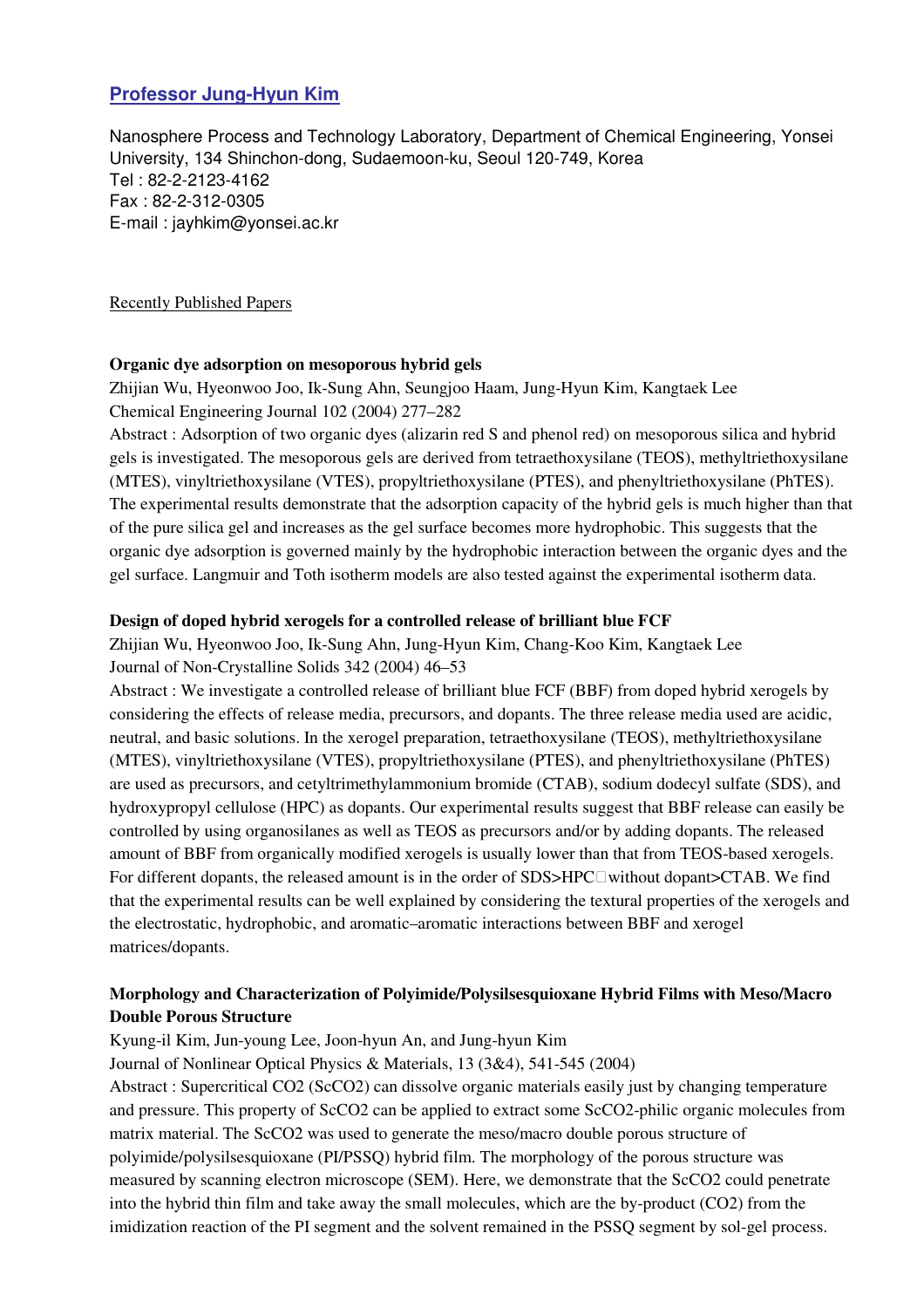## **A Novel Synthetic Process of Polyimide/Poly(Methyl Silsesquioxane) Hybrid Materials with Nano/Micro Pore Structures**

Kyung-il Kim, Joon-Hyun An, Jun-Young Lee, Jung-Hyun Kim

Molecular Crystals and Liquid Crystals, 424 25-34 (2004)

Abstract : A novel synthetic process for multi-porous polyimide(PI)/poly(methyl

silsesquioxane)(PMSSQ)hybrid material has been studied via supercritical CO2technology. The end groups of PI precursors were modified by coupling agent to be hybridized with alkoxysilanes and became PMSSQ precursors. PI/PMSSQ hybrid precursor solution was spun on a silicon wafer substrate for film formation. The PI precursor segment was imidized and micro-pores were developed by removal of by-product, CO2via supercritical CO2media. The PMSSQ precursor segment was cured and nano-pores were generated by supercritical extraction. Average micro-pore size and nano-pore size were 10  $\mu$ m and 40 nm respectively. The dielectric constant of the multi-porous PI/PMSSQ hybrid film was calculated to 2.5.

## **Thermal Properties and Microencapsulation of a Phosphate Flame Retardant with a Epoxy Resin**

Kyung-Hyun Beak, Jun-Young Lee, Sang-Hyun Hong, and Jung-Hyun Kim

Polymrt(Korea), vol.28, No.5, pp404-411 (2004)

Abstract : The microcapsules containing triphenyl phosphate (TPP), a flame retardant, were prepared by phase-inversion emulsification technique using the epoxy resin (Novolac type) with excellent physical properties and network structure. This microencapsulation process was adopted for the protection of TPP evaporation and wetting of polymer composite during the polymer blend processing. The TPP, epoxy resin and mixed surfactants were emulsified to oil in water(O/W) by the phase inversion technology and then conducted on the crosslinking of epoxy resin by in-situ polymerization. The capsule size and size distribution of TPP capsules was controlled by mixed surfactant ratio, concentration and TPP contents. The formation and thermal property of TPP capsules were measured by differential scanning calorimetry and thermogravimetric analysis. The morphology and size of TPP capsules were also investigated by scanning and transmission electron microscopies. As the surfactant concentration increased, the TPP capsules were more spherical and mono-dispersed at the same weight ratio of mixed surfactants(F127:SDBS).

## **Agglutination Study of Poly (Allyl-a-D-glucopyranose/Styrene) Latex Particles in the Presence of Concanavalin A**

Jung Yul Lee, In Woo Cheong and, Jung Hyun Kim

Colloids and surfaces. B : Biointerfaces, 41 203-208 (2005)

Abstract : Latex agglutination of the glucose-modified latex, which were synthesized by emulsion copolymerization of allyl-modified glucose and styrene monomers, by specific binding interactions between Concanavalin A (Con A) and allyl-a-D-glucopyranose were investigated. The surface of the glucosemodified latex was characterized by dye-partition method and the number of glucose was 1517 per latex particle. The average particle size and the polydispersity index of the latex were 78.3 and 1.005, respectively. Time-evolution adsorption behavior of various concentrations of the Con A and the consequent latex agglutination were studied by UV spectrophotometer at 540nm and z-potential analyzer at the fixed latex concentration of 0.02wt%. Specific binding between Con A and allyl-a-D-glucopyranose leaded the latex particles to coagulate by decreasing the electrostatic repulsion between the particles and mobility.

## **Using a Stirred Cell to Evaluate Structural Changes in Proteins Adsorbed on Particles**

Jeong-Yeol Yoon, Robin L. Garrell, Sung-Wook Choi, Jung-Hyun Kim, and Woo-Sik Kim AIChE Journal, 51 (3), 1048 (2005)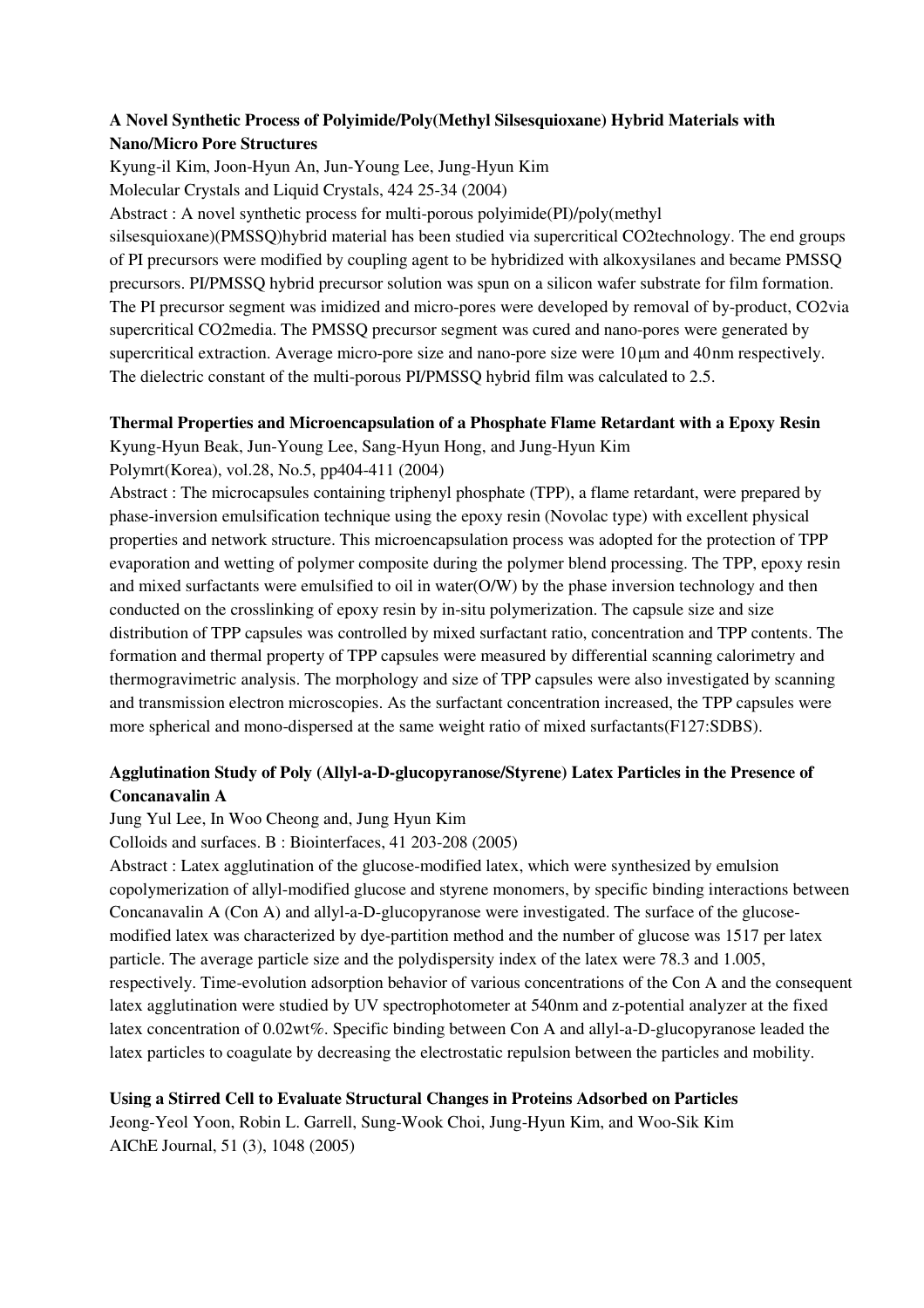#### **Synthesis and Characterization of Water-Borne Crosslinked Silylated Polyurethane Dispersions**

S. Subramani, J. M. Lee, I. W. Cheong, J. H. Kim

Journal of Applied Polymer Science, 98 620-631 (2005)

Abstract : A series of water-based polyurethane dispersions were synthesized by the polyaddition of isophorone diisocyanate, poly(oxytetramethylene) glycol, and dimethylol propionic acid as prepolymers, which were end-capped and crosslinked with 3-aminopropyl trimethoxysilane (APTMS) to produce silylated polyurethane dispersions (SPUDs). The dispersion was performed before the endcapping reaction to avoid gelation. Pure and tetraethylene pentamine chain-extended polyurethanes were also synthesized. The length of the soft segment and the ratio of NCO to OH were varied. The properties of these prepolymer dispersions were investigated with Fourier transform infrared, differential scanning calorimetry, thermogravimetric analysis, X-ray diffraction, tensile and surface contact-angle measurements, nanoindentation testing, gel content, water and xylene swellability, and storage stability. An increase in the modulus and hardness and a decrease in the tensile properties of SPUDs were noticed in comparison with a pure polyurethane dispersion. This may have been due to the smaller number of hydrogen bonds and the brittleness of the film by the formation of crosslinked siloxane networks through the hydrolysis– condensation reaction of methoxysilane

groups of silylated polyurethane, and it was also con-firmed by the reactions of APTMS end capping and crosslinking. The gel content of SPUDs increased with the NCO/OH ratio, and all the prepared samples were amorphous in nature. The thermal stability of SPUDs was higher than that of pure and amine-chainextended polyurethane dispersions. A decrease in the water and solvent swelling and an increase in the water contact angle confirmed the effective crosslinking of the silanol groups of the silylated polyurethane. Storage-stability results showed that all the prepared dispersions were stable for more than 3 months.

## **Hyperdense and Square Lattice-Free Colloid Crystals from Highly Charged Monodisperse Poly(Styrene/Nass) Particles with APTMS-Modified Glass Substrate**

Jung Min Lee, Jung Hyun Kim and In Woo Cheong

e-Polymers, Polymeric Microspheres P\_005 (2005)

Abstract : Two and three-dimensional periodic structures from monodisperse colloidal particles have become the focus of attention as versatile materials, for example, microlenses, templates for optical filters, microporous membranes, photonic materials, sensors, optical filters, etc. These structures can be easily made from natural convective drying of latex under appropriate conditions. In order to fabricate high-quality crystals on the solid substrate, however, it is very important to understand the nature of colloidal particle and substrate as well as nucleation mechanism of crystal. In recent years, many papers have been published to report studies on the growth conditions of colloidal crystals, which are made by convective drying method; however, packing quality and array patterns of the crystals from polymer particles are very limited. Individual poly(styrene/NaSS) particle lies on the bare glass substrate without any substantial deformation. On the other hand, it was found that the particles adhere to the APTMS surface with explicit deformation in SEM analysis. The particle deformation seems to be achieved during the natural convective drying due to the molecular interaction between the hydrated poly(styrene/NaSS) on the surface of the particle and the hydrophobic APTMS on the substrate. In addition, hairy structure of the particle surface acts stronger capillary force between particle and substrate since capillary pressure is inversely proportional to the interstice size between particle and substrate. Two-dimensional array from the APTMS-modified substrate shows no crevices and denser packing patterns. Transmittance and AFM analyses were done for the investigation of particle array pattern.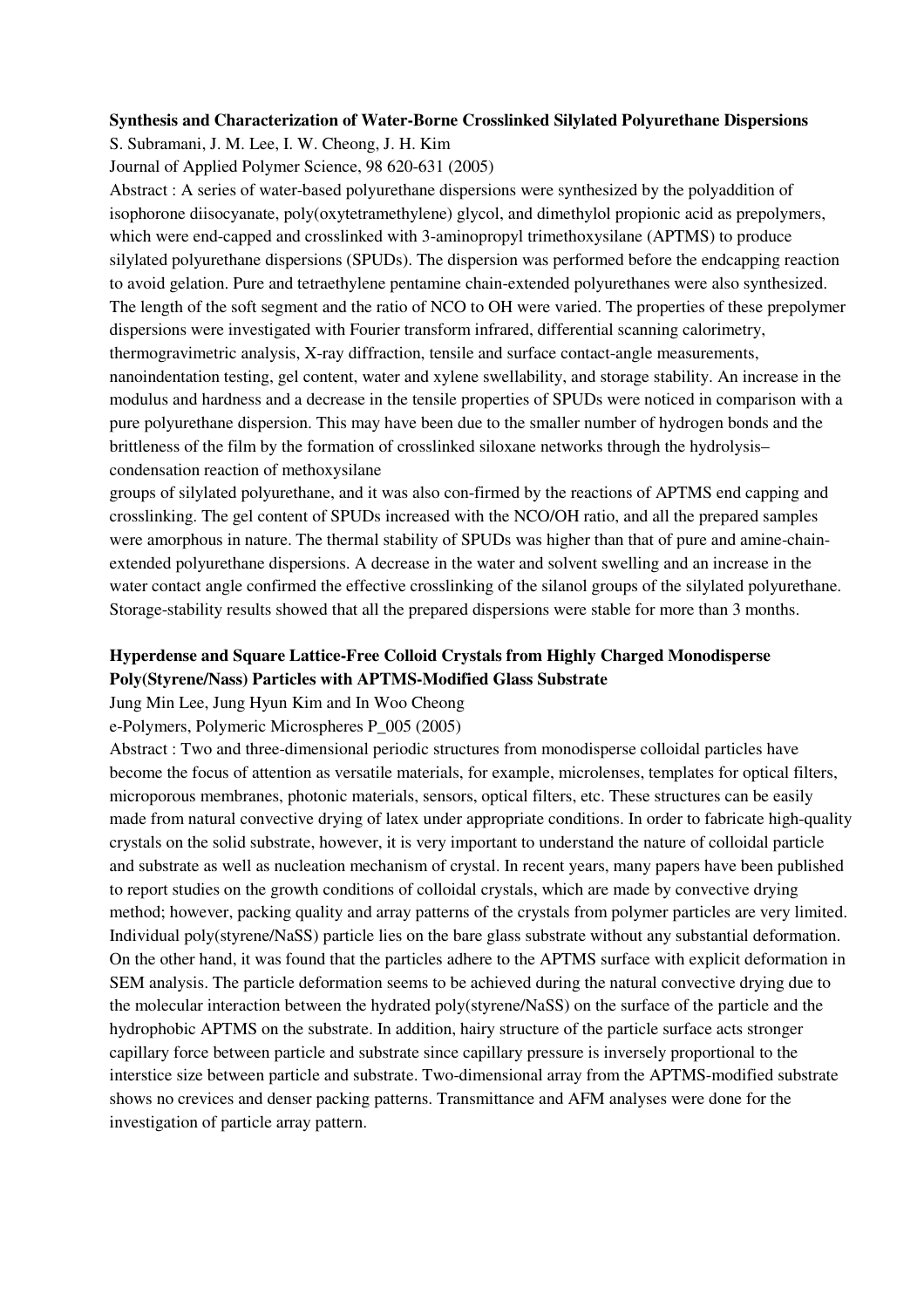### **Preparation of nano-sized BaTiO3 particle by citric acid-assisted spray pyrolysis**

Lee, Kyo Kwang; Kang, Yun Chan; Jung, Kyeong Youl; Kim, Jung Hyun Journal of Alloys and Compounds, 395 280-285 (2005)

Abstract : Nano-sized BaTiO3 particles were prepared by citric acid (CA)-assisted spray pyrolysis. It was found that controlling the spray solution with an organic additive made great differences in the structure and morphology of BaTiO3 particles during the calcination. High agglomerated particles of irregular shape were produced after the calcination at 1050 °C when they were prepared from the nitrate solution without organic additive. In contrast, coarse aggregates consisting of nano-sized BaTiO3 primary crystallites were obtained when we used the nitrate solution containing an organic additive (citric acid, CA). The coarse aggregates were successfully disintegrated to nano-sized BaTiO3 particles with narrow particle size distribution after a simple ball-milling process. The use of CA additive also affected the crystallographic behavior of the BaTiO3 nanoparticles. The CA additive prevented phase separation of barium and produced phase-pure BaTiO3 particles at the as-prepared state and enhanced the phase transformability of metastable cubic phase to the tetragonal one during calcination. Consequently, BaTiO3 nanoparticles of about 150 nm with good tetragonality were successfully obtained by simple ball milling the coarse aggregates that were prepared from the CA-assisted spray pyrolysis and calcination at 1050 °C.

### **Surface-functionalized nanoparticles for controlled drug delivery**

Choi, Sung-Wook; Kim, Woo-Sik; Kim, Jung-Hyun

Methods in Molecular Biology (Totowa, NJ, United States), 303 (NanoBiotechnology Protocols), 121-131 (2005)

Abstract : Nanoparticles have been extensively investigated in drug-delivery systems. Esp., the effectiveness of the surface-functionalized nanoparticles, which consist of copolymers with functional mols., is well demonstrated. This chapter describes the complete technique for the prepn. of surface-functionalized nanoparticles. Tetracycline with an affinity to bone was chosen as a model material for surface functionalization. There are two steps for the prepn. of tetracycline-modified nanoparticles. The first step is the conjugation of poly(D,L-lactide-co-glycolic acid) with tetracycline via carbodiimide chem. and is the most often employed. Three kinds of techniques-the emulsification-diffusion method, nanopptn., and the dialysis method-are used for nanoparticle formation of the resulting copolymer. Prepd. nanoparticles having a size <200 nm and a hydrophilic surface layer can be applied for bone-specific drug delivery.

## **Colloidal and thermal stability of polyaniline-coated multi-core shell polystyrene latexes prepared using sulfonated N-hydroxyethyl aniline**

Jin Sup Shin, Jung Hyun Kim, In Woo Cheong

Synthetic Metals, 151 246–255 (2005)

Abstract : Conductive polymer particles, poly(sulfonated N-hydroxyethyl aniline, SHEA)-polyaniline– poly(SHEA)–polystyrene (PSHEA–PANI–PSHEA–PSt) multi-core shell composite particles, were synthesized by chemical oxidation polymerization and an effect of poly(SHEA) on the colloidal and thermal stability enhancement was investigated. The PSHEA–PANI–PSHEA–PSt particles showed spherical shape and nearly monodisperse particle size distribution. Elemental analysis, UV–vis spectra, and Raman spectra revealed that polyaniline (PANI) was successfully coated onto the poly(SHEA) modified polystyrene particles. Conductivity of the PSHEA–PANI–PSHEA–PSt particle was higher than that of PANI–PSt particle after annealing at elevated temperature due to the non-volatile properties of poly(SHEA) as a codopant compared with inorganic dopants such as HCl. XPS analysis unveiled that the PANI in the PSHEA– PANI–PSHEA–PSt particle was co-doped by sulfonic acid in poly(SHEA), which increased conductive thermal stability of the particles.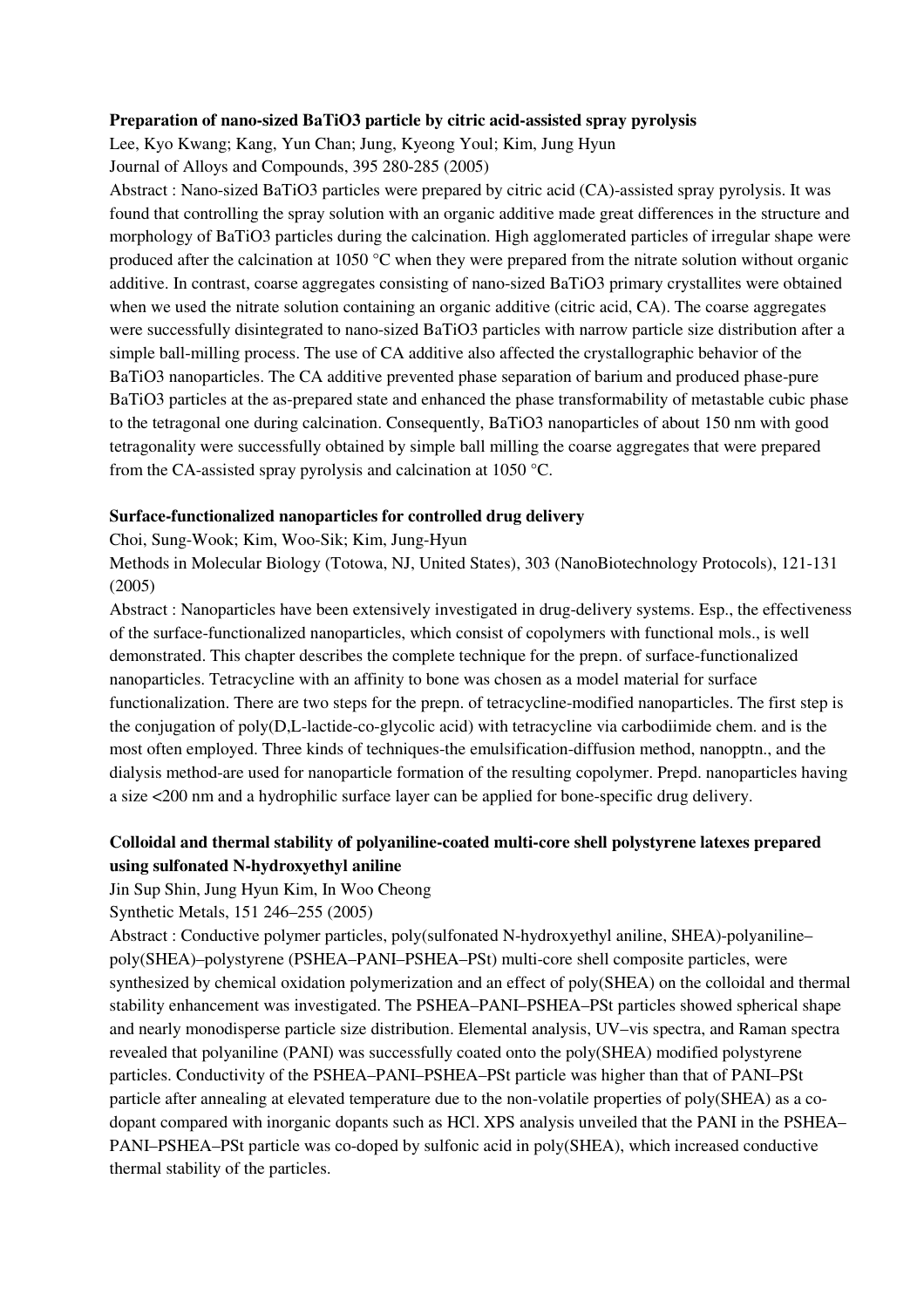## **Preparation of Pressure Sensitive Adhesive Using Reactive Polyurethane Resin and the Effect of Interfacial Crosslinking on the Adhesion Property**

Jin Sup Shin, Ji Heon Kim, In Woo Cheong, and Jung Hyun Kim

Journal of the Korean Industrial and Engineering Chemistry, 16 (1), 81-85 (2005)

Abstract : Precessure sensitive adhesive (PSA) was prepared by semi-batch emulsion polymerization of acryl monomers in the presence of reactive and non-reactive carboxylated polyurethane resine (PUR). Effects of the PUR type, its content, and crosslinker feeding method on the adhesive properties of the PSA was investigated. In this experiment, the PSA perpared with the reactive PUR showed better adhesive property then the PSA with the non-reactive PUR. Especially, peel strength of the PSA. where acetoacetoxy ethyl methacrylate and 1,6-hexane diamine as crosslinkers were introduced, was dramatically enhanced in severe humidity condition due to the interfacial crosslinking.

### **Synthesis and Characterization of Poly(urethane-ethyl acrylate) Hybrid Emulsion**

Cheong In Woo, Lee Jong Gil, Kim Jung Hyun

Journal of the Korean Industrial and Engineering Chemistry, 16 (1), 86-92 (2005)

Abstract : Poly(urethaneethyl acrylate) hybrid emulsions were synthesized to improve their thermomechanical and solvent resistance properties. In the synthesis, dimethylol propionic acid was used to impart hydrophilicity to the hybrid polymers, and ethyl acrylate monomer was added to the polyurethane prepolymer after neutralization with triethylamine. After dispersion of the neutralized prepolymer, chain extension was carried out with ethylene diamine. Consequently, poly(urethaneethyl acrylate) hybrid emulsion was prepared via soap free emulsion polymerization of ethyl acrylate with reduction-oxidation initiator couple of t-butyl hydroperoxide/sodium bisulfite at 50 . Tehsile strength, 100% modulus, elongation, and solvent-resistance properties of the hy brid emulsion were measured and compared with those of polyurethane homopolymer, poly(ethyl acrylate) homopolymer, and simple blended samples.

### **Supercritical Fluids and Preparation of Porous Materials**

Jun-Young Lee, Joon-Hyun An, Jung-Hyun Kim

J. Korean Ind. Eng. Chem., 16 (2), 169-179 (2005)

Abstract : Porous materials are useful in a wide range of applications including bio/electronic products. The preparation and processing of these materials are mainly progressed by using an organic solvent, which gives rise to air pollution by its emissions. alternatively, supercritical fluids are well suited to yhe production of functional porous materials due to a number of specific physical, chemical, and toxicological advantages. In this review, we will introduce the preparation and processing techniques for the formation of the nano/macro pore structure and their morphology, which can be controled by using supercritical fluids.

### **Transdermal Drug Delivery System**

### Jin hwa eun, Kim Jung Hyun, Beak Il Young

Journal of the Korean Industrial and Engineering Chemistry, 16 (1), 15~20 (2005)

Abstract : Many scientists have been interested in drug delivery system (DDS) which improves medical treatment for curing a disease. Transdermal drug delivery (TDD) that is one of the DDS offers several advantages over the traditional methods. For this reason, the study of TDD has been investigated in various field. In this paper, principle of transdermal delivery and penetration enhancers into the skin including in vitro and in vivo data have been studied.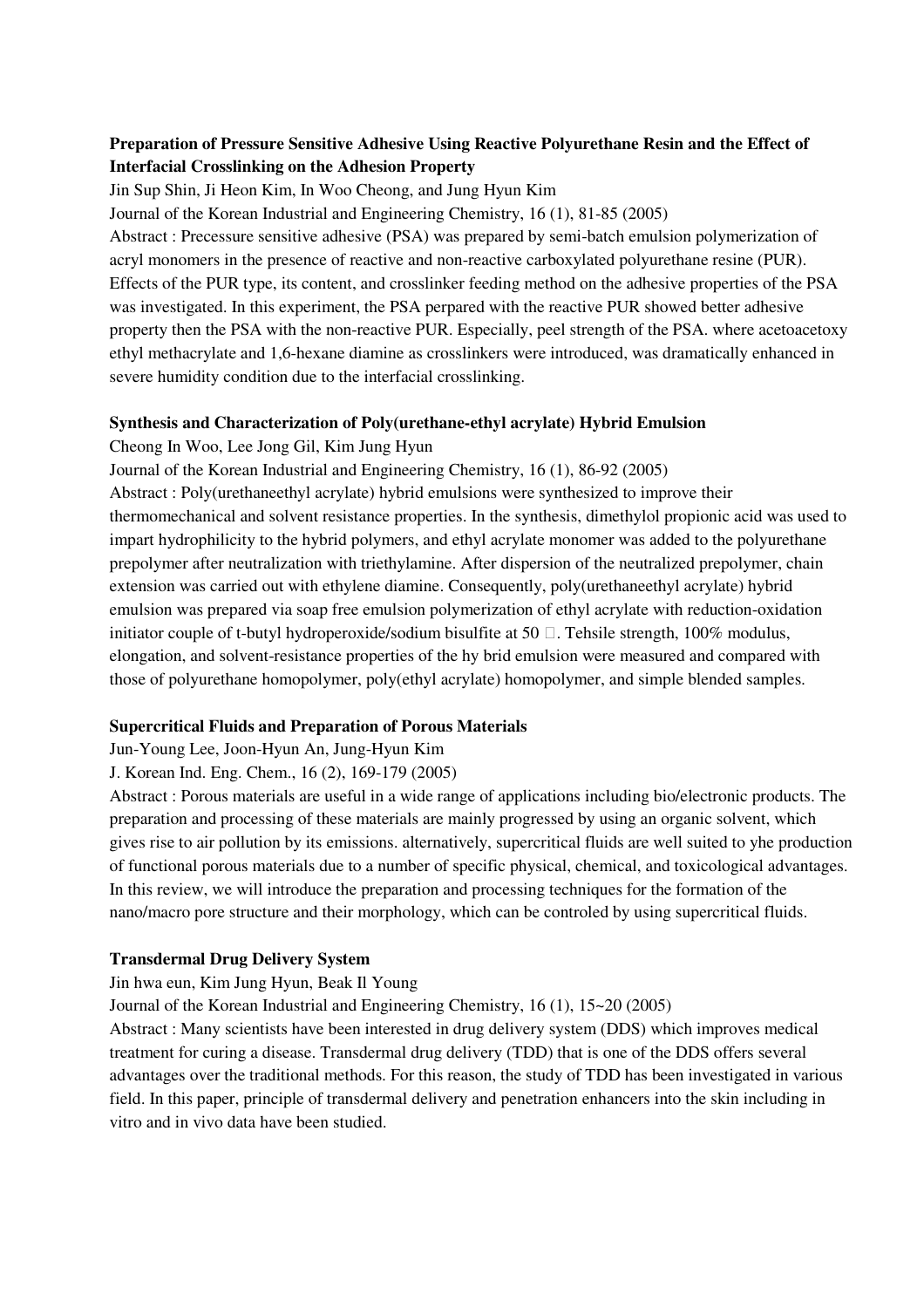## **DNA Condensation and Delivery in 293 Cells Using Low Molecular Weight Chitosan/gene Nanocomplex**

Shi-Won Pang, Yangsoo Jang, Jung-Hyun Kim and Woo-Sik Kim

Korean Chemical Engineering Research, 43 (2), 313~317 (2005)

Abstract : Synthetic gene carriers such as poly-cationic polymers easily form complexes with plasmid DNA which contains negative charge. Chitosan is a polysaccharide that demonstrates much potential as a gene delivery system. The ability of depolymerized chitosan to condense DNA was determined using electrophoresis. Dynamic laser scattering and scanning electron microscopy were used to examine the size and the morphology of the chitosan/DNA complex. Parameters such as chitosan molecular weight and charge density influenced the complex size and the DNA amount condensed with chitosan. The cell viabilities in the presence of chitosan ranged between 84-108% of the control in all experiments. Gene expression efficacy using chitosan/DNA complex was enhanced in 293 cells relative to that using naked DNA, although it was lower than that using lipofecamine. Transfection efficacy using low molecular weight chitosan (Mw=8,517) was higher than those of the control and the other chitosan (MW=4,078). The low molecular weight chitosan (MW=8,517) with a high charge density (18.32 mV) fulfilled the requirements for a suitable model gene delivery system with respect to the condensing ability of DNA, complex formation, and transfection efficacy.

## **Effect of Carbon Nanotube Pre-treatment on Dispersion and Electrical Properties of Melt Mixed Multi-Walled Carbon Nanotubes/Poly(methyl methacrylate) Composites**

Won Ki Park, Jung Hyun Kim, Sang-Soo Lee, Junkyung Kim, Geon-Woong Lee, and Min Park Macromolecular Research, 13 (3), 206-211 (2005)

Abstract : Multi-walled carbon nanotubes (MWNTs) pre-treated by concentrated mixed acid or oxidized at high temperature were melt mixed with poly(methyl methacrylate)(PMMA) using a twin screw extruder. The morphologies and electrical properties of the MWNT/PMMA composites were investigated. The thermally treated MWNTs(t-MWNTs) were well dispersed, whereas the acid treated MWNTs(a-MWNTs) were highly entangled, forming large-sized clusters. The resulting electrical properties of the composites were analyzed in term of the carbon nanotube(CNT) dispersion. The experimental percolation threshold was estimated to be 3 wt% of t-MWNTs, but no percolation occurred at similar concentrations in the a-MWNTs composites, due to the poor dispersion in the matrix.

## Coming Papers

### **Thermal Decomposition Behavior of Blocked Diisocyanates Derived from Mixture of Blocking Agents** Jung Min Lee, Young Soo Lee and Jung Hyun Kim

Macromolecular Research

Abstract : In order to improve the performance and reduce raw material costs, blocked isocyanates were prepared with mixture of blocking agents in many industries. In the present study, three blocked isocyanates (adducts) namely -caprolactam/Benzotriazole-blocked 4,4'-diphenylmethane diisocyanate (MDI), toluene-2,4-diisocyanate (TDI) and 4,4' dicyclohexylmethane diisocyanate (H12MDI) were synthesized. Six reference adducts were also prepared by blocking MDI, TDI and H12MDI with  $\varepsilon$ -caprolactam ( $\varepsilon$ -CL) or benzotriazole. The reactions were carried out in acetone medium and dibutyltin dilaurate (DBTDL) was used as a catalyst. The progress of the blocking reaction was monitored by IR spectroscopy. De-blocking temperature (dissociation temperature) of these adducts were found out using DSC and TGA and the obtained results were correlated. As expected, the thermal studies showed that de-blocking temperature of blocked aromatic isocyanates were lower than the blocked aliphatic isocyanates. The low de-blocking temperature of blocked aromatic isocyanate could be due to electron withdrawing benzene ring present in the diisocyanate molecule. It was also found that benzotriazole-blocked adducts de-block at higher temperature compared to  $\varepsilon$ -CL-blocked adducts.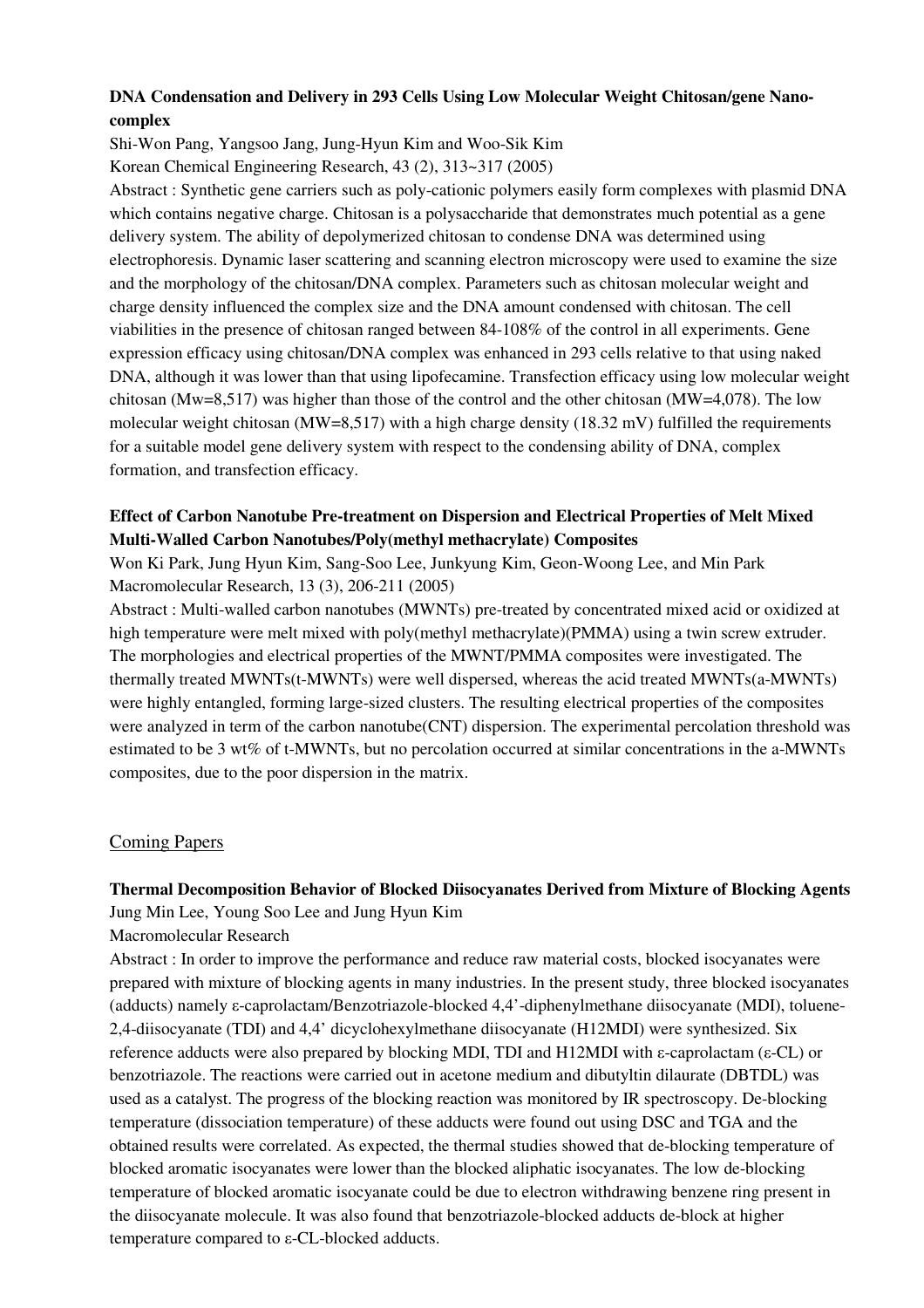## **One-pack Cross-linkable Waterborne Methyl Ethyl Ketoxime-blocked Polyurethane/Clay Nanocomposite Dispersions**

Sankaraiah Subramani, Jung Min Lee, In Woo Cheong and Jung Hyun Kim Macromolecular Research

Abstract : One-pack cross-linkable nanocomposites of waterborne methyl ethyl ketoxime (MEKO)-blocked aromatic polyurethane dispersion (BPUD) reinforced with organoclay (quaternary ammonium salt of Cloisite 25A) were synthesized by acetone process using 4,4'-methylenedi-p-phenyl diisocyanate (MDI), poly(tetramethylene) glycol (PTMG), dimethylol propionic acid (DMPA), and methyl ethyl ketoxime (MEKO). Particle size, viscosity, and storage stability of these nanocomposites were investigated. TEM and XRD studies confirmed that the silicate layers of organophilic clay were exfoliated and intercalated in nanometer-scale in the BPUD matrix. Thermo-mechanical properties and chemical resistance were investigated in terms of organoclay content and cross-linking density difference, where two types of crosslinkers were used, i.e., phenylamino propyl trimethoxy silane (PAPTMS), and tetraethylene pentamine (TEPA). The properties of BPUD/organoclay nanocomposites were found to be enhanced by the reinforcing effect of organophilic clay. It was found that the mechanical properties of the PAPTMS cross-linked nanocomposites were superior to TEPA cross-linked ones because of higher cross-linking density of PAPTMS.

## **Water-borne Silylated Poly(urethane-urea)/Clay Nanocomposites: Synthesis, Characterization, and Thermo-mechanical Properties**

Sankaraiah Subramani, Jung Min Lee, In Woo Cheong and Jung Hyun Kim Polymer International- Journal

Abstract : Water-borne silylated poly (urethane-urea) (SPU)/clay nanocomposites reinforced with various content of the organically modified clay were prepared by polyaddition reaction of toluene diisocyanate (TDI) or isophorone diisocyanate (IPDI), polytetramethylene glycol (PTMG) and dimethylol propionic acid (DMPA) followed by end-capping the free NCO groups of PU prepolymer with phenylamino propyl trimethoxysilane (PAPTMS) and self cross-linking. The particle size, viscosity and storage stability of these nanocomposites were measured. The particle size and viscosity of IPDI-based nanocomposites were higher than TDI-based ones. Exfoliation of silicate layer in the SPU matrix by x-ray diffraction pattern (XRD) and intercalation of silicate layer by transmission electron microscopy (TEM) were confirmed. Mechanical properties of the SPU/clay nanocomposites were tested by tensile, dynamic mechanical, and nanoindentation measurements and the respective properties were found to be enhanced by the reinforcing effects of organophilic clay. The modulus and hardness increased with increase in the clay content in the SPU matrix. Thermal stability, water and xylene resistance of the nanocomposites increased compared to pure silylated PU and these properties increased with clay content. The mechanical properties, water and xylene resistance of the TDI-based nanocomposites were higher compared to IPDI-based nanocomposites. Marginal reduction in the transparency by added clay was observed. Storage stability results confirmed that the nanocomposite dispersions prepared all were stable.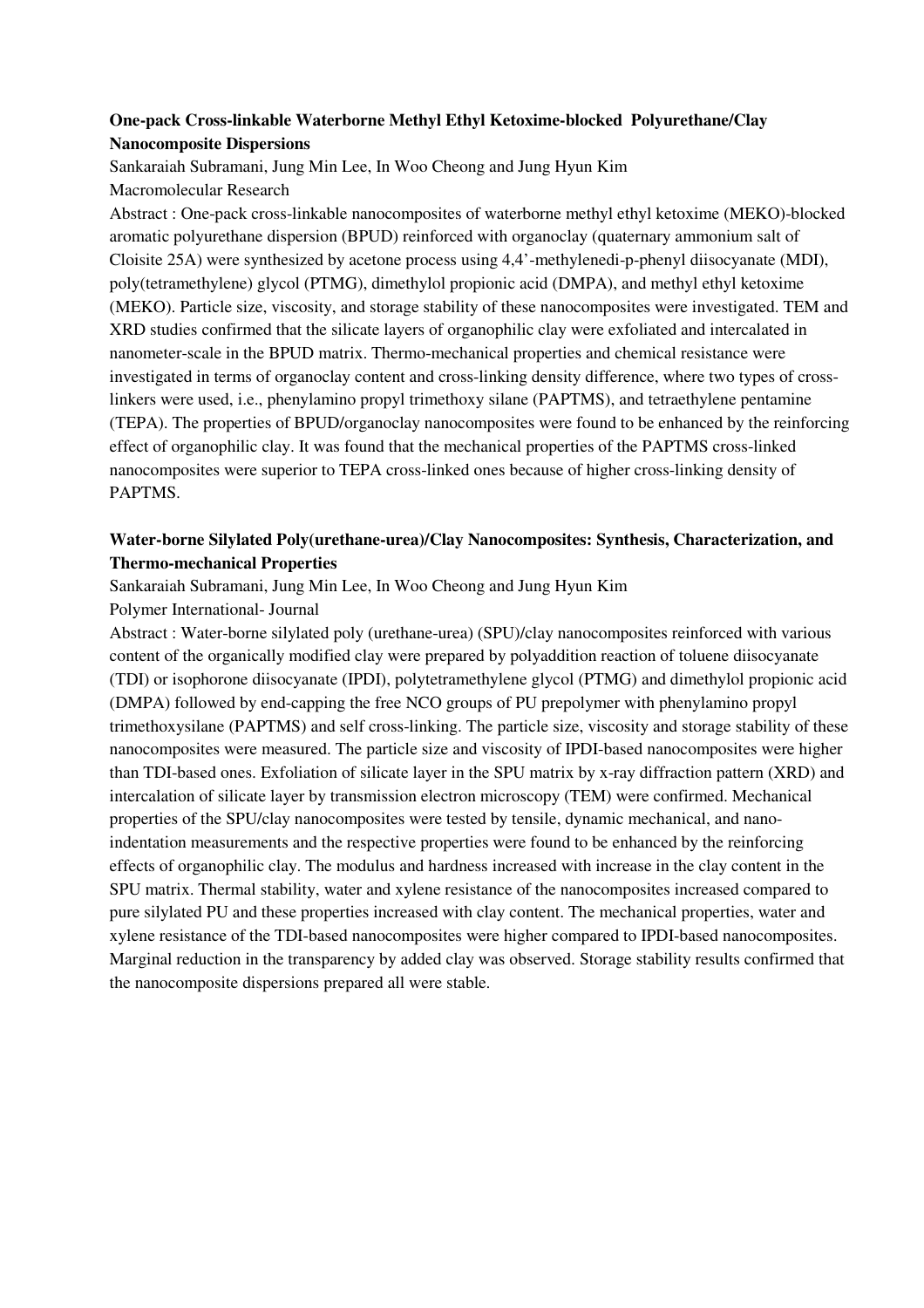## **Contribution to The IPCG Newsletter (Fall 2005)**

**Do Ik Lee** Western Michigan University doiklee@aol.com

#### **High-Solids Latex Technology\***

*Do Ik Lee, Department of Paper Engineering, Chemical Engineering, and Imaging, Western Michigan University*

#### *Abstract*

High-solids latex technology is based on two basic principles: the maximization of latex particle packing and the minimization of the effective volumes of latex particles from the viewpoints of dispersion rheology. With these two principles at hand, the technology is concerned with the maximization of the volume solids of latexes, while meeting their respective end-use property requirements for a variety of applications. For this reason, although the technology is capable of achieving 70% or higher volume solids latexes, its objective is to increase the volume solids of the existing latexes by 5% to 15% by considering only a bimodal approach for the packing efficiency. This talk will describe the basic principles involved in the high-solids dispersion technology, and then discuss blending (i.e., large and small particle size latex blends) and in-situ (i.e., by either surfactant or seed addition during polymerization) methods of preparation for high-solids bimodal latexes.

### *Summary and Concluding Remarks*

I. "High-Solids Dispersion Technology" was discussed:

- 1. The Minimization of Effective Disperse Volume Fractions
- 2. The Maximization of Packing Volume Fractions
- 3. The Minimization of Medium Viscosity
- II. "The Bimodal Latex Technology for High-Solids Latexes" was also discussed:

Potential high-solids bimodal latexes are composed of the particle size ratios  $(D_L/D_S)$  in the range of 3 or greater and the blend ratios in the range of 75 Large/25 Small to 80 Large/20 Small Particles. III. Some unique properties of bimodal latexes were discussed:

- 1. High-Shear Rheology
- 2. Better Film Formation
- 3. Improved Adhesion

*\* Presented at the 1st International Symposium on Functional Nano-structured Particles, Yonsei University, Seoul, Korea, May 23, 2005.*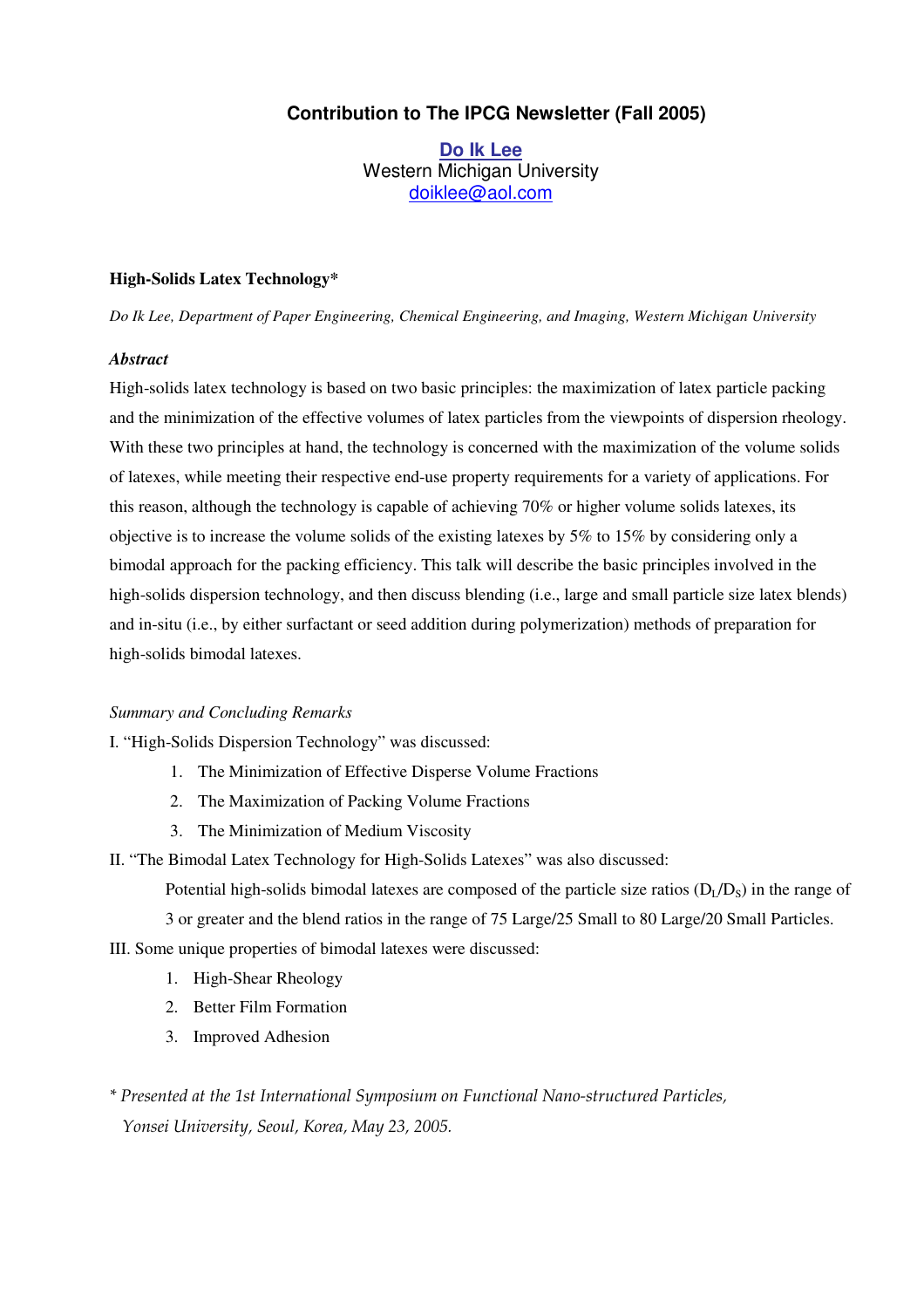#### **Nanostructured Latexes\***

*Do Ik Lee, Department of Paper Engineering, Chemical Engineering, and Imaging, Western Michigan University*

#### *Abstract*

A series of linear and lightly crosslinked nanostructured latexes was prepared by a sequential multi-stage semi-continuous emulsion polymerization process alternating styrene and n-butyl acrylate monomer feeds five times each and vice versa, along with several linear and lightly crosslinked controls: two-stage, homogeneous copolymer, and homopolymer latexes. Transmission electron micrographs (TEM's) of the cryo-microtomed, RuO4-stained cross-sections of nanostructured and homogeneous copolymer latex particles and films showed that their particle morphologies were not significantly different from each other and that the homogeneous copolymer latex particles formed a uniform film, but the nanostructured latex particles were transformed into a nano-composite film made up of both polystyrene (PS) and poly(n-butyl acrylate) (PBA) nano-domains inter-connected by their diffuse polymer mixtures (i.e., interlayers). The thermal mechanical behaviors of the nanostructured latex polymers measured by a dynamic mechanical spectroscopy (DMS) showed broad but single Tg's that were slightly higher than those of their counterpart homogeneous copolymers. These broad but single Tg's clearly supported that the diffuse interlayers shown in the micrograph were the major phases and suggested that the nanostructured latex films behaved like pseudo-polymer alloys. The minimum film formation temperatures (MFFT's) of nanostructured latexes capped with PBA and PS, respectively, were  $15^{\circ}$ C lower than and equal to those of their counterpart homogeneous copolymer latexes, but their  $Tg$ 's were about 10 °C higher by DMS. Consequently, nanostructured latexes enabled us to combine good film formation with high film strengths for adhesives and coatings applications. Finally, their other potential applications were discussed.

Keywords: Nanostructured latexes, multi-stage emulsion polymerization, multi-layered particle morphology, nano-composite films, polymer alloys

### **Conclusions**

Nanostructured latexes were prepared by a multi-stage semi-continuous emulsion polymerization process and transformed into nano-composite films made up of two immiscible polymer domains inter-connected by their interlayers. These nano-composite films behaved like pseudo-polymer alloys rather than immiscible polyblends, suggesting that even immiscible polymers can be made into polymer alloys by nanosizing their component polymer domains. The size of polymer domains formed by this multi-stage process can be controlled by both the final latex particle size and the number of stages: while the domain size decreases with increasing number of the stages, the smaller the final particle size, the smaller the domain size. For the thermal stability of nanostructured latex products, monomer feeds between the sequential stages can be overlapped to produce compatibilizing copolymers or crossinking can be used judiciously. More importantly, this multi-stage process can be modified to develop a variety of nanostructured latex products such as particle cores and/or surfaces with nano-domains whose polymers are soft, hard or crystalline. It is hoped that this new nanostructured latex technology will further advance the current structured latex technology.

*\* Prepared for submission to a polymer-related journal.*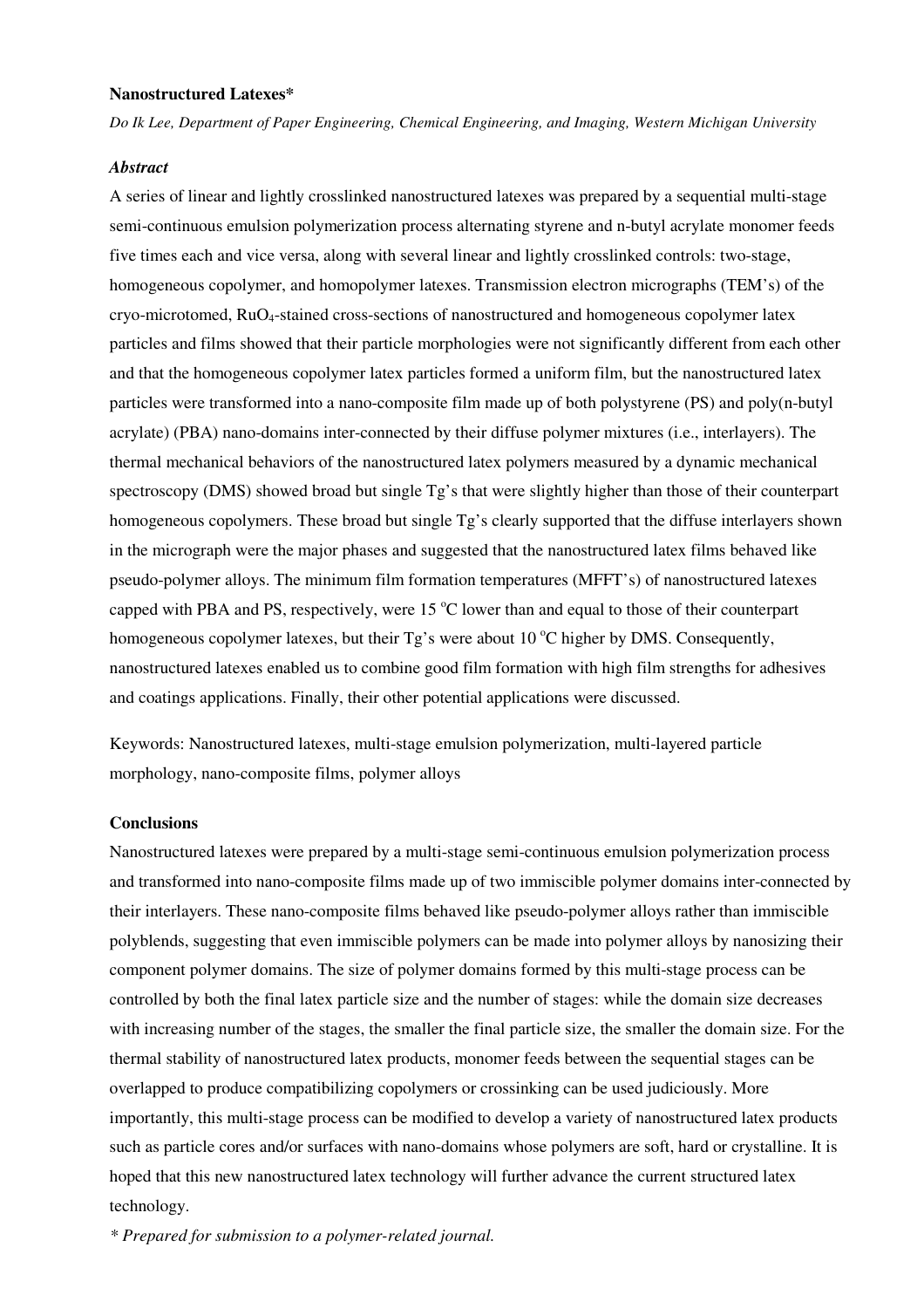### Various Contributions to the IPCG Newsletter

### **Hans Lyklema**. Wageningen University, Netherlands.

After the previous Newsletter I have e few developments to report.

1). In the first place, all five volumes of my book series "Fundamentals of Interface and Colloid Science" are now published; the last two volumes, dealing with colloids, appeared in April of this year.The publisher is Elsevier and the prices are 135 and140 euros for Volumes IV and V, respectively. Volume IV deals with particulate colloids (preparation, stability, concentrated systems, rheology), Volume V with "soft colloids" (steric interactions, polyelectrolytes, protein adsorption, association colloids, microemulsions, thin liquid films, foams and emulsions). The ISBN numbers are 0.12.460529.x and 012.460530.3, respectively. Elsevier authors get a discount of 30 %.

### 2). Protein adsorption.

Electrostatic Interactions between Immunoglobulin (IgG) molecules and a Charged Sorbent. *M.G.E.G.Bremer, J.Duval, W.Norde and J.Lyklema, Colloids Surf.A 250 (2004) 29.*

### 3). Hetero-interaction.

Hetero-interaction between Gouy-Stern Double Layers:Charge and Potential Regulation. *J.Lyklema, J.F.L Duval, Adv. Colloid Interface Sci. 114 - 115 (2005) 27 - 45.*

### 4). Double Layer Thermodynamics.

Does Electrical Double Layer Formation lead to Salt Expulsion or Uptake? *J.Lyklema, Phys.Rev.E71 (2005).032501.*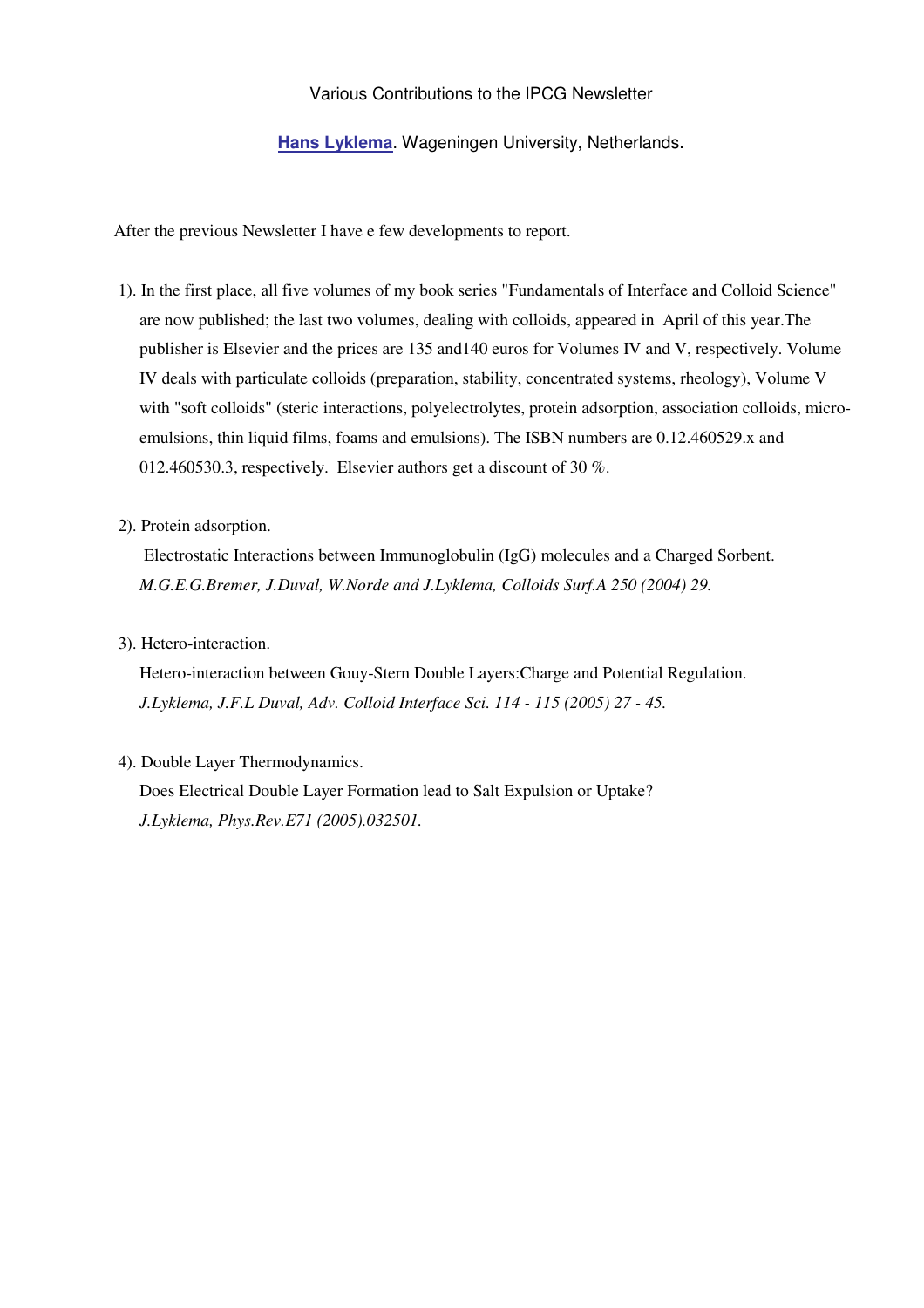## International Polymer Colloids Group Newsletter

Contribution to IPCG newsletter 2005/2 from **Mamoru Nomura** (nomura-m@mx2.fctv.ne.jp) University of Fukui, Dept. of Materials Science & Engineering, 3-9-1, Bunkyo, Fukui, Japan

### *"International Events in Japan" related to Polymer Colloids:*

The 2nd International Symposium on Polymeric Microspheres was successfully held at Fukui Washington Hotel in Fukui from March 29~31, 2005 with 59 oversees and 118 domestic participants. The scientific program consisted of 43 oral presentations including 17 invited lectures and 32 posters, which can be seen at http://www.matse.fukui-u.ac.jp/2PMfukui.html. The ABSTRACT BOOK is available by requesting to M. Nomura via e-mail. A part of the papers presented at this symposium are published in the "Conference Papers" section of "*e-polymers*" to be seen at http://www.e-polymers.org/index.cfm

#### *Recent Papers:*

#### **(1) Emulsion Polymerization: Kinetic and Mechanistic Aspects** (*Review paper*),

Mamoru Nomura, Hidetaka Tobita, Kiyoshi Suzuki,

*Adv. Polym. Sci.*, **175,** 1-128 (2005)

### **1. Introduction**

#### **2. Kinetic Scheme of Emulsion Polymerization**

2.1. Generally Accepted Kinetic Scheme 2.2. Smith-Ewart Theory

#### **3. Kinetics and Mechanisms of Emulsion Polymerization**

- 3.1. Radical Entry, 3.2. Radical Desorption, 3.3. Particle Formation and Growth
- 3.4. Effect of Initiator Type, 3.5. Effect of Additives and Impurities
- 3.6. Effects of Other Important Factors

#### **4. Kinetic Aspects in Polymer Structure Development**

4.1. Molecular Weight Distribution (MWD), 4.2 Branched and Crosslinked Polymer Formation

**5. Continuous Emulsion Polymerization**

## **(2) Effect of Mixing Ratio of Anionic and Nonionic Emulsifiers on the Kinetic behavior of Methyl Methacrylate emulsion Polymerization**

Kiyoshi Suzuki, Youhei Wakatsuki, Satomi Shirasaki, Kazumi Fujita, Mamoru Nomura *Polymer*, **46**, 5890-5895 (2005)

**ABSTRACT:** Emulsion polymerization of methyl methacrylate was carried out using a mixture of anionic emulsifier, sodium dodecyl sulfate (SDS) and nonionic emulsifier, poly(oxy ethylene) nonyl phenyl ether with an average of 40 oxy ethylene units per molecule (NP-40). The rate of polymerization and the number of polymer particles produced both increased with increasing the amount of NP-40 initially charged, when NP-40 was used as the sole emulsifier. Interestingly, however, both the rate of polymerization and the number of polymer particles produced was found to decrease, when the amount of NP-40 added to the fixed amount of SDS is increased in the mixed emulsifier.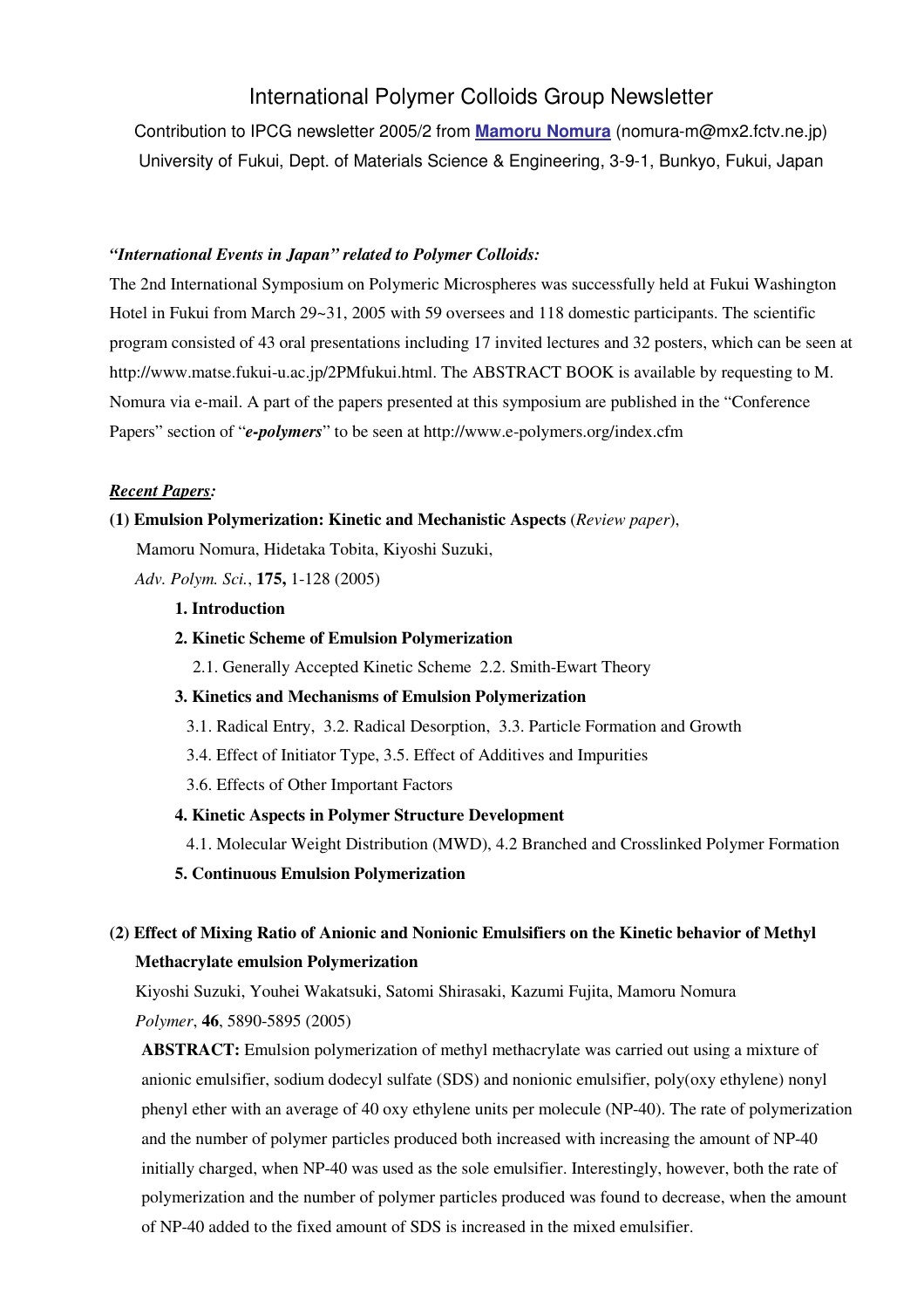On the contrary, they both increased when the amount of SDS added to the fixed amount of NP-40 is increased in the mixed emulsifier. The mixed emulsifier did not affect the number of the radicals per polymer particle at a certain number of polymer particles, but affected the number of polymer particles, thus the rate of polymerization.

## **(3) The Kinetic and Mechanistic Role of Oil-Soluble Initiators in Micro- and Macroemulsion**

#### **Polymerization**

M. Nomura and K. Suzuki

*Ind. Eng. Chem. Res*., **44** (8), 2561-2567 (2005)

**ABSTRACT:** The kinetic and mechanistic role of oil-soluble initiators in micro- and macro (conventional) emulsion polymerization was discussed in comparison with that of water-soluble initiators. The rate of micro-emulsion polymerization of styrene initiated by oil-soluble azo-type initiators such as 2,2'-azobisisobutyronitrile (AIBN) was found to be *ca.* 1/3 of that initiated by watersoluble initiators such as potassium persulfate (KPS) even with the same rate of radical production in both systems. The reason for this was discussed in terms of the location of initiator, but is still uncertain. In the macro-emulsion polymerization of styrene initiated by oil-soluble azo-type initiators, on the other hand, the fraction of initiator dissolved in the water phase was demonstrated to be responsible for particle formation, but which portion of initiator partitioned into the water phase or into the polymer particles mainly participates in particle growth is still equivocal, although this problem has been long discussed.

## **(4) Kinetic Investigation of Styrene Emulsion Polymerization with Surface-Active Polyelectrolytes as Emulsifier, 1, Kinetic Study,**

Satoshi Kato, Kiyoshi Suzuki, Mamoru Nomura, *e-polymers*, 033 (2005)

**ABSTRACT:** A copolymer of methyl methacrylate and methacrylic acid to be used as a polymeric surfactant was synthesized by emulsifier-free semi-batch emulsion copolymerization. Emulsion polymerization of styrene was carried out at 50C utilizing the ammonium salt of the copolymer as the polymeric emulsifier and potassium persulfate as the initiator, respectively. Both the number of polymer particles produced and the rate of polymerization were proportional to the 0.6 power of the initial emulsifier concentration, to the 0.4 power of the initial initiator concentration, and independent of the initial monomer concentration, respectively. These relationships are almost the same as those observed in the emulsion polymerization of styrene conducted using conventional surfactants like sodium dodecyl sulfate as the emulsifier and potassium persulfate as the initiator.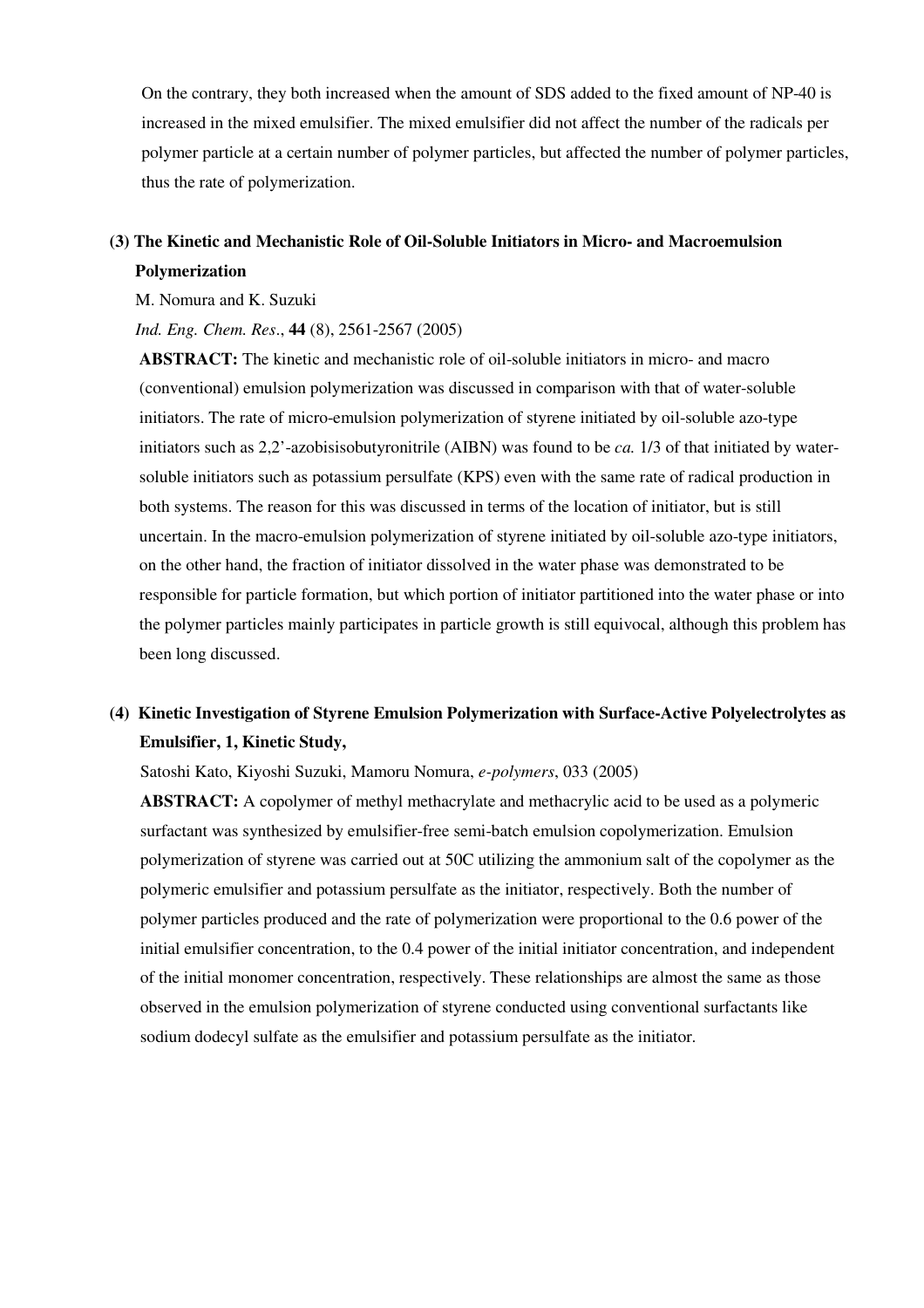### **(5) Kinetics and Mechanisms of Emulsion Polymerization** (*Review Paper*)

Mamoru Nomura

*J. Ind. Eng. Chem.*, **10**, (No.7) 1182-1216 (2004) (Korean Society of Ind. Eng. Chem.)

**ABSTRACT**: The current understanding of the kinetics and mechanisms of batch and continuous emulsion homo- and co-polymerizations is summarized from the viewpoints of particle formation and growth. There are numerous factors that affect these processes; among them, studies on the radical transfer and the monomer partitioning between phases, which are key factors for particle formation and growth, are reviewed and discussed. Attention is also focused on the effects of initiator type, additives and impurities in the recipe ingredients, and agitation, each of which sometimes exerts crucial influences on the processes of particle formation and growth.

### *Papers under Review Action*

The following papers were presented at "The 2nd International Symposium on Polymeric Microspheres held in Fukui from March 29 to 31, 2005.

**(1) Kinetics and Mechanisms of Miniemulsion Polymerization of a Sparingly Water-soluble Fluoro Monomer**

e-polymers (2005), *Kiyoshi Suzuki, Yasutaka Yamada , Kazumi Fujita , Mamoru Nomura* , *Hideya Saito*

# *(2)* **A kinetic investigation of styrene emulsion polymerization with polymerizable polymeric emulsifier**

e-polymers *(2005), Satoshi Kato, Hideo Matsuzaki, Kiyoshi Suzuki, Mamoru Nomura*

### **Other members of Fukui University group:**

Hidetaka Tobita (tobita@matse.fukui-u.ac.jp) & Kiyoshi Suzuki (suzuki@matse.fukui-u.ac.jp),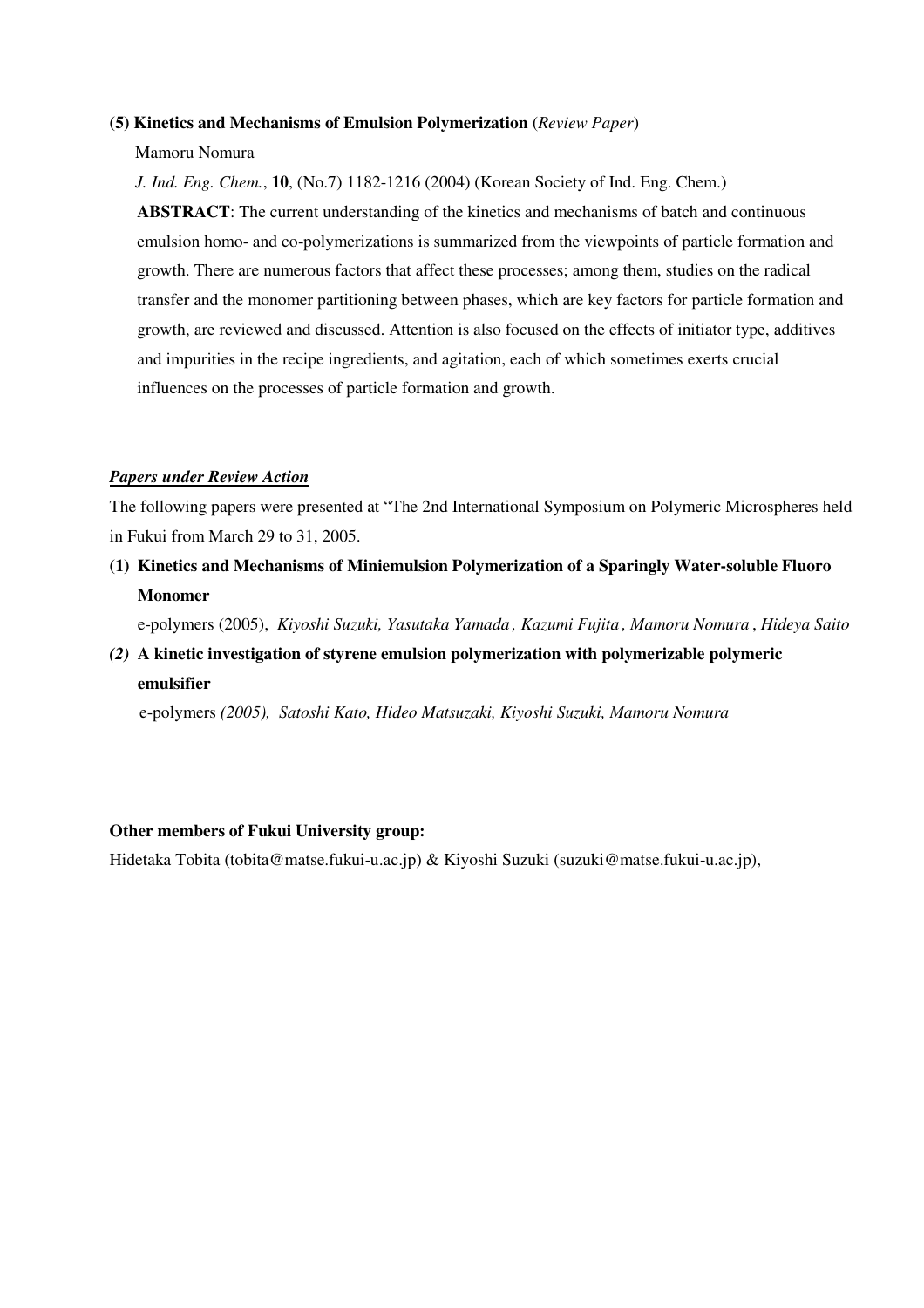## **<Publications 2005>**

### *Masayoshi Okubo*

Department of Molecular Science, Graduate School of Science and Technology, Kobe University, Kobe 657-8501, Japan Phone & Fax: +81-78-803-6161, e-mail: <u>okubo@kobe-u.ac.jp</u> http://cx6.scitec.kobe-u.ac.jp/

#### **<Unpublished works>**

**1. Production of poly(methyl methacrylate) particles by dispersion polymerization with organic peroxide in the presence of trimethylsiloxy terminated poly(dimethylsiloxane) in supercritical carbon dioxide**,

Syuji Fujii, Hideto Minami, Masayoshi Okubo, *Colloid Polym. Sci*., in press Dispersion polymerizations of methyl methacrylate were conducted with various types of organic peroxides as radical initiator in the presence of trimethylsiloxy terminated poly(dimethylsiloxane) in supercritical carbon dioxide. Micron-sized, relatively "monodisperse" poly(methyl methacrylate) particles were produced by using benzoyl peroxide.

#### **<Recently works>**

*2.* **Preparation of hollow polymer particles with single hole in the shell by SaPSeP**,

Hideto Minami, Hiroshi Kobayashi, Masayoshi Okubo, *Langmuir,* **21**, 5655-5658 (2005) The influence of sodium dodecyl sulfate (SDS) on the shell formation of the hollow polymer particles prepared by the SaPSeP method, which was proposed by the authors for the preparation of micron-sized hollow polymer particles, was investigated. A single hole was observed in the shell of the hollow particles prepared by seeded polymerization of micron-sized, monodisperse divinylbenzene/p-xylene droplets in aqueous medium in the presence of SDS at the concentration above 43.3 mM, which were prepared by the dynamic swelling method. The fraction of the hollow particles having the single hole in the shell and the area of the hole increased with the SDS concentration.

**3. Nitroxede-mediated controlled/living free radical copolymerization of styrene and divinylbenzene in aqueous miniemulsion** Per B. Zetterlund, Md. Nur Alam, Hideto Minami, Masayoshi Okubo, *Macroml. Rapid Commun*, **26**, 955-960 (2005)

The nitroxide-mediated controlled/living free radical copolymerization of styrene and divinylbenzene using a polystyrene-TEMPO macroinitiator in aqueous miniemulsion and in bulk have been investigated. The crosslink densities were estimated based on the content of pendant vinyl groups as determined by 1H NMR. Considerably lower crosslink densities were revealed in the miniemulsion than in the corresponding bulk system. The rate of polymerization in the miniemulsion increased with decreasing particle size, and was significantly higher than in bulk.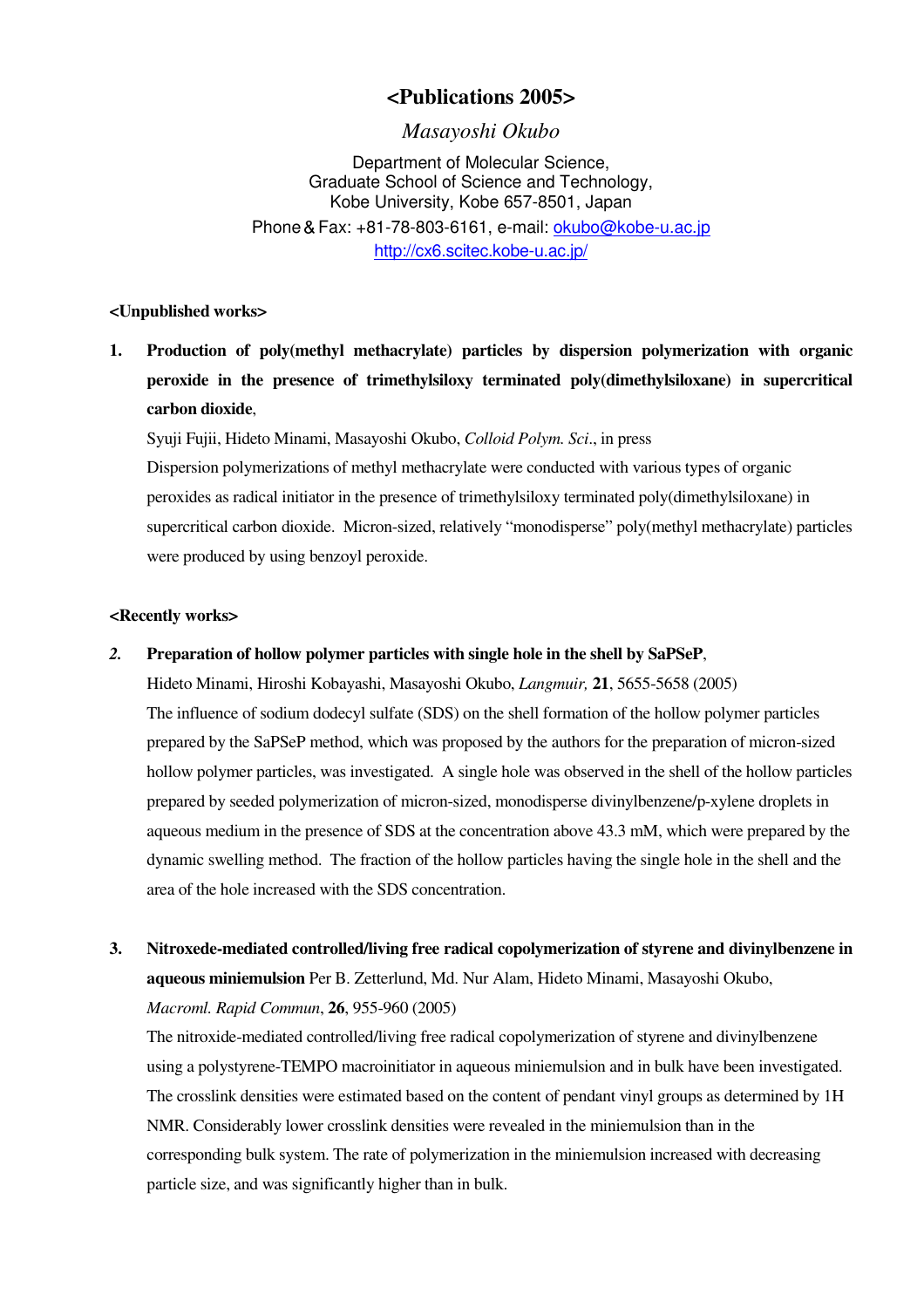**4. Nitroxide-mediated radical polymerization in miniemulsion at stationary state: rationale for independence of polymerization rate on nitroxide partitioning using oil-phase initiation**

Per B. Zetterlund, Masayoshi Okubo, *Macromol. Theory Simul.*, **14**, 415-420 (2005) Simulations based on the kinetics and mechanism of nitroxide-mediated free radical polymerization (NMP) have been carried out in order to understand the hitherto largely unexplained effects (or lack thereof) of nitroxide partitioning in aqueous miniemulsion NMP. The focus has been on the miniemulsion NMP of styrene mediated by TEMPO and 4-hydroxy-TEMPO, two nitroxides with very similar activation-deactivation equilibria, but very different organic phase-aqueous phase partition coefficients. The general conclusion is that the organic phase propagating radical and nitroxide concentrations are unaffected by the partition coefficient in the stationary state, but the rate of polymerization and the extent of bimolecular termination increase with increasing nitroxide water solubility in the pre-stationary state region. Specific NMP systems are, therefore, affected differently by nitroxide partitioning depending on whether polymerization predominantly occurs in the stationary state or not, which in turn is governed mainly by the activation-deactivation equilibrium constant and the rate of thermal initiation.

#### **5. Preparation of polystyrene/poly(methyl methacrylate) composite particles having a dent**,

Masayoshi Okubo, Naohiko Saito, Teruhisa Fujibayashi, *Colloid Polym. Sci.*, **283**, 691-698 (2005) Nonspherical polystyrene (PS)/poly(methyl methacrylate) (PMMA) composite particles having a dent were prepared by releasing toluene from PS/PMMA/toluene droplets dispersed in a poly(vinyl alcohol) aqueous medium. An ex-centered PS-core/PMMA-shell morphology, in which a part of the PS core contacted with the aqueous medium and toluene partitioned more in the PS core than in the PMMA shell, was formed in the polymers/toluene droplet in the process of phase separation therein with releasing toluene. The volume of the dent became bigger with increases in the PScontent and in the toluene content partitioned in the PS core.

**6. Synthesis of micron-sized, monodisperse polymer particles of disc-like and polyhedral shapes by seeded dispersion polymerization**, Masayoshi Okubo, Teruhisa Fujibayashi, Akinori Terada, *Colloid Polym. Sci*., **283** (7), 793 – 798 (2005)

Micron-sized, monodisperse polymer particles having unique "disc-like" and "polyhedral" shapes were produced by seeded dispersion polymerization of various methacrylates with 1.57 µm-sized polystyrene seed particles in the presence of saturated hydrocarbon droplets in methanol/water. Such nonspherical shapes were controllable by the polymerization conditions.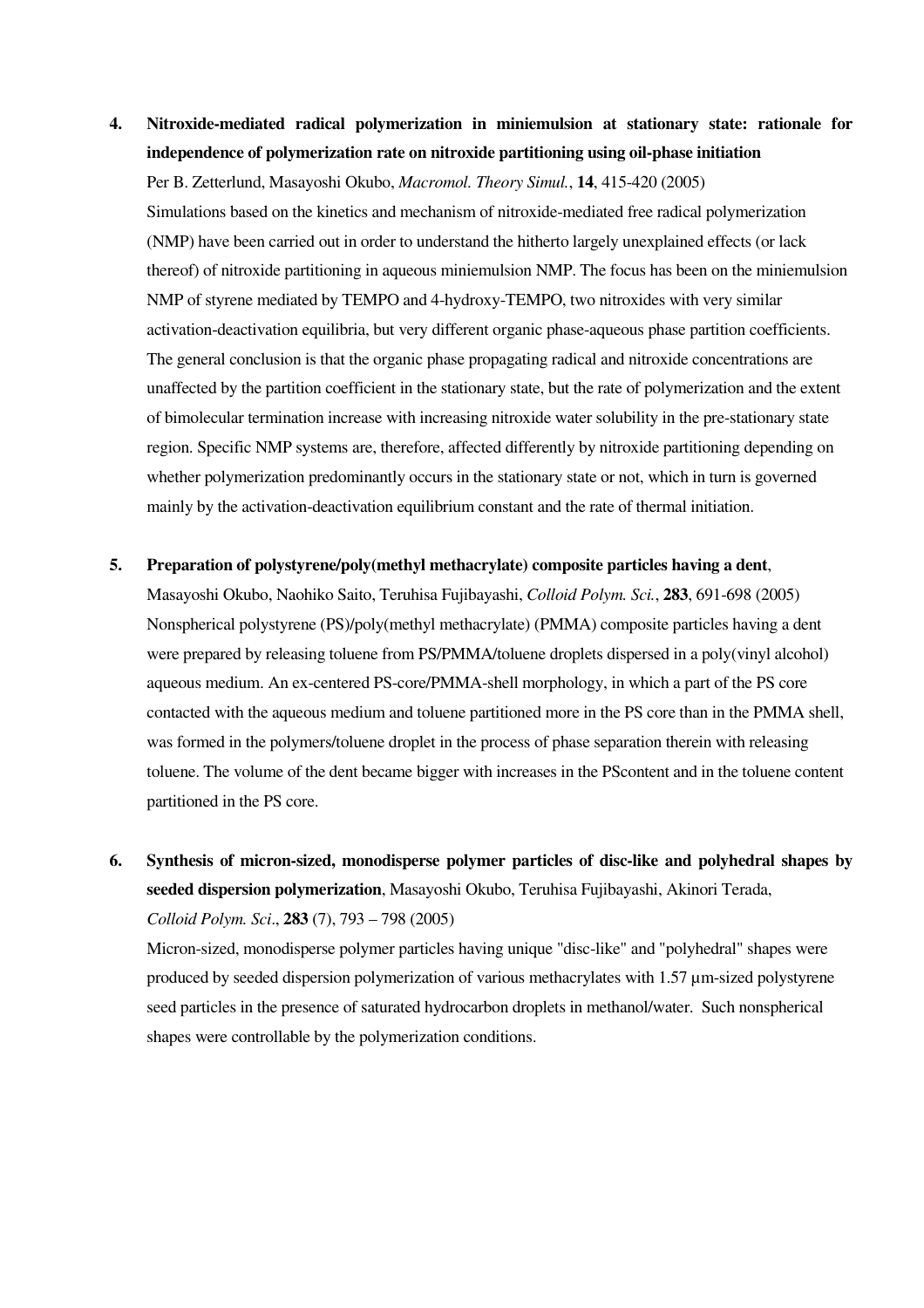**7. Micron-sized, Monodisperse, Snowman/Confetti-shaped polymer Particles by Seeded Dispersion Polymerization**, Masayoshi Okubo, Teruhisa Fujibayashi, Masahiro Yamada, Hideto Minami, *Colloid Polym. Sci*, **283** (9), 1041-1045 (2005)

Snowman/confetti-shaped, micron-sized, monodisperse composite particles were prepared by seeded dispersion polymerizations of *n*-butyl methacrylate (*n*BMA) with 1.28 and 2.67 µm-sized polystyrene (PS) seed particles, respectively, in an ethanol/water (80/20, w/w) medium. These nonspherical composite particles consisted of one or several poly(*n*BMA) protuberances on the surfaces of the spherical PS particles.

**8. Quantitative chemical mapping of nanostructured "onion-like" poly (methylmethacrylate)/ polystyrene composite particles by soft x-ray microscopy**, R. Takekoh, M. Okubo, T. Araki, H.D.H. Stover, and A.P. Hitchcock, *Macromolecules,* **38**, 542-551 (2005)

In earlier work, we have produced micrometer-sized, monodisperse, poly(methyl methacrylate)/ polystyrene (PMMA/PS) composite particles having a multilayered structure. A challenge to developing applications for these multilayered particles is the quantitative, spatially resolve38, , (2005), 542-551d chemical analysis of their onionlike layered structure, where some layers are thinner than 100 nm. Scanning transmission X-ray microscopy (STXM) has a spatial resolution of better than 50 nm and sufficient chemical contrast to both observe and quantitate the composition of individual layers without staining. The results of quantitative chemical analysis of the particles and standard P(S-*co*-MMA) random copolymers by STXM are shown to be in good agreement with  ${}^{1}H$  NMR measurements of their average composition. Results from chemical quantification of the individual layers of the onionlike particles by STXM are reported. Analyses of samples prepared with and without embedding in epoxy are compared. Our analysis takes into account the finite spatial resolution of the STXM. The extent of intermixing between layers was estimated by comparing the measured results to those generated from an assumed instrumental response function and trial compositional structures. This analysis suggests that the individual layers are relatively pure, although small amounts of intermixing (<15%) are also consistent with the results. Possible origins of intermixed layers are indicated and ways to achieve more pure layers are suggested.

#### **9. Production of cured epoxy resin particles having one hollow by polyaddition reaction**,

Hideto Minami, Masayoshi Okubo, Yoshiteru Oshima, *Polymer*, **46**, 1051-1056 (2005) In 1996, the authors proposed a novel method to produce micron-sized, hollow cross-linked polymer particles. This method is based on the self assembling of phase separated polymer at interface with water, which was named SAPSeP method, formed by suspension polymerization of divinyl monomer in toluene droplet dissolving previously polystyrene. In this article, the SAPSeP method was developed to be applicable to polyaddition reaction system.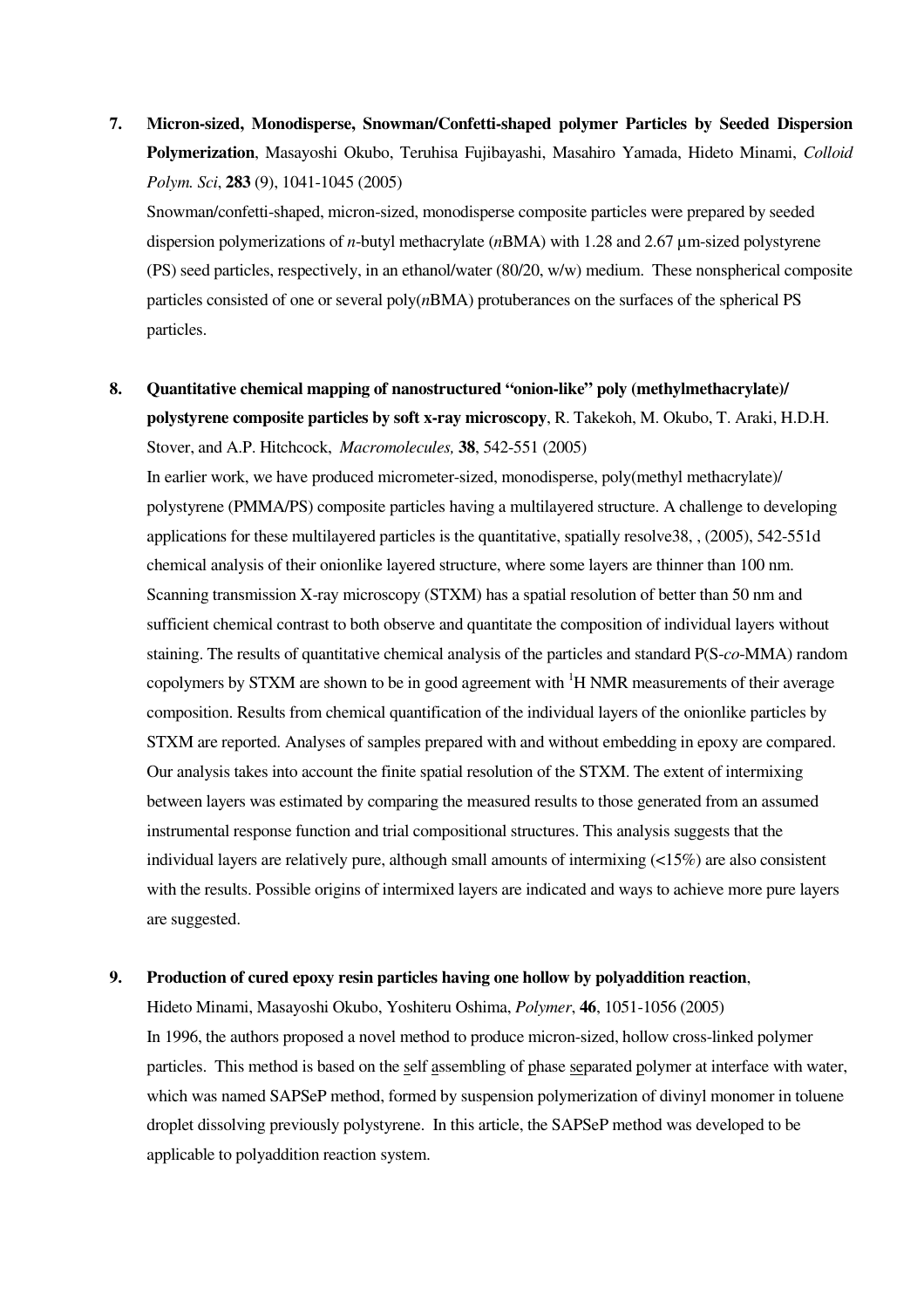# **10. Preparation of block copolymer particles by two-step atom transfer radical polymerization in aqueous media and its unique morphology**, Yasuyuki Kagawa, Hideto Minami, Masayoshi Okubo, J. Zhou, *Polymer,* **46**, 1045-1049 (2005)

Submicron-sized poly(*i*-butyl methacrylate)-*block*-polystyrene particles were successfully prepared by two-step atom transfer radical polymerization (ATRP) in aqueous media: ATRP in miniemulsion (miniemulsion-ATRP) followed by ATRP in seeded emulsion polymerization (seeded-ATRP). When P*i*BMA particles, which were prepared by the miniemulsion-ATRP process with polyoxyethylene sorbitan monooleate (Tween 80, nonionic emulsifier) of 6-10 wt% based on *i*BMA, were used as seed in the seeded-ATRP of styrene, the block copolymer particles having narrow molecular weight distribution and pre-determined molecular weight were prepared at high conversion. Some block copolymer particles had an 'onion-like' multilayered structure. In this way, controlled/living free radical polymerization can be employed to obtain unique particle morphologies that may not be easily accessible using conventional free radical polymerization.

## **11. Morphology of polystyrene/polystyrene-***b***-poly(methyl methcrylate)/poly(Methyl methacrylate) composite particles**,

Masayoshi Okubo, Naohiko Saito, Ryu Takekoh, *Polymer*, **46**, 1151-1156 (2005) Polystyrene/polystyrene-*block*-poly(methyl methacrylate)/poly(methyl methacrylate) (PS/PS-*b*-PMMA/PMMA) composite particles were prepared by releasing toluene from PS/PS-*b*-PMMA/PMMA/toluene droplets dispersed in a sodium dodecyl sulfate aqueous solution. The morphology of the composite particles was affected by release rate of toluene, the molecular weight of PS*b*-PMMA, droplets size, and polymer composition. "Onion-like" multilayered composite particles were prepared from toluene droplets of PS-*b*-PMMA and of PS/PS-*b*-PMMA/PMMA, in which the weights of PS and PMMA were the same. The layer thicknesses of the latter multilayered composite particles increased with an increase in the amount of the mopolymers. PS-*b*-PMMA/PS composite particles had a sea-islands structure, in which PMMA domains were dispersed in a PS matrix. On the other hand, PS-*b*-PMMA/PMMA composite particles had a cylinder like structure consisting of a PMMA matrix and PS domains.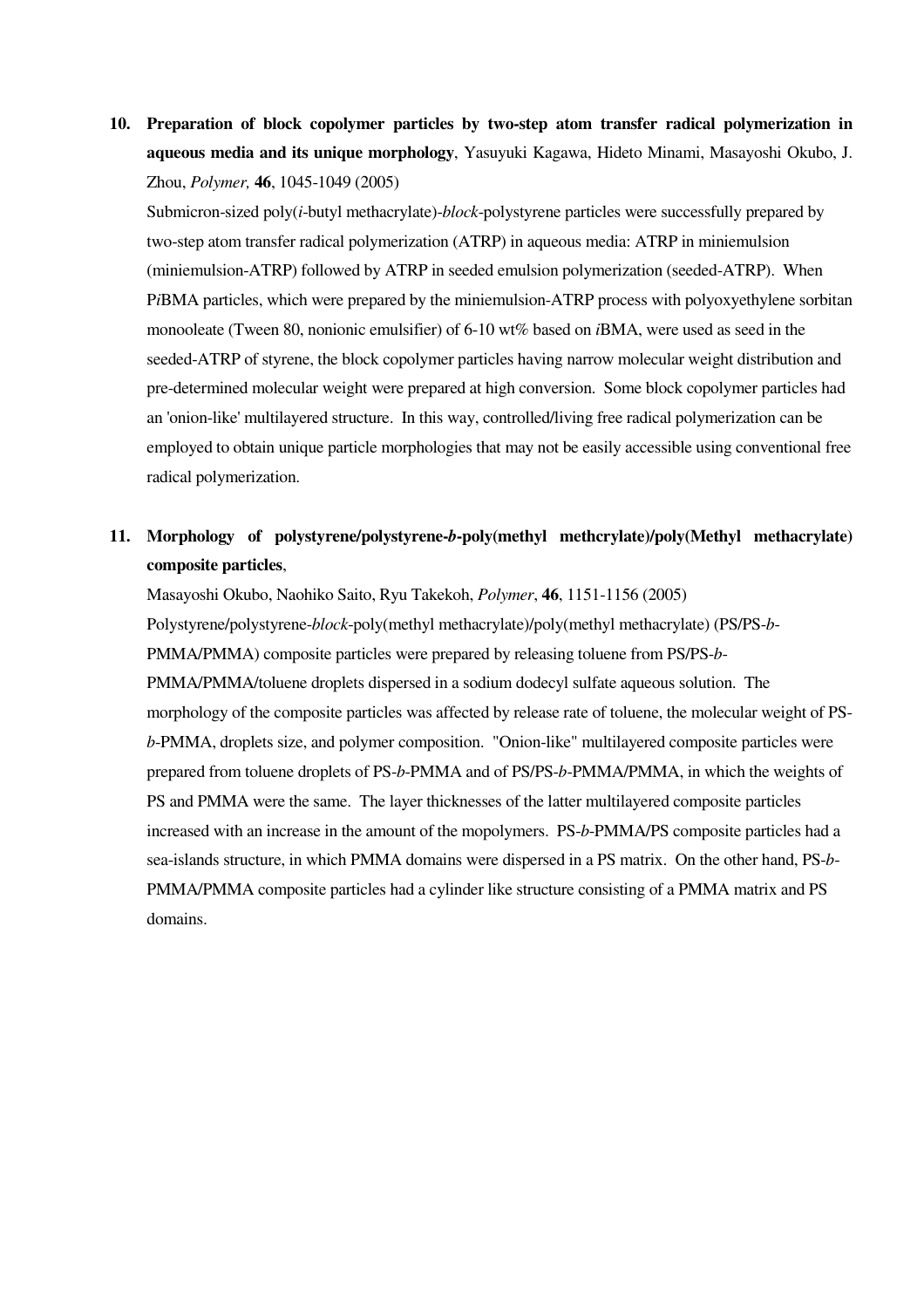# **Contribution to the IPCG Newsletter**

August 29, 2005

## **Tsuneo Okubo**

Cooperative Research Center, Yamagata University, Jyonan 4-3-16 Yonezawa 992-8510 Japan Phone: +81-238-26-3602, Fax: 0238-26-3409, E-mail: okubo@yz.yamagata-u.ac.jp

Institute for Colloidal Organization, Hatoyama 3-1-112, Uji, Kyoto 611-0012, Japan Phone & Fax: +81-774-32-8270, e-mail: okubotsu@ybb.ne.jp

Department of Applied Chemistry and Graduate School of Material Science, Gifu University, Gifu, 501-1193, Japan, Phone: +81-58-293-2620, Fax: +81-58-293-2628, e-mail: okubotsu@cc.gifu-u.ac.jp

T.O. has retired from Gifu University at the end of March 2004 and now Professor Emeritus and Fellow of Gifu University. New positions are in Yamagata University, Guest Professor at Cooperative Research Center, and a Head Professor of Institute for Colloidal Organization in Kyoto

Main activities of our group are on colloidal crystals, their morphology, crystal structure, crystal growth kinetics and effect of external fields such as a gravitational field, an electric field, and a centrifugal field. Drying dissipative structures of colloidal dispersions and alternate multi-layered complexation of colloidal spheres with macroions have also been studied. Quite recently, T.O. is very interested in the sedimentation dissipative structures of colloidal dispersions.

### **Publications(2005-)**

*Colloidal Crystals and Colloidal Liquids*

- **(1)"Colloidal Crystals of Core-Shell Type Spheres in Deionized Aqueous Suspension",** T. Okubo, H. Kimura, H. Hase, P. A. Lovell, N. Erington and P. Thong, *Colloid Polymer Sci*., 283, 393-401 (2005).
- **(2)"Importance of the Electrical Double Layers in the Rheological Properties of Colloidal Liquids",** H. Kimura, H. Niimi, A. Tsuchida and T. Okubo, *Colloid Polymer Sci*., 283, No. 10, 1079-1084 (2005).

### **(3)"Colloidal Crystal",**

T. Okubo, *Structural Colors in Biological Systems. Principles and Applications*, S. Kinoshita S. Yoshioka (eds), chap. 7, Osaka Univ. Press. (2005).

**(4)"Self-organized Network Formation in Colloidal Dispersions",**

T. Okubo, *J. Network Polymer*, *Japan,* 26, 35-43 (2005).

**(5)"Electro-optic Effects of Colloidal Crystals of Polymer-modified Silica Spheres Immobilized with Gelator",**

Kiyoshi Shibata, Hiroshi Kimura, Akira Tsuchida, Tsuneo Okubo, Shohei Sato and Kohji Yoshinaga, *Colloid Polymer Sci*., in press.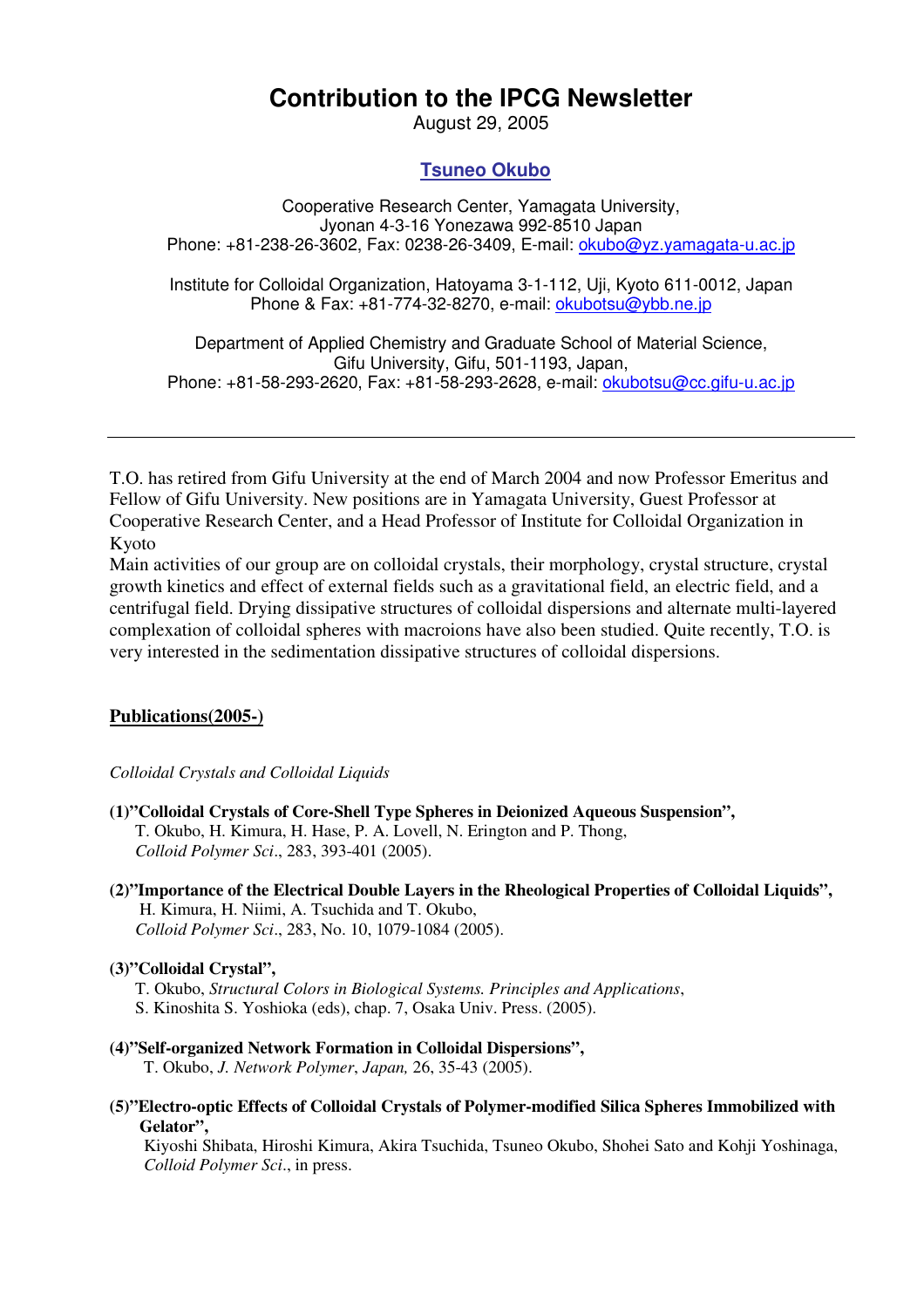#### *Dissipative Structures*

- (6)"**Drying Dissipative Structures of Chinese Black Ink on a Cover Glass and in an Schale**" T.Okubo, H.Kimura, T.Kimura, F.Hayakawa, T.Shibata and K.Kimura, *Colloid Polymer Sci*., **283**, 1-9 (2005).
- (7)"**Drying Dissipative Structures of the Aqueous Solution of Sodium n-Alkyl Sulfates on a Cover Glass**",

K.Kimura, S.Kanayama, A.Tsuchida and T.Okubo, *Colloid Polymer Sci*., **283**, 898-904 (2005).

- (8)"**Drying Dissipative Structures of the Deionized Aqueous Suspensions of Colloidal Silica Spheres Ranging from 29 nm to 1** µ**m in Diameter**", T. Okubo, T. Yamada, K. Kimura and A. Tsuchida, *Colloid Polymer Sci*., **283**, 1007-1015 (2005).
- (9)"**Drying Dissipative Structures of the Aqueous Suspensions of Monodispersed Bentonite Particles**", Tomohisa Yamaguchi, Keisuke Kimura, Akira Tsuchida, Tsuneo Okubo and Mitsuhiro Matsumoto, *Colloid Polymer Sci*., **283**, No. 10, 1123-1130 (2005).
- (10)"**Drying Dissipative Structures of Non-ionic Surfactants in Aqueous Solution**", T. Okubo, C. Shinoda, K. Kimura and A. Tsuchida, *Langmuir*, in press.
- (11)"**Drying Dissipative Structures of Colloidal Dispersions**", T. Okubo, S. Stoylov & M. Stoimenova (eds.), CRC Book, in press.
- (12)"**Drying Dissipative Structures of Aqueous Solution of Poly (ethylene glycol) on a Cover Glass**", *Colloid Polymer Sci*., in press.

### *Colloid-Macroion Complexation*

(13)"**Alternate Multi-layered Adsorption of Macro-Cations and –Anions on the Colloidal Spheres. Influence of the Deionization of the Complexation Mixtures with Coexistence of the Ion-Exchange Resins**",

T. Okubo, M. Suda and A. Tsuchida, *Colloid Polymer Sci*., in press.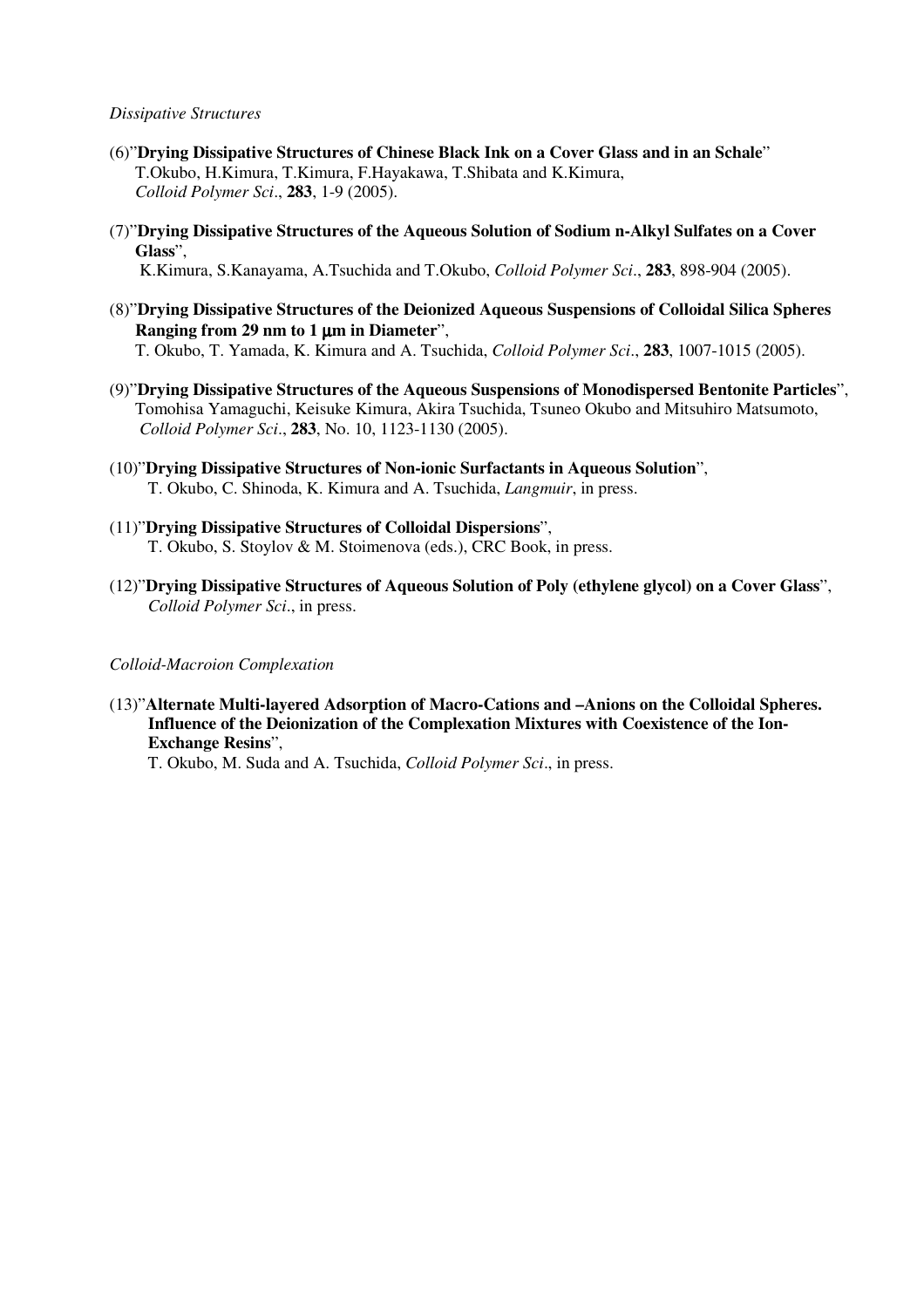Contribution to the International Polymer Colloids Group Newsletter (September 2005)

## **Gérard RIESS**

Ecole Nationale Supérieure de Chimie de Mulhouse Institut de Chimie des Surfaces et Interfaces 3, rue Alfred Werner 68093 MULHOUSE CEDEX (France) Fax : (33) 03 89 33 68 54 E-mail : Gerard.Riess@uha.fr

## **Submission of 2 PhD thesis** :

- Satha HONG (University of Haute Alsace, May 3<sup>rd</sup>, 2005)
- **"Modelization of water-vinyl chloride emulsions in the presence of polymeric surfactants based on poly(vinyl alcohol)".**

in French

- Delphine Compos (University of Haute Alsace, May 19<sup>th</sup>, 2005)
	- **"Preparation and characterization of "double hydrophilic" PMAA-PEO block copolymers".**

in French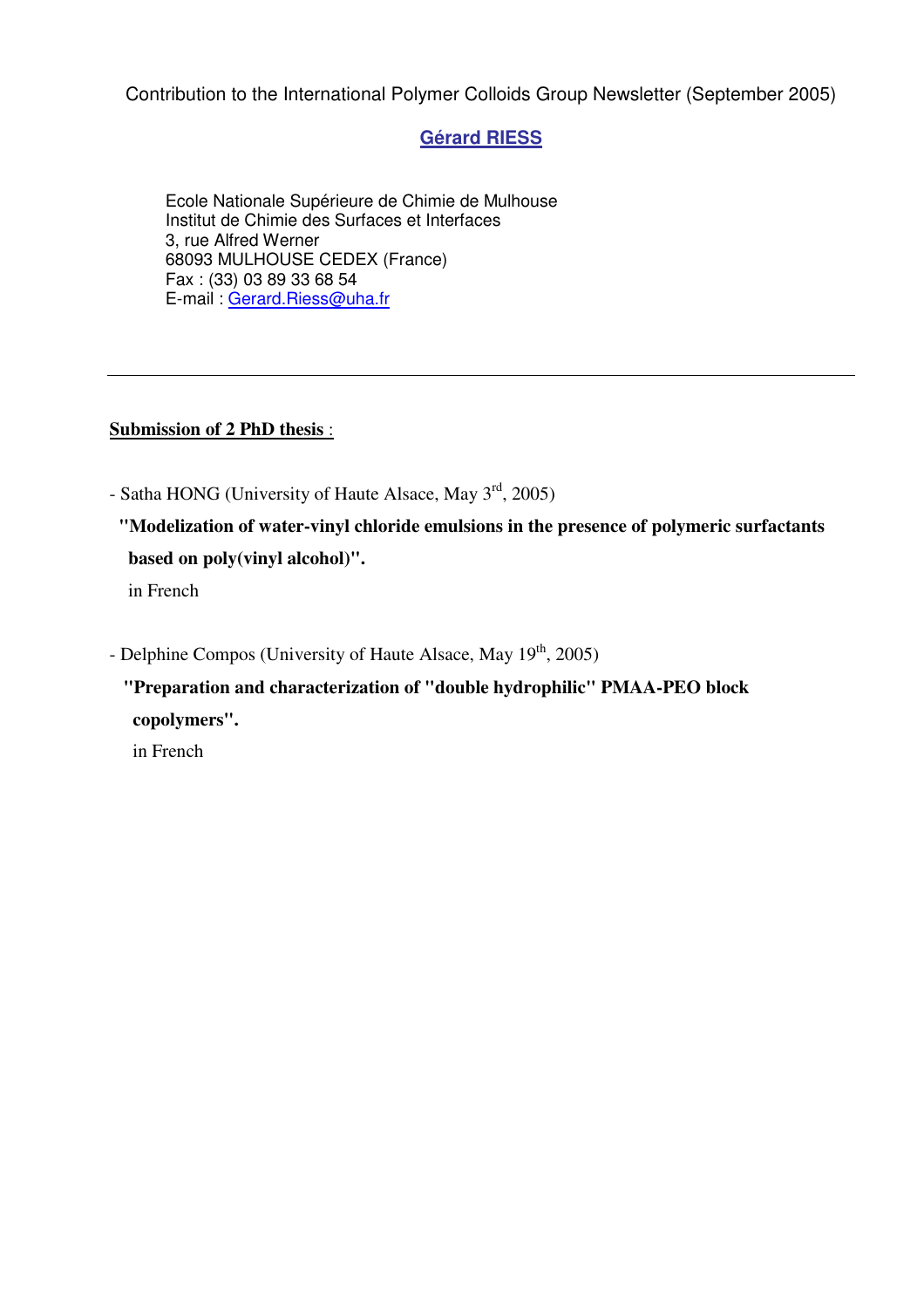### **William B. Russel**

Department of Chemical Engineering Graduate School Princeton University Princeton NJ 08544 wbrussel@princeton.edu

### **• Yet-to-be-published**

### **LECTURE NOTES - DEBYE PROFESSOR 2000-2001**

### **Debye Institute and Van't Hoff Laboratory**

## **Utrecht University**

### *The Phase Behavior and Dynamics of Colloidal Dispersions*

## **William B. Russel**

### **Contents**

| 1. | Introduction to colloids and interparticle forces   |     |
|----|-----------------------------------------------------|-----|
| 2. | <b>Polymer-colloid interactions</b>                 | 24  |
| 3. | <b>Electrostatic stabilization</b>                  | 40  |
| 4. | <b>Polymer stabilization</b>                        | 52  |
| 5. | Sedimentation                                       | 62  |
| 6. | <b>Colloidal crystals</b>                           | 75  |
| 7. | Micromechanics and rheology                         | 86  |
| 8. | Viscosity of dispersions of hard spheres            | 102 |
| 9. | Dispersions with adhesive and depletion attractions | 118 |

### **Strongly Stretched Telechelic Associative Polymers: Interactions in Spherical Geometry**

*Xiao-Xia Meng and William B. Russel\**

### **ABSTRACT**

Previous studies establish that adsorbed layers of telechelic polymers can exchange ends, increasing the entropy and allowing the loops to relax. The resulting entropic attraction amounts to approximately 1*kT* per bridging chain for ideal chains but decreases with increasing degree of stretching. From the interactions between planar brushes of highly stretched chains, we calculate the pair potential between spheres via the Deriaguin approximation. The softness of the repulsion and the depth of the attraction depend on the degree of stretching of the chains, the aggregation number or adsorption density, and the ratio of the overall size to the layer thickness. From the interaction potential, second virial coefficients in the osmotic pressure and the high frequency modulus, characterizing dilute micellar solutions, follow directly. The second virial coefficient in the osmotic pressure is very negative with modest stretching but approaches the hard sphere limit as the chains become very strongly stretched. The coefficient of the leading  $O(-2)$  term for the high frequency modulus depends non-monotonically on the stretching with the attractive well dominating for modest stretching and the repulsive core taking over for strong stretching. Combining these calculations with estimates of the relaxation time for end exchange should provide useful predictions of low shear viscosities for these Maxwellian fluids.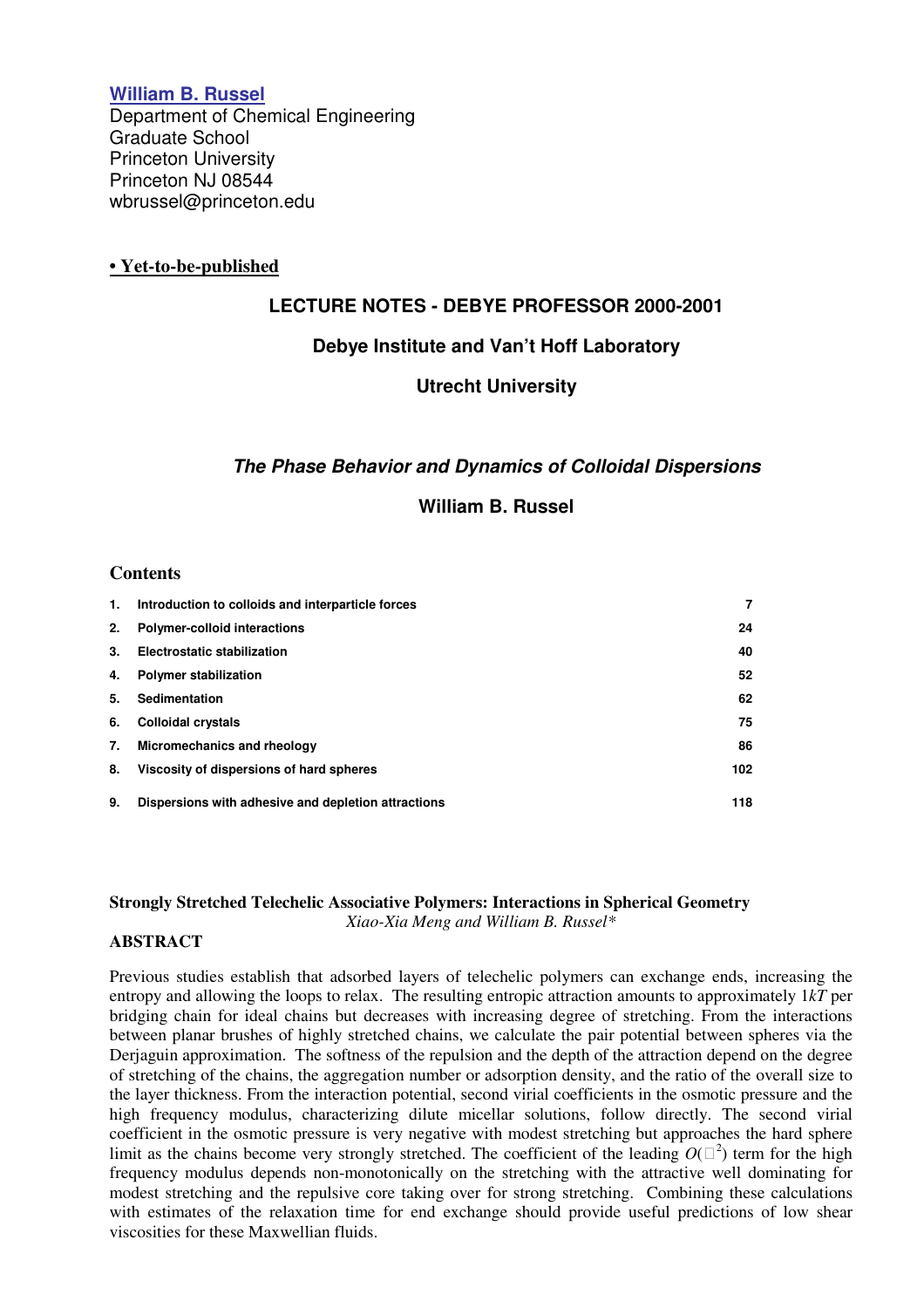# **Rheology of Telechelic Associative Polymers in Aqueous Solutions**

*Xiao-Xia Meng and William B. Russel\**

## **ABSTRACT**

Employing theory derived in previous papers<sup>1,2,3</sup> to describe the micellar structure of aqueous solutions of telechelic polymers with a poly(ethylene oxide) (PEO) backbone and alkane end groups, we predict the high frequency modulus and low shear viscosity for comparison with data from the literature and our own experiments. In these solutions the molecular structure determines the aggregation number and radius of the micelles. Interactions between micelles lead to exchange of end blocks and compression of loops, generating a pair potential with an attractive well and soft core. Computing the high frequency modulus<sup>4</sup> from the intermicellar potential and constructing a correlation for the relaxation time from experimental data allows us to predict the low shear viscosity. Comparison with measurements for our model associative polymers, as well as relatively monodisperse systems from the conventional synthesis,<sup>5</sup> suggests an alternative to the structure-property relations constructed by Annable *et al*. 5 via reversible network theory. The distinctions lie in our incorporation of excluded volume repulsions and entropic attractions between micelles, which produce strong correlations that determine the concentration dependence.

- $<sup>1</sup>$  Meng, X. X.; Russel, W. B. Macromolecules, ma048968t.</sup>
- <sup>1</sup> Meng, X. X.; Russel, W. B. Macromolecules 2003, 36, 10112.
- <sup>1</sup> Meng, X. X.; Russel, W. B. Macromolecules, ma0477596, submitted.
- 1 Zwanzig, R.; Mountain, R. D. J. Chem. Phys. 1962, 43, 4464.
- <sup>1</sup> Annable, T.; Buscall, R.; Ettelaie, R.; Whittelstone, D. J. Rheol. 1993, 37, 695.

# **Recent Publications:**

**"Cracking in drying latex films",** *Langmuir* **21** 4938-48 (2005) [with M. Tirumkudulu].

**"Experiments on random packings of ellipsoids",** *Physical Review Letters* **94** 198001 (2005) (with W.N. Man, A. Donev, F.H. Stillinger, M.T. Sullivan, D. Heeger, S. Inati, S. Torquato, P.M. Chaikin).

#### **"Reversible self-assembly and directed assembly of DNA-linked micrometer-sized colloids",**

*Proc. National Academy of Sciences US* **1102** 4225-4229 (2005) [with M.P. Valignat, O. Theodoly, J.C. Crocker, P.M. Chaikin).

**"Dynamics of the formation of polymeric microstructures induced by electrohydrodynamic instability",** *Applied Physics Letters* **86** 241912 (2005)

[with N. Wu].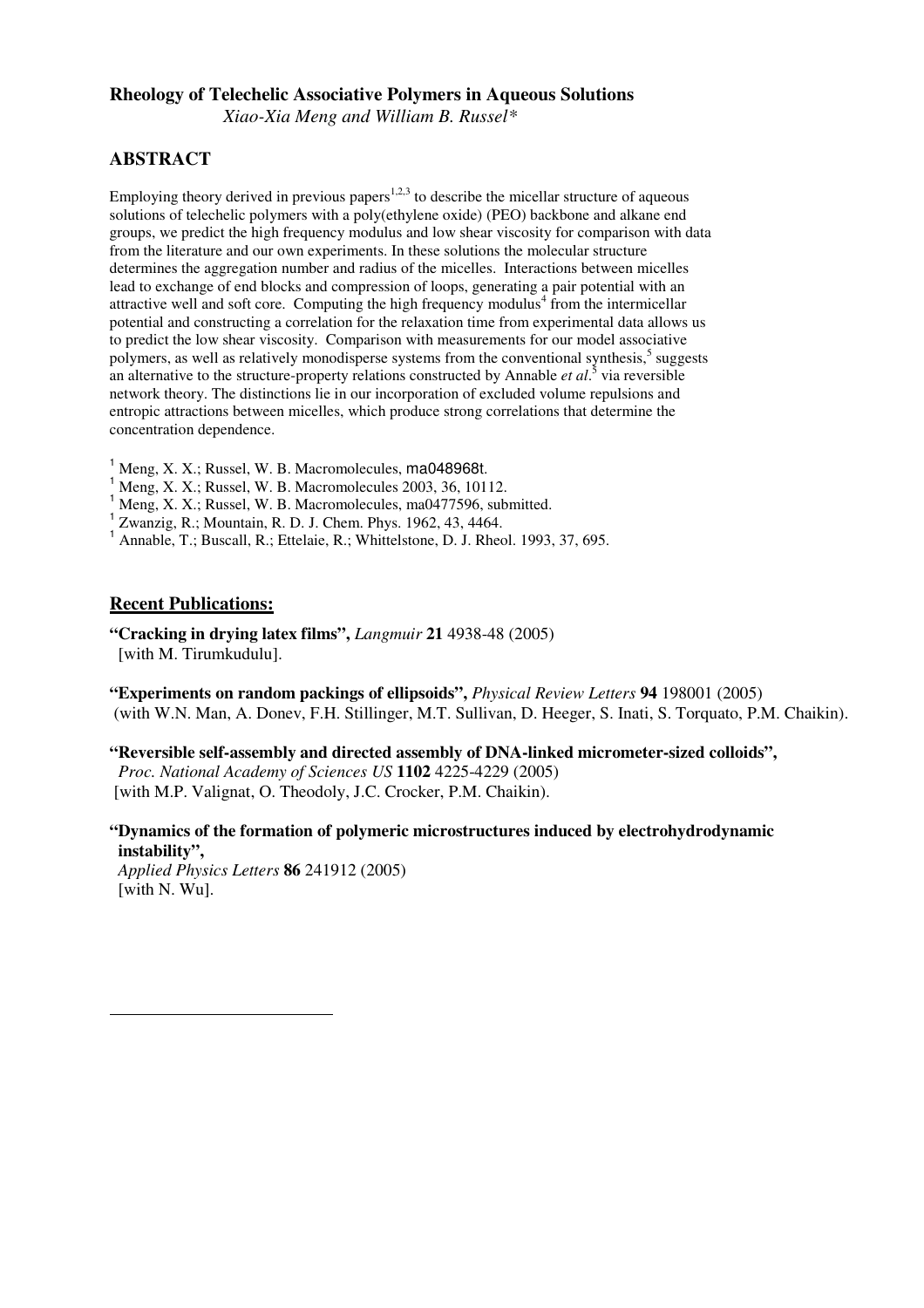# **Professor F. Joseph Schork**

School of Chemical and Biomolecular Engineering Georgian Institute of Technology 311 Ferst Drive Atlanta, GA, USA 30332-0100 joseph.schork@chbe.gatech.edu

#### *IPCG Report 9/05*

#### **Published:**

"Miniemulsion Polymerization," F. J. Schork, Y. Luo, W. Smulders, J. P. Russum, A. Butté and K. Fontenot, Chapter in *Polymer Particles, Advances in Polymer Science* **175**, 129-256, M. Okubo, editor, Springer-Verlag, Heidelberg (2005).

Smulders, Wilfred W., Christopher W. Jones and F. Joseph Schork, "Continuous RAFT Miniemulsion Polymerization of Styrene in a Train of CSTR's" *AIChE J*. **51(3)**, 1009-1021 (2005).

Smulders, Wilfred W., Christopher W. Jones and F. Joseph Schork "Synthesis of block copolymers using RAFT miniemulsion polymerization in a train of CSTRs" *Macromolecules,* **37(25)**, 9345 – 9354 (2004).

Chai, X-S, F. J. Schork, Anthony DeCinque and Karl Wilson, "The Measurement of the Solubilities of Vinylic Monomers in Water," *Industrial & Engineering Chemistry Research,* **44(14),** 5256-5258 (2005).

Russum, James P., Nicholas D. Barbre, Christopher W. Jones and F. Joseph Schork, "Miniemulsion Reversible Addition Fragmentation Chain Transfer Polymerization of Vinyl Acetate," *J. Polymer Science, Polymer Chemistry*, **43 (10)**, 2188 (2005).

Chai, X-S, F. J. Schork and Anthony DeCinque, "A Simplified Multiple Headspace Extraction GC Technique for Determination of Monomer Solubility in Water," *Journal of Chromatography A,* **1070**, 225-229 (2005).

Chai, X. S., Q.X. Hou, and F.J. Schork, "Determination of Methyl Methacrylate Monomer in its Polymer Latex By Headspace Gas Chromatography," *J. Applied Polymer Science* (in press 08/05).

Sun, Q. and Yulin Deng, "In Situ Synthesis of Temperature-Senstitive Hollow Microspheres via Interfacial Polymerization", *J. American Chem. Society*, **127 (23),** 8274, 2005

Sun, Q. and Y. Deng, "Encapsulation of Polystyrene Latex with Temperature-Responsive Poly (Nisopropylacrylamide) via a Self-Assembling Approach and the Adsorption Behaviors Therein", *Langmuir*, 21, 5812, 2005.

#### **In Press:**

Chai, X-S, F.J. Schork and E.M. Oliver, "ATR-UV Monitoring of Methyl Methacrylate Miniemulsion Polymerization for Determination of Monomer Conversion," *J. Applied Polymer Science*.

Attenuated Total Reflection UV spectroscopy has been used to monitor monomer conversion in methyl methacrylate miniemulsion polymerization. It was found that the vinylic groups of methyl methacrylate strongly absorb the UV light with a maximum absorption at 225 nm. This absorption peak decreases as monomer is converted to polymer. The polymer has a strong absorption at a lower UV region. The results from this feasibility study indicate that ATR-UV sensor technique has a great potential to be used for on-line or in-line process monitoring in emulsion and miniemulsion polymerization. With a partial least square (PLS) calibration model, very good prediction the monomer conversion was obtained.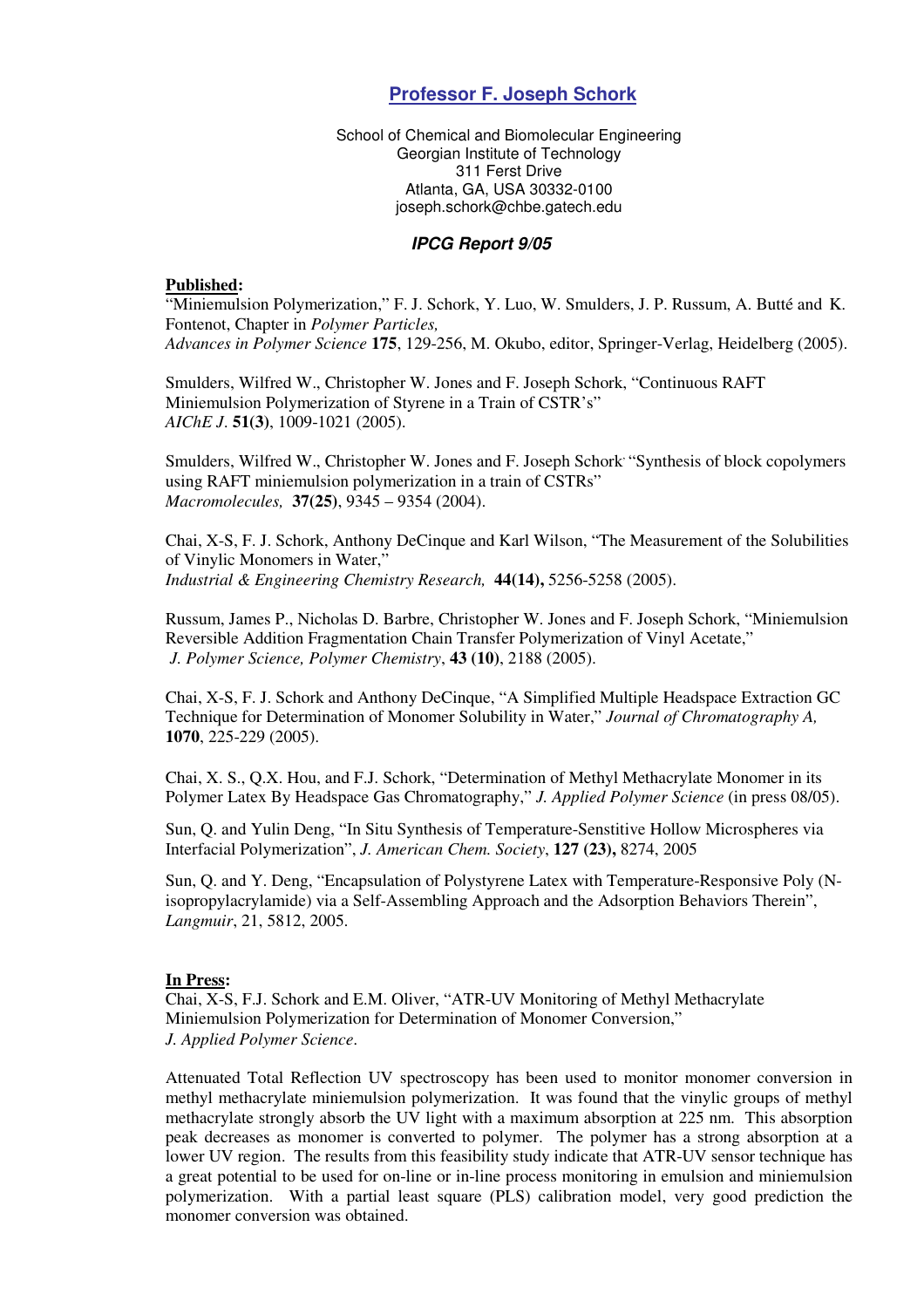Chai, X. S., Q.X. Hou, and F.J. Schork, "Determination of Methyl Methacrylate Monomer in its Polymer Latex By Headspace Gas Chromatography," *J. Applied Polymer Science*.

This study demonstrates a headspace gas chromatographic method for the determination of residual monomer in methyl methacrylate polymer latex or emulsion. Due to the multi-phase nature of polymer latex, the level of residual monomer cannot be quantified by headspace GC based on its vapor-liquid equilibrium (VLE) without significant thermodynamic assumptions. With a significant dilution of the polymer latex sample followed by vapor-liquid equilibration at an elevated temperature, the monomer droplets are completely dissolved into the aqueous phase, and monomer absorption in the polymer particles can be minimized. Thus, VLE is established in the diluted latex, and a linear relationship between monomer concentration in the vapor and the aqueous phase can be obtained. The present technique eliminates sample pretreatment procedures such as the solvent extraction in the conventional GC method, and it avoids the risk of polymer deposition on the GC column caused by a directly injection of monomer-containing solvent. It also eliminates the possibility of solvent interference in the conventional GC monomer analysis. The present method is simple, accurate and automated.

#### Chai, X. S., Q.X. Hou and F.J. Schork, "Determination of Solubility of Monomer in Water by Multiple Headspace Extraction Gas Chromatography", *J. Applied Polymer Science*.

In the area of water-based polymerization (suspension, microsuspension, emulsion, miniemulsion and microemulsion polymerization) the solubility of the monomer in the aqueous phase can have profound effects on the final polymer product. This paper demonstrates a novel method for determination of monomer solubility in water using headspace gas chromatography (HS-GC). In this method, an excess amount of organic solute of interest was added into a closed headspace vial containing a given volume of water. The organic solute and water in the vial was well mixed by strong hand shaking and then the equilibrated vapor solute in the vial at a desired temperature was measured by HS-GC with a multiple headspace extraction mode. In each headspace extraction, a part of vapor phase in the vial was vented for GC analysis, and replaced with an inert gas. The excess amount of solute in aqueous solution is eventually removed from vial after multiple headspace extractions, and solute concentration in water reaches its saturation point. After that point, the concentration of the solute in vapor dramatically decreases in each following headspace extraction. By plotting vapor concentration versus headspace extraction number, a transition point can be determined. The vapor concentration at this point is corresponding to the solute solubility, which can be calculated through a calibration.

Yeum, J. and Y. Deng, "High molecular weight poly(methyl methacrylate)/silver nanocomposite microspheres by suspension polymerization", *Colloid and Polym. Sci.*

High molecular weight (HMW) poly(vinyl acetate)/silver nanocomposite microspheres (PVAc/Ag), which are promising precursor of embolic materials with radiopacity, were prepared via a suspension polymerization approach in the presence of silver nanoparticles. Morphology studies revealed that except normal suspension microspheres with a smooth surface, a golf-ball-like appearance among the microspheres was observed, due to the migration and aggregating of the hydrophilic Ag nanoparticles at the sublayer beneath the microsphere's surface.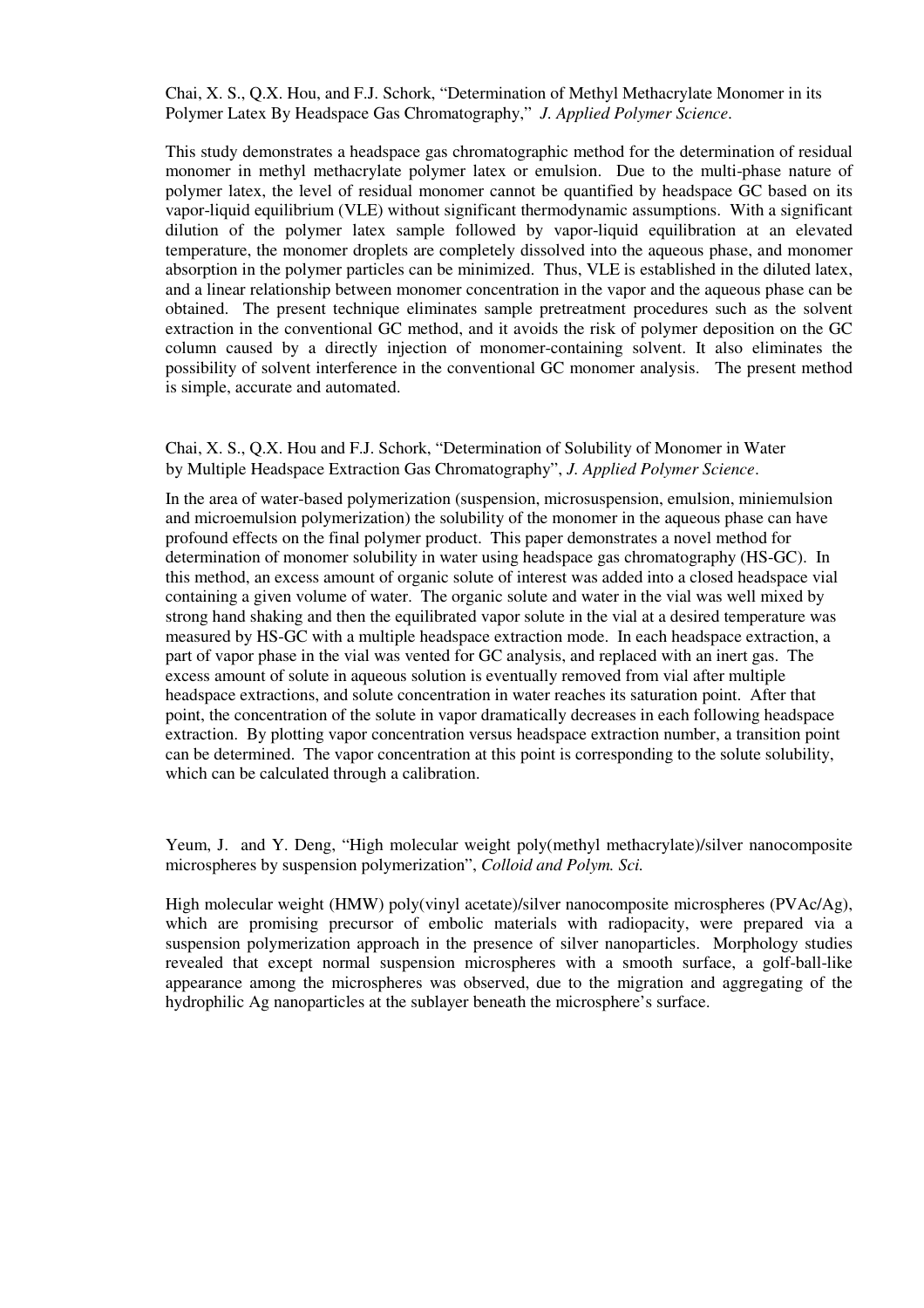# **Contribution to IPCG Newsletter**

# **Stan Slomkowski**

# **Laboratory for Biomedical Polymers Center of Molecular and Macromolecular Studies, Lodz, Poland**

# **Recently published papers**

- 1. J. Poznanski, J. Szymanski, T. Basinska, S. Slomkowski, W. Zielenkiewicz Aggregation of aqueous lysozyme solutions followed by dynamic light scattering and <sup>1</sup>H NMR spectroscopy J. Mol. Liquids, 121, 21-26 (2005)
- 2. J. Szymanski, T. Basinska, S. Slomkowski, W. Zielenkiewicz Microcalorimetric, volumetric and dynamic light scattering studies on nucleating ovalbumin solutions. J. Mol. Liquids, 121, 58-61 (2005)
- 3. Ammar Azioune, Fausto Siroti, Jean Tanguy, Mohamed Jouini, Mohamed M. Chehimi, Beata Miksa and Stanislaw Slomkowski Interactions and conformational changes of human serum albumin at the surface of electrochemically synthesized thin polypyrrole films Electrochim Acta, 50, 1661-1667 (2005)
- 4. Wojciech Jakubowski, Jean-François Lutz, Stanislaw Slomkowski and Krzysztof Matyjaszewski Block and random copolymers as surfactants for dispersion polymerization. 1. Synthesis via atom transfer radical polymerization and anionic ring opening polymerization Journal of Polymer Science, Part A: Polymer Chemistry, 43, 1498-1510 (2005)
- 5. Stanislaw Slomkowski, Mariusz Gadzinowski, Stanislaw Sosnowski, Cinzia de Vita, Andrea Pucci, Francesco Ciardelli, Wojciech Jakubowski, Krzysztof Matyjaszewski Biodegradable nano- and microparticles with controlled surface properties Macromolecular Symposia, 226, 239-252 (2005)
- 6. Stanislaw Slomkowski, Mariusz Gadzinowski, Stanislaw Sosnowski, Izabela Radomska Galant Polylactide containing nanoparticles - new carriers of active compounds Polimery, 50, 546-554 (2005)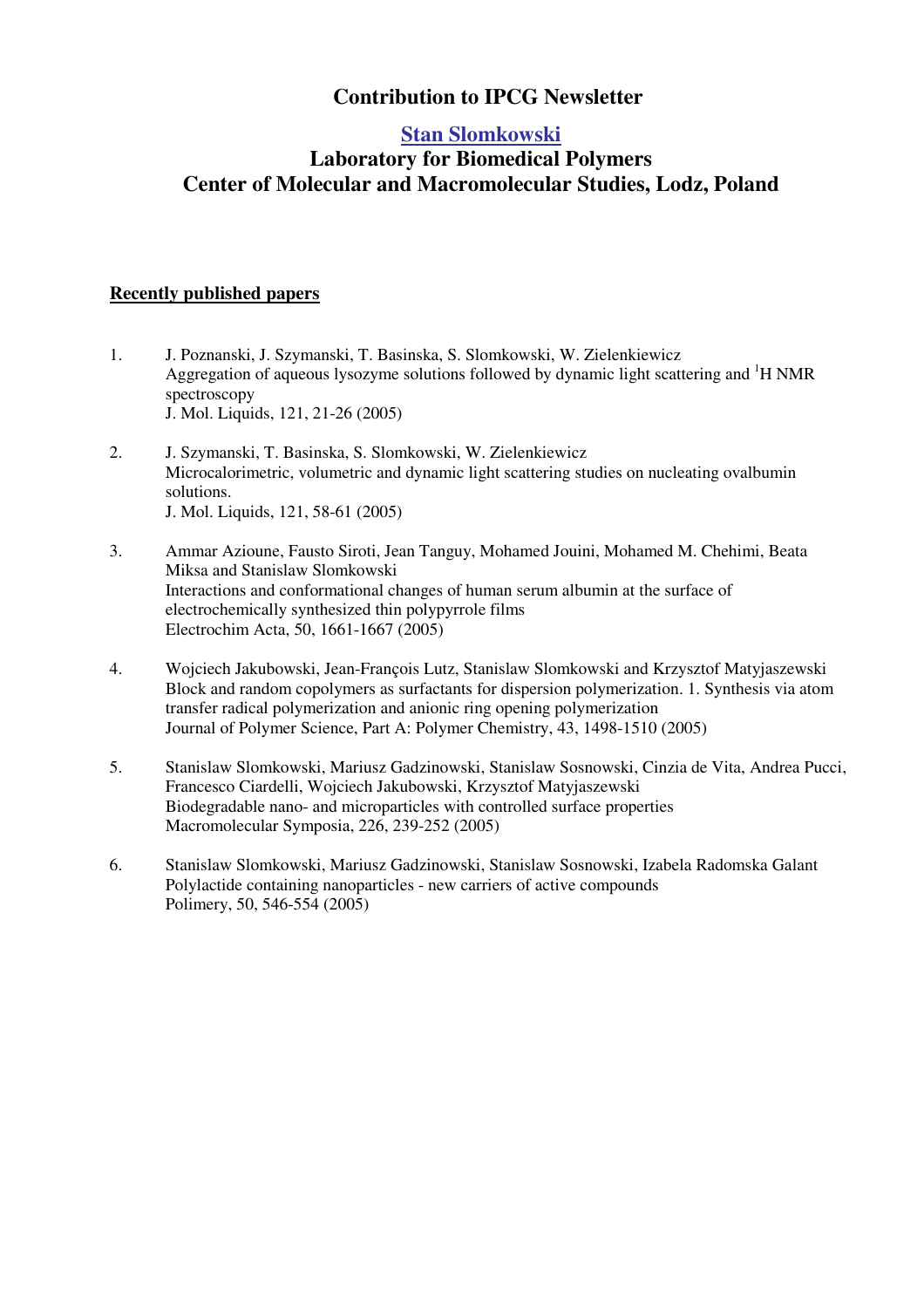# **Papers in press**

#### **Polyester nano- and microparticles by polymerization and by self-assembly of macromolecules** *Stanislaw Slomkowski*

Center of Molecular and Macromolecular Studies, Laboratory for Biomedical Polymers Sienkiewicza 112, 90-363 Lodz, Poland

Book chapter in in Nanoparticles for Pharmaceutical Applications, R. Kumar, Y. Tabata, A. Domb (eds), American Scientific Publishers

#### **Table of Contents**

- 1. Introduction
- 2. Poly( $\varepsilon$ -caprolactone) and polylactide nano- and microspheres formed during polymerization
	- 2.1. Design of particle synthesis
	- 2.2. Polymeric stabilizers used for synthesis of poly(ε–caprolactone) and polylactide particles
	- 2.3. Examples of recipes for synthesis of poly(ε–caprolactone) and polylactide particles
		- 2.3.1. Synthesis of poly(ε−caprolactone) particles
		- 2.3.2. Synthesis of poly(D,L-lactide) particles
	- 2.4. Initiators used in dispersion polymerization of ε−caprolactone and lactides
	- 2.5. Mechanism of particle formation in dispersion polymerization of  $\varepsilon$ −caprolactone and lactides
	- 2.6. Kinetics of dispersion polymerization of ε−caprolactone
	- 2.7. Diameters of particles formed during dispersion polymerization
	- 2.8. Diameter distributions of particles formed during dispersion polymerization
	- 2.9. Poly(L,L−lactide) particles with controlled crystallinity
	- 2.10. Transfer of polyester particles from hydrocarbons to the water-based media
- 3. Nanoparticles formed by self-assembly of copolymers with polyester blocks
- 4. Nano- and microparticles with bioactive compounds
	- 4.1. Adsorption of bioactive compounds onto surface of synthesized particles
	- 4.2. Swelling of particles with bioactive compounds
	- 4.3. Particles with bioactive compounds bound covalently to polymers during particle synthesis
	- 4.4. Physical incorporation of bioactive compounds onto growing particles during particle synthesis
	- 4.5. Self-assembly of copolymer macromolecules and bioactive compounds into nanoparticles

#### **Growth of polymer brushes by atom transfer radical polymerization from glassy carbon modified by electro-grafted initiators based on aryl diazonium salts**

*T. Matrab 1 , M. .M. Chehimi 1 , J. Pinson 2 , S. Slomkowski 3 , T. Basinska 3*

<sup>1)</sup><br>ITODYS, Université Paris 7-CNRS (UMR 7086), 1 rue Guy de la Brosse, 75005 Paris (France)

<sup>2)</sup><br>Alchimer, Z.I. La Bonde, 15 rue du Buisson aux Fraises, 91300 Massy (France)

3) CBMM, Polish Academy of Sciences, Sienkiewicza 112, Lodz (Poland)

## **Abstract**

Poly(methyl methacrylate), polystyrene, and polyglycidol brushes (PMMA, PS, PGL, respectively) were grown from glassy carbon plates that were modified by the electrochemical reduction of the diazonium salt  $BF_4^-$ ,  $N_2$ -C<sub>6</sub>H<sub>4</sub>-CH(CH<sub>3</sub>)-Br. The grafted  $-C_6H_4$ -CH(CH<sub>3</sub>)-Br species were effective in surface initiating atom transfer radical polymerization (SI-ATRP) of the vinyl monomers. The structure of the polymer brushes was characterized by XPS. Static contact angles of water drops on PS, PGL, and PMMA brushes were 89.5 $\pm$ 2.0, 75.1 $\pm$ 7.0 and 83.5 $\pm$ 1.4°, respectively. The polymer brushes were further evaluated as adsorbents of human serum albumin (HSA). Protein adsorption decreased in the order PS > PGL ~ PMMA. This highlights the resistance of PGL to protein adsorption compared to homo-polystyrene brushes.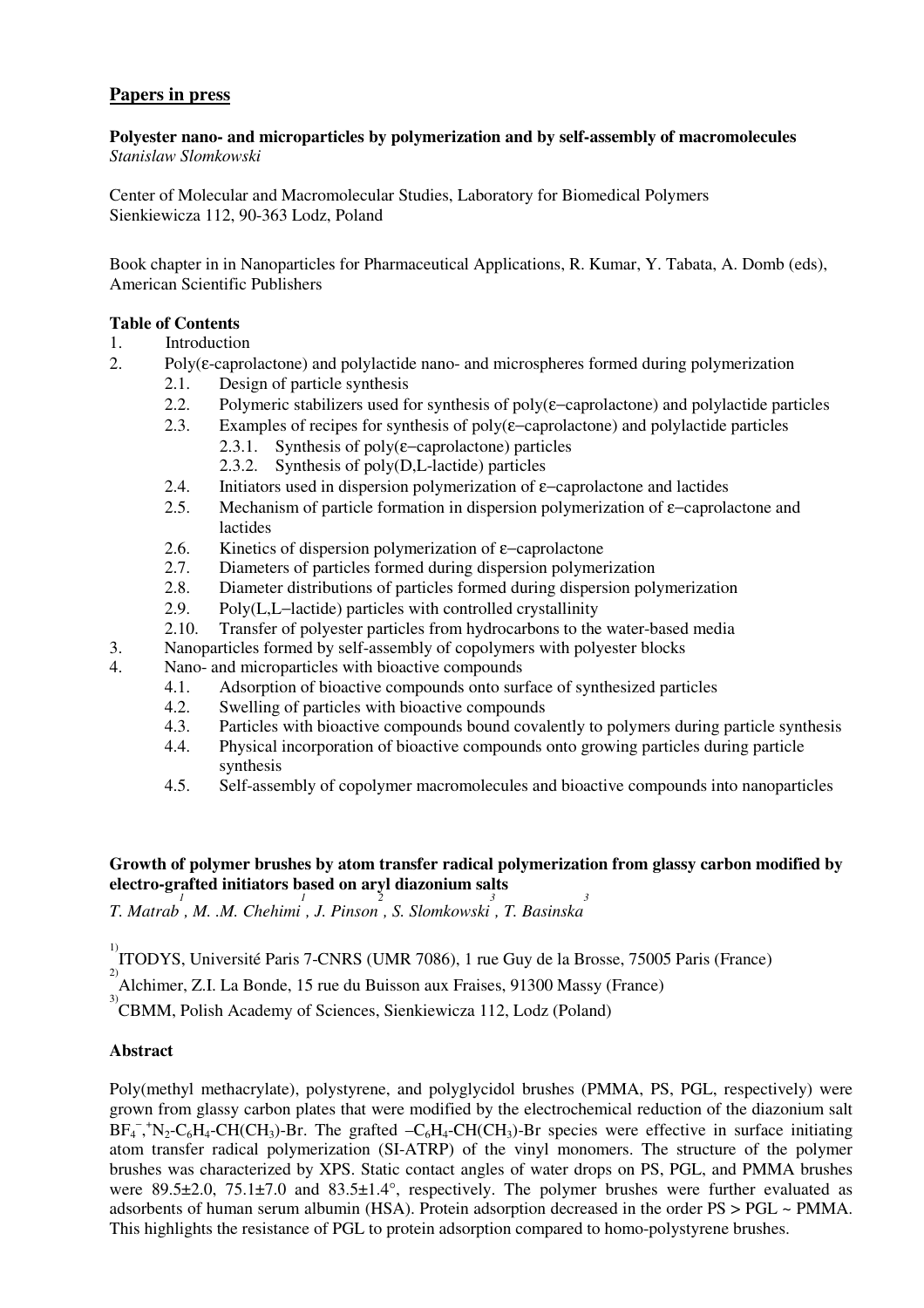#### **Poly(L,L-lactide) and poly(L,L-lactide-co-glycolide) microparticles by dialysis**

*Mariusz Gadzinowski and Stanislaw Slomkowski*

Center of Molecular and Macromolecular Studies of the Polish Academy of Sciences, Sienkiewicza 112, 90- 363 Lodz, Poland Fax number +48-42-6847126 e@mail: staslomk@bilbo.cbmm.lodz.pl

#### **Abstract**

Formation of poly(L,L-lactide) and poly(L,L-lactide-*co*-glycolide) microparticles by dialysis from 1,4 dioxane, tetrahydrofuran, acetonitrile, ditmethylsulfoxide, and dimethylformamide against water has been investigated. Microparticles were obtained using poly(L,L-lactide)-*b*-poly(glycolide)-*b*-poly(ethylene oxide) block copolymer used as a stabilizer or without any stabilizer added. Effect of the nature of polyester, solvent and concentration of the stabilizer on partilces morphology, size, size dstribution, and degree of crystallininty has been determined. Dialysis of poly(L,L-lactide-*co*-glycolide) yielded particles in form of microspheres regardles of the solvent. Number average diameters of these particles were in the ranage from 2.3 to 3.1 µm and the partilcles diameter polydisperity indices ( $\overline{D}_w / \overline{D}_n$ ) varied from 1.3 to 1.5. In the case of poly(L,L-Lactide) microspheres were obtained by dialysis only from 1,4-dioxane solutions. Dialysis of poly(L-lactide) solutions in tetrahydrofuran, acetronitrile and dimethylformamide yielded particles in form of microcrystals. In the case of dialysis of poly(L,L-lactide) solutions in dimethylsulfoxide product was in form of crystalline flakes ca 1 µm thick. Micrsopheres coposed of poly(L-lactide-*co*-glycolide) were amorphous.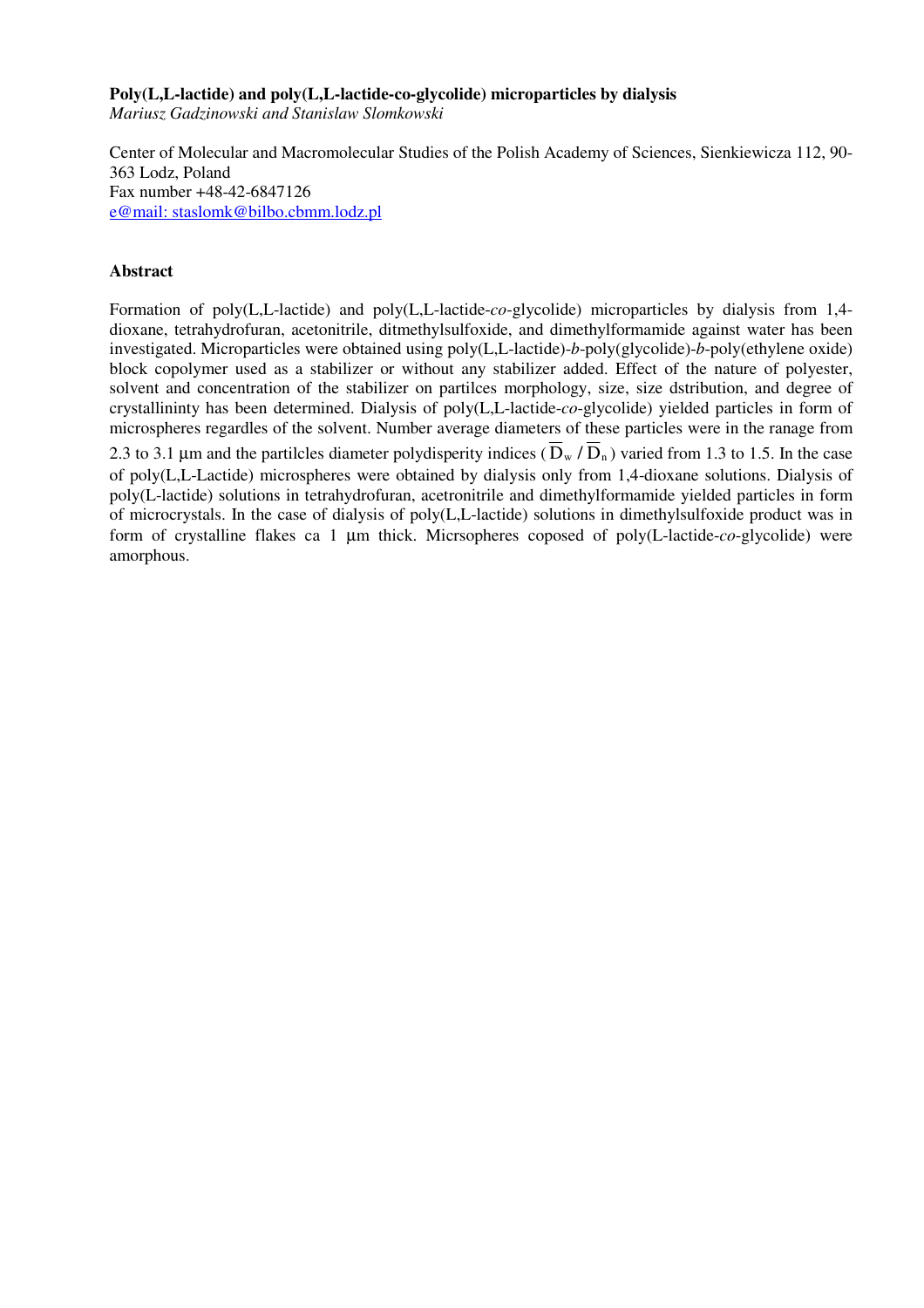#### Contribution to the September 2005 IPCG Newsletter from:

#### **Prof. Donald Sundberg**

Nanostructured Polymers Research Center, Materials Science Program University of New Hampshire, Durham, NH 03824, Don.sundberg@unh.edu

#### **Multi-lobed Latex Particles via Emulsion Polymerization**

#### *Douglas Holmes, Diane Crosbie, Jeffrey Stubbs and Donald Sundberg*

Non-spherical, composite latex particles represent structurally interesting nano-materials and have some useful applications in waterborne coatings. We have recently been investigating the polymerization variables that lead to the ability to make multi-lobed particles when we start out with a seed latex that is spherical. In order to fully characterize such particles it is necessary to use a set of complementary analytical measurements. In our case we have found that the combination of SEM, TEM, modulated temperature DSC, and surfactant titration offer sufficient data to determine the particle structure and to allow investigation of the mechanisms of morphology control. Typically we find that when the second stage polymer is restricted to the outside of the seed particle, this polymer either forms lobes or uniformly covers the particle surface depending upon its polarity and its glass transition temperature. When the seed latex particle is too soft to restrict the second stage polymer to the outside, the potential of forming distinctive lobes is diminished, but the composite particle is not necessarily perfectly spherical either.

#### **Preparation of Aqueous Dispersions of Polynorbornene via Catalytic Emulsion Polymerization**.

*Jeffrey Stubbs, Diane Crosbie, Lynne Muscato and Donald Sundberg*

Olefins are the most abundant and least expensive of the vinyl monomers and their incorporation into water based coatings could have significant economic and environmental advantages. However, polymerization of  $\alpha$ -olefins is not possible by the free radical mechanism (excepting for ethylene under limited conditions) so producing them in latex form will require the use of catalysts that are water soluble or will at least tolerate water, for which catalysts based on late transition metals (e.g. Ni and Pd) have shown potential. Both Claverie (for example, Macromolecules 2001, 34, 2438) and Mecking (for example, Macromolecules 2001, 34, 1165) have studied the emulsion polymerization of olefins using nickel-based catalysts and some progress in producing polyethylene latices has been made. Palladium based catalysts have also shown potential (for example, Macromolecules 2002, 35, 8969) for polymerization of norbornene in aqueous dispersions. However very little is known about the latex particle nucleation and growth mechanisms or the molecular weight control in the particles.

We have recently begun studying the emulsion polymerization of norbornene using Pd based catalysts. The polymer molecular weights produced are typically on the order of 10<sup>6</sup> g/mol, and catalyst activities in excess of 30kg polymer/ gram catalyst / hr have been demonstrated. Early experiments have shown that it is possible to create latices with reasonable shelf-life stability and particles in the 20nm to 1 m range. This has been accomplished using ab-initio and seeded emulsion polymerization, and in the case of ab-initio with or without the use of sonication to create the initial emulsion. In cases without sonication, all particles are 1 or 2 orders of magnitude smaller than the original emulsion droplets existing prior to catalyst addition. Thus, it appears that particle nucleation occurs within the aqueous phase. The mechanism by which this occurs has not yet been fully revealed but further experiments are ongoing to elucidate these mechanisms. Examples of the particles obtained under two different sets of conditions, viewed by SEM, are shown below. The observation that the polymer particles are quite spherical and have very smooth surfaces suggests to us that they are probably not agglomerates of smaller precursor particles.